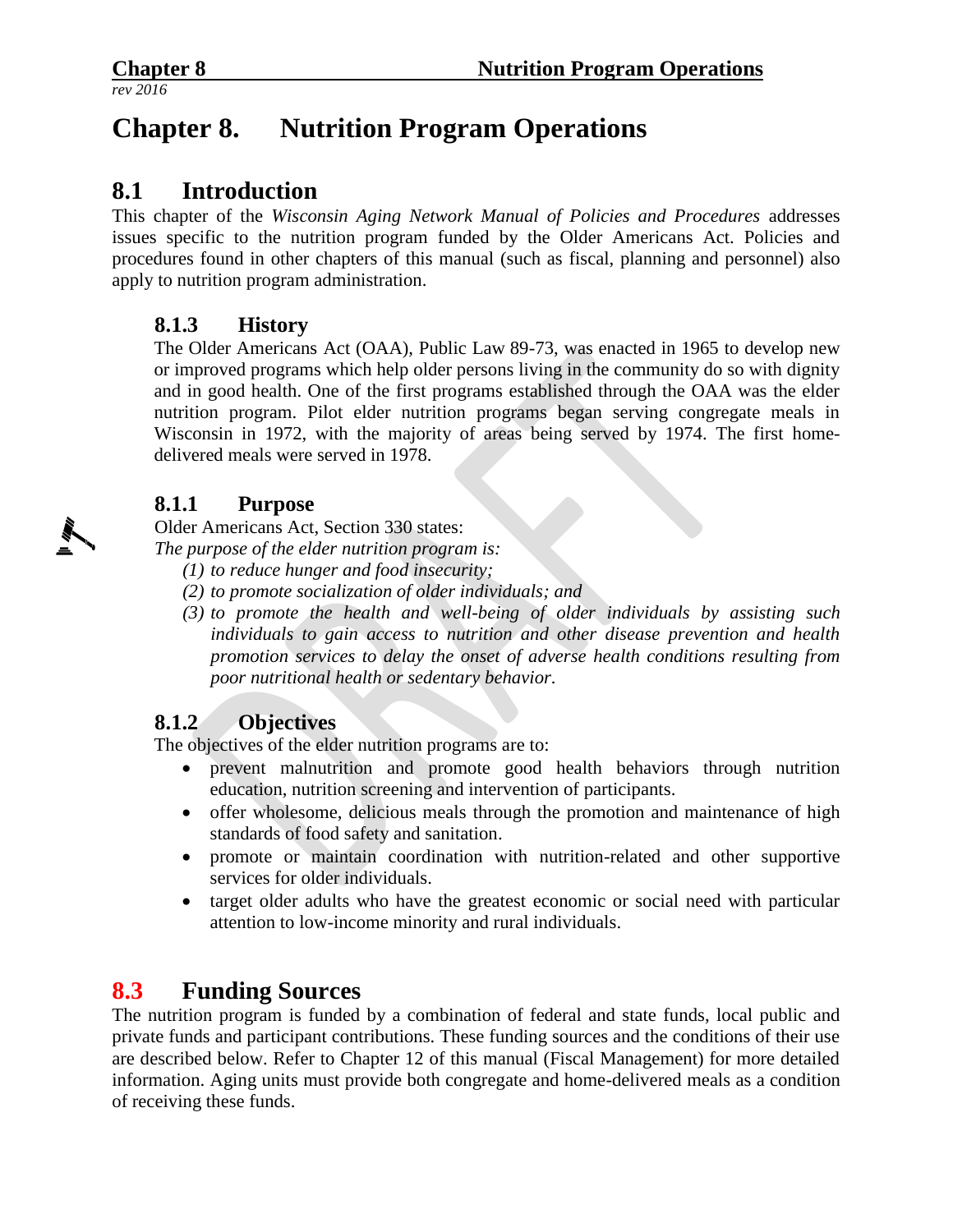# **8.3.1 Funding Source: Federal and State Funds**

Nutrition programs receive federal Title III-C-1 and state general purpose revenue (GPR) for the congregate meal program and federal Title III-C-2 and state GPR for the homedelivered meal program. Counties and tribes may choose to use additional state funds for the nutrition program through the state-funded Senior Community Services Program. The program is also responsible for the planning and use of participant contributions for the county or tribe.

# **8.3.2 Use of Title III-B and III-C-2 Funds**

Title III-B and Title III-C-2 funds may not be used to provide congregate meals. Title III-C-1/state funds may not be used to provide Title III-C-2 or Title III-B services.

Aging units can transfer part of their Title III C-1 allocations to be spent for services included in Title III B & Title III C-2. Transfers must occur **in advance** of those costs being eligible to be claimed as allowable expenses. Aging units will then charge those costs as either Title III B or Title III C-2 expenses, not as Title III C-1 expenses. Aging units request transfers annually through the budget that is submitted to the area agency on aging (AAA) each year. (See Chapter 12, Fiscal Management.)

# **8.3.3 Funding Source: Nutrition Services Incentive Program (NSIP)**

Older Americans Act, Section 311:

- *(a) The purpose of this section is to provide incentives to encourage and reward effective performance by States and tribal organizations in the efficient delivery of nutritious meals to older individuals.*
- *(b) (1) The Secretary of Agriculture shall allot and provide in the form of cash or commodities or a combination thereof (at the discretion of the State) to each State agency with a plan approved under this title for a fiscal year, and to each grantee with an application approved under the Title VI for such fiscal year, an amount bearing the same ratio to the total amount appropriated for such fiscal year under subsection (e) as the number of meals served in the State under such plan approved for the preceding fiscal year (or the number of meals served by the Title VI grantee, under such application approved for the preceding fiscal year), bears to the total number of such meals served in all States by all Title VI grantees under all such plans and applications approved for such preceding fiscal year.*
- *(d) (4) Each state agency and Title VI grantee shall promptly and equitably disburse amounts received under this subsection to recipients of grants and contracts. Such disbursements shall only be used by such recipients of grants or contracts to purchase domestically produced foods for their nutrition projects.*
	- *(5) Nothing in this subsection shall be construed to authorize the Secretary or the Assistant Secretary to require any State agency or Title IV grantee to elect to receive cash payments under this subsection.*

NSIP funds are a resource to the program which allows the program to increase the number and/or quality of meals served. Wisconsin has opted for cash payments in lieu of donated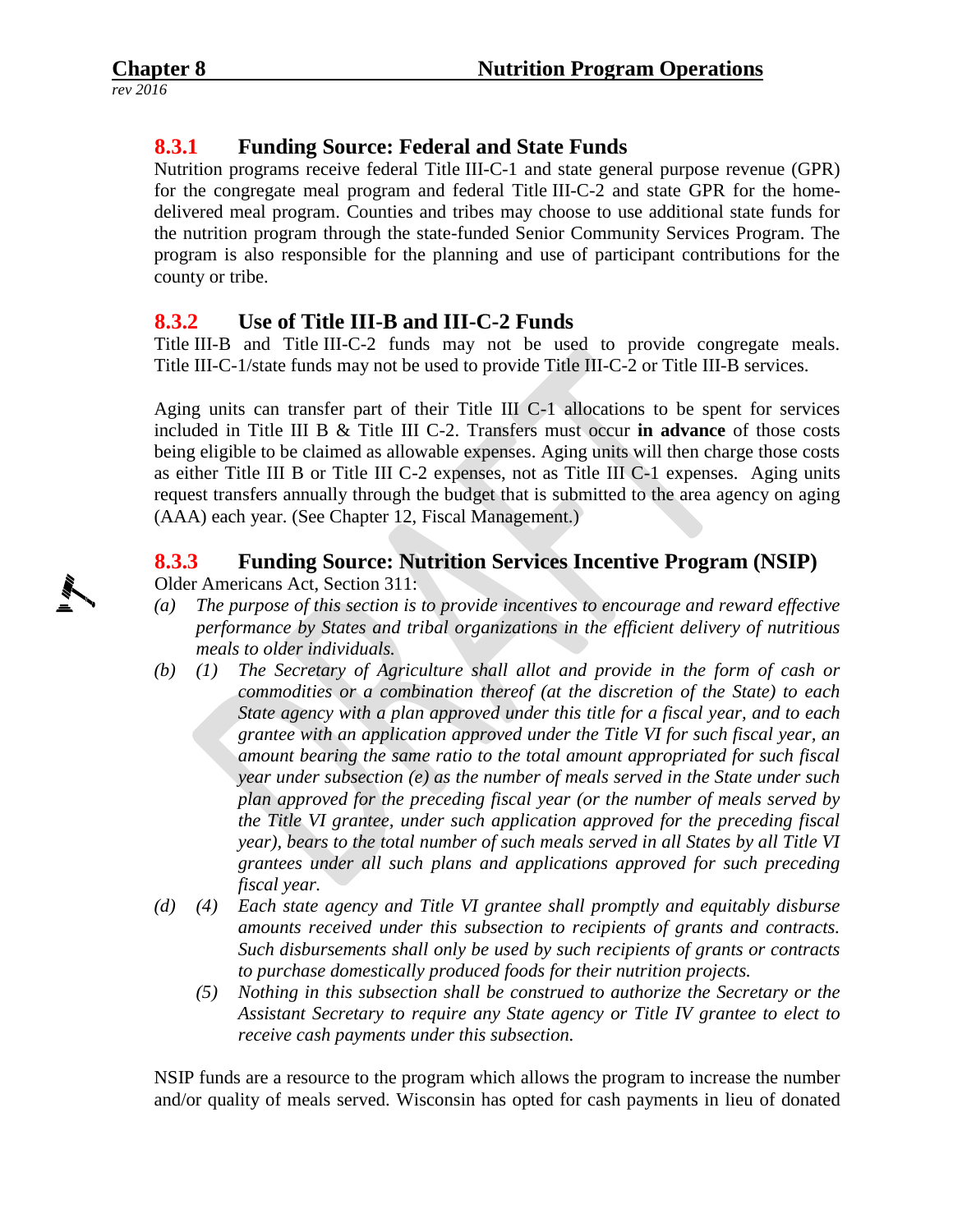foods; this decision was based on the preferences of the nutrition directors. NSIP reimbursements are allocated based on the actual number of eligible meals served in the prior federal fiscal year. Reimbursement rates per meal are determined at the federal level.

# **8.3.3.1 OAA Law and Federal Regulations Requirements for NSIP Funds**

- Only Title III county/tribal nutrition program grantees receive NSIP funds.
- County/tribal nutrition programs will use the funds to purchase domesticallyproduced foods for use in the program meals. NSIP funds cannot be used for meal transportation costs, staff salaries, or location costs.
- Nutrition programs will report counts of eligible meals to the AAA as required for the purposes of NSIP.
- Each program will develop and use a system for documenting eligible meals. See Section XXX.
- Records documenting eligible meals will be maintained for a period of three years.

# **8.3.3.2 NSIP Meal Count: Eligible Meals**

An annual meal count will be submitted by BADR to the Administration on Aging (AoA) in January of each year, and will include all eligible meals served during the previous federal fiscal year (FFY), October 1 through September 30. This meal count will be used by AoA to calculate NSIP grants for the next FFY.

For a meal to be included in the NSIP meal count, all of the following conditions must be met:

- (1) Meal will provide a minimum of one-third of the daily dietary reference intakes (DRI).
- (2) Meal will be served to eligible individuals (see Section Error! Reference source not found. of this chapter about eligibility).
- (3) Meal will be served by an agency that has received a grant under the provisions described in OAA Law.
- (4) The nutrition program will comply with all requirements for the Title III-C program, including offering the meal on a voluntary contribution basis, and must be under the jurisdiction, control, management and audit authority of the Title-III network.

Meals served to an older adult enrolled in a community-based long-term care program may not be included in the NSIP count. (See Section  $X -$ Community-Based Long-Term Care Programs).

#### **8.3.4 Funding Source: USDA Supplemental Nutrition Assistance Program (SNAP)/FoodShare Wisconsin**

The nutrition program will assist participants to take advantage of benefits available to them under the SNAP/FoodShare Wisconsin program. Wisconsin's SNAP program, known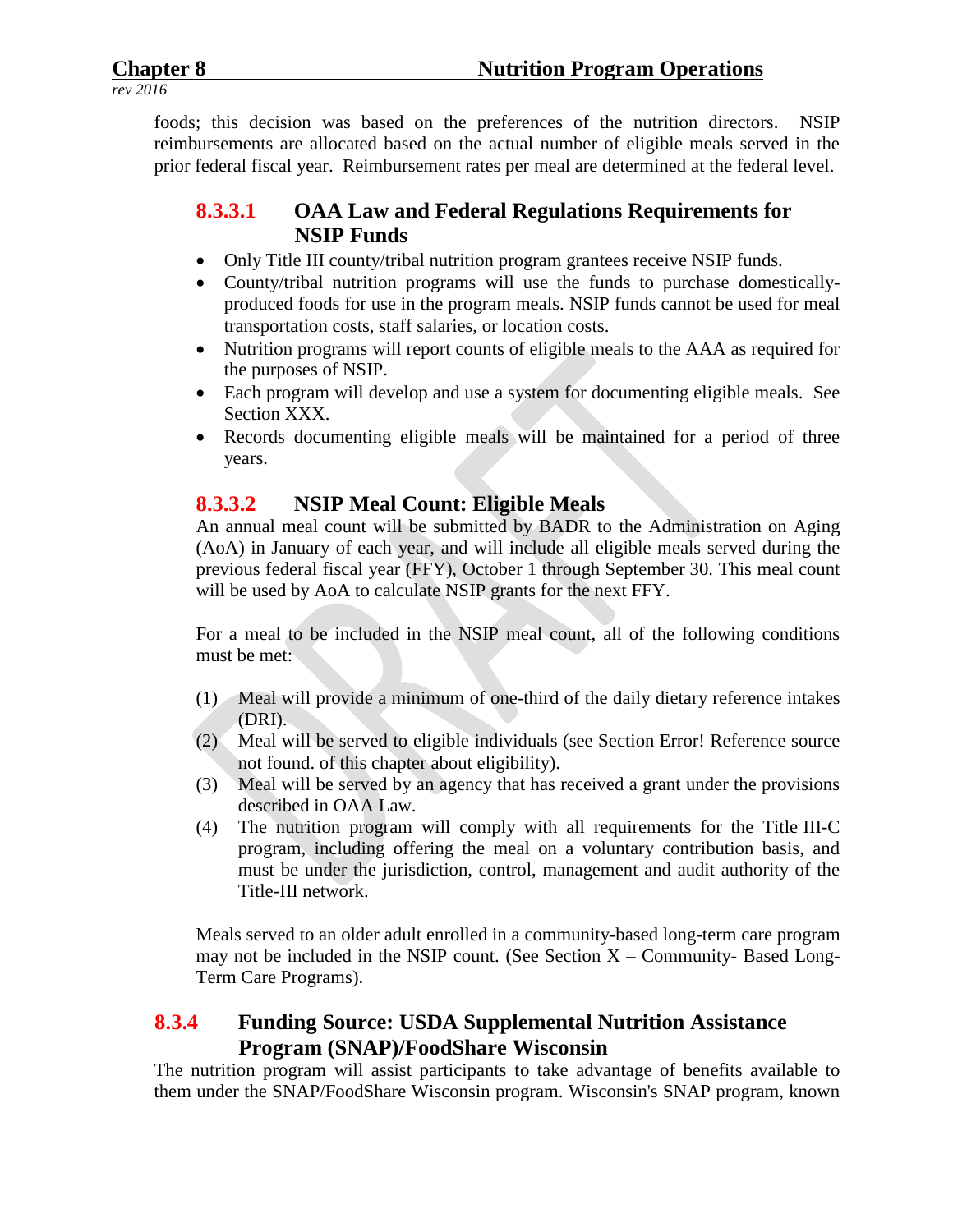as FoodShare Wisconsin, uses an electronic benefit-transfer system (EBT) (or benefit card), similar to a credit card. With help from the benefit specialist, nutrition programs can assist participants in the applying for and using FoodShare Wisconsin benefits.

Programs may apply to be authorized vendors to accept FoodShare benefits as a voluntary contribution from participants. Information on this process is available on the DHS FoodShare website.

# **8.3.5 Funding Source: Community-Based Long-Term Care Programs**

Community-based long-term care programs, such as Family Care, IRIS (Include, Respect I Self-Direct), Community Options Program (COP) and other Medicaid waiver programs, can contract with nutrition programs to provide meals to long-term care program clients (See Section 8.4.7.3). Nutrition programs must recover the full cost of each meal provided, including overhead and administration, from the community-based long-term care program so that Title III funds are not being used to subsidize these meals. Meals served through a federally-funded long-term care program cannot be included in the NSIP meal count; therefore, programs must not reduce the total meal cost by the NSIP per-meal amount.

#### **8.3.6 Funding Source: Local Funds**

Local funds contributed to the program from local public or private governments, agencies, or organizations can be used for the required match. Local fund expenditures must follow rules of the program for which they were contributed.

#### **8.3.7 Funding Source: Voluntary Contributions**

The Older Americans Act emphasizes regard for the dignity of older persons by requiring that opportunities are provided to older persons to participate not only in the planning and administering of aging programs, but also in contributing toward the cost of services. Therefore, each provider of Title-III services must provide each older person an opportunity to voluntarily contribute to the cost of service. These contributions will be used to expand meal services, maintain the service level, support access to such services (including transportation), provide outreach, and provide nutrition education and counseling.

Contributions collected at individual dining centers and home-delivered meal participant homes must be returned to the county or tribal aging unit to be used in the planning and budgeting for the nutrition program's entire service area. Procedures must be established to safeguard and account for all contributions.

Programs will, with the advice and consent of nutrition advisory groups and/or the commission on aging, choose one of the following options for accepting voluntary contributions:

- Set a suggested contribution.
- Set a suggested range of contribution levels.
- Choose not to suggest a contribution amount and ask participants to contribute what they are able.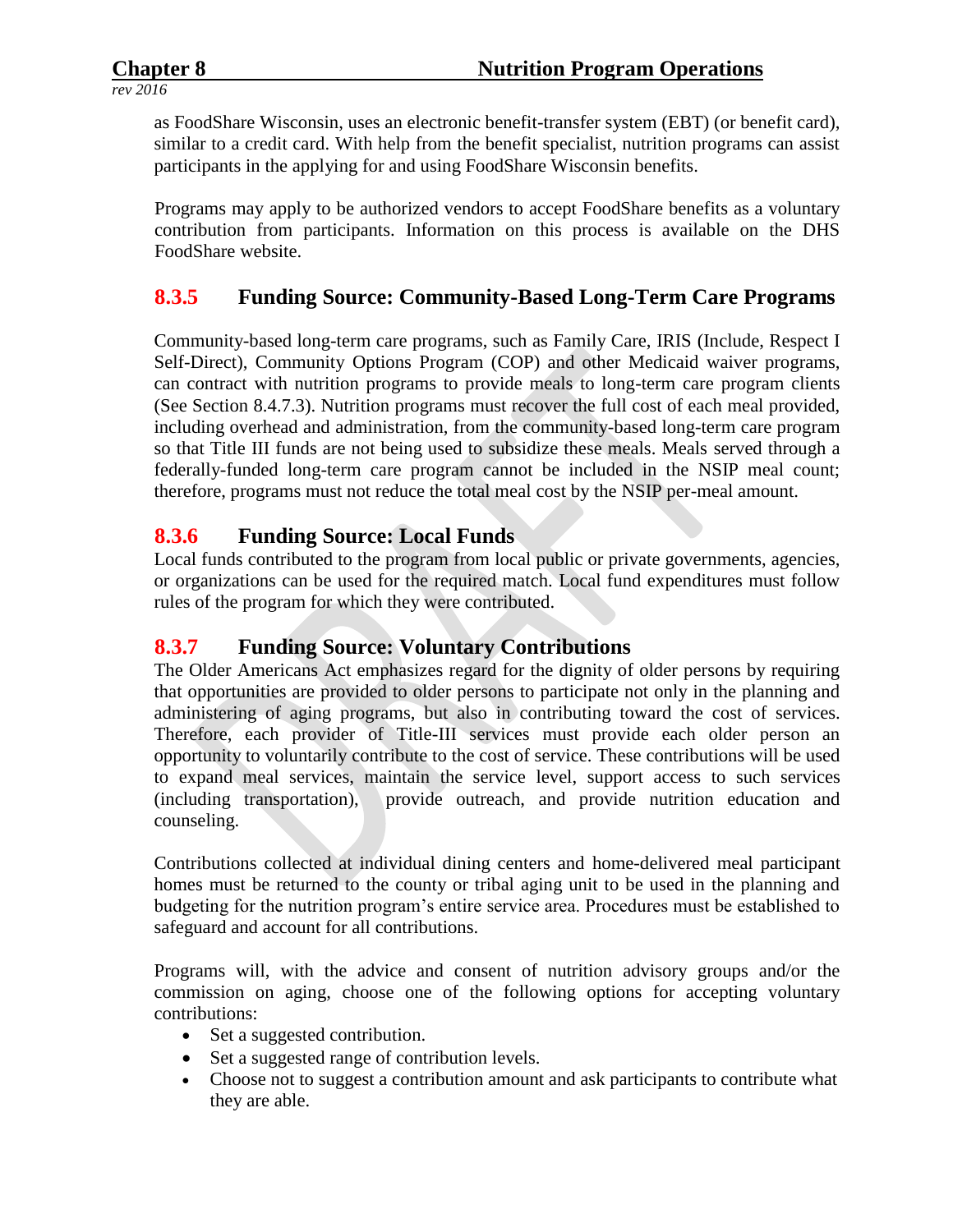To maintain the intent of the Older Americans Act regarding voluntary contributions, programs must:

- Provide each older person with an opportunity to voluntarily contribute to the cost of the service.
- Ensure a system is in place at each dining center to collect contributions at the point of service (with the exception of dining centers approved to accept vouchers, see [Section]).
- Protect the privacy of each older person with respect to his or her contributions.
- Establish procedures to safeguard and account for all contributions.

In addition, programs cannot:

- Deny an eligible participant a service because the person cannot or will not contribute to the cost of the service.
- Use self-identified means tests.
- Require a contribution or in any way imply that one is required to participate.

#### **8.3.7.1 Contribution Signs, Brochures, and Letters**

Each dining center must have a sign (and in the case of home-delivered meals a brochure or letter) which includes the suggested contribution (if applicable), total meal cost, a statement about the source of funds used for programs, and the stipulation that no eligible participant will be denied a meal based on ability to contribute toward the cost of the meal. The signs, brochures or letters should be in large print.

Contribution letters are one method of collecting voluntary contributions from participants. The OAA does not prohibit the use of contribution letters as long as:

- Eligible participants are clearly informed that there is no obligation to contribute;
- Procedures exist to ensure the confidentiality of each participant's contribution or lack of contribution;
- Procedures exist to safeguard and account for all contributions;
- All contributions are used to expand the service for which the contributions were given; and
- Participants are also provided the opportunity to contribute on-site at the point of service.

If contribution letters are used for the senior dining or home-delivered meal program, all letters must include the following unaltered sentences:

*We are required to provide you the opportunity to contribute to the cost of this service. The actual cost to our agency to provide this meal is* \$[Per Meal Cost]*/meal. Contributions to help offset the cost of meals are essential to maintaining nutrition services for our community's older adults. Contributions*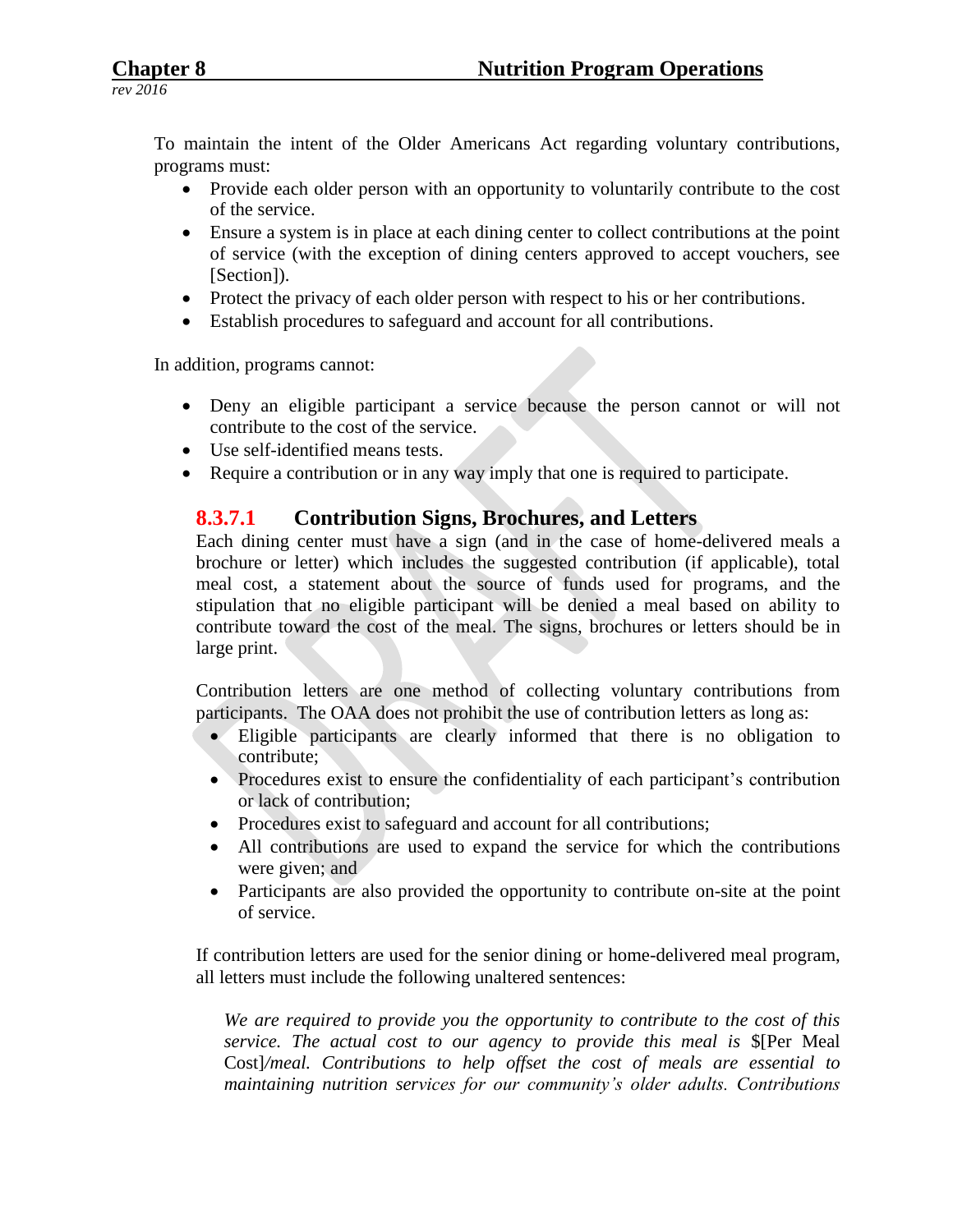*from participants, their families, and others directly fund the meals we provide and are combined with federal, state, and local funds to provide this service.* 

*The suggested contribution is* \$[Suggested Contribution]*/meal. Our records show that you received* [Number of Meals]*, which amounts to a total suggested contribution of* \$[Total Suggested Contribution]*. Please contribute what your budget allows. You will not be denied a meal if you are unable to contribute. We are committed to protecting the privacy of your contributions.* 

#### **8.3.7.2 Non-Differentiation**

Every attempt should be made to maintain and protect each participant's dignity. Accordingly, contributions must be handled in a manner that does not publicly display each participant's contribution amount. Strict confidentiality is required.

#### **8.3.7.3 Gift Certificates**

Nutrition programs can sell gift certificates for meals. As long as the participant using the gift certificate is registered and eligible for service as described in Section **X** of this chapter, the certificate can be sold on a voluntary contribution basis. Gift certificates for use by non-eligible individuals must be sold for the total meal cost.

#### **8.3.7.4 Contributions as Program Income**

Contributions made by or on behalf of older adults are considered program income. Contributions from local civic groups, businesses, and members of the community are also considered program income. Unless designated to be used for a specific purpose by the contributor, all contributions will be used to fund the nutrition program as a whole. Program income will be planned for and spent by the county/tribal aging unit on behalf the nutrition program from which it was generated (i.e. participant contributions for congregate meals will be spent within the congregate meal program). Program income must be spent in the calendar year in which it is obtained, or within the first 60 days of the following calendar year. Some program income may be put into a trust to be spent later for a specific purpose, but approval must be obtained by the AAA in advance. Policies governing program income are found in **Chapter 12** of this manual.

#### **8.3.7.5 Management of Contributions by Staff**

Procedures must be established for the return of cash contributions from the dining center area and home-delivered meal participant homes to the aging unit, such as establishing a bank account from which the aging unit can draw a check. Procedures will address the following:

- Two people must count contributions individually and compare total amounts to ensure accuracy.
- All participant contributions will be recorded immediately and a log of daily contributions will be maintained. This record must agree with the bank deposit record.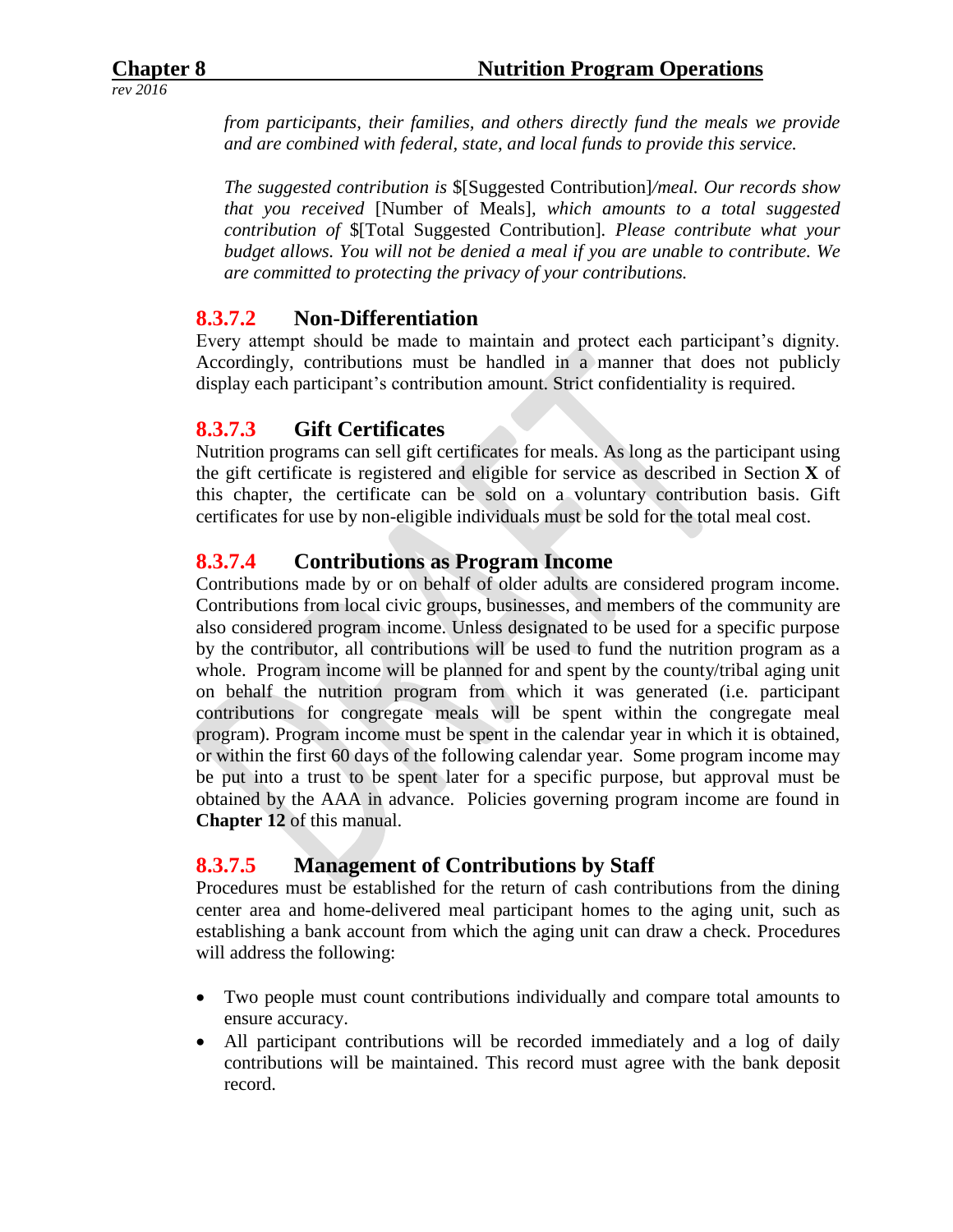- *rev 2016*
- All cash contributions must be deposited regularly. In areas without banks, money orders purchased from post offices may be used.
- Records of deposit must be obtained from the bank. Bank statements will be reconciled to receipts and deposit records.
- Records of contributions will be kept on file along with other agency records for a period of three years.
- Other safeguards include keeping contributions in a locked box or a safe until deposited, comparing deposit slips with receipts, and bonding of employees handling cash.

# **8.3.7.6 Meal Ticket Systems**

Programs may institute a system of issuing meal tickets for senior dining and/or home-delivered meals. Use of this system does not replace a required system to collect contributions on-site at the dining center.

- Programs offer the tickets daily, weekly, or monthly to eligible participants for a voluntary contribution.
- Participants must be allowed to contribute confidentially.
- Instructions and the nature of the transactions must make clear that participants are free to voluntarily contribute as little or as much as they choose.

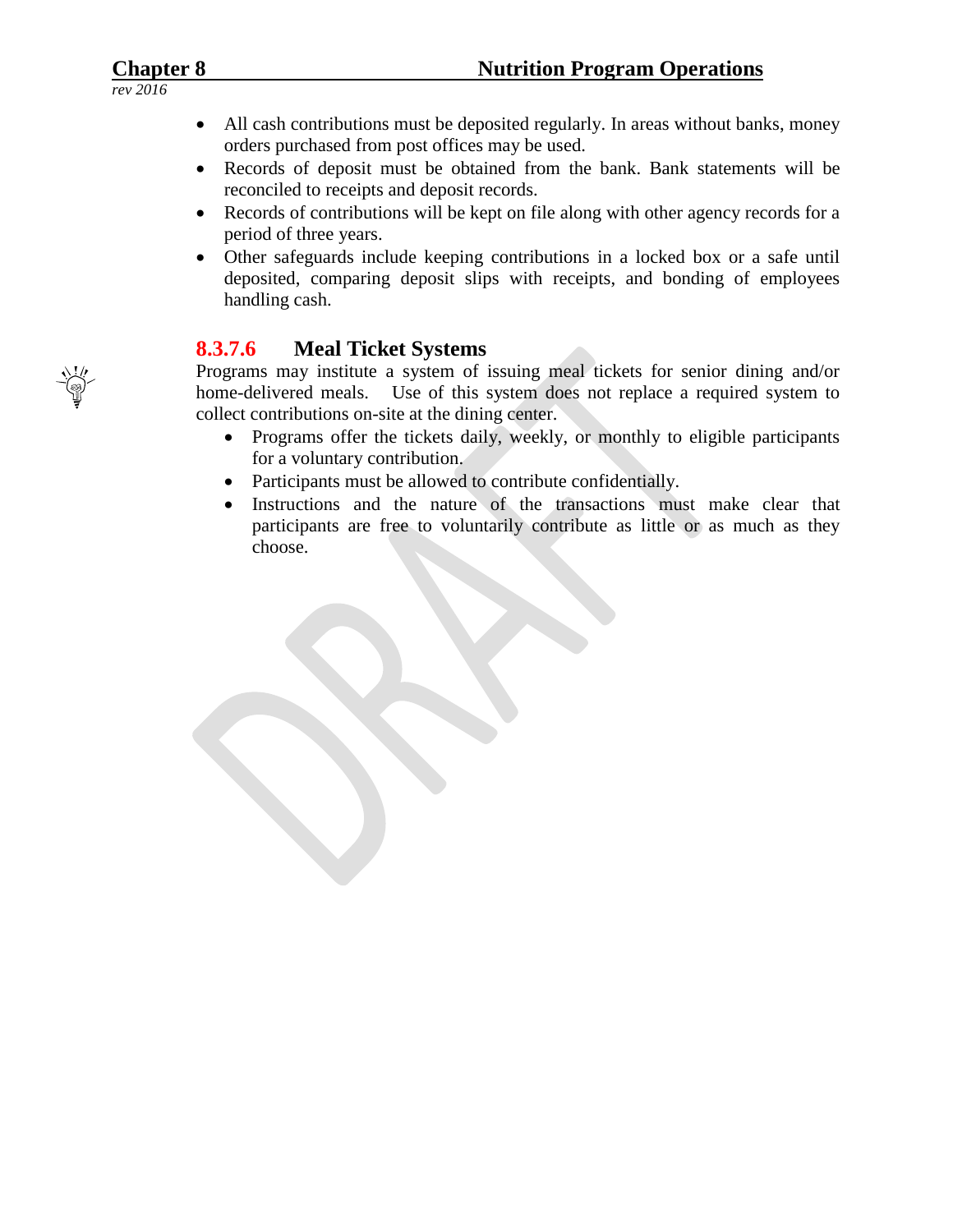# **8.3.7.7 Issuing Change for Cash Contributions**

If a program participant requests that change be made for a cash contribution provided at a dining center, the dining center manager will exchange smaller bills for the bill provided and allow the participant to contribute the amount desired in confidentially. For example, if the participant gives the dining center manager a \$20 bill, the dining center manager will give the participant \$20 in various bills. *The dining center manager will not remove the suggested contribution amount and give the participant the difference.*

If change is not available on-site, participants cannot be denied a meal. Instead, the dining center manager could:

- Provide a self-addressed stamped envelope to the participant with instructions for mailing contributions to the aging office.
- Offer the participant a mailed donation letter.
- Remind the participant that contributions can be made for more than one  $(1)$  day at a time. For example, participants could make a larger contribution that day to cover several days of meals.

Nutrition directors and dining center managers are responsible for reminding other staff and volunteers that contributions are voluntary and confidential and that no eligible participant will be denied a meal based on inability to donate.

# **8.4.7 Eligibility for Services**

Under the Older Americans Act, nutrition programs may not deny service based on United States citizenship or residency status. OAA services should be targeted to older adults who are in greatest social and economic need, with no consideration of their citizenship or residency status.

Residency within a particular county or tribe is not required for participation in congregate meals. A nutrition program will not deny meals to senior dining participants who reside in counties or tribes outside of its service area, as long as they meet other eligibility requirements. Such meals provided to eligible individuals can be claimed for NSIP by the program providing the meal.

A program may have local policies in place that require residency within the county or tribal service area for home-delivered meal participants. Nutrition programs may provide homedelivered meal services to individuals who reside outside of the county or tribe by entering into an agreement with the county or tribe of residence. The county or tribe that would claim the meal for NSIP would be determined within the agreement (See Section **8.4.17.6 - Agreements Between Nutrition Programs)**.

# **8.4.7.1 Eligibility for Senior Dining (Congregate) Meals**

Individuals eligible to receive a meal on a voluntary contribution basis at a senior dining center are:

• Aged 60 or older,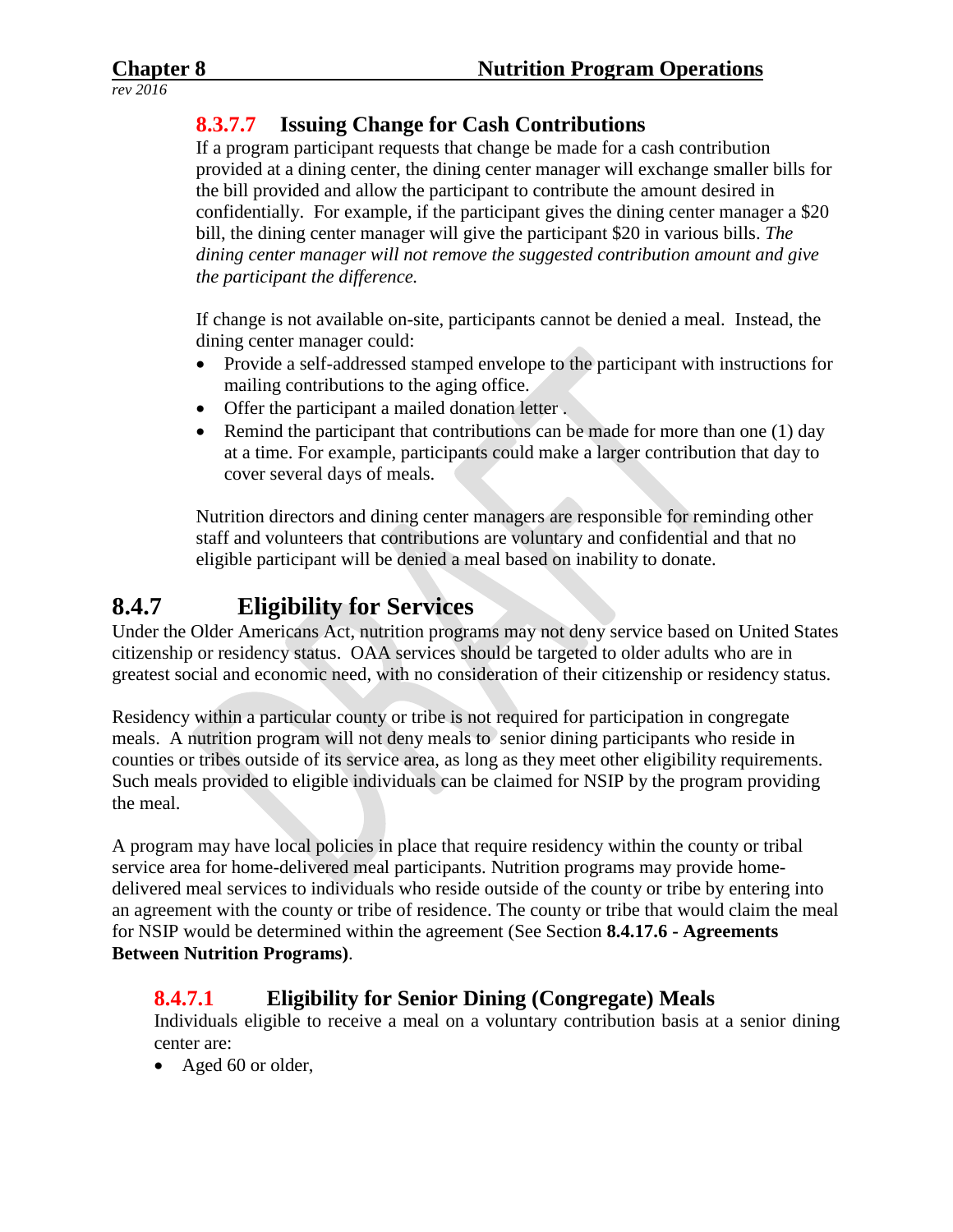- A spouse or domestic partner who attends the dining center with his or her spouse or domestic partner who is aged 60 or older,
- An adult with a disability, younger than age 60, who resides in a housing facility occupied primarily by older individuals at which congregate nutrition services are provided is eligible to receive meals at the facility in which they reside, or
- An adult with a disability, younger than age 60, who resides with an eligible older individual participating in the program.

All nutrition program staff, guests and volunteers who meet the criteria above are eligible program participants. These individuals will be given the opportunity to contribute to the cost of the meal in accordance with usual contribution procedures.

Eligibility criteria for participants of the senior dining program will be available in writing to all potential participants, referral agencies, physicians, public and private health organizations and institutions, and the general public.

Meals served to the above eligible participants will be included in the NSIP meal count.

# **8.4.7.1.1 Senior Dining Meals for Residents of Group Living Homes, Assisted Living Facilities, and Other Residential Facilities**

Nutrition programs are not required to provide meals to residents of group living homes, assisted living facilities, or other residential facilities.

If such facility wants its residents to attend a dining center to eat with nutrition program participants, the nutrition program may provide senior dining meals to its residents on a voluntary contribution basis if all of the following conditions are met:

- The resident is determined eligible to receive senior dining meals.
- The residential facility does not include the meal in the cost charged to residents.

If the residential facility includes the meal in the resident's fees, the nutrition program can charge the facility for the total cost of providing meals or other nutrition services to its residents.

The facility director and the nutrition director will have a written agreement in place which includes the following: supervision of residents while at dining centers, whether reservations in advance are necessary, procedures in which residents contribute toward the cost of the meal or how the facility will be billed for meals provided to its residents, and other circumstances under which residents may attend the dining center.

#### **8.4.7.1.2 Senior Dining Meals for Adult Day Care Programs or Other Programs Serving Older Adults**

Nutrition programs are not required to provide meals to adult day care participants or participants of other programs that serve older adults. However, nutrition directors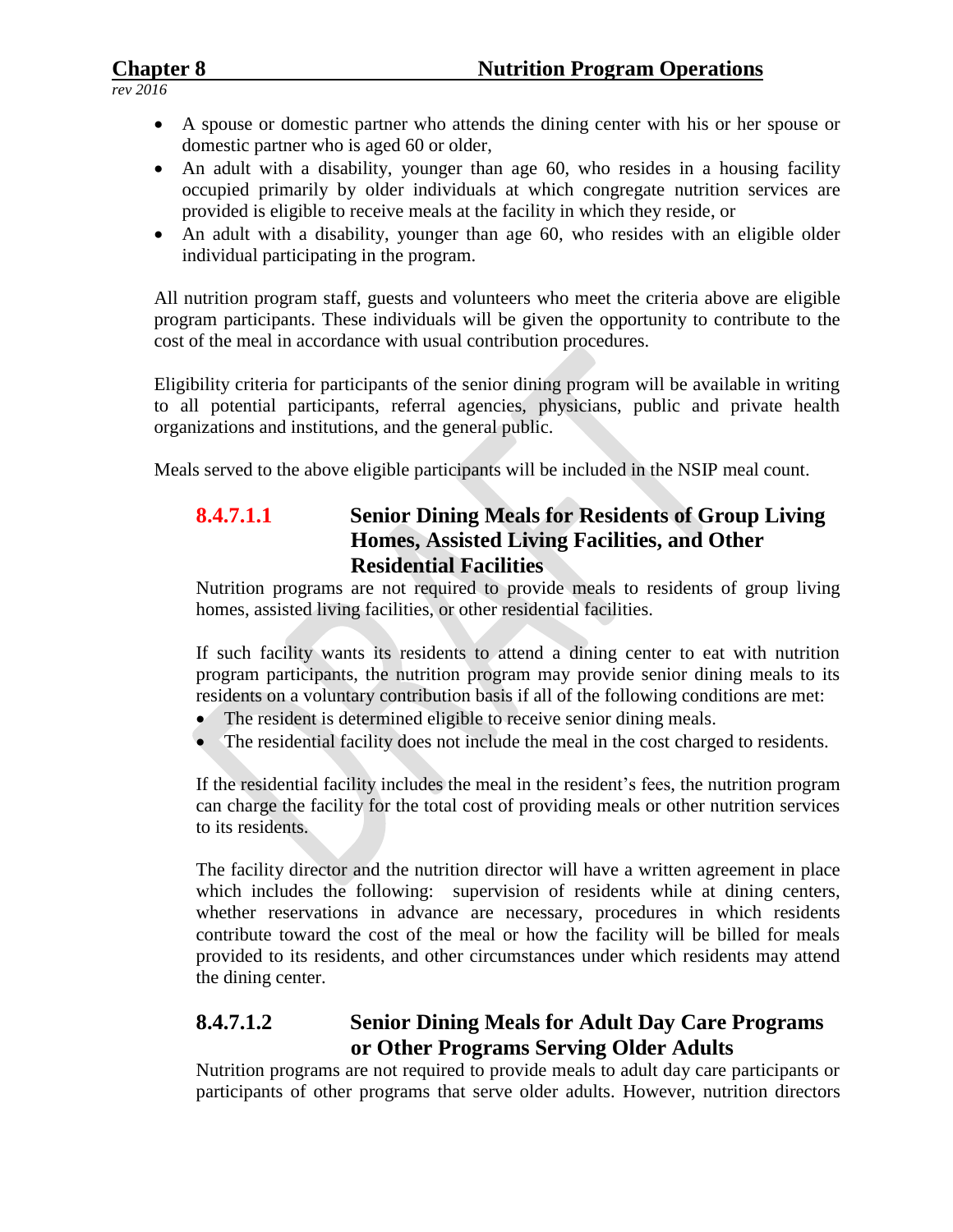may make arrangements with such programs to provide meals or other nutrition services, if desired.

If an adult day care program wants the nutrition program to provide meals to the adult day care program as a caterer, the nutrition program will charge the adult day care program for the total cost (at a minimum) of providing meals or other nutrition services to its participants.

If an adult day care program wants to bring its participants to a dining center to eat with nutrition program participants, the nutrition program:

- Will charge the adult day care program for the total cost of providing meals or other nutrition services to its participants **if** the adult day care includes a meal in the cost that it charges to adult day care participants
- May offer meals to adult day care participants on a voluntary contribution basis to adult day care participants who would otherwise be eligible to participate in the nutrition program by being age 60 or older **if** the adult day care **does not** include a meal in the cost that it charges to adult day care participants.
- Will charge the adult day care participant for the total cost of the meal or other nutrition services **if** (1) the adult day care participant does not meet eligibility requirements to participate in the congregate nutrition program (for example, if under 60 years old) and **if** (2) the adult day care **does not** include a meal in the cost that it charges to adult day care participants.

A written agreement should exist between both programs which may also include the following: supervision of the adult day care or other program's participants while at dining centers, whether reservations in advance are necessary, and other circumstances under which participants may attend the dining center.

# **8.4.7.2 Eligibility for Home-Delivered Meals (HDMs)**

Any of the following individuals are eligible to receive home-delivered meals:

- A person aged 60 or older who is essentially homebound by reason of illness, disability, or isolation, if an assessment concludes that participation is in the individual's best interest,
- A spouse or domestic partner of a person eligible for a HDM as described above, regardless of age or condition, if an assessment concludes that participation is in the best interest of the homebound older individual, or
- An adult with a disability who resides with an eligible older individual participating in the program, if an assessment concludes that participation is in the best interest of the eligible participant.

Meals served to the above eligible participants will be included in the NSIP meal count.

Eligibility criteria for participants of the home-delivered meal program will be available in writing to participants, potential referral agencies, physicians, public and private health organizations and institutions and the general public.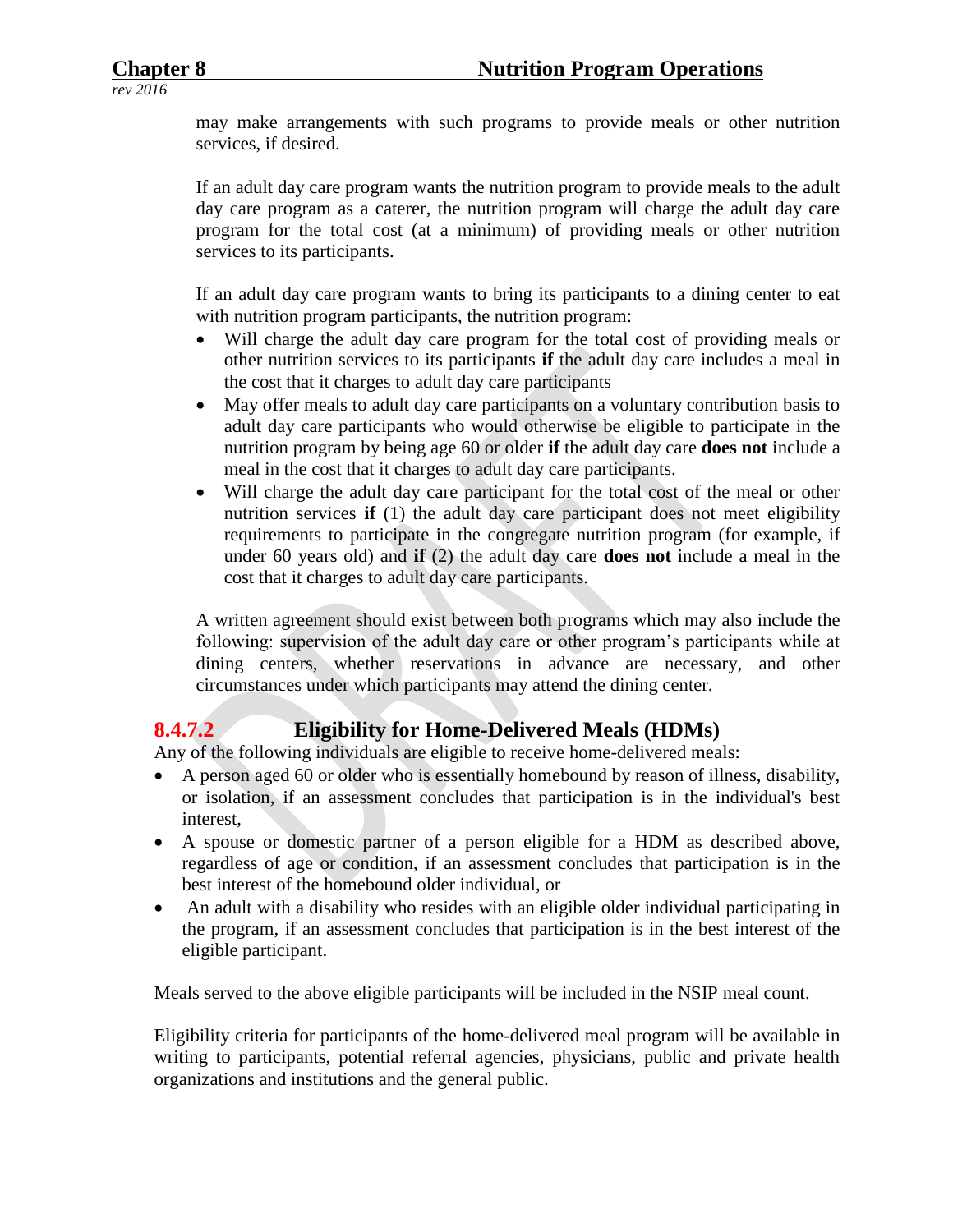Determination of need is based on the following:

- The individual is unable to leave his or her home under normal circumstances. Flexibility is allowed for medical appointments and occasional personal reasons such as hair care or church services that are important to the individual's quality of life.
- The person is unable to participate in the congregate meals program because of physical or emotional problems.
- There is no spouse, domestic partner, or other adult living in the same house or building who is both willing and able to prepare all meals.
- The individual is unable, either physically or emotionally, to obtain food and prepare adequate meals.
- Other criteria established by the nutrition program and approved by the AAA.

Nutrition program staff will make every effort to provide meals to an older person who is eligible and has been determined to need the service.

Authorization from a physician or other certified medical authority is not required for an individual to be eligible for home-delivered meals. A home-delivered meal assessment, on the other hand, is required in order to determine eligibility for home-delivered meals using Title III Older American's Act funds (See Section 8.4.7.2.1). Circumstances that do require authorization from a certified medical authority include accommodations of special dietary requests to provide texture-modified meals (ground meat, thickened liquids, pureed foods, etc.) or therapeutic meals (diabetic, renal, low calorie, etc.) (See Section X).

Nutrition programs cannot require home-delivered meal recipients to receive meals at a minimum frequency, for example five days per week, in order to participate.

#### **8.4.7.2.1 Home-Delivered Meals: Eligibility Assessment and Reassessment**

Each aging unit will develop criteria and will implement procedures to assess each eligible participant's level of need for home-delivered meal nutrition services. The assessment procedures and document will be consistent with the requirements of this section and will be submitted to the AAA for review.

Each person applying for home-delivered meals will be assessed in his or her home to determine the individual's need for nutrition and other services.

- o An initial determination of eligibility may be accomplished via a detailed telephone interview or through the agency's application, completed by trained outreach workers or hospital discharge staff.
- o A written personal assessment will be completed no later than four weeks from beginning meal service, and will include a home visit, eligibility assessment, and an assessment of the type of meal appropriate for the participant in her or his living environment.
- o An individual eligible for receiving home-delivered meals will be assessed for need for nutrition-related and other supportive services, and referred as necessary.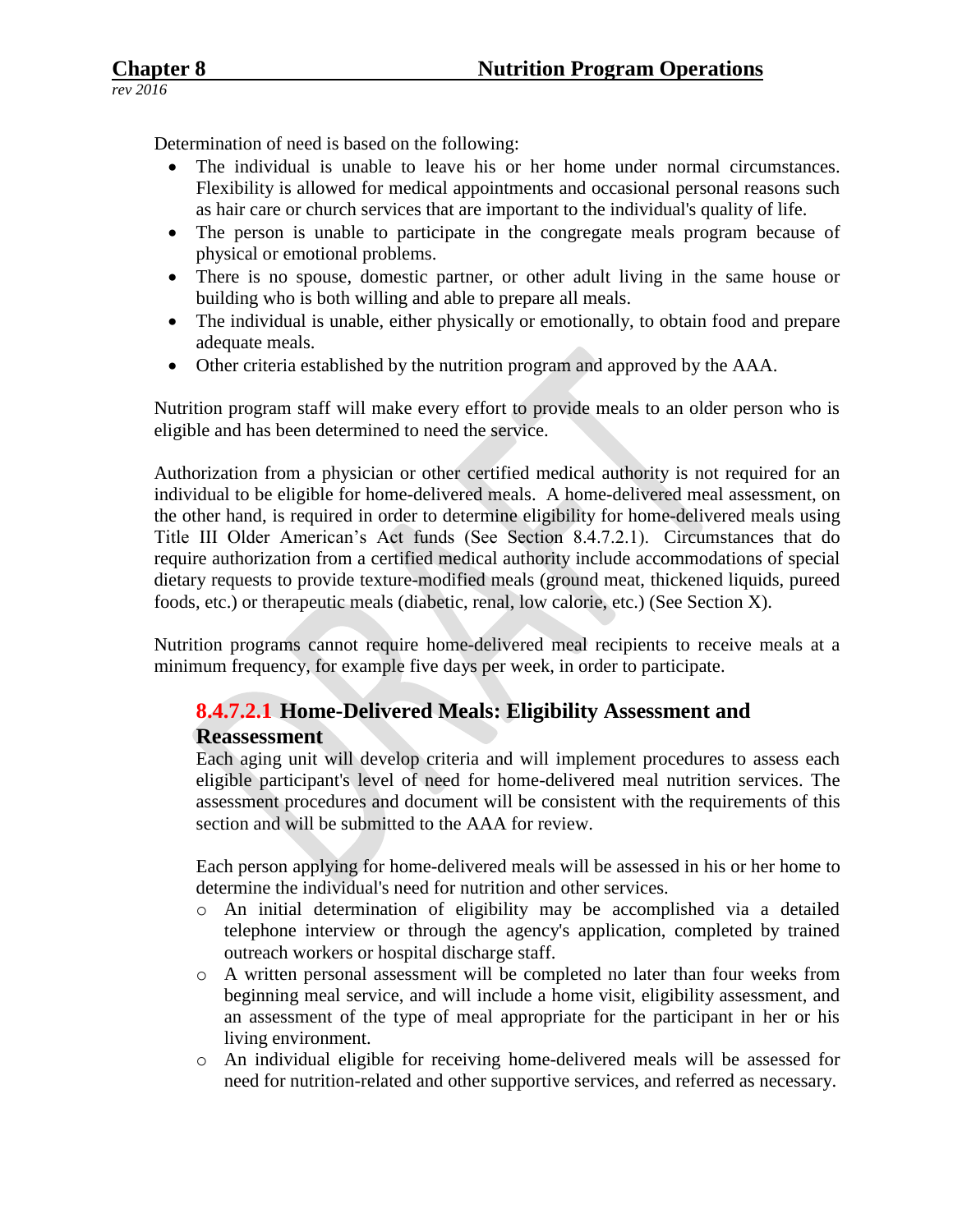- o A full reassessment of continued need for service will be done in the participant's home every year. Reassessments conducted more often can be brief and/or completed by phone.
- o Reassessments are necessary to establish need for additional services as well as to determine continued program eligibility. The time period between reassessments, and the type of reassessment (phone, visit, outreach worker, etc.), will depend on the type of disability, the degree of isolation, and the extent of other resources available to the individual. For example, an individual just released from a hospital with a broken arm would probably be reassessed in two to three months, while a relatively healthy individual with a physical disability who has close extended family might not need reassessment for twelve months.

#### **8.4.7.2.2 Conditions for Receiving Home-Delivered Meals**

Participants who have been verified as meeting general participant eligibility and need for service as defined in Section **XX** must meet the following conditions:

- o Individuals are able to feed themselves or have someone available to assist with dining.
- o The individual agrees to be home when meals are delivered or to contact the program when absence is unavoidable. See Section  $X -$ Delivery Requirements.

#### **8.4.7.3 HDMs for Community-Based Long-Term Care Programs**

Community-based long-term care programs, such as Family Care, IRIS, COP and other Medicaid waiver programs, can contract with nutrition programs to provide meals to long-term care program clients (See Section 8.3.5). Nutrition programs must recover the full cost of each meal provided, including overhead and administration, from the community-based long-term care program so that Title III funds are not being used to subsidize these meals. Meals served through a long-term care program cannot be included in the NSIP meal count; therefore programs must not reduce the total meal cost by the NSIP per-meal amount.

Programs must have a contract, memorandum of understanding, or other written agreement between the agencies providing each program, which specifies the reimbursement rate for long-term care program meals.

Because these meals cannot be subsidized with Title III funding, they are not subject to Title III rules. Therefore, a home-delivered meal assessment is not required to be performed by the nutrition program if the community-based long-term care program has determined meals are needed for its client.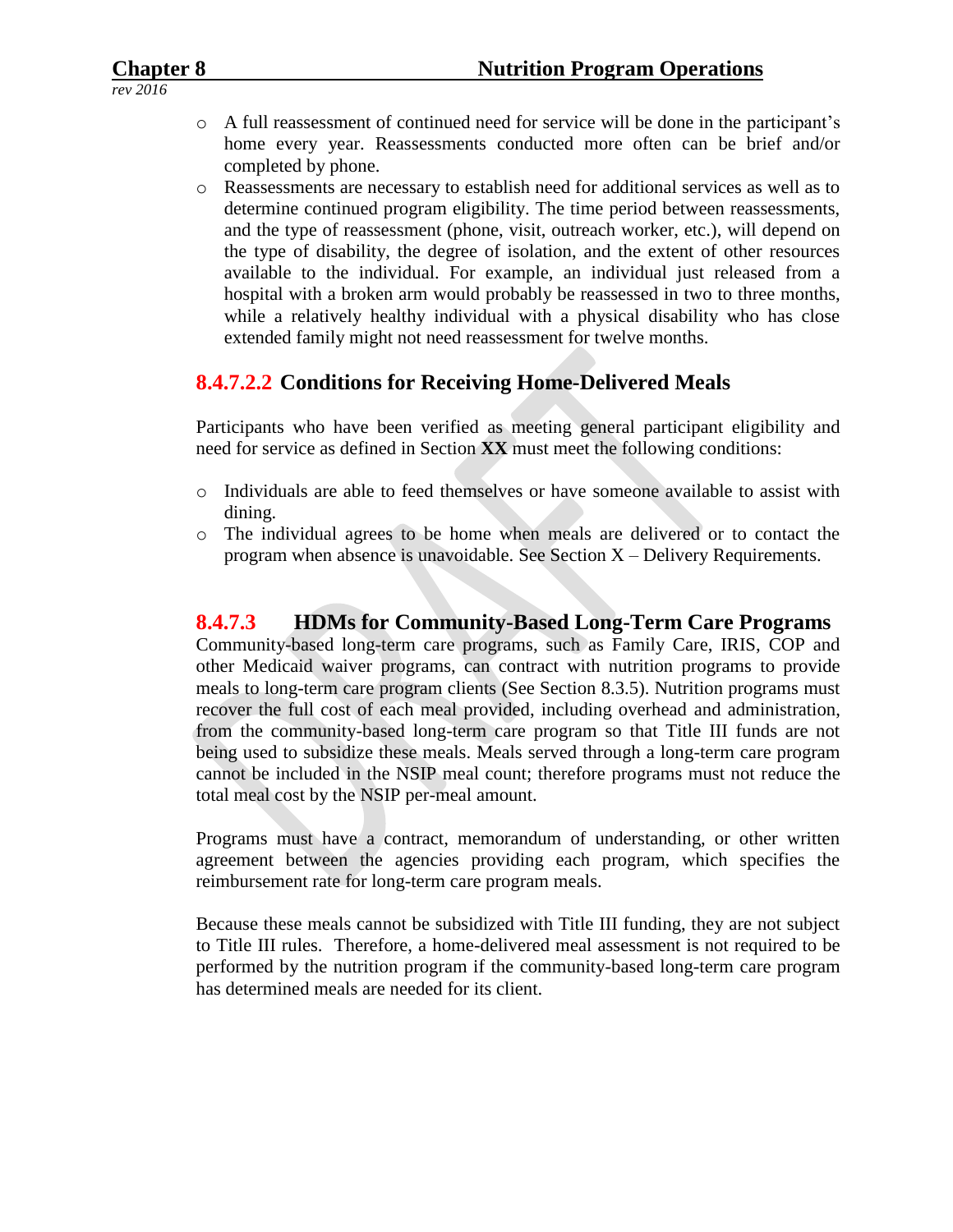### **8.3.2.5 HDMs for Residents of Assisted Living and Other Community-Based Residential Facilities**

Nutrition programs are not required to provide meals to residents of assisted living or other community-based residential facilities if the facility makes meals available to its residents.

If such facility or one of its residents requests that the nutrition program provide home-delivered meals, the nutrition program may provide meals to residents on a voluntary contribution basis if all of the following conditions are met:

- The resident is determined eligible to receive home-delivered meals (see eligibility criteria).
- The residential facility does not include a meal in the cost charged to residents.

If the nutrition program decides to enter into such an arrangement, a written agreement should exist between the facility and the nutrition program which includes the following:

- The facility agrees to allow delivery of the meal(s).
- Delivery procedures that should be followed by the nutrition program to ensure security of the residents (i.e. time and location of delivery).

# **8.4.7.4 Staff and Volunteers Under Age 60**

- Nutrition programs may offer meals on a voluntary contribution basis to staff and volunteers under age 60who provide direct service to the nutrition program These individuals may be offered a meal if there are sufficient meals available for all eligible participants. The decision to offer meals on a voluntary contribution basis to staff and volunteers under age 60 must be approved by the local commission on aging. A written procedure will be implemented which describes how and when staff and volunteers under age 60 are eligible to receive meals on a voluntary contribution basis, including details on record-keeping methods.An employing agency may offer meals to staff as a "benefit" of the job; however, federal Title III and NSIP funds may not be used to serve meals to staff under age 60. Only the state portion of the nutrition program funds or other non-Title III funds can be used to support these meals. .
- Meals served to under-age-60 staff members will not be included in the NSIP meal count.
- Meals served to under-age-60 volunteers will be included in the NSIP meal count.
- $\bullet$

#### **8.4.7.6 Adults Under Age 60 with a Disability**

Nutrition programs may provide nutrition services on a voluntary contribution basis to adults under age 60 with a disability who live alone in the community as long as sufficient funds are available to serve older adults.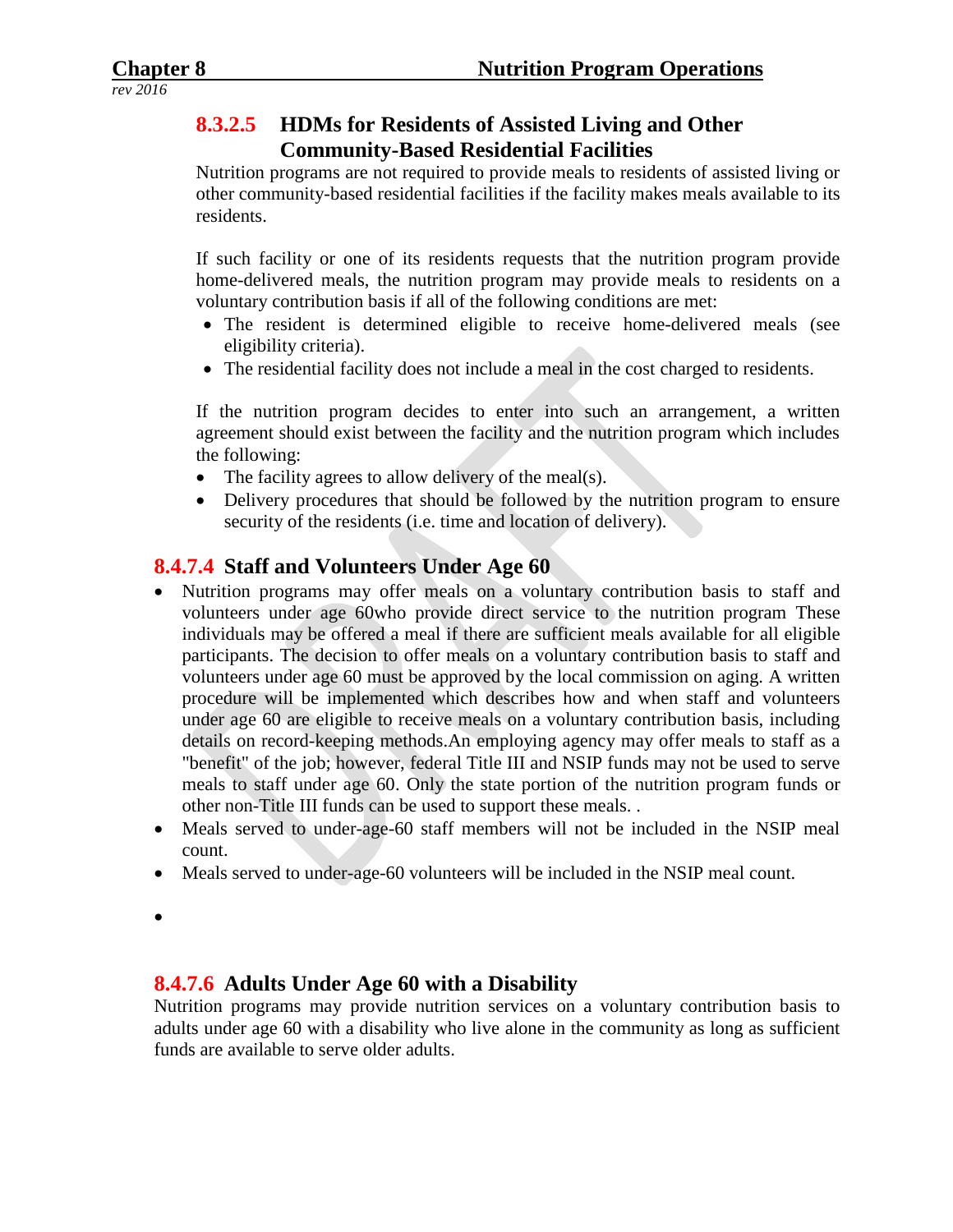Services provided to these persons will be approved on a case-by-case basis. Written requests to provide the service must verify need, must document that other programs or resources are unavailable to provide the service or to pay the full cost of the meal, and must verify that sufficient program funds are available to provide meals to older adults. If a waiting list for services is in place, the request will be denied. Aging units will submit a completed waiver request to the AAA for approval. Only the state portion of nutrition program funds can be used to support these meals; therefore the meals must not be included in the NSIP meal count.

A waiver form is in Section Error! Reference source not found. of this manual.

#### **8.4.7.7 Informal Caregivers**

Nutrition programs may offer meals on a voluntary contribution basis to informal caregivers who do not otherwise meet eligibility criteria if it is determined that participation is in the best interest of the eligible participant and there are sufficient program funds to provide meals to other eligible participants.

An informal caregiver is defined as an adult family member or another individual who is not associated with a formal service system but is a regular provider of in-home and community care to an older individual or to an individual with Alzheimer's disease or a related disorder.

If a nutrition program decides to provide meals to informal caregivers on a voluntary contribution basis, the following criteria must be met:

- An informal caregiver (other than a spouse or domestic partner) who resides with and accompanies an eligible older individual to the dining center is eligible for senior dining (congregate) meals.
- An informal caregiver (other than a spouse or domestic partner), regardless of age or condition, who resides with an eligible older individual participating in the program, is eligible to receive home-delivered meals (HDMs) if an assessment concludes that participation is in the best interest of the eligible participant.

Federal Title III-C funds cannot be used to support these meals; therefore, the meals cannot be included in the NSIP count.

#### **8.4.7.8 Eligibility for All Others**

All other persons under age 60 may be served congregate or home-delivered meals only if the total cost of providing the service is paid by the individual, his or her family, or by another program on the person's behalf. Documentation that full payment has been made will be maintained. All revenues from such meals are considered to be program income. These meals will not be included in the NSIP meal count.

If the nutrition program wishes to provide services to other persons under age 60, a written request must be submitted to the AAA for approval on a case-by-case basis. Written requests must verify need, must document that other programs or resources are unavailable to provide the service or to pay the full cost of the meal, and must verify that sufficient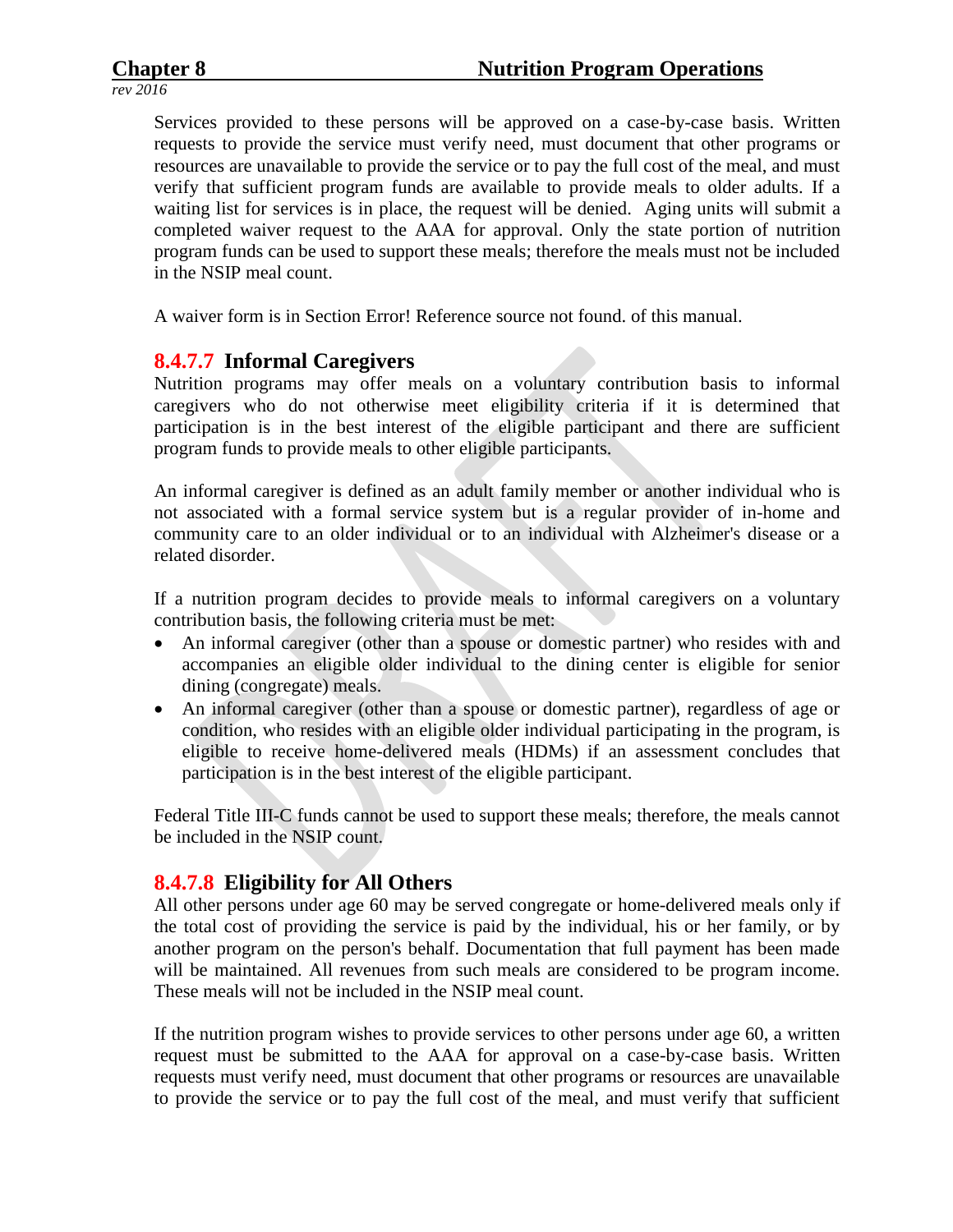program funds are available to provide meals to older adults. If a waiting list for services is in place, the request will be denied. Only state nutrition program funds can be used to support these meals; therefore the meals must not be included in the NSIP meal count.

A waiver form is in Section Error! Reference source not found. of this manual.

# **Figure 8.4.7.9 Participant Eligibility At A Glance**

This figure is meant to be a visual for Sections **X** of this chapter, summarizing policy and reporting information. See the corresponding section(s) for more information.

|                  | Offer on a                | Recover      |                           | <b>Not</b>  | Local                     | Registration          | Record      |
|------------------|---------------------------|--------------|---------------------------|-------------|---------------------------|-----------------------|-------------|
|                  | voluntary                 | full cost of | Include                   | include     | commission                | $(C1)$ or             | as OAA      |
|                  | contribution              | meal         | d in                      | d in        | approval                  | assessment            | Title III   |
|                  | basis                     |              | <b>NSIP</b>               | <b>NSIP</b> | required                  | (C2)                  | meal        |
|                  |                           |              | count                     | count       |                           | required              |             |
| Congregate       | $\overline{\text{X}}$     |              | X                         |             |                           | X                     | X           |
| Meal             |                           |              |                           |             |                           |                       |             |
| Participant      |                           |              |                           |             |                           |                       |             |
| Section X        |                           |              |                           |             |                           |                       |             |
| Home-            | $\boldsymbol{\mathrm{X}}$ |              | $\mathbf X$               |             |                           | $\mathbf X$           | $\mathbf X$ |
| Delivered        |                           |              |                           |             |                           |                       |             |
| Meal             |                           |              |                           |             |                           |                       |             |
| Participant      |                           |              |                           |             |                           |                       |             |
| Section X        |                           |              |                           |             |                           |                       |             |
| Community        |                           |              |                           |             |                           |                       |             |
| -Based           |                           | X            |                           | X           |                           |                       |             |
| Long-Term        |                           |              |                           |             |                           |                       |             |
| Care             |                           |              |                           |             |                           |                       |             |
| Program          |                           |              |                           |             |                           |                       |             |
| Participant      |                           |              |                           |             |                           |                       |             |
| Section X        |                           |              |                           |             |                           |                       |             |
| Volunteer        | $\overline{\mathbf{X}}$   |              | $\boldsymbol{\mathrm{X}}$ |             | $\boldsymbol{\mathrm{X}}$ | $\overline{\text{X}}$ | $\mathbf X$ |
| Under Age        |                           |              |                           |             |                           |                       |             |
| 60               |                           |              |                           |             |                           |                       |             |
| Section X        |                           |              |                           |             |                           |                       |             |
| <b>Staff</b>     | $\mathbf{X}$              |              |                           | X           | $\boldsymbol{\mathrm{X}}$ |                       |             |
| Person           |                           |              |                           |             |                           |                       |             |
| <b>Under Age</b> |                           |              |                           |             |                           |                       |             |
| 60               |                           |              |                           |             |                           |                       |             |
| Section X        |                           |              |                           |             |                           |                       |             |
| Person           | X                         |              |                           |             |                           | $\mathbf X$           |             |
| <b>Under Age</b> |                           |              |                           | X           |                           |                       |             |
| 60 with a        |                           |              |                           |             |                           |                       |             |
| Disability       |                           |              |                           |             |                           |                       |             |
| Living           |                           |              |                           |             |                           |                       |             |
| Alone (if        |                           |              |                           |             |                           |                       |             |
| approved         |                           |              |                           |             |                           |                       |             |
| waiver           |                           |              |                           |             |                           |                       |             |
| from AAA)        |                           |              |                           |             |                           |                       |             |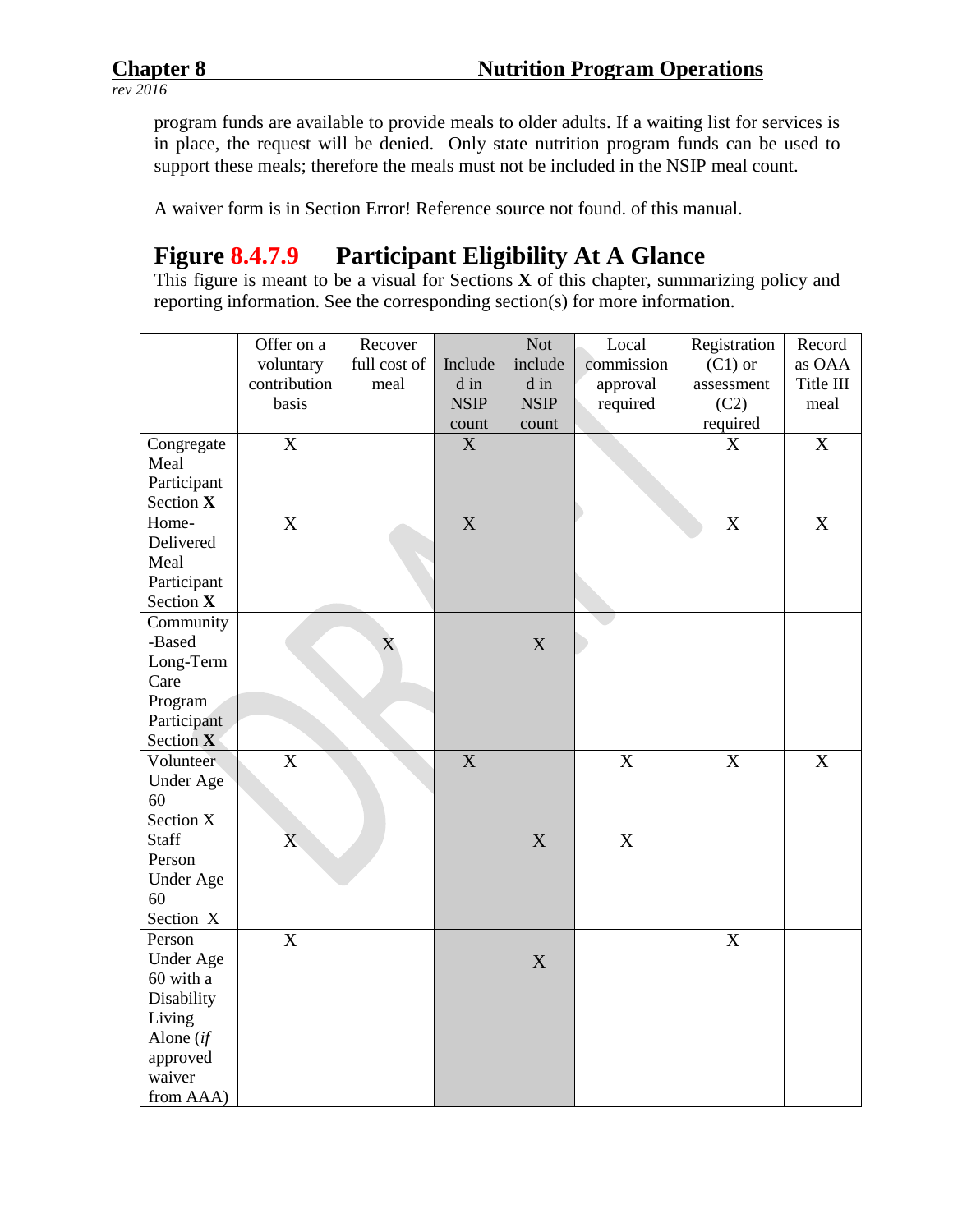| Section X    |                           |             |             |             |   |             |
|--------------|---------------------------|-------------|-------------|-------------|---|-------------|
| Informal     |                           |             |             |             | X |             |
| Caregiver    | $\boldsymbol{\mathrm{X}}$ |             |             | $\mathbf X$ |   |             |
| (who         |                           |             |             |             |   |             |
| resides at   |                           |             |             |             |   |             |
| home with    |                           |             |             |             |   |             |
| an eligible  |                           |             |             |             |   |             |
| participant) |                           |             |             |             |   |             |
| Section X    |                           |             |             |             |   |             |
| All Others   |                           |             |             |             |   |             |
| (Guests,     |                           | $\mathbf X$ |             | X           |   |             |
| Subcontrac   |                           |             |             |             |   |             |
| ts such as   |                           |             |             |             |   |             |
| Head Start,  |                           |             |             |             |   |             |
| Jail, etc.)  |                           |             |             |             |   |             |
| Section X    |                           |             |             |             |   |             |
| Food Share   |                           |             |             |             | X | $\mathbf X$ |
| Meals: If    | X                         |             | $\mathbf X$ |             |   |             |
| <b>OAA</b>   |                           |             |             |             |   |             |
| eligible     |                           |             |             |             |   |             |
| person uses  |                           |             |             |             |   |             |
| Food Share   |                           |             |             |             |   |             |
| to donate    |                           |             |             |             |   |             |
| toward the   |                           |             |             |             |   |             |
| cost of the  |                           |             |             |             |   |             |
| meal         |                           |             |             |             |   |             |
| Section X    |                           |             |             |             |   |             |

# **8.2 Nutrition Program Staff and Volunteers**

Each aging unit will employ for the nutrition program an adequate number of qualified staff, supplemented as necessary by qualified consultants, to ensure the provision of program leadership, planning, food-service management, nutrition services and other services.

Nutrition programs must comply with applicable personnel policies as described in **Chapter 6** of this manual and with the requirements stated in this chapter.

# **8.2.1 Nutrition Program Director**

A full-time nutrition director is responsible for the day-to-day management and administrative functions of the program. If the county or tribal aging unit is unable to hire a full-time nutrition director, the aging unit must submit a waiver request to the AAA which clearly demonstrates that the size of the program or other conditions indicate that a parttime position is adequate.

Nutrition directors are responsible for ensuring that the following are accomplished:

- Plan, develop, implement, and coordinate all programs and services included within the nutrition program.
- Prepare and enforce local nutrition program policies.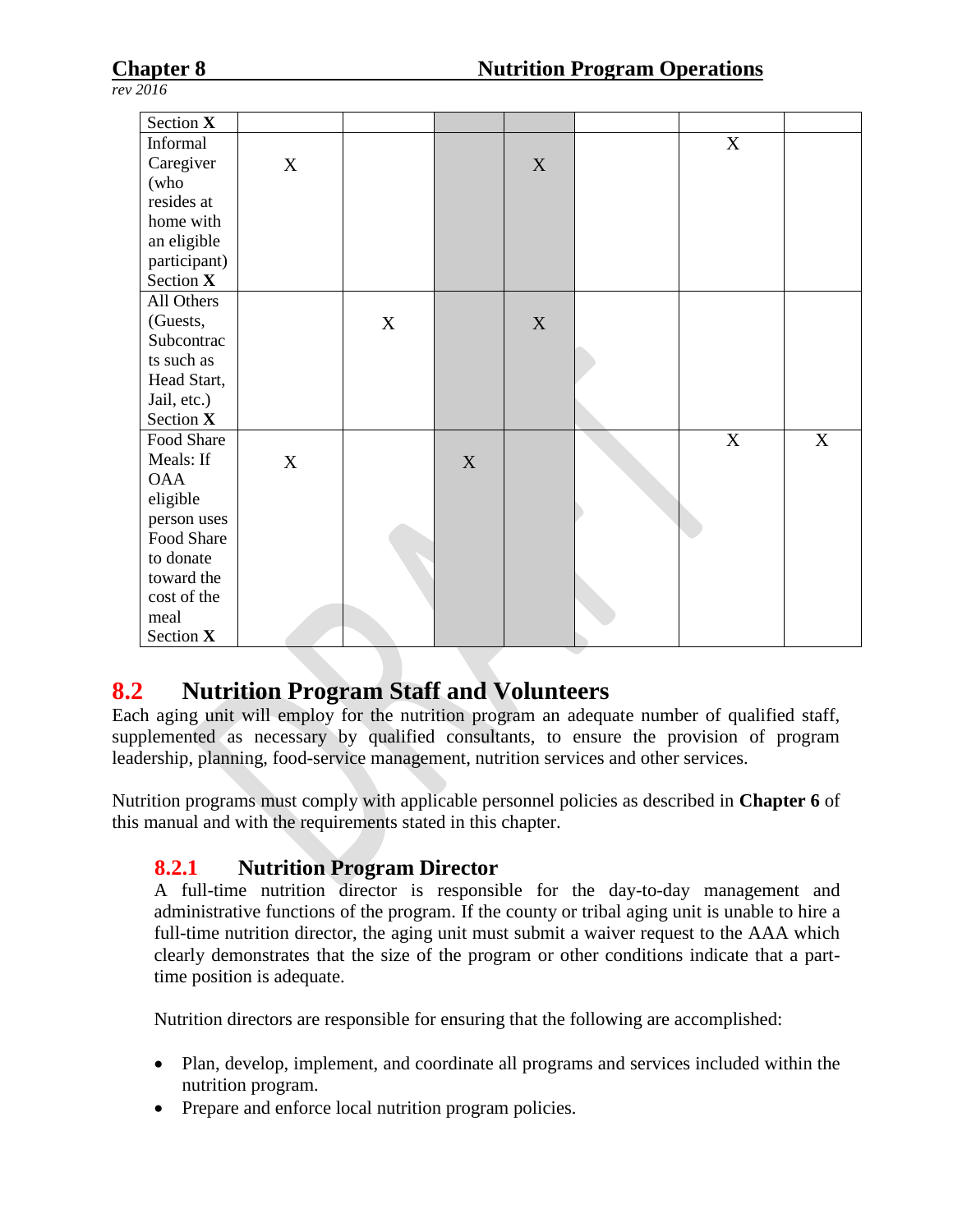### **Chapter 8 Nutrition Program Operations**

*rev 2016*

- Develop and maintain good working communication with the AAA for all aspects of this program.
- Advocate on behalf of older adults with community members, governing agencies and policy makers as well as local, state and federal legislators and lawmakers.
- Attend public hearings and meetings relating to legislative proposals for older adults as directed by the aging unit.
- Develop and maintain a good public relations program including outreach via public appearances and local newspapers, radio and other media.
- Obtain input from older adult participants regarding service delivery, including listening and responding to concerns.
- Maintain, inform, and seek advice from the nutrition advisory council. Ensure that the members of the council are active in advocating for and promoting the program, as well as assisting with decisions that affect service delivery.
- Recruit, screen, interview, hire, train and supervise all part-time and full-time personnel affiliated with this program.
- Recruit, train and recognize volunteers for the nutrition program.
- Prepare contract applications, job descriptions, bid specifications and proposals, and budget proposals in a timely and proper manner as directed.
- Contract for provision of food stuffs, food service equipment, supplies, and facilities according to the procurement procedures of the designated authority and as described in this manual (8.5.11 and 13.3).
- Develop and provide training programs for nutrition program staff and volunteers.
- Participate in the planning of and ensure all appropriate staff and volunteers attend regional annual nutrition program staff/volunteer training.
- Ensure the ongoing practice of safe food handling by developing and enforcing local policies and procedures related to food safety and sanitation and by ensuring all training and certification requirements are met (See Section – Food Safety).
- Ensure that all required assessments for home-delivered meal participants are completed.
- Develop fiscal procedures for the nutrition program.
- Maintain all accounts and records required by this program.
- Compile, organize, and prepare written reports and materials for the aging unit and other key agencies as directed (this includes the county or tribal aging unit, the AAA and BADR). (See Chapter 14 – NAPIS?)
- Coordinate the development and provision of supportive services for this program.
- Implement auditing controls to continuously measure program effectiveness and costs.
- Monitor each dining center annually to evaluate the provision of nutrition services.
- Identify program problems and recommend remedial measures.
- Carry out all other duties and activities of this position as assigned to the holder of this position.

# **8.2.2 Nutrition Program Dining Center Managers**

All congregate dining centers must be supervised by a designated dining center manager.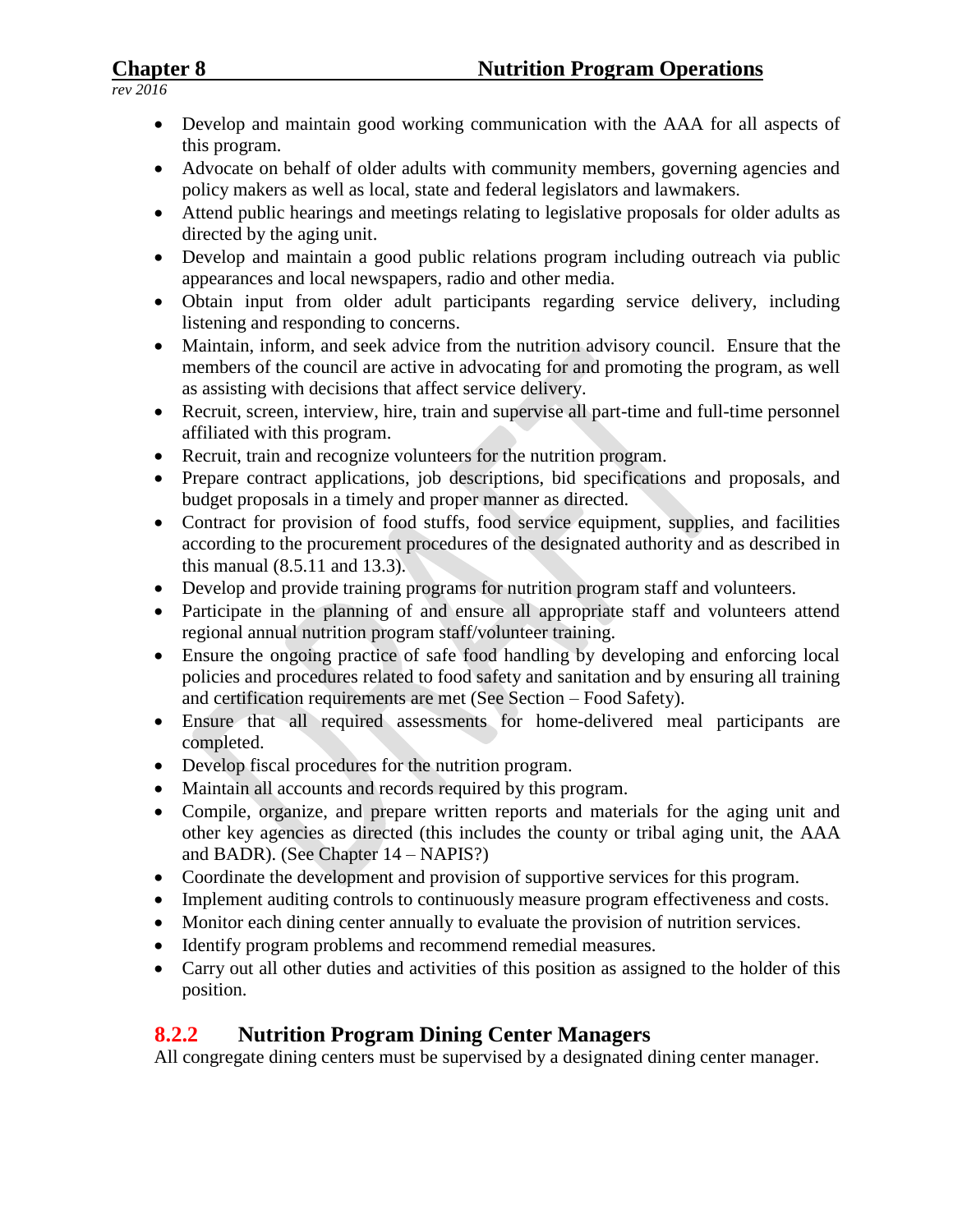The dining center manager, under the supervision of the nutrition program director, actively supervises the safe and sanitary service of meals and all other related nutrition program activities. The dining center manager will ensure that all of the following are accomplished:

- Greeting participants
- Providing continual outreach to new participants
- Obtaining feedback and responding to concerns from participants regarding service delivery
- Advocating on behalf of older adults with community members as well as local, state and federal lawmakers and policy makers
- Verifying that participants have registered
- Handling all participant contributions appropriately
- Enforcing policies and procedures related to food safety and sanitation
- Quality assurance for food or for food-vendor contracts
- Keeping records of program data
- Scheduling and/or supervising other staff or volunteers
- Attending annual regional nutrition program staff training

Important skills and qualities to consider when hiring dining center managers include customer service skills, food-handling experience, first-aid certification, group leadership experience, problem-solving abilities and a warm, non-judgmental personality.

#### **8.2.3 Nutrition Program Nutritionist**

OAA Sec. 339: *"A State that establishes and operates a nutrition project under this chapter shall (1) solicit the expertise of a dietitian or other individual with equivalent education and training in nutrition science, or if such an individual is not available, an individual with comparable expertise in the planning of nutritional services, and (2)(G)(i) a dietitian or other individual described in paragraph (1)."*

Each nutrition program must employ or retain the services of a qualified dietitian or nutritionist who is responsible to the nutrition director. The program nutritionist must be available to the program in sufficient time to complete all of the required responsibilities listed below. If the program nutritionist is subcontracted, these tasks should be specified in the service contract (See Section XX – Contracts & Agreements).

The program nutritionist will:

- Review and approve all menus offered to program participants.
- Approve any menu changes or food item substitutions that are made before the meal is offered.
- Collaborate with cooking staff regarding menus and food preparation techniques if meals are prepared in central or on-site kitchens,.
- Work with meal providers to evaluate nutrient content of all purchased meals offered to program participants.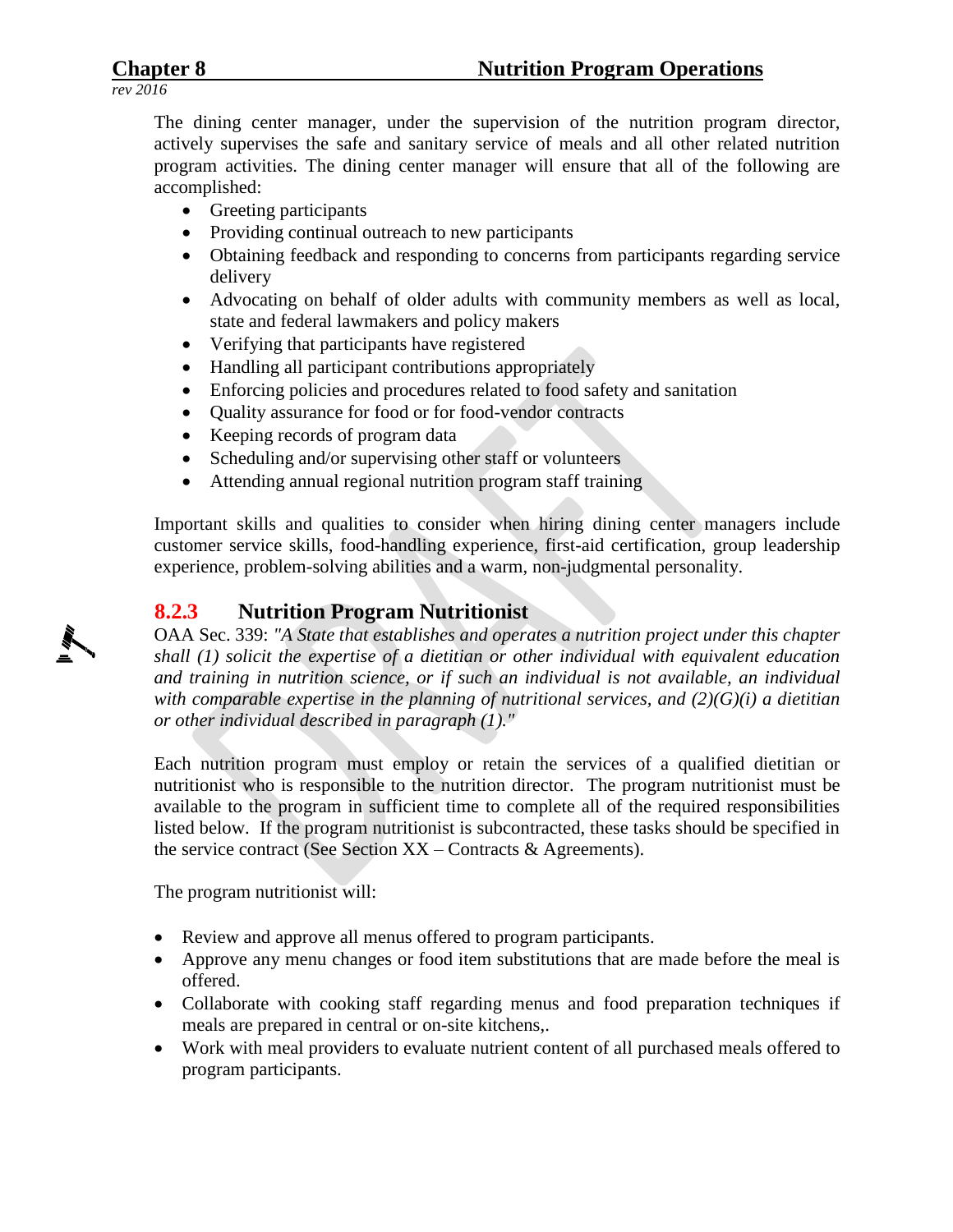- Provide training on portion and serving sizes of menu items to service staff and volunteers.
- Develop and/or provide training to nutrition program staff and volunteers in screening of participants for nutrition risk.
- Oversee nutrition education programming and approve materials. Develop and implement a nutrition education plan annually.
- Coordinate and/or provide nutrition counseling services to participants at high nutrition risk when requested.
- Approve additional morning, evening and/or weekend meals that are provided to highrisk participants.
- Monitor each dining center annually to evaluate the provision of nutrition services. At a minimum, monitoring will include verification that:
	- Meals comply with the nutrition requirements.
	- All nutrition education services comply with state policy.
	- Nutrition screening scores are accurately collected from all participants in compliance with state policy.

Other duties and responsibilities may include assisting the nutrition director in tasks such as the development and provision of staff training in proper sanitation, development of sanitation policies and procedures, kitchen design, development of food contracts, etc.

#### **8.2.3.1 Qualifications**

In Wisconsin's nutrition program, a "qualified dietitian or nutritionist" will have one or more of the following qualifications:

#### **Certified Dietitian**

Certified Dietitians (CD) hold a current certification with the State of Wisconsin Department of Safety and Professional Services and are certified as a dietitian under the Wisconsin State Statutes (2015), Chapter 448, "Medical Practices," Subchapter V, Dietitians Affiliated Credentialing Board. Verification of certification can be done online at the Wisconsin Department of Safety and Professional Service's website.

#### **Registered Dietitian or Registered Dietitian Nutritionist**

Registered Dietitians (RD) or Registered Dietitian Nutritionists (RDN) hold a current registration with the Commission on Dietetic Registration. To verify whether or not someone is a registered dietitian, contact the Commission on Dietetic Registration of the Academy of Nutrition and Dietetics.

#### **Nutrition and Dietetics Technician, Registered or Dietetic Technician, Registered**

Nutrition and Dietetics Technicians, Registered (NDTR) or Dietetic Technicians, Registered (DTR) hold a current dietetic technician registration with the Commission on Dietetic Registration. To verify whether or not someone is a NDTR or DTR, contact the Commission on Dietetic Registration of the Academy of Nutrition and Dietetics.

#### **Comparable Education / Experience and Authorization**

Comparable education and/or experience requires authorization in writing from the AAA dietitian or the BADR nutrition coordinator. Those not likely to receive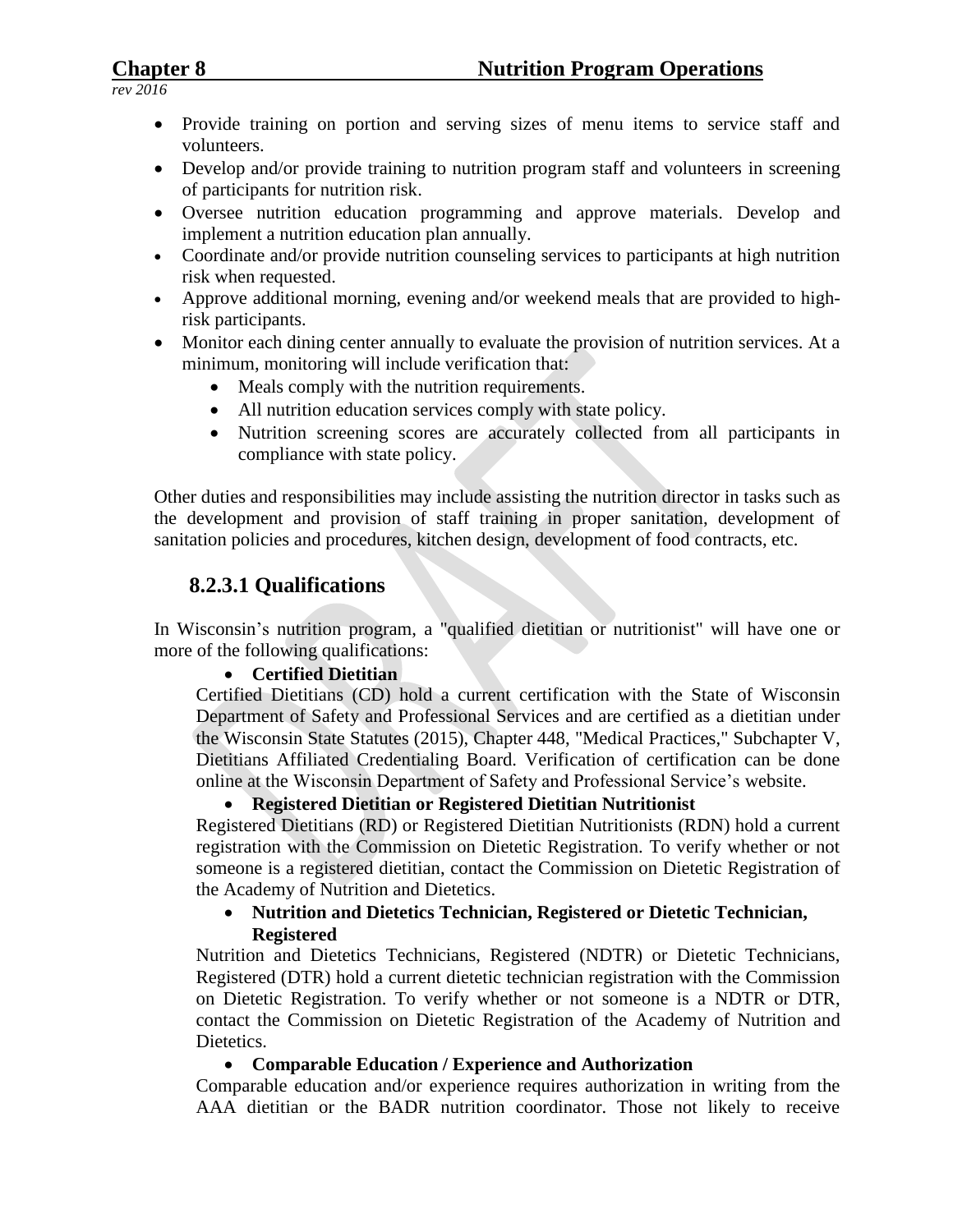approval include nurses, dietary managers, dietary supervisors, and cooks; unless they can prove an extensive, well-rounded education and experience in the major areas of dietetic practice.

# **8.2.4 Students Working in the Program**

When dietetic or nutrition students perform activities of the program nutritionist, they will be supervised by a qualified nutritionist through regular evaluation, either on site or after extensive training and orientation.

# **8.2.5 Other Required Staff Capacity**

In addition to staff requirements listed above, each aging unit will have accounting and clerical capacity sufficient to fulfill the nutrition program's budgetary, fiscal, reporting and record-keeping responsibilities.

#### **8.2.6 Volunteers**

To the extent feasible, the nutrition program will provide orientation, training and opportunities for voluntary participation of individuals in all aspects of program operations. See [Section] for training requirements for volunteers.

#### **8.4.7 Training**

This section describes general training requirements for nutrition directors and staff.

#### **8.4.7.1 Nutrition Program Director Training**

All nutrition directors will be oriented and trained to perform their assigned responsibilities and tasks.

AAAs and/or BADR will provide orientation to nutrition directors.

Nutrition directors must receive a minimum of ten (10) hours of training annually. Training hours can be obtained through:

- Regional nutrition director training or meetings
- Wisconsin Association of Nutrition Directors conferences
- Attendance at the regional planning committee meetings for annual nutrition program staff/volunteer training (one hour maximum)
- Attendance at the annual nutrition program staff/volunteer training (one hour maximum)
- Attendance at other training, conferences, or webinars approved by the AAA and/or BADR.

# **8.4.11 Nutrition Program Staff/Volunteer Training**

All other staff, paid and volunteer, will be oriented and trained to perform their assigned responsibilities and tasks.

All paid staff must receive a minimum of six (6) hours of training annually. Nutrition program volunteers who serve as dining center or kitchen managers must also receive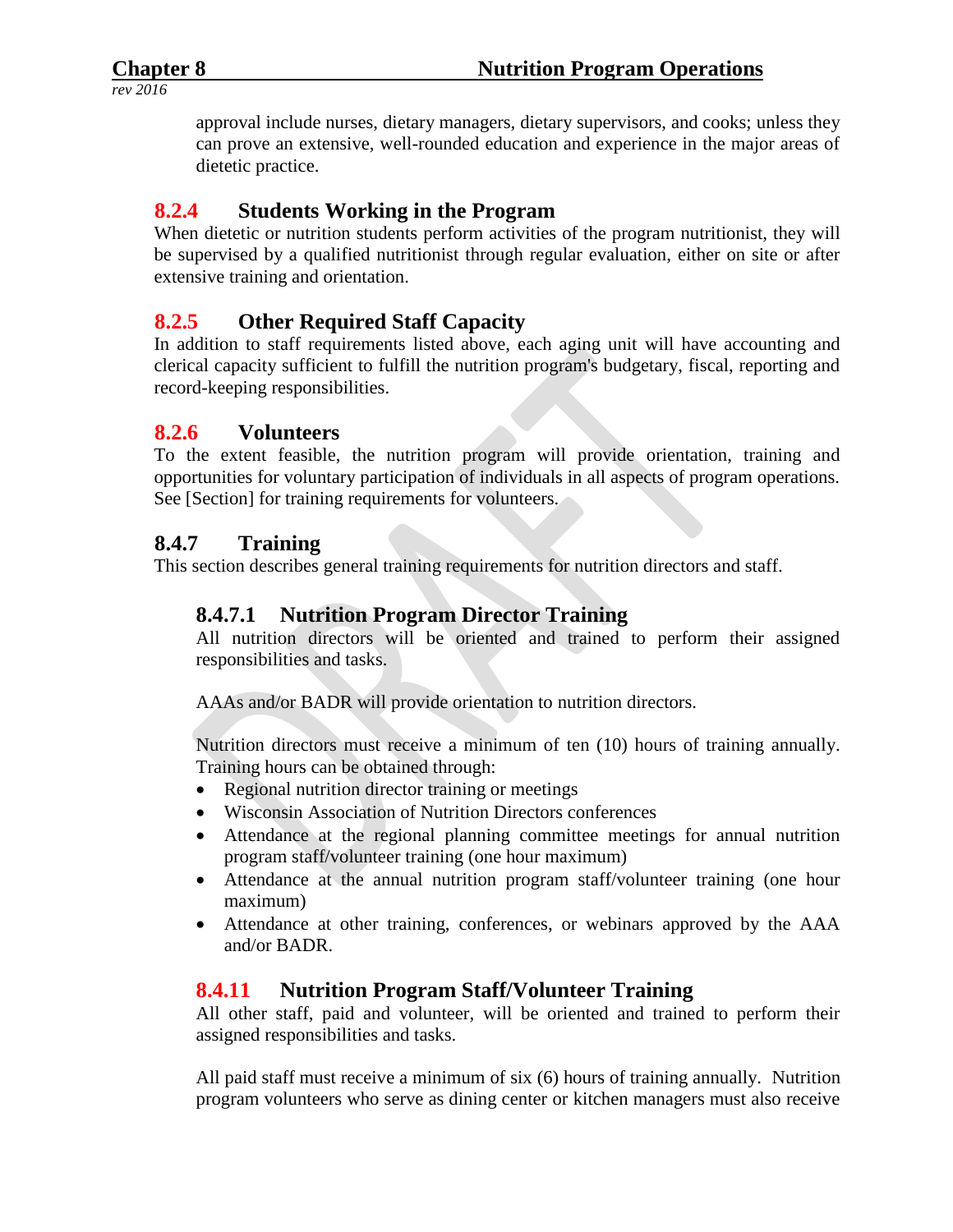a minimum of six (6) hours of training annually. Training hours can be obtained through:

- Attendance at locally-held nutrition program meetings and trainings for staff and/or volunteers (one hour maximum from each). Nutrition directors are strongly encouraged to hold quarterly meetings and/or trainings with dining center managers.
- Attendance at the annual nutrition program staff/volunteer training (four hours maximum). This is coordinated by BADR, the AAAs, and regional planning committees, and is usually held each year in the fall.

A minimum number of annual training hours are not required for all other nutrition program volunteers. However, orientation and training must be provided by the nutrition program and will include all applicable mandatory topics below along with any other training appropriate for the task(s) for which the volunteer is responsible. Those who volunteer or have direct contact with food are held to the same standards that apply to "regular" employees a (i.e. sanitation standards, ethics, privacy standards, etc.).

All paid staff and regular nutrition program volunteers, unless otherwise noted, will receive training on the following mandatory topics at least once during the three-year aging plan period:

- Customer service
- Ethics and boundaries
- Nutrition program eligibility criteria and voluntary contribution policies
- Nutrition standards, portion control, and policies regarding second helpings/leftovers (for staff and volunteers who prepare and/or serve food)
- Food safety and sanitation / prevention of foodborne illness (for staff and volunteers who have contact with food, including home-delivered meal drivers)
	- o Temperature control and thermometer calibration
	- o Home-delivered meal test trays
- Procedures for home-delivered meal assessments (for staff/volunteers responsible for assessments and reassessments)
- Participant safety
	- o Red flags
	- o First aid, first response practices, choking, universal/standard precautions, blood borne pathogens, etc.
	- o Emergency preparedness, disaster procedures, severe weather, fire safety, and other emergency procedures
- Other mandatory topics as determined by BADR and the AAAs.

At the discretion of the nutrition director, other topics that are deemed valuable may be presented to staff and volunteers and may count towards the required training hours. Additional topics will be provided based on the particular tasks for which a staff member or volunteer is responsible. Additional topics must be relevant and useful by the nutrition program to enrich and further the training and professionalism of its staff and volunteers to better serve the older adults in their communities.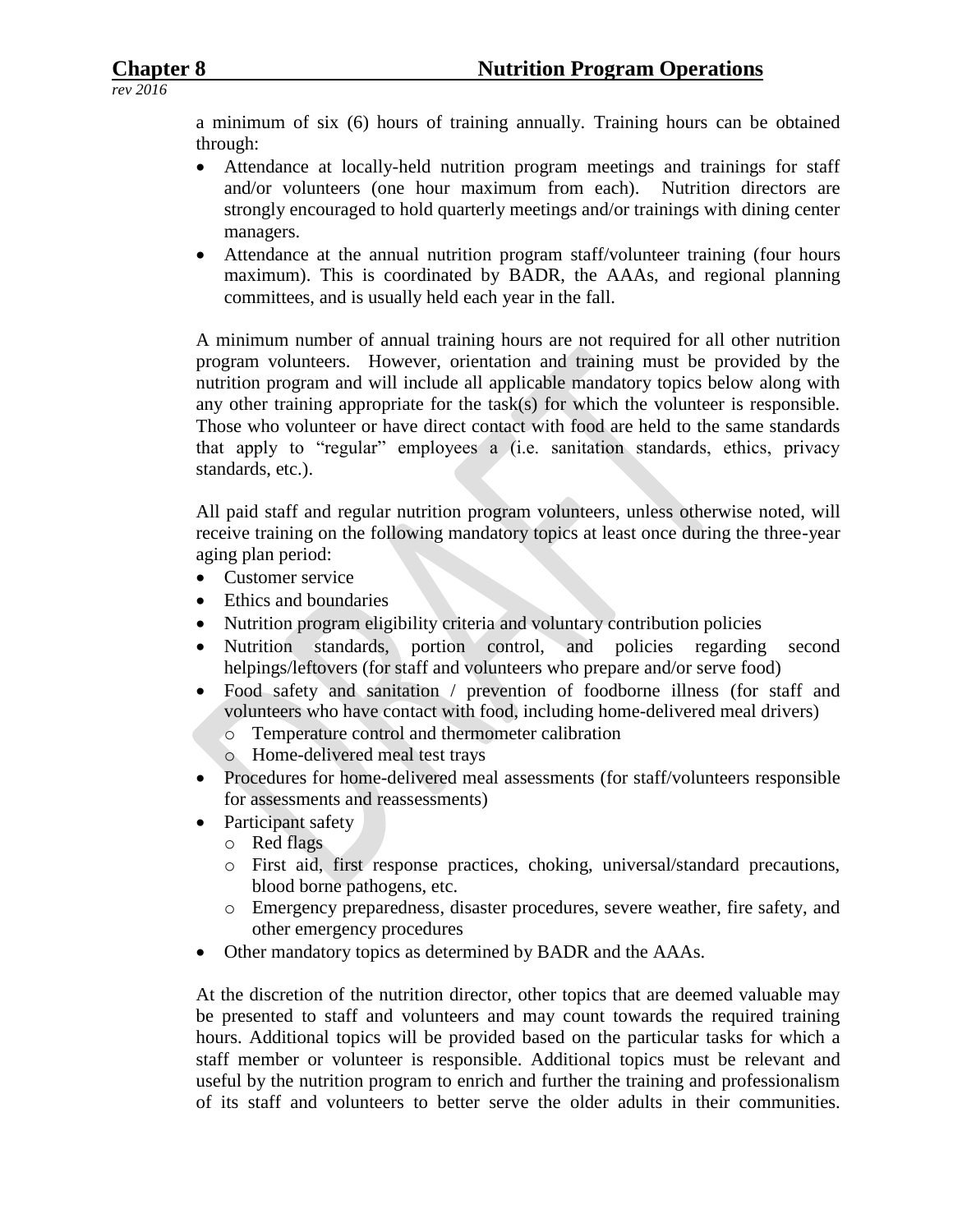Additional topics will only be allowed if the mandatory training topics (see above) are all completed.

# **8.4.7.2.1 Training for Home-Delivered Meal Drivers**

At least once within a three-year aging plan cycle, all home-delivered meal drivers must receive training in how to recognize red flags in a home-delivered meal recipient's health or safety . For staff and regular volunteers, this training can be counted toward the required training hours.

# **8.4.7.2.2 Training for Cooking Staff**

All cooking staff must receive at least one hour of training within a three-year aging plan cycle that is specifically related to on-site cooking and food preparation. Contact BADR or the AAAs for recommendations on available training. This training can be counted toward the required training hours.

# **8.4.7.2.3 Annual Regional Staff and Volunteer Training**

All nutrition directors are expected to participate on a regional planning committee for annual nutrition staff and volunteer trainings. Nutrition directors are also expected to attend and ensure that all regular dining center managers attend a regional training.

#### **8.6.3 Required Food Safety and Sanitation Training**

This section describes food safety and sanitation requirements for nutrition directors and staff.

#### **8.6.3.4 New Staff/Volunteer Orientation**

All new staff and volunteers having contact with food must have a general orientation on safe food handling and sanitation practices before their first day of work.

The following resources can be used:

- Wisconsin ENP General Orientation Handbook on Safe Food Handling and Sanitation Practices for Foodservice Staff and Volunteers (either for cooking or non-cooking facilities)
- Sections XXXXXX of Chapter 8 of the Policy and Procedures Manual of Wisconsin's Aging Network
- Manual from a food safety and sanitation course, such as ServSafe® or Serving Safe Food

#### **8.6.4 WI Food Manager Certification**

State of Wisconsin Food Manager Certification is **required** for:

• Nutrition Program Directors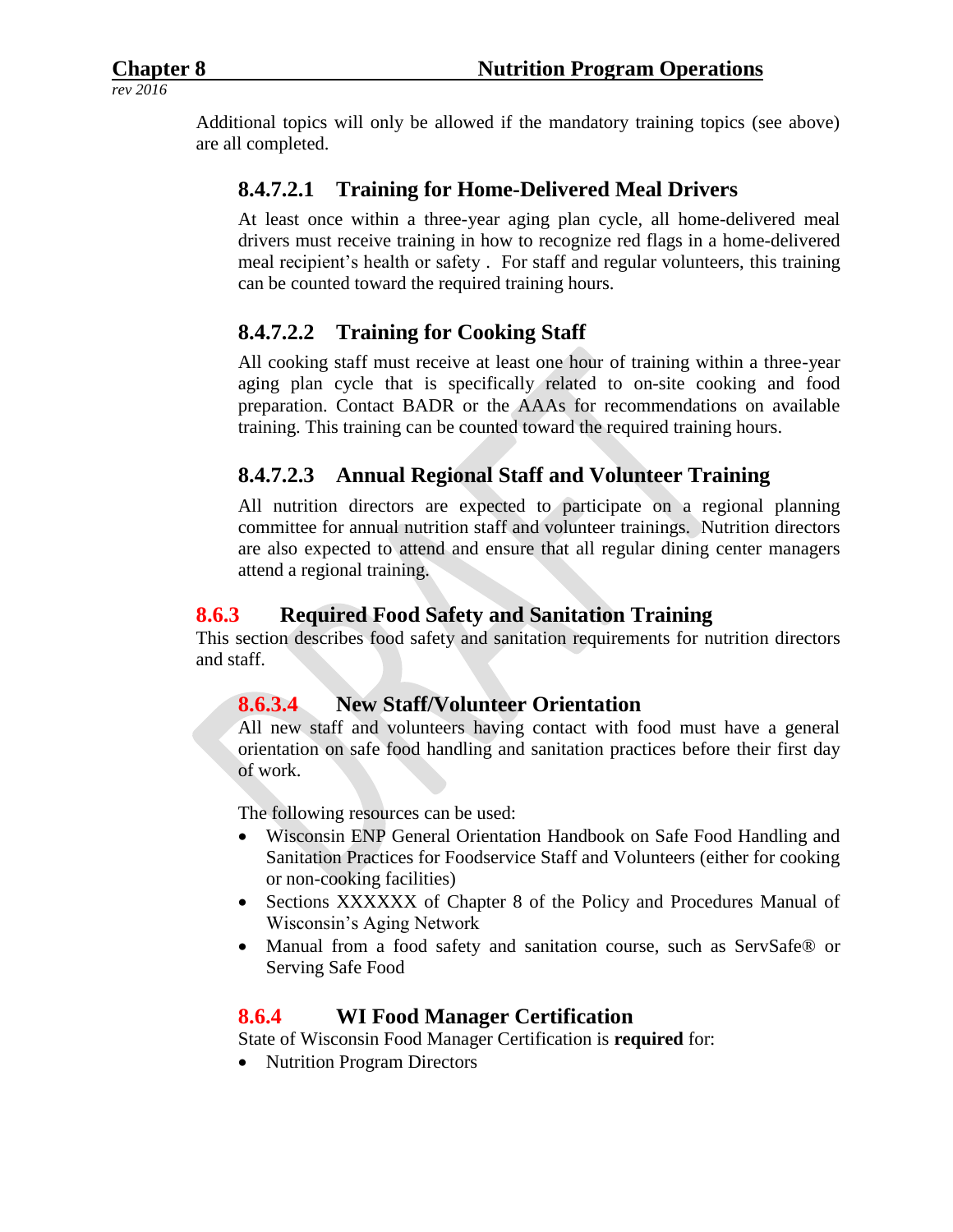All lead and substitute cooks at a central kitchen or on-site cooking senior dining center in which nutrition program meals are purchased, prepared, and/or cooked.

At a minimum, at least one staff person or volunteer with a Wisconsin Food Manager Certification must be on duty at all times when meals are being purchased, prepared, and/or cooked at a central kitchen or on-site cooking site. It is recommended that other staff working in a food-handling capacity at such locations also maintain a Wisconsin Food Manager Certification.

The nutrition director will obtain training and pass the applicable exam within 90 days of beginning the nutrition director position. Lead and substitute cooks will obtain training and pass the applicable exam within 90 days of beginning the food-handling position.

The AAA may grant an extension of the 90-day period up to 180 days when any of the following applies: location/travel issues, timing of available courses, or significant personal scheduling issues. However, the nutrition director is responsible for requesting the extension before the end of the 90-day period.

#### **8.4.7.3.2.1 Obtaining WI Food Manager Certification**

The State of Wisconsin Department of Agriculture, Trade and Consumer Protection, Division of Food and Recreational Safety, approves courses that meet the criteria for the WI Food Manager Certification. A comprehensive list of approved courses (such as ServSafe) and Wisconsin course providers are available on the WI DATCP Food Manager Certification website. Courses are typically available through BADR, the AAAs, technical colleges, and individual consultants, among others.

In order to obtain or renew a Food Manager Certification, a nutrition program staff person or volunteer must:

- Complete a state-approved certification course
- Take and pass a state-approved certification exam

#### **8.4.7.3.2.2 Renewing WI Food Manager Certification**

All food manager certifications expire five years from the date of issuance. There are two available renewal options:

- 1. If the nutrition program retains five or more staff or volunteer food handlers where meals are being purchased, prepared, and/or cooked:
	- Staff or volunteers must take a state approved WI Food Manager Certification course and pass an approved exam in order to maintain their food manager certification. Recertification courses are not accepted. A comprehensive list of approved courses (such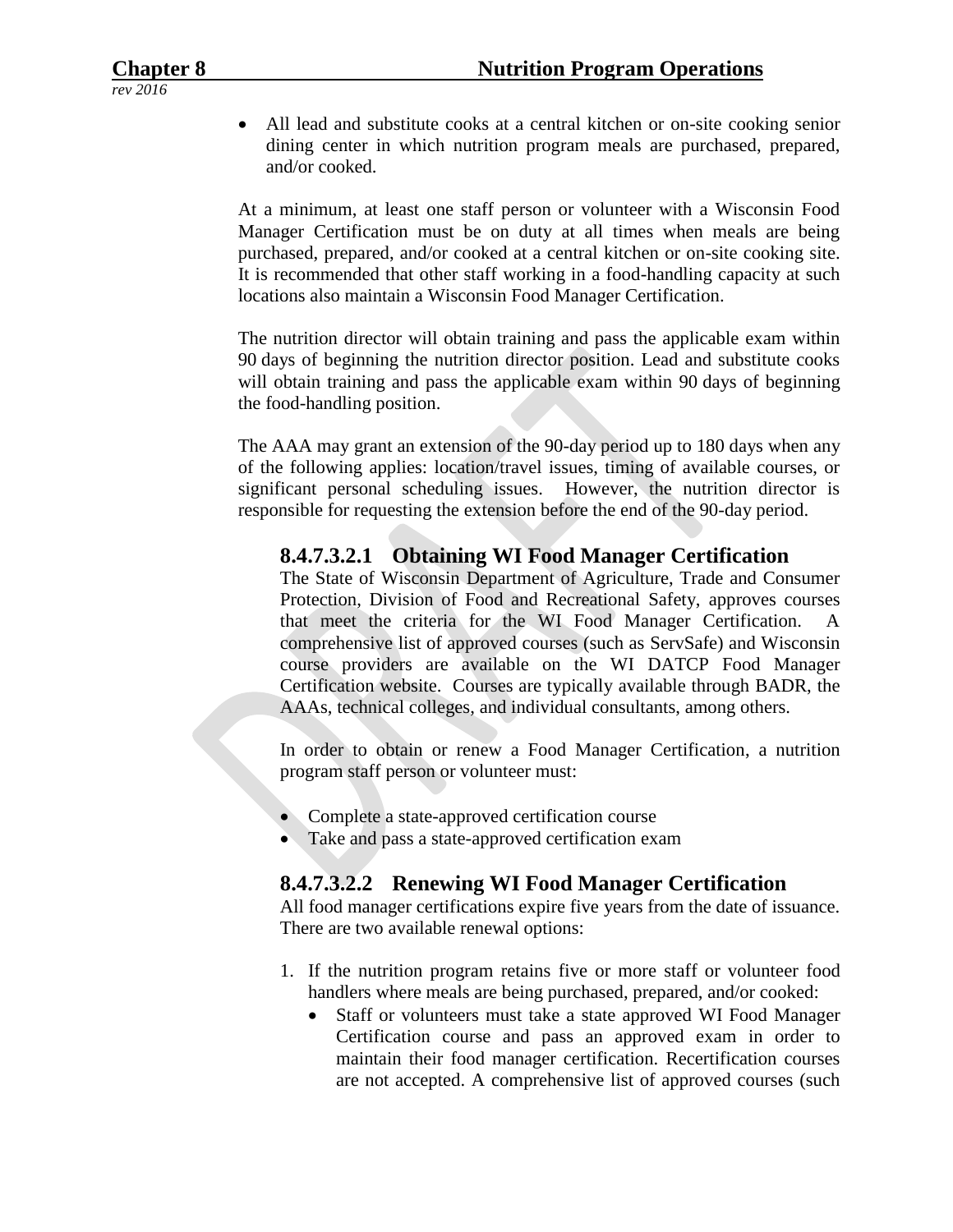as ServSafe) and Wisconsin course providers are available on the WI DATCP Food Manager Certification website.

Note: a "food handler" is defined by DATCP as an individual engaged in the preparation or processing of food at a restaurant. Examples include chefs, line cooks, servers who assemble food, etc. Processing of food includes canning, extracting, fermenting, distilling, pickling, freezing, baking, drying, smoking, grinding, cutting, mixing, coating, stuffing, packing, bottling or packaging, or any other treatment or preservation process. Other examples include chopping, dicing, cooking, cooling, reheating, assembly of salads, etc.

- 2. If the nutrition program retains less than five staff or volunteer food handlers where meals are being purchased, prepared, and/or cooked:
	- Staff or volunteers may take a state approved Food Safety Training for Small Operators course, without an examination, in lieu of the Certified Food Manager course and exam. Contact DATCP for a list of approved courses.
	- Note that this is not the same license as a Food Manager Certification and cannot be used in locations that retain greater than five food handlers. This option also only applies to renewals, not initial certifications. All individuals must obtain a Food Manager Certification initially in order to be eligible to choose this renewal option.

Individuals who do not renew in accordance with this section must complete the initial Food Manager Certification again. Certifications may not lapse more than 90 days.

#### **8.6.6 Serving Safe Food (SSF) Certification**

The Serving Safe Food (SSF) course and exam were developed by BADR and the Wisconsin Association of Nutrition Directors (WAND) to meet the food safety and sanitation training requirements for staff, including senior dining center managers, whose work duties include hot and cold food holding, serving and clean up, but no purchasing, preparation or cooking.

The SSF certification course includes a minimum of two hours of training including a presentation and a take-home exam. Upon successful completion of the course and passing of the exam, a five-year certificate is issued by BADR.

The course may be taught by anyone who has a current WI Food Manager Certificate. Individuals who are eligible to teach the SSF course must use only the required materials developed and/or reviewed by BADR. No alterations to the materials may be made. If changes are made to any materials, the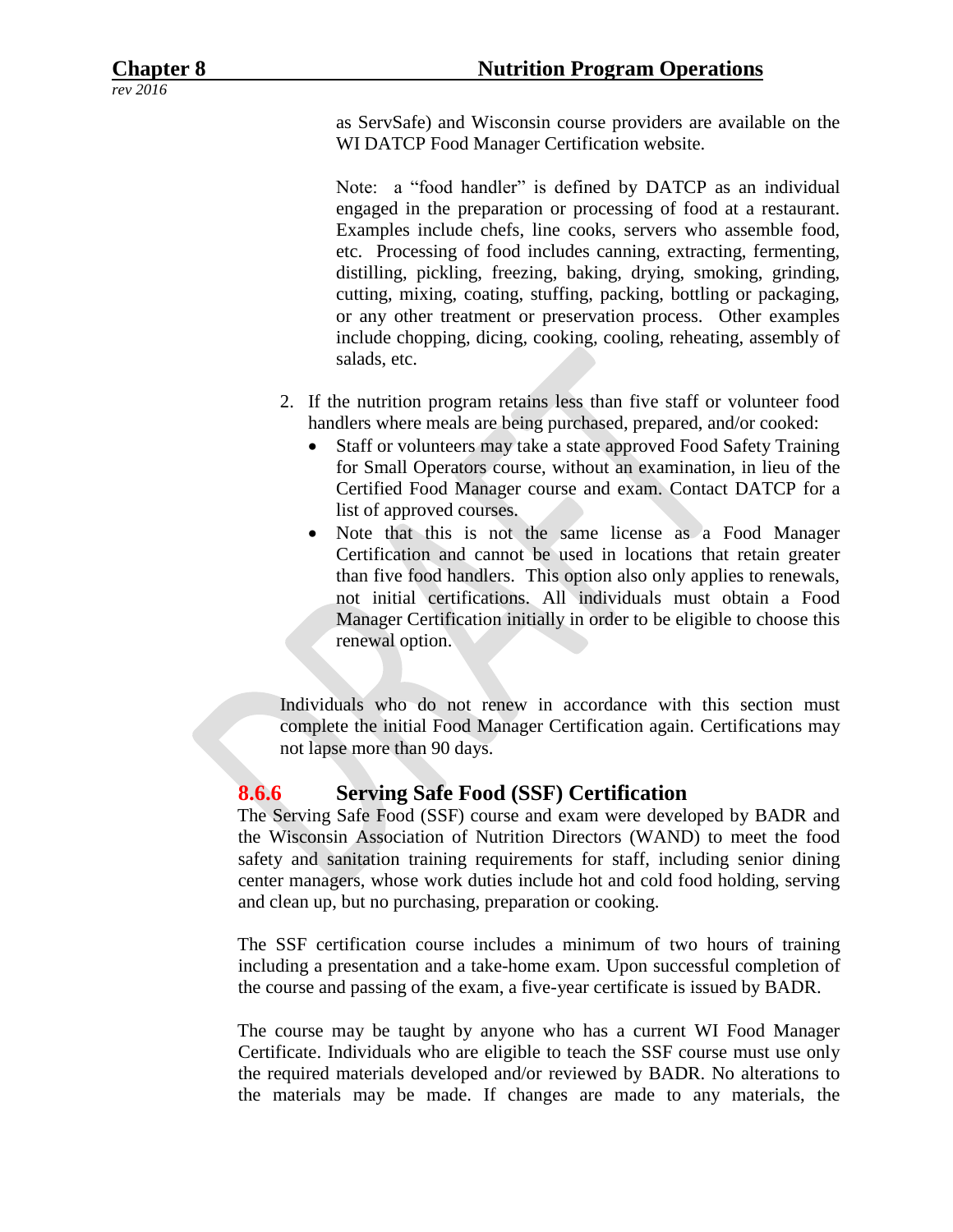individual(s) will not be eligible for certification, unless an exception has been granted by BADR prior to the course taking place.

Nutrition programs may use SSF to teach general food safety and sanitation classes or lectures, but certification will be denied if any changes have been made to the existing materials.

The required materials used to teach the SSF course can be obtained by contacting BADR or the AAA.

Serving Safe Food Certification is **required, at a minimum,** for dining center managers at senior dining centers where food is not prepared or cooked

At a minimum, at least one staff person or volunteer with a Serving Safe Food Certification must be on duty at all times at a senior dining center where meals are being served but not prepared or cooked. It is recommended that other staff working in a food-handling capacity at such locations also maintain a Serving Safe Food Certificate.

Staff and volunteers for whom this policy applies will obtain training and pass the applicable exam within 90 days of beginning the food-handling position. The AAA may grant an extension of the 90-day period up to 180 days when any of the following applies: location/travel issues, timing of available courses, or significant personal scheduling issues. However, the nutrition director is responsible for requesting the extension before the end of the 90-day period.

Serving Safe Food certification must be renewed every five years by retaking the course and passing the applicable exam. The course will be completed and the exam submitted to BADR for grading in advance of the certification's expiration date.

# **8.2.7 Nutrition Advisory Council**

The nutrition program of each aging unit will establish a nutrition advisory council that is separate from any other advisory group of the aging unit to assist in evaluating, promoting, planning, and advocating for the nutrition program and its participants. If feasible, the nutrition program may also set up a separate advisory council for home-delivered meal representation. The nutrition advisory council will advise the nutrition director on all matters relating to nutrition and nutrition-supportive services within the program area. All recommendations and suggestions of the council will be in accord with federal and state policies and will take into consideration the nutrition budget.

# **8.2.7.1 Council Roles and Responsibilities**

Council members will:

- Represent and speak on behalf of the nutrition participants and program.
- Advocate on behalf of older adults with community members, governing agencies and policy makers as well as local, state and federal legislators and lawmakers.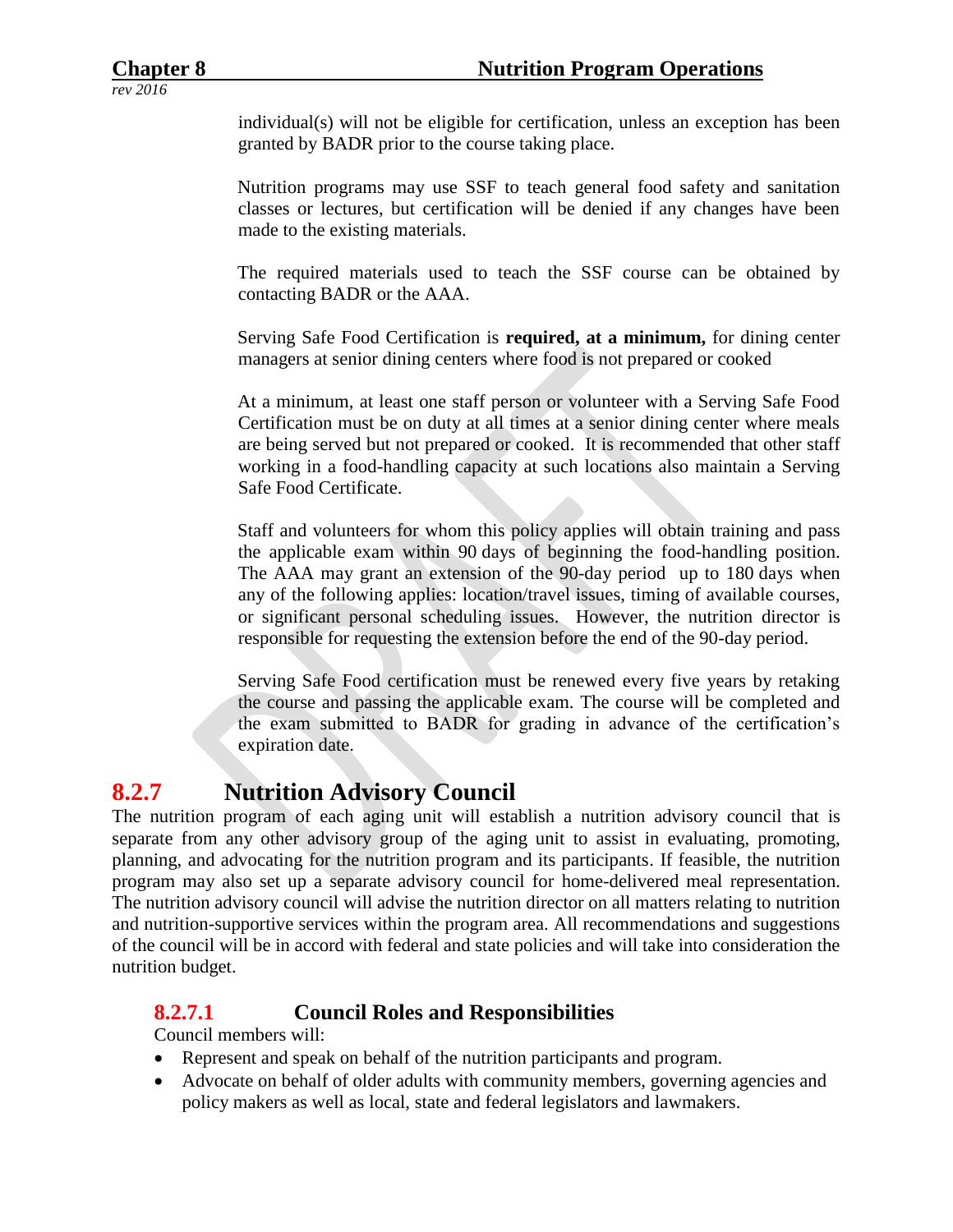### **Chapter 8 Nutrition Program Operations**

*rev 2016*

- Assist in publicizing the nutrition program and outreach to potential new participants.
- Make recommendations to the nutrition director about the food preferences of participants.
- Make recommendations to the nutrition director and the aging unit about locations, days and hours of dining center operations.
- Make recommendations to the nutrition director about dining center accessibility and age-friendliness.
- Advise and make recommendations to the nutrition director and aging unit about supportive social services to be conducted at dining centers.
- Give support and assistance to the ongoing development of the nutrition program.
- Conduct yearly on-site reviews of dining centers in the program, if requested.

The Nutrition Advisory Council is intended to be a partner in improving the nutrition program. Council members can assist in securing funding by volunteering their time to raise funds for the program, developing and maintaining community partnerships, and promoting activities including advertising and outreach to the community.

#### **8.2.7.2 Membership and Structure**

More than one-half of the council membership will consist of adults age 60 and older. The council will include at least one program participant representing each dining center and at least one representative from the home-delivered meal program. The home-delivered meal program representative can be a home-delivered meal driver or a family member, caregiver or friend of a home-delivered meal recipient. The remaining council membership should provide for broad representation from public and private agencies that are knowledgeable and interested in the senior dining and home-delivered meal program, such as local hospitals, University of Wisconsin-Extension, etc.

#### **8.2.7.3 Meetings**

The council will meet as often as is necessary, but no less than quarterly. By-laws and parliamentary procedures will be adopted to govern the conduct of council business. Meetings must be open, with notices posted in accordance with the Open Meetings Law; minutes for all nutrition advisory council meetings will be kept for three years. See [Section] for record-keeping requirements.

#### **8.2.7.4 By-Laws**

Nutrition advisory council by-laws will include all of the following:

- an article describing responsibilities of the council.
- provision for specifying number, election, tenure (not to exceed two 3-year terms) and qualifications of members.
- dates for regular and annual meetings and the manner of giving notice for regular, annual and special meetings.
- provision for hearing participant grievances.
- provisions for amending and updating the by-laws.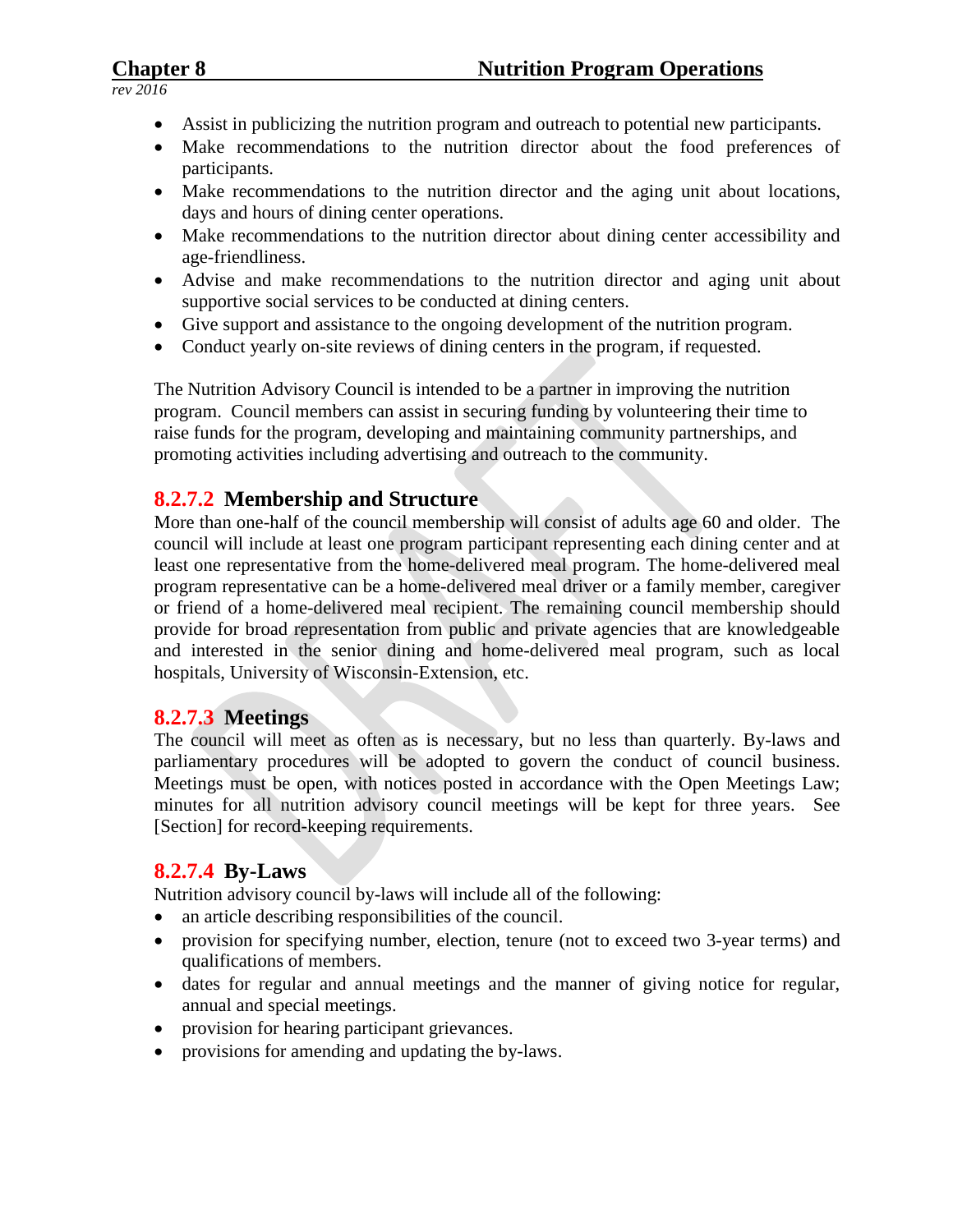# **8.4.27 Administration of the Senior Dining (Congregate) Nutrition Program**

This section includes policy as it relates to the administration of senior dining centers.

# **8.4.1 Senior Dining (Congregate) Meals Level of Service**

OAA Sec. 331. PART C. NUTRITION SERVICE. SUBPART 1:

CONGREGATE NUTRITION SERVICES PROGRAM AUTHORIZED:

*"The Assistant Secretary shall carry out a program for making grants to States under State plans approved under section 307 for the establishment and operation of nutrition projects that*

- *(1) 5 or more days a week (except in a rural area where such frequency is not feasible (as defined by the Assistant Secretary by regulation) and a lesser frequency is approved by the State agency), provide at least one hot or other appropriate meal per day and any additional meals which the recipient of a grant or contract under this subpart may elect to provide;*
- *(2) shall be provided in congregate settings, including adult day care facilities and multigenerational meal sites; and*
- *(3) provide nutrition education, nutrition counseling, and other nutrition services, as appropriate, based on the needs of meal participants."*
	- Each nutrition program will serve meals five (5) or more days per week in at least one dining center. In areas where such frequency is not feasible, a lesser frequency must be approved by the AAA and BADR through a waiver request..
	- Meal frequency will be reviewed annually to determine any need for change.

# **8.4.27.1 Location of Dining Centers**

Dining centers must be located in a facility where eligible individuals will feel free to attend. The dining center must be free of architectural barriers which limit the participation of older persons and be compliant with accessibility standards set forth by the American Disabilities Act (ADA). Every effort must be made by the nutrition staff to dispel perceived and/or implied barriers to participation in addition to ensuring no architectural or other physical access barriers exist. (See Section X – Dining Centers in Housing Facilities and Dining Centers in Communities of Faith).

# **8.4.27.6 Dining Center Facility and Equipment**

The facility will comply with all applicable state and local health, fire, safety and sanitation regulations. When determining the appropriateness of a dining center, nutrition programs will consider:

- available parking
- ease of entry and adequate emergency exits
- availability of hearing loops
- size and scope of restrooms, stairs, elevators, and/or ramps
- availability of fire extinguishers and other fire suppression systems
- $\bullet$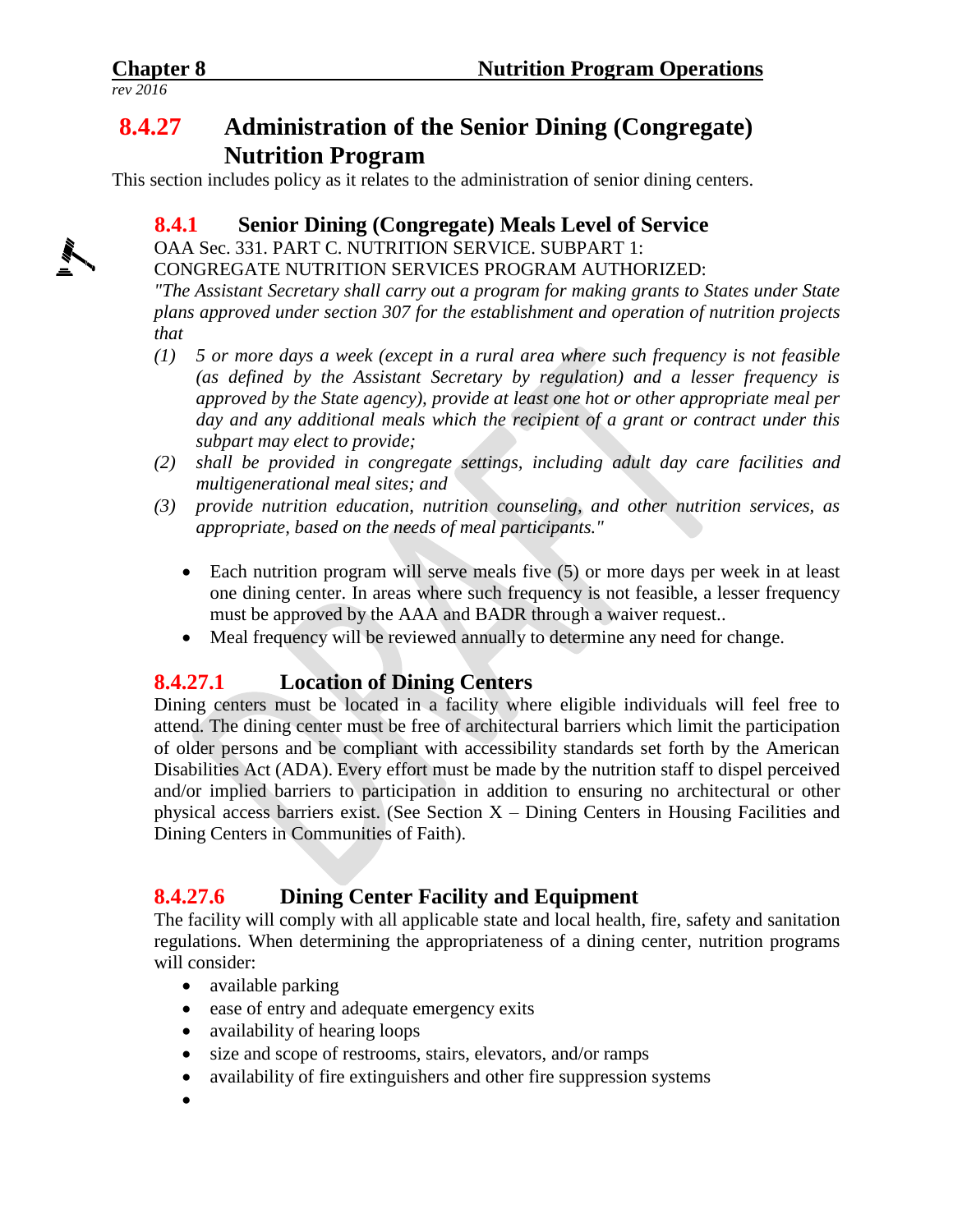Tableware, utensils, equipment, walls, floors and ceilings will comply with applicable regulations as stated in the Wisconsin Food Code.

### **8.5.13 Central and On-Site Kitchens**

The nutrition program and commission on aging should jointly plan for establishing, remodeling or closing of central or on-site kitchens. A request for approval will be submitted to the AAA in a timely manner.

Nutrition programs will consider the following:

- the cost of providing meals.
- how this will affect service to participants.
- the costs involved in establishing a central kitchen.
- facilities to be used as a possible central or on-site kitchen such as unused kitchens in schools or county institutions.

#### **8.4.27.11 Dining Center Facility Agreement**

Each program will have written agreements with the owners of all facilities used as dining centers, including those donated for use at no cost. The agreements will specify who is responsible for the following, if applicable:

- care and maintenance of the facility, specifically including kitchen, equipment, restrooms, and other areas of common use
- utility costs
- safety inspections
- licensing by the Public Health Department
- insurance coverage
- security procedures
- emergency preparedness and evacuation procedures
- snow removal

Note that this list is not all-inclusive. Nutrition programs may add additional items to agreements as necessary.

#### **8.4.27.8 Dining Centers in Senior or Community Centers**

Nutrition programs and senior or community centers will establish a procedures which ensure coordination between the nutrition program and the center.

Written grievance procedures will be established to address potential conflicts between the nutrition program and center staff or volunteers.

Job descriptions, organizational charts, or other written material necessary for identifying program responsibilities and relationships will be developed.

# **8.6.5.2 Dining Centers in Buildings Used By Communities of Faith**

Dining centers located in buildings used for worship by communities of faith must be open to the public so that older adults, regardless of whether they are members of the community of faith, are welcome to attend. Every effort must be made by nutrition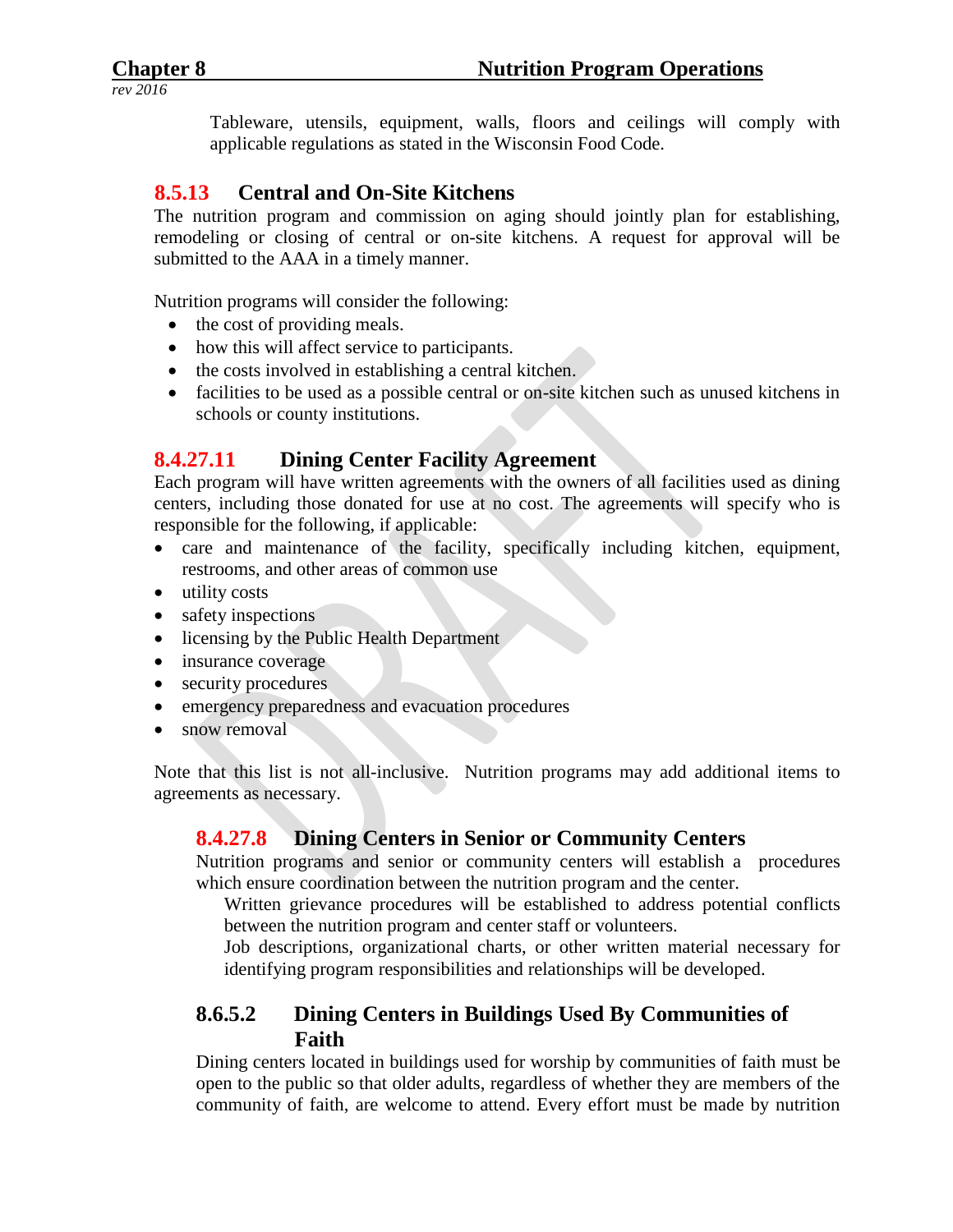staff to dispel perceived and/or implied barriers to participation by non-members in addition to ensuring that no architectural or physical access barriers exist.

#### **8.6.5.3 Dining Centers in Housing Facilities**

In order for a dining center to be located within public or private housing facilities, the majority of residents of such facilities must be age 60 or older. Such dining centers must be open to the public so that older adults, regardless of whether they reside in the housing facility, are welcome to attend. Every effort must be made by nutrition staff to dispel perceived and/or implied barriers to participation by nonresidents of these facilities in addition to ensuring that no architectural or physical access barriers exist.

The nutrition program and the facility will establish procedures which ensure coordination between the nutrition program, the housing facility and its residents.

Written grievance procedures will be established to address potential conflicts between the nutrition program and the housing facility or its residents.

# **8.4.27.9 Dining Centers in Restaurants**

Nutrition programs are permitted to provide restaurant-based congregate meal service. Restaurant-based dining centers must adhere to all nutrition program policies, unless indicated otherwise in this section.

When considering a restaurant-based dining center, the nutrition program is responsible for ensuring that the restaurant:

- follows the Wisconsin Food Code and is licensed and inspected regularly by the local public health department.
- provides meals to program participants that meet nutrition program standards for meals (1/3 DRI and compliance with Dietary Guidelines for Americans).
- meets accessibility requirements specified in **8.4.27.1.**
- has appropriate emergency preparedness procedures that can accommodate an older adult population.

A nutrition program representative must be present on-site as a designated dining center manager during meal times. The dining center manager oversees administrative functions such as signing in for meals, registering for the program, collecting and accounting for contributions made by participants, and ensuring that the restaurant does not make unapproved substitutions for menu items. Restaurant staff **are not** permitted to function as dining center managers. The dining center manager also greets participants, obtains feedback from participants regarding quality of meals and service, and serves as a point of contact for the aging unit.

The restaurant may plan menus and food item choices, but the nutrition program's program nutritionist and nutrition director must approve menus and/or food choices available to program participants before they are offered. Procedures must be in place for the restaurant to communicate menu changes and substitutions to the nutrition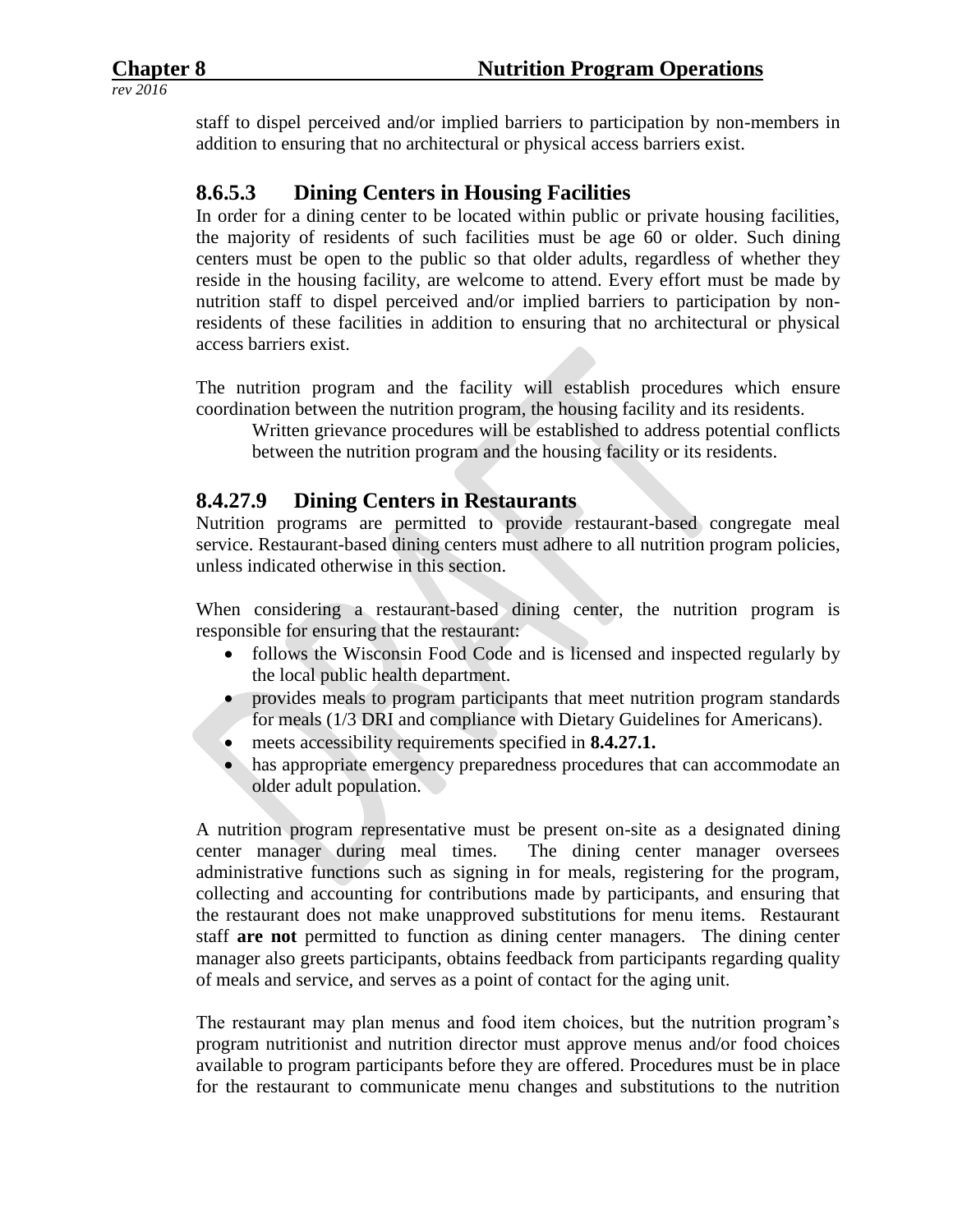program. The nutrition program will ensure that menus and/or food choices are clearly explained/advertised to participants.

Programs contemplating a restaurant dining center must submit a **Request for Restaurant Dining Center Approval Form** to the AAA for review.

#### **8.6.5.4.1 Requirements for Written Agreements with Restaurants**

Before entering into an agreement with a prospective restaurant, the nutrition director will conduct an on-site visit to determine that nutrition program requirements can be met and appropriate food safety and sanitation practices are in place.

The nutrition program and the restaurant must have a written agreement that addresses the following in addition to the requirements of Section XX, Contracts with Meal Providers:

- Procedures for approving and communicating menus, menu changes and substitutions.
- How menus and/or food choices will be communicated to participants.
- Per meal price that the nutrition program pays the restaurant and what is included in that cost (food, supplies, labor, tips for service staff, etc.).
- Meals are intended for on-site consumption, but participants may take leftovers home.
- Participants may purchase additional beverages and food with their own money.
- Wisconsin Food Code and nutrition program requirements.
	- o Qualifications for staff who handle or prepare food (i.e. Food Manager Certification).
	- o Training requirements for food service establishment staff.
	- o Public health licensing and inspections.
- Responsibilities of both parties for care, maintenance, and security of the facility and equipment.
- Insurance coverage, such as workers compensation and comprehensive and general liability, for the restaurant and the nutrition program.
- Rights of the nutrition program staff to inspect the food preparation and storage areas of the restaurant.

Note that this list is not all-inclusive. Nutrition programs may add additional items to agreements as necessary.

A copy of the written agreement will be provided to the AAA for review before implementation.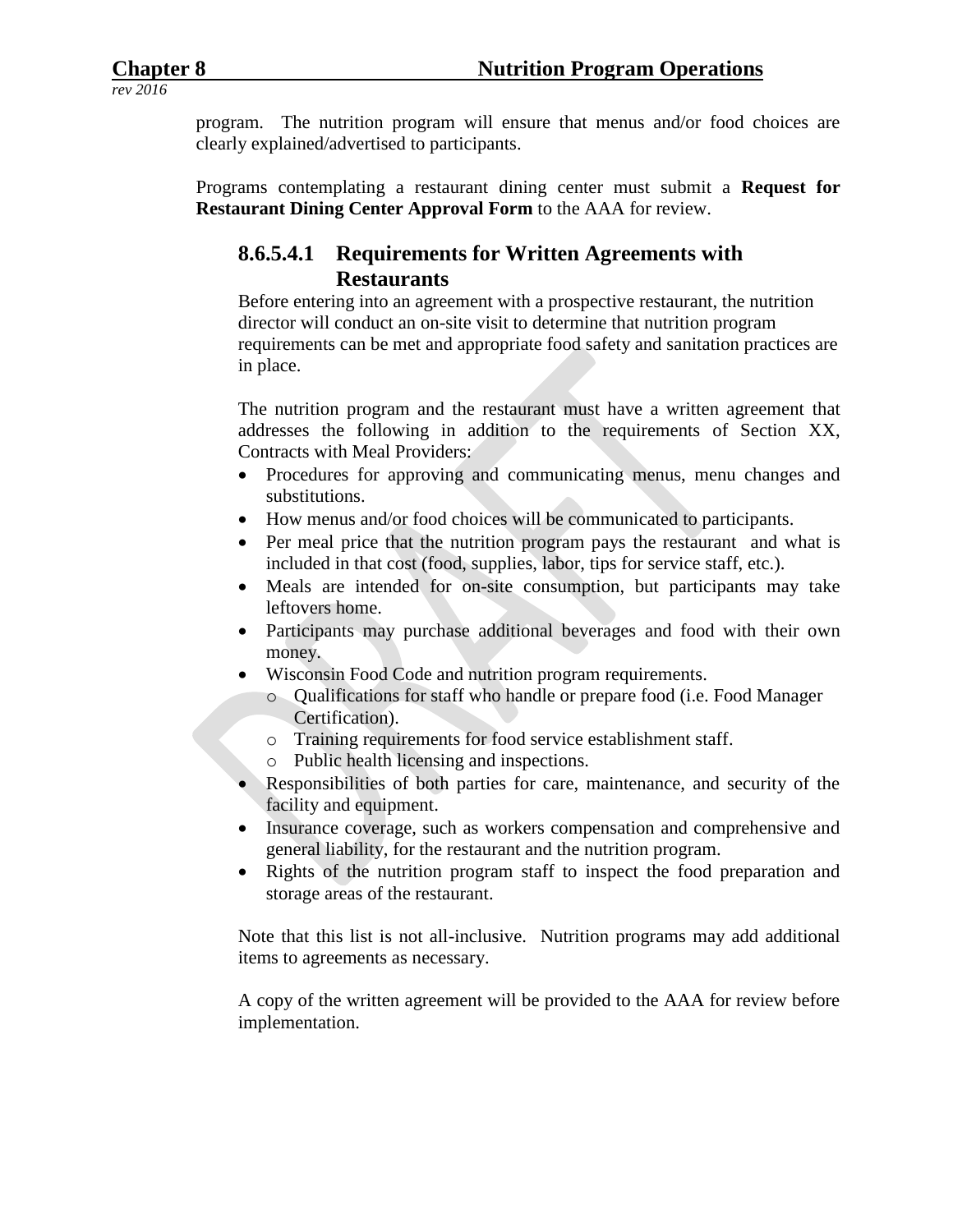#### **8.4.27.10 Voucher Programs**

A nutrition program may develop a system for issuing vouchers or coupons redeemable for meals at a restaurant, café or other food service establishment. Prior to implementation, the nutrition program must submit a **Request for Voucher Program Approval Form** and receive approval from the AAA and BADR.

The following sections detail standards that must be met when implementing voucher programs. This policy does not apply to meal ticket systems (Section **X** of this chapter), where tickets are distributed on a voluntary contribution basis for use at traditional dining centers.

#### **8.6.5.5.1 Requirements for Nutrition Programs**

Each nutrition program will:

- Employ a full-time nutrition director. If the nutrition director is not a qualified program nutritionist, the program must employ a qualified program nutritionist at least four hours per week. The nutrition program may need to employ the program nutritionist for additional hours during the planning and implementation of new dining centers.
- Make monitoring visits to each participating food service establishment at least quarterly to ensure compliance with food safety and sanitation requirements and nutrition program policies and procedures. During the first six months following implementation of a new dining center location, the nutrition director will make monitoring visits monthly.
- Provide training to food service establishment staff on the following topics at least annually:
	- o Meal standards (including meal pattern requirements and component portion sizes)
	- o Nutrition program policies regarding voluntary contributions, confidentiality, and carry-out meals
	- o Voucher program policies regarding registering for the program and voucher redemption (including sharing with the food service establishment the program-related outreach materials sent to participants)
	- o Food safety practices for serving the older adult population
	- o Red flags to look for in participant's health or safety
- Have a policy in place that addresses how misuse of vouchers by both participants and the food service establishment will be addressed.
- Have a process to provide eligible participants with access to other aging services offered by the aging unit.

# **8.6.5.5.2 Participant Registration & Voucher Issuance and Redemption**

The nutrition program will make written registration materials available to eligible program participants at both the aging unit office and at dining locations where vouchers are accepted. Registration materials include a registration form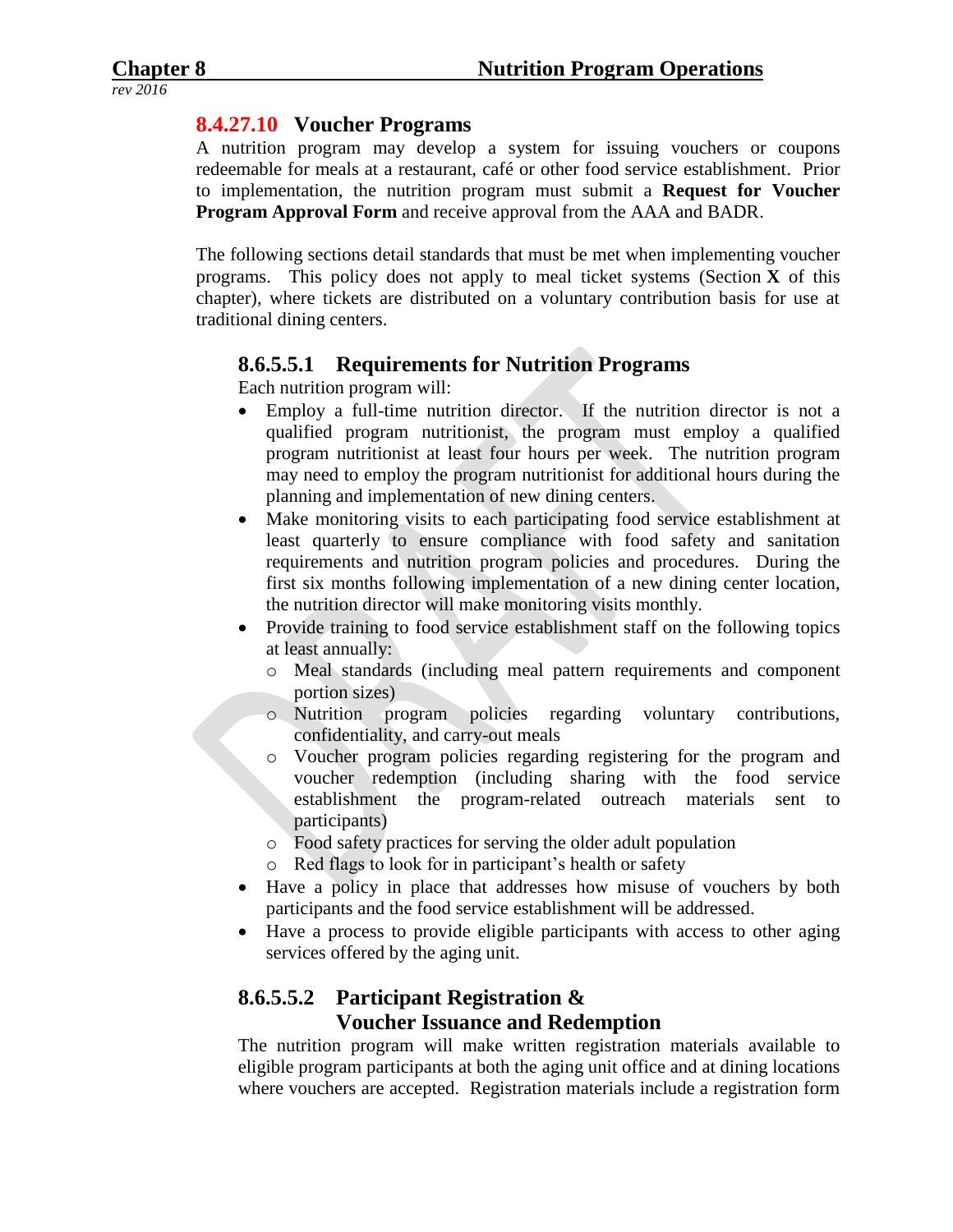for eligible participants to complete, a voucher order form, and voucher program guidelines.

To ensure adequate program resources, the number of vouchers issued to an eligible participant cannot exceed 22 vouchers per month (approximately five meals per week). The nutrition program must have a procedure for participants to voluntarily contribute toward their meals and receive their vouchers (e.g. US Mail, pick up at the aging office, etc.). Vouchers may only be valid for up to one program or calendar year. At the end of each calendar year, the nutrition program will provide updated registration materials and make vouchers available for the upcoming calendar year.

Vouchers must not have a stated dollar value. However, the nutrition program will reimburse the restaurant at the per-meal rate agreed upon for each voucher redeemed.

When an eligible participant redeems a voucher, the food service establishment is responsible for verifying the identity of the individual redeeming the voucher. Only one voucher can be redeemed per eligible participant per visit. The food service establishment is also responsible for documenting the meal/food items that were provided to the participant (typically on a receipt) and attaching the participant's voucher. Food service establishments must submit this information along with an invoice to the nutrition program according to the billing schedule agreed upon by both parties.

Nutrition programs are responsible for developing a system which ensures that vouchers cannot be easily duplicated by participants or the food service establishment (i.e. use of a watermark). Nutrition programs are also responsible for accurate reporting of the number of vouchers sent to participants and the number of vouchers redeemed, in addition to all other required federal and state reporting for the nutrition program. Contact BADR for access to these subservices in SAMS.

#### **8.6.5.5.3 Requirements for Participating Food Service Establishments**

The food service establishment must:

- Be licensed, follow the Wisconsin Food Code, and be inspected regularly by the local public health department.
- Agree to provide at least one meal, if not more, that meets nutrition program standards for meals (1/3 DRI and compliance with Dietary Guidelines for Americans).
- Meet accessibility requirements specified in **8.4.27.1.**
- Have appropriate emergency preparedness procedures in place that can accommodate an older adult population.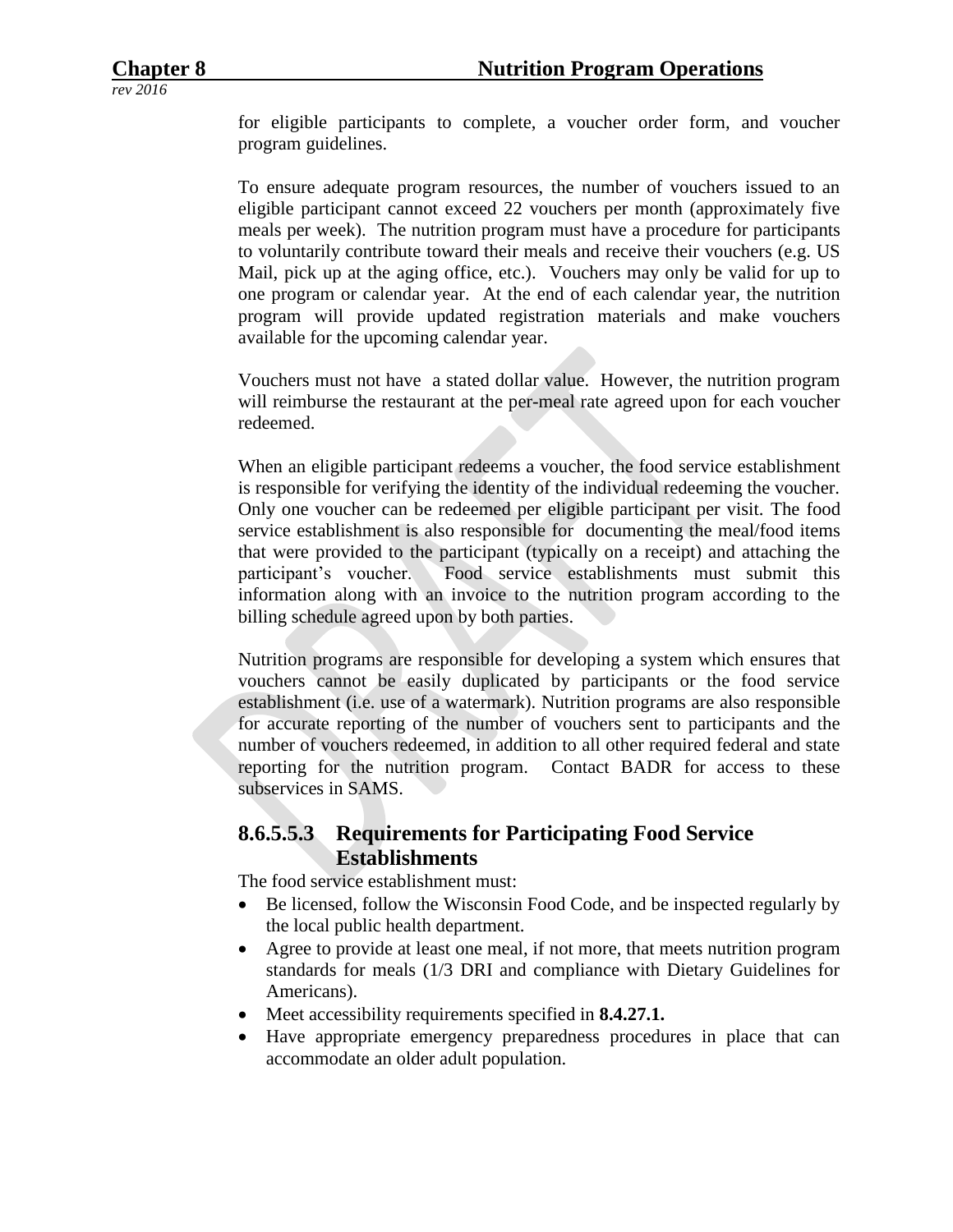# **8.6.5.5.4 Requirements for Written Agreements with Participating Food Service Establishments**

Before entering into an agreement with a prospective food service establishment, the nutrition director will conduct an on-site visit to determine that nutrition program requirements can be met and appropriate food safety and sanitation practices are in place.

The nutrition program and the food service establishment must have a written agreement that addresses the following in addition to the requirements of Section XX, Contracts with Meal Providers and Section XX, Requirements for Written Agreements with Restaurants:

- Procedures for tracking voucher usage and reporting to the nutrition program.
- Procedures for evaluating service delivery, program quality, and participant satisfaction

Note that this list is not all-inclusive. Nutrition programs may add additional items to agreements as necessary.

A copy of the written agreement will be provided to the AAA for review before implementation.

# **Table 8.6.5.6 At a Glance: Traditional Restaurant Dining Centers vs. Voucher Programs in Restaurants**

This table is summarizes the similarities and differences between traditional restaurant dining centers and voucher programs in restaurant settings. See Sections X for more information.

|                                                                                                                                                                                                                                                           | Traditional<br>Restaurant<br>Dining<br>Center | Voucher<br>Program<br>in a<br>Restaurant |
|-----------------------------------------------------------------------------------------------------------------------------------------------------------------------------------------------------------------------------------------------------------|-----------------------------------------------|------------------------------------------|
| Vouchers are provided for participants to redeem at specified                                                                                                                                                                                             |                                               | X                                        |
| food service establishments.                                                                                                                                                                                                                              |                                               |                                          |
| Participants must register and be given the opportunity to<br>voluntarily contribute toward their meals.                                                                                                                                                  | X                                             | X                                        |
| Participants meet at the food service establishment on a specific<br>day and during a specific time period.                                                                                                                                               | X                                             |                                          |
| Participants can eat at any time during which vouchers are<br>honored, typically at any time the facility is operating.                                                                                                                                   |                                               | X                                        |
| A nutrition program representative is on-site as a designated<br>dining center manager during meal times. The dining center<br>manager oversees administrative functions such as signing in<br>for meals, registering for the program, and collecting and | X                                             |                                          |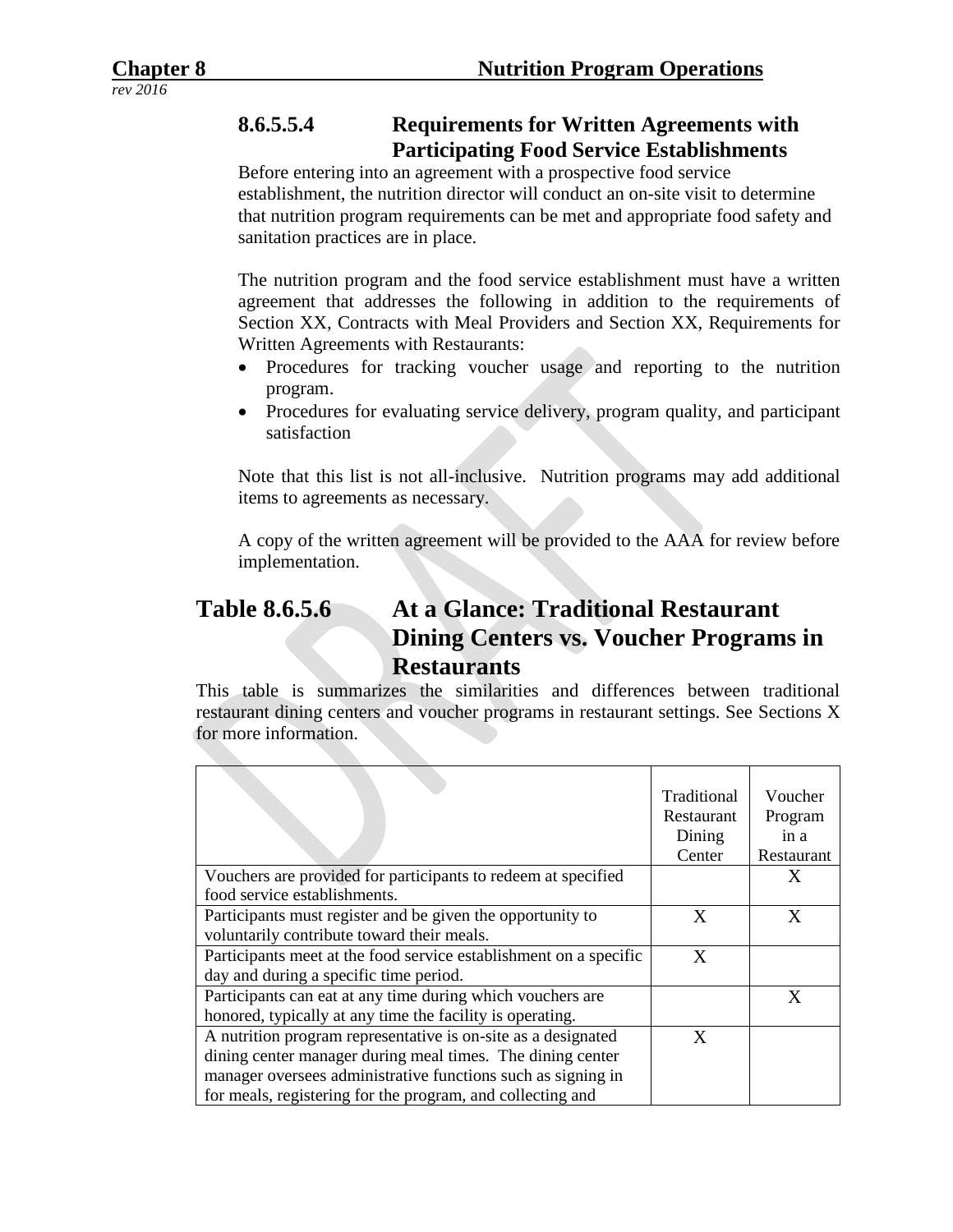| accounting for contributions made by participants. The dining<br>center manager also greets participants and serves as a point of                                                                                |   |   |
|------------------------------------------------------------------------------------------------------------------------------------------------------------------------------------------------------------------|---|---|
| contact for the aging unit.                                                                                                                                                                                      |   |   |
| Participants are given the opportunity to voluntarily contribute<br>on-site at the food service establishment.                                                                                                   | X |   |
| The program nutritionist and nutrition director must approve<br>menus and/or food choices available to program participants<br>before they are offered.                                                          | X | X |
| Specific menu(s) are planned and available for program<br>participants. All menus offered must meet the nutrition<br>program's meal standards (1/3 DRI and compliance with<br>Dietary Guidelines for Americans). | X | X |
| The food service establishment must be licensed, follow the<br>Wisconsin Food Code, and be inspected regularly by the local<br>public health department.                                                         | X | X |
| The food service establishment must meet accessibility<br>requirements specified in <b>8.4.27.1.</b>                                                                                                             | X | X |
| Tips for service staff must be included in the per meal price that<br>the nutrition program pays the food service establishment.                                                                                 | X | X |

#### **8.4.27.2 New or Relocated Dining Centers**

To open a new dining center or to relocate a dining center, the nutrition program will obtain approval from the AAA. To obtain approval, the program will complete and submit a **New Dining Center Approval Form or Dining Center Relocation Form** (Section **X**) to the AAA for review. If possible, the form will be submitted 60 days before the effective date of opening or relocation. When opening a new dining center, the nutrition program must demonstrate the need for the new dining center and that the program has sufficient resources necessary to support it.

This information will be included in the county/tribal plan or as an amendment to the current county/tribal plan submitted to the AAA.

# **8.4.27.3 Temporary Closure of Dining Centers**

Nutrition programs will notify AAAs when a dining center will be closed for longer than one (1) week. When reporting to the AAA, programs will specify the affected days and explain how they will meet participants' nutritional needs during the closure. For temporary closures that are less than one (1) week, nutrition programs are not required to notify the AAA. Examples of such closures might include closures that occur because of severe weather, cleaning, repair, redecoration, problems with caterer, or expected standard business closures.

When notifying the AAA, the program will complete a **Dining Center Closure Approval**  Form (Section **XX**) and submit this to the AAA for review, 60 days before the effective date of closure, or when feasible.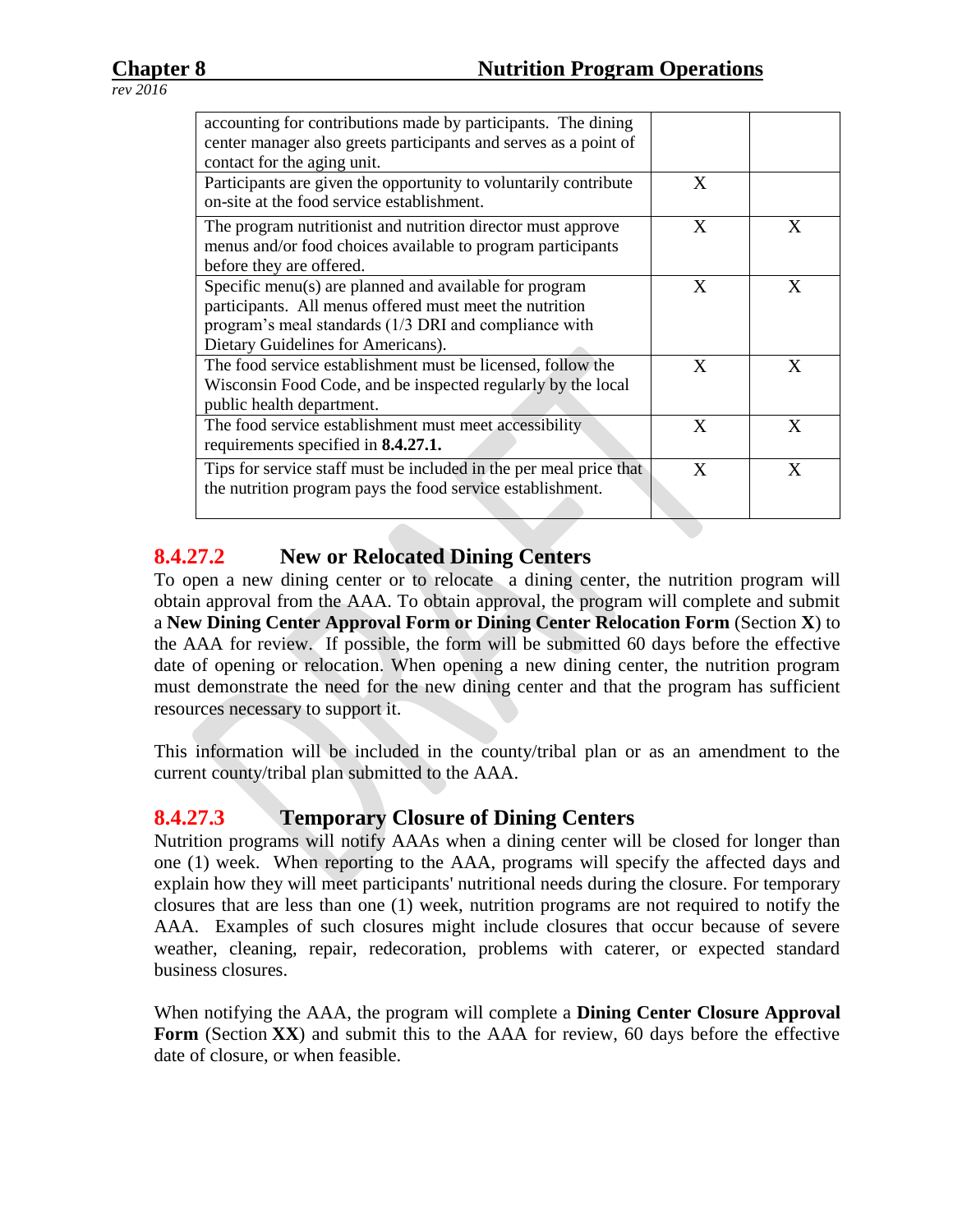# **8.4.27.4 Permanent Closure of Dining Centers or Days of Service**

#### **Change**

Before permanently closing a dining center or changing its days of service, the AAA will be provided with (1) written rationale for the closure or days of service change, and (2) written approval by the local commission on aging and the local advisory council.

When a dining center is to be permanently closed or its days of service permanently changed, all of the following procedures will be followed:

- The program will notify participants at the dining center of the intent to close, at least 30 days before the last day of meal service.
- The nutrition program will notify the AAA, in writing, of the intent to close a dining center or change the days of service, and will obtain approval from the AAA. To obtain approval, the nutrition program will complete and submit a **Dining Center Closure Approval Form or Days of Service Change Approval Form** (Section Error! Reference source not found.) to the AAA for review, 60 days before the effective date of closure or days of service change if feasible.
- The program will present rationale for the dining center closure, such as lack of attendance, inability to meet minimum standards and/or other requirements, loss of resources or other justifiable reasons.
- The AAA will review the rationale and determine that all options have been exhausted for keeping the dining center open or for relocating it. If there remains a need for service in the area served by the dining center, efforts should be made to develop a new dining center and/or provide support for participants to attend another existing dining center.

The AAA will approve, in writing, the closure or change in days of service of all dining centers operating with Title-III funds, and will notify BADR of all dining center closures and changes to days of service.

# **8.4.23 Reducing Food Waste: Second Helpings and Leftovers**

Each program will implement procedures designed to minimize food waste. At a minimum, programs will do all of the following:

- Evaluate and minimize the difference between the number of meals prepared or received from the vendor and the number of meals served.
- Review portion control methods with the staff and, when applicable, the food provider, to ensure that all participants are receiving equivalent amounts of food and to reduce the amount of leftover food.
- Offer second helpings to participants at dining centers when feasible. Offer second helpings to participants in a fair manner.
- Educate participants on safe food-handling practices. The safety of food, after it has been served to a participant and when it has been removed from the dining center, is the responsibility of the participant.
- Provide participants with only new, never-used containers for taking home uneaten food, if the nutrition program chooses to provide containers. See Section – Taking Food Home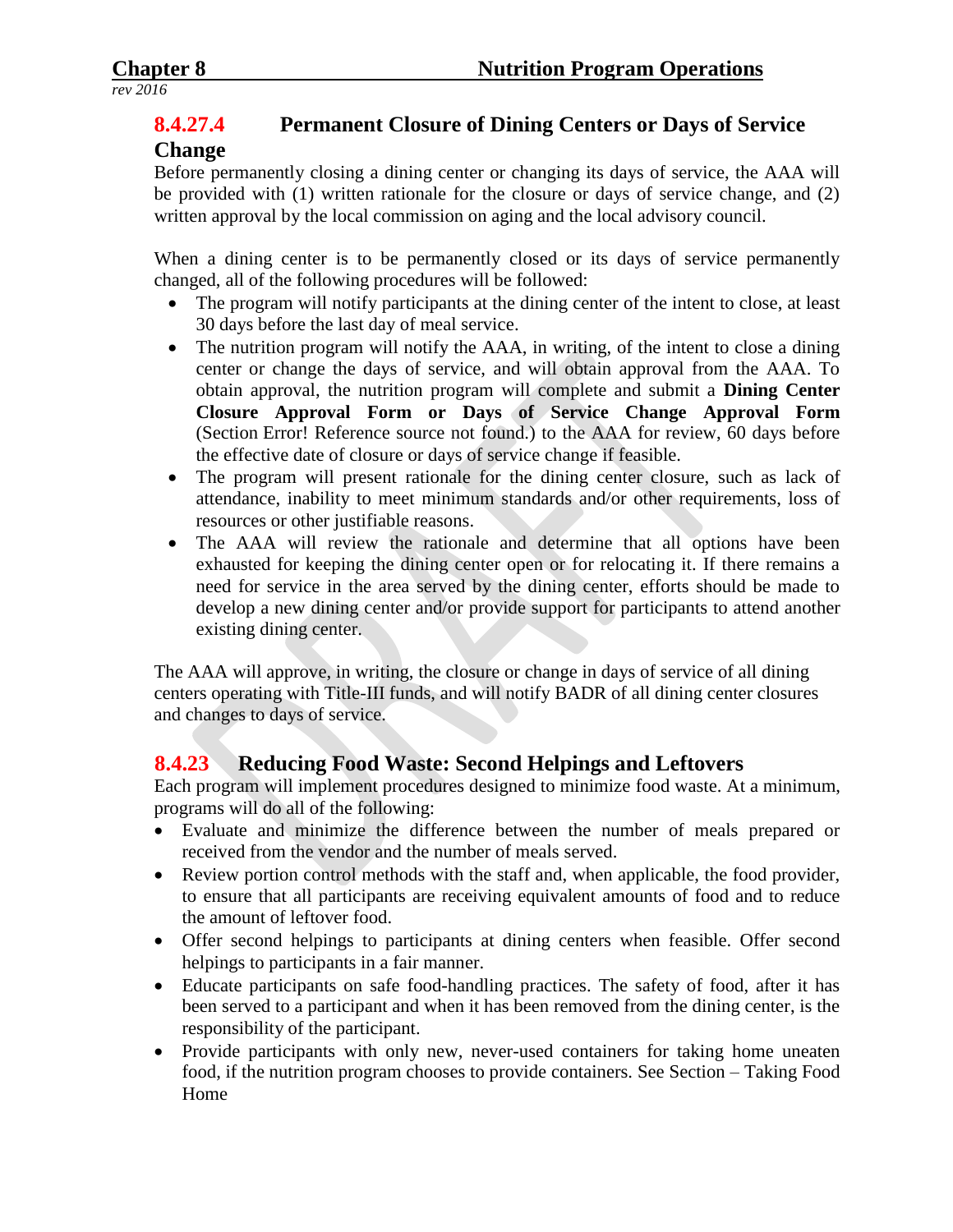When feasible, leftover food from on-site cooking facilities may be incorporated into subsequent senior dining or home-delivered meals if cooled according to the Wisconsin Food Code guidelines (see Section **X** of this chapter). This includes re-serving leftovers as individual frozen meals. Programs which use this option will have a written policy and procedure.

#### **8.4.24 Taking Food Home**

Senior dining participants have the option to take home any part of a meal served to them at a dining center. The safety of food after it has been served to a participant and when it has been removed from the dining center is the responsibility of the participant. Program staff and volunteers will educate participants on safe food-handling practices. Over-ordering or over-producing food for the specific intent of producing leftovers that can be taken home is not allowed. Program staff and volunteers are prohibited from taking home leftover food from any dining center or preparation facility. See Section – Reducing Food Waste

#### **8.4.25 Carryout Meals**

This policy addresses the issue of whole meals being taken from the senior dining center. Please see the policy above which refers to participants taking home uneaten parts of their meals.

Carryout meals, as a regular practice, are not allowed in the senior dining nutrition program.

Nutrition programs may allow carryout meals if all of the following conditions have been met:

- A written local procedure must exist for the handling of carryout meals.
- The meal must be served to a registered program participant.
- Instances when a carryout meal may be permitted include:
	- A spouse, domestic partner, family member, roommate, or close neighbor can safely deliver a meal to a regular congregate participant who has a temporary illness or condition. When the duration exceeds two weeks, the participant must be evaluated for a home-delivered meal.
	- A spouse, domestic partner, family member, roommate, or close neighbor can safely deliver a meal to a participant who qualifies for a home-delivered meal but is not receiving a meal due to lack of program resources to enable delivery.
	- The individual has a mental condition which indicates a need for carryout meals. A note from a medical provider indicating this need is required.
- The person taking the meal must be provided instructions on food safety guidelines for the meal.
- The dining center manager or other individual in charge is responsible for releasing the meal only if he feels it can be delivered safely. These meals will be reported as congregate meals unless the individual has had a full in-home assessment for homedelivered meals.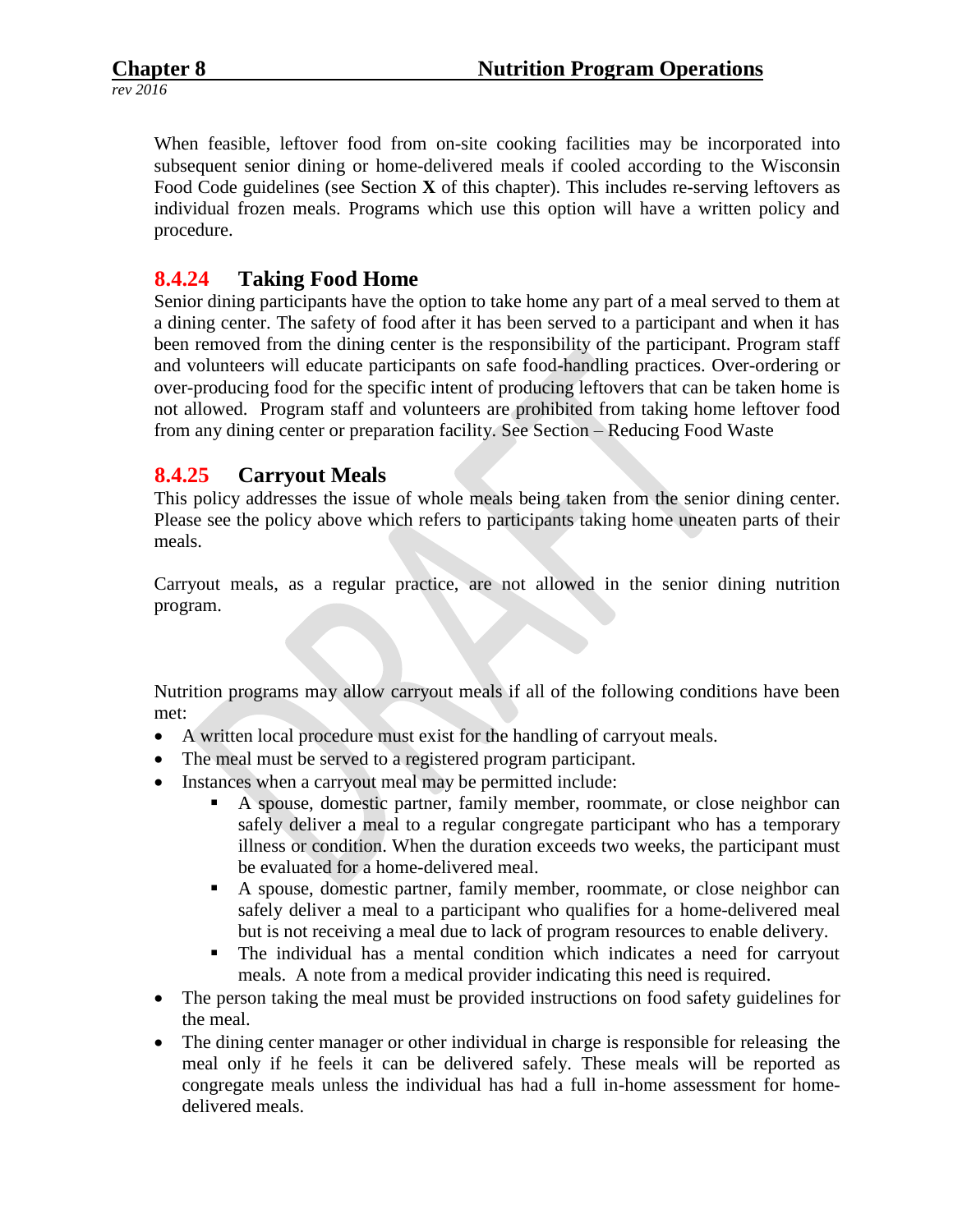# **8.4.27.5 Prayer at Dining Centers**

Each participant has a free choice whether or not to pray, either silently or audibly. The prayer or other religious activity is not to be officially sponsored, led or organized by persons administering the nutrition program or dining centers, including program volunteers while they are volunteering.

# **8.4.28 Administration of the Home-Delivered Meal Program**

This section includes policy as it relates to the administration of the home-delivered meal program.

# **8.4.2 Home-Delivered Meals: Level of Service**

OAA Sec. 336. PART C: NUTRITION SERVICE. SUBPART 2:

#### HOME DELIVERED NUTRITION SERVICES PROGRAM AUTHORIZED:

*"The Assistant Secretary shall carry out a program for making grants to states under State plans approved under section 307 for the establishment and operation of nutrition projects for older individuals that provide"*

- *(1) on 5 or more days a week (except in a rural area where such frequency is not feasible (as defined by the Assistant Secretary by rule) and a lesser frequency is approved by the State agency) at least one home delivered meal per day, which may consist of hot, cold, frozen, dried, canned, fresh, or supplemental foods and any additional meals that the recipient of a grant or contract under this subpart elects to provide; and*
- *(2) nutrition education, nutrition counseling, and other nutrition services, as appropriate, based on the needs of meal recipients.*
	- Meals will be served five (5) or more days per week, except in areas where this frequency is not feasible and a lesser frequency is approved by the AAA and BADR through a waiver request.
	- The nutrition program will promptly meet an eligible individual's request for homedelivered meals and will continue to provide those meals as long as the person needs them and funding is available. If the home-delivered meal program is serving at capacity, then eligible individuals will be put on a waiting list (See [Section]).
	- Programs will make every effort to provide two  $(2)$  or three  $(3)$  meals per day, seven (7) days per week, to those who need them and/or have no other assistance with their nutritional needs.
	- Each nutrition program will provide hot or other appropriate meals. Frozen meals may be served based on individual circumstances, but the individual must have the ability to safely hold and reheat the frozen meal.
	- Meal frequency will be reviewed annually to determine any need for change.

# **8.4.28.1 Home-Delivered Meal Instructions**

Written and/or verbal instructions will be given to participants for handling and reheating of the meals. All home-delivered meals will be clearly marked with the date the meal was served.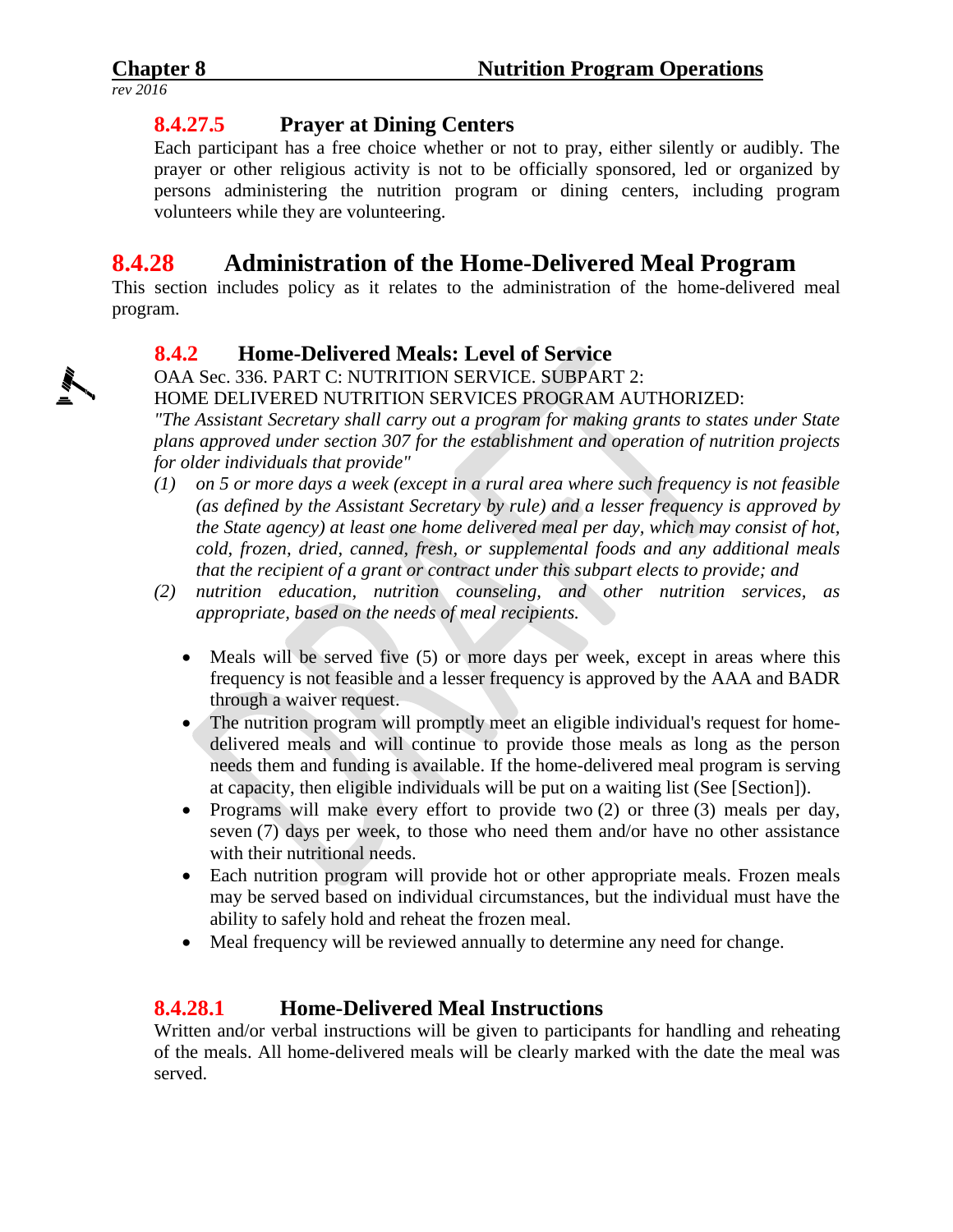# **8.7.3 Delivery Requirements**

Nutrition program staff or volunteers must deliver meals into the hands of the recipient, a caregiver, or another person designated by the recipient. Nutrition programs will have policies in place that ensure that home-delivered meals are not left unattended if the client is not at home.

With advance notice, alternate delivery arrangements can be made for rare circumstances when a home-delivered meal recipient will not be home to receive the meal. Acceptable examples of alternate delivery arrangements include delivery of two meals the day before, delivery of a regular meal and a frozen meal the day before, or arranging for a friend or family member to pick up the meal.

Nutrition programs are responsible for checking on participant's well-being at the time of delivery, ensuring that OAA meals are delivered to eligible individuals, and ensuring that food is held at safe temperatures and protected from contamination, animals or pests. Therefore, leaving meals outside, in coolers, or otherwise unattended is prohibited.

# **8.7.4 Background Checks for Home-Delivered Meal Drivers**

To help assure the safety of home-delivered meal participants, nutrition programs must conduct a background check for each paid and volunteer home-delivered meal driver. At a minimum, paid nutrition program staff must conduct a search on the Wisconsin Circuit Court Access (WCCA) Website and the US Department of Justice National Sex Offender Public Website (NSOPW). Both of these searches can be conducted free of charge. If such searches reveal a concern, nutrition programs must conduct a name-based background check through the Wisconsin Department of Justice Crime Information Bureau's (CIB's) Centralized Criminal History (CCH) database. There is a cost associated with this background check. Payment, along with a request form and self-addressed stamped envelope, must be submitted to the CIB.

If local policies for conducting background checks are stricter, such as requiring CCH checks on all paid and volunteer drivers, such policies and procedures should be followed.

A nutrition program may refuse to hire an individual or refuse to allow an individual to volunteer on the basis of a conviction only if the circumstances of the conviction substantially relate to the requirements of the home-delivered meal driver position and present a concern for the safety of home-delivered meal recipients.

# **8.4.8 Waiting Lists**

When nutrition program resources are fully committed and the program is unable to provide meals to all eligible individuals on a contribution basis, it may become necessary to determine priorities of service or to create waiting lists for services.

• The decision to place eligible recipients of a home-delivered meal on a waiting list, and their position on such a list, will be based on greatest need in accordance with the policy established by the nutrition program in consultation with the AAA.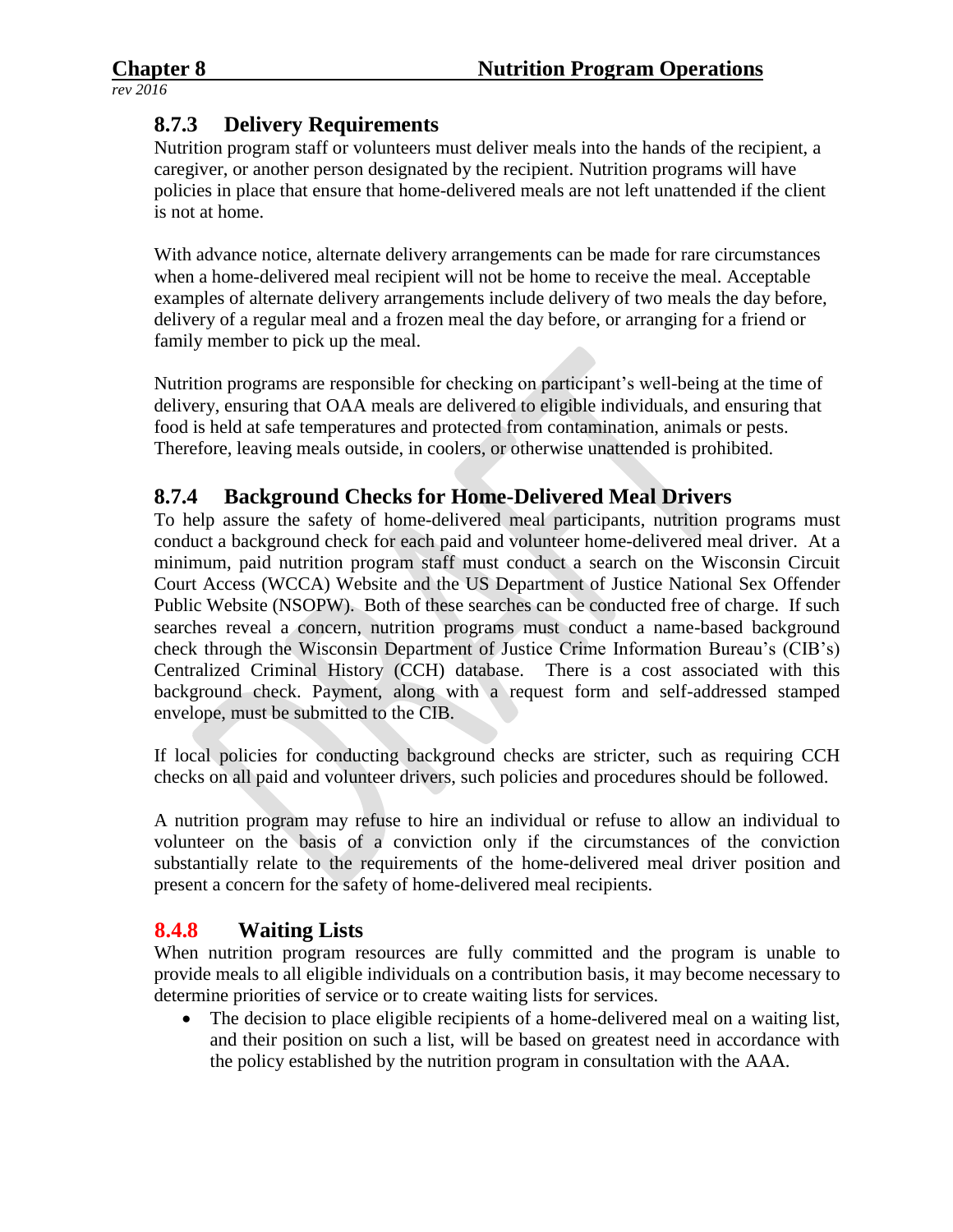- If a waiting list is necessary, all participants under age 60 who were previously granted waivers must be removed from the program so that eligible individuals may have priority. See Section XX – Persons Under Age 60
	- Each waiting list policy established by the nutrition program must be submitted to the AAA for review and approval before implementation.
	- The most common method of forming a waiting list is on a "first-on, first-off" basis. This means that all new participants are placed on a waiting list; then, as resources become available they are removed from the list and placed into the program in the order they were placed on the list.
	- Another method to determine inclusion in the program and removal from the waiting list is to prioritize higher-nutritional-risk persons and move them off the waiting list before those with a lower nutritional risk. This method would involve an eligibility assessment and/or nutrition screening before someone is placed on the list.
	- Occasionally a geographical area is short of driver/delivery resources and may require a waiting list until drivers are available. When this situation occurs, the program will put a priority on finding drivers.

# **8.4 Nutrition Program Administration**

# **8.4.3 Nutrition Screening**

Nutrition programs use a nutrition screening checklist to help identify participants who are at nutritional risk.

All participants receiving services with Title III-C funds will receive a nutrition screen at least once per year. The nutrition screening checklist is a federal public information collection requirement in the National Aging Program Information System (NAPIS).

The required screening tool in Wisconsin is the "DETERMINE Your Nutritional Health" checklist. Nutrition programs are required to keep the wording of the questions, the order of the questions and all scoring/point values the same. See Section XX of this manual.

Nutrition programs will offer nutrition counseling and/or education to program participants at high nutrition risk based on the results of a nutrition screen. Such services can be coordinated or provided by the program nutritionist or the participant can be referred to a healthcare provider or dietitian. See sections (Nutrition Counseling, Nutrition Education)

# **8.4.9 High-Risk Individuals Needing Additional Meals**

When sufficient funding and resources are available, programs may offer additional morning, evening and/or weekend home-delivered meals to participants on a voluntary contribution basis. Provision of such meals requires approval from the program nutritionist. Programs offering additional meals must have procedures in place to determine who is eligible for additional meals which includes the following criteria: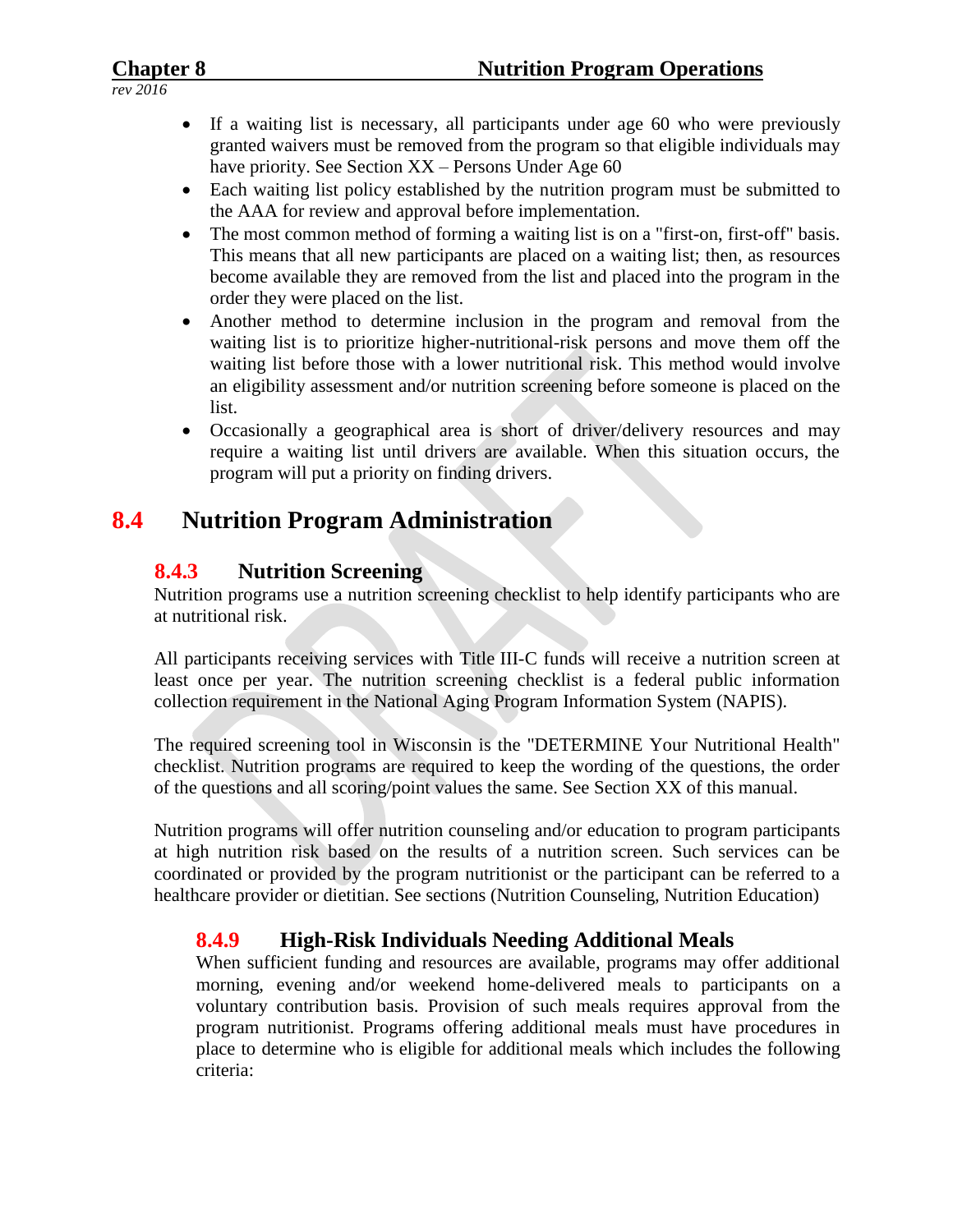- Priority must be given to individuals at high nutritional risk. Additional meals may only be provided to individuals who are not at high nutritional risk if sufficient resources are available to do so and there are no existing waiting lists for meals.
- The individual does not have other resources to obtain additional meals.
- The individual must have facilities to store meals that are delivered.
- The individual or a friend or family member must be able to operate kitchen equipment to reheat prepared, delivered meals for consumption.

# **8.4.27.7 Participant Registration Systems and Meal Reservation**

A participant registration or intake system ensures the collection of required program data. (See Section **- NAPIS** of this manual.) All nutrition program participants are required to meet eligibility requirements and register before participating in the nutrition program, and at least annually thereafter.

The following information, at a minimum, must be asked at least annually as part of the registration process for each Title III senior dining participant. Only name and age are required for participation. This information will be documented in SAMS (See Chapter 14).

- Name (first, middle initial, last)
- Date of Birth
- Address, City, State, Zip Code
- Gender
- Living Arrangement (whether the participant lives alone)
- Race
- Ethnicity
- Income (above or below the federal poverty level)
- Nutrition Risk Score

The following information, at a minimum, must be asked at least annually as part of the registration and assessment process for each Title III home-delivered meal participant. Only name, age, and other items necessary for determining eligibility for home-delivered meals are required for participation. This information will be documented in the assessment component of SAMS (See Chapter 14).

- Name (first, middle initial, last)
- Date of Birth or Age
- Address, City, State, Zip Code
- Gender
- Living Arrangement (whether the participant lives alone)
- Race
- Ethnicity
- Income (above or below the federal poverty level)
- Nutrition Risk Score
- Activities of Daily Living (ADLs)
- Instrumental Activities of Daily Living (IADLs)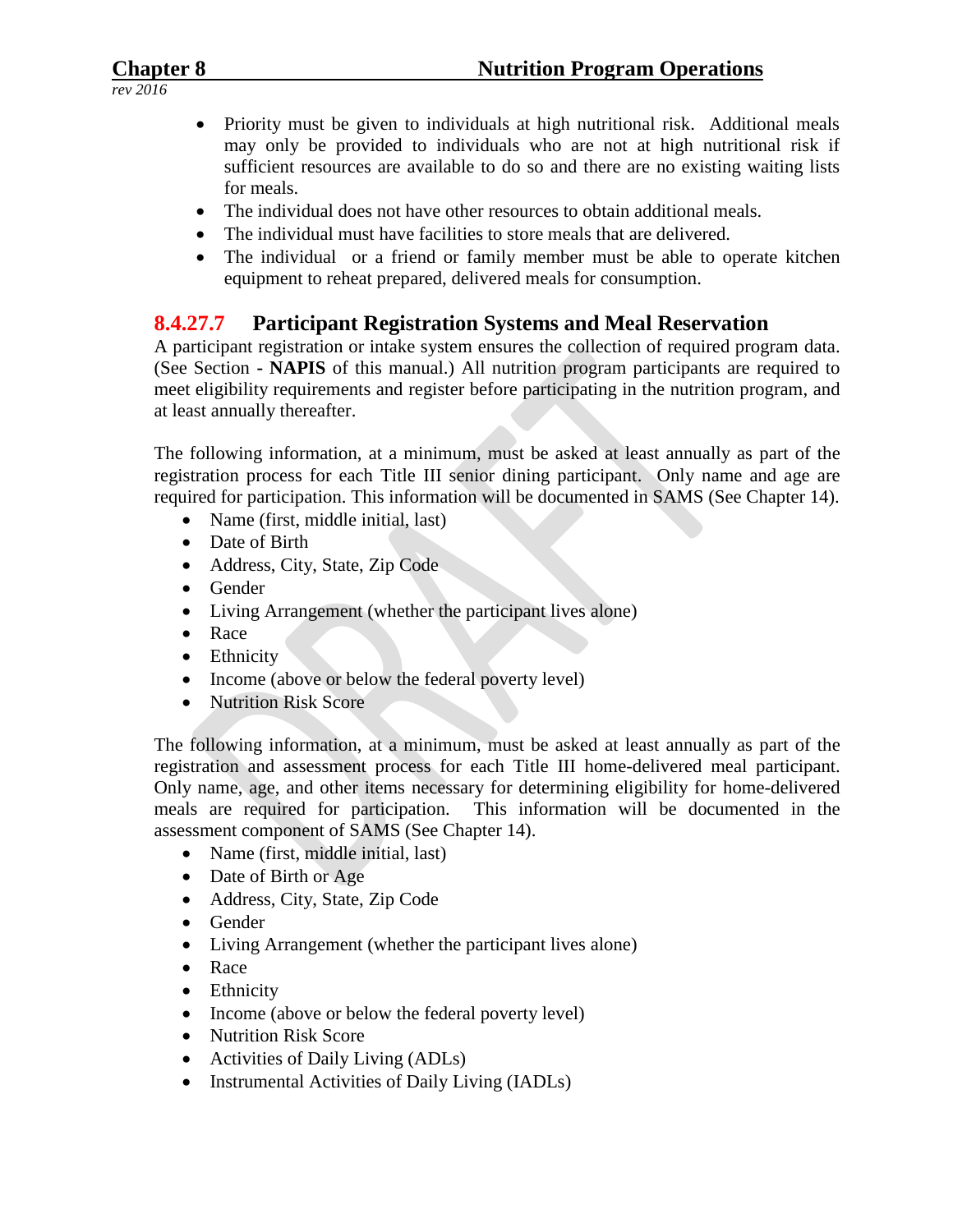Reasons Participant is Eligible for and in Need of Home-Delivered Meals (See Section 8.4.7.2 Eligibility for Home-Delivered Meals for eligibility criteria).

Updated federal poverty guidelines are released in the Federal Register in early spring. Because these guidelines are not used by the nutrition program to determine eligibility for program participation, nutrition programs may delay updates to participant registration and assessment materials until the beginning of the next federal fiscal year (October 1). Aging programs use the federal poverty guidelines in effect at the beginning of the federal fiscal year for reporting on aging program activities throughout that fiscal year.

Nutrition program staff are responsible for informing participants about why information is being asked, that provision of such information is tied to program funding, how the information will be used, and how their confidentiality is being protected. The following privacy statement must be provided to participants and included on all program-related documents in which participant data is being collected:

*"The information you are being asked to provide is needed to determine if you are eligible to receive Older Americans Act Services and to comply with federal reporting requirements. This information will be stored in a secure electronic database and will not be used for any other purpose. Your information will not be shared with another agency without your permission. This information will not be sold to anyone. You have the right to review your electronic record and request changes to assure accuracy. You will not be denied most services if you refuse to provide this information. If you have questions regarding this, please ask the aging unit staff."*

Acceptable methods for documenting meals served include: nutrition program staff/volunteers checking off participants receiving meals on a roster; obtaining signatures daily from participants receiving meals; or maintaining a daily or weekly route sheet signed by the driver which identifies the client's name and number of meals served to them. Programs should maintain an accurate and well-organized system so staff will know how many meals to order or prepare. Many programs find a meal reservation system to be helpful in estimating meal orders for dining centers or home-delivered meal routes. The program should have a local policy in place that addresses meals for consistent "no show's" at senior dining centers and "undeliverable" home-delivered meals. Programs cannot "charge" an individual for a meal that is reserved and not eaten or an undeliverable meal without a clear policy in place that has been shared with participants, but the program could ask for a suggested contribution toward these meals.

# **8.4.12 Records, Reports, Distribution of Information, and Confidentiality**

Program records will be retained for a minimum of three years, with the exception of temperature logs, which must only be retained for one year.

The nutrition program will develop and maintain records on congregate and homedelivered meal participants. These records will be in accordance with state policy on NAPIS reporting requirements.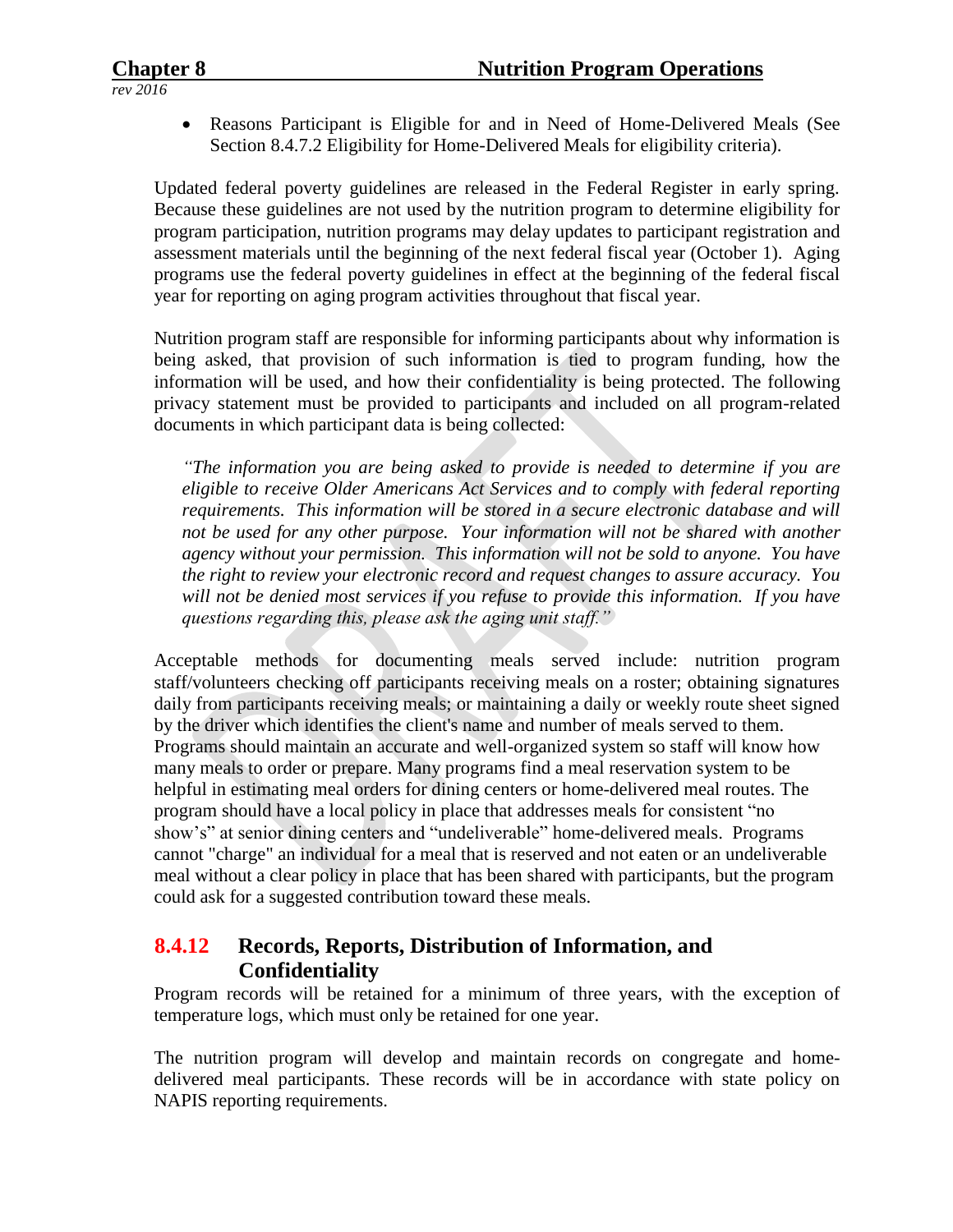The nutrition program will establish procedures which ensure the accuracy and authenticity of the number of eligible participant meals served each day. The nutrition program will keep such procedures on file and will share with staff and volunteers at each dining center.

Nutrition program records and reports will be made available for audit, assessment, or inspection by authorized representatives of the AAA or BADR.

## **8.4.12.1 Participant Confidentiality**

The nutrition program will ensure that participant information will be kept confidential according to state policy. No personal information will be disclosed in a form which identifies the individual without written consent from the participant or legal representative. All program records will be maintained in such a manner that confidentiality will not be violated.

#### **8.4.13 Participant Input**

Section 339 (2) (G) of the Older Americans Act requires that meal providers solicit input from participants.

A system will be developed to formally assess, at least once per year, the satisfaction of senior dining and home-delivered meal participants for both food quality and delivery of services. This can be accomplished through comment cards, customer satisfaction surveys, taste tests, or pilot menus.

The AoA encourages use of survey questions which assess program outcomes. Outcomebased survey questions developed by BADR must be provided to participants no less than once per calendar year.

#### **8.4.10 Grievance/Complaint Procedure**

The program will have a written grievance procedure to provide a means to address significant participant complaints. All program participants will be made aware of the grievance procedure. The procedure will include who to contact in the agency to handle the grievance and the procedures and the agency will follow .

The complaint should include:

- o the complainant's name and contact information and his/her advocates, if any o
- o a description of the complaint and the relief sought
- o the complainant's signature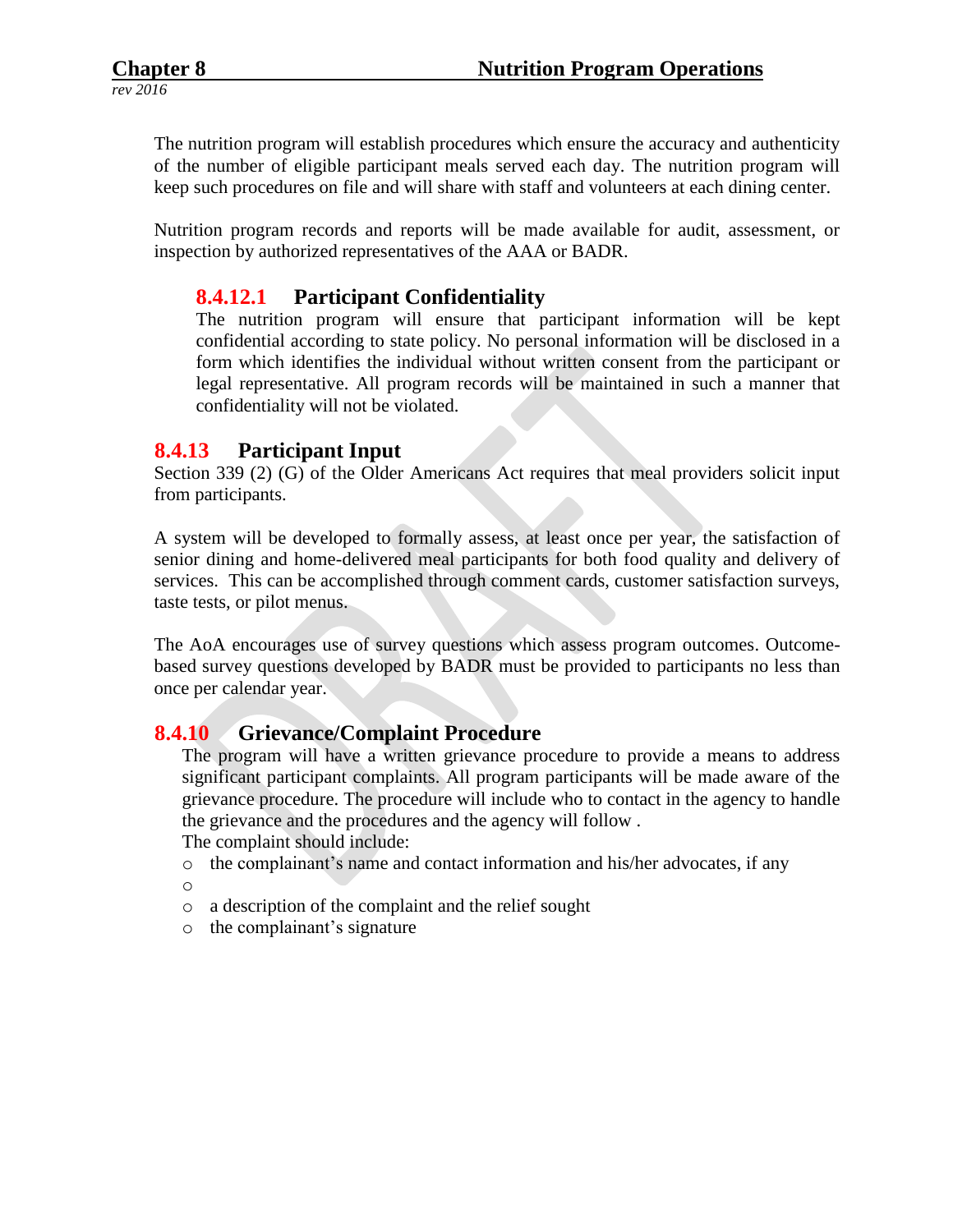## **8.8.6 Codes of Conduct and Behavioral Policies for Participants**

Each nutrition program will establish its own code of conduct and behavioral policy for participants. Policies will:

- Prohibit obscene language, name calling, and harassment of other participants and nutrition program staff and volunteers.
- Establish a zero-tolerance policy for bullying of other participants and nutrition program staff and volunteers.
- Remind individuals that all participants, staff, and volunteers will be treated with consideration, respect, and recognition of each individual's dignity and disruptive and threatening behavior will not be tolerated.
- $\bullet$

Prohibit actions that create the perception of exclusion, such as saving of seats in nutrition program dining centers.

# **8.4.4 Nutrition Education**

Nutrition education promotes better health by providing accurate and culturally sensitive information and instruction about nutrition, physical fitness, or health (as it relates to nutrition); both to participants and caregivers, in a group or individual setting.

- Nutrition education will be provided a minimum of four (4) times per year (one time per quarter) to participants in congregate and home-delivered meal programs. When feasible, each program will provide monthly nutrition education suitable to participant needs and interests. The education is more effective when the information presented is relevant to a participant's personal, cultural and socioeconomic circumstances.
- Examples of education delivery include cooking demonstrations, educational tastetesting, presentations, and lecture or small-group discussions, all of which may be augmented with printed materials. When offering food samples at a nutrition education event, food must be served in a safe and sanitary manner consistent with food code regulations and must be consistent with nutrition guidelines for the program.
- Nutrition education for home-delivered meal participants may consist solely of printed material.
- The program nutritionist will provide input and will review and approve the content of nutrition education before it is presented.
- Nutrition education topics that must be presented a minimum of once per year include specific foods or nutrients of concern for older people according to the most recent Dietary Guidelines for Americans (examples include vitamins  $B_{12}$  and D) and food safety.
- Participants will be involved in determining which topics to include.

Contact the AAA or BADR for resources on nutrition education.

# **8.4.5 Nutrition Counseling and Other Nutrition Interventions**

Nutrition counseling is the provision of individualized advice and guidance to individuals who are at nutritional risk because of their health or nutritional history, dietary intake, medication usage or chronic illnesses. Counseling includes advice about options and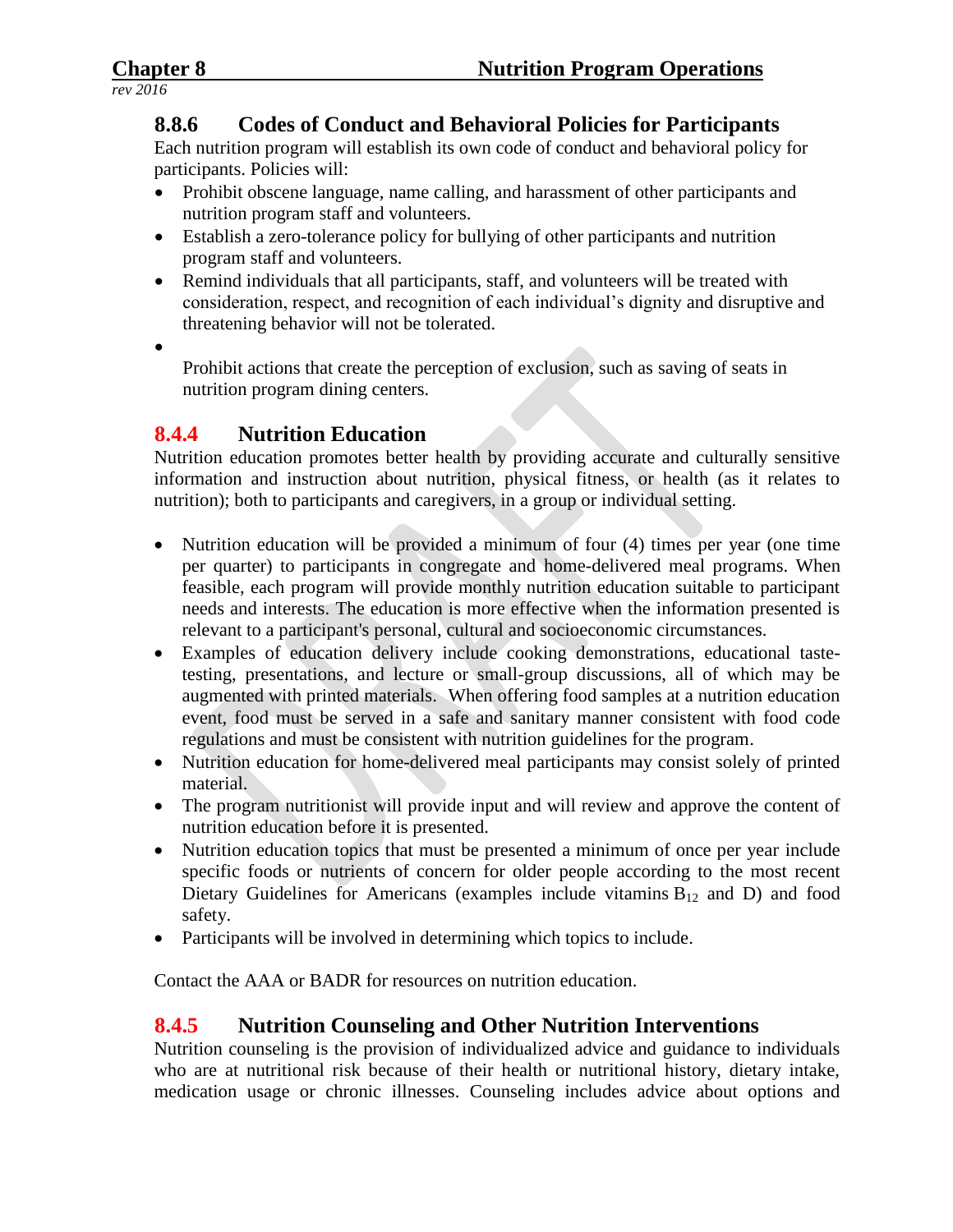methods for improving the participant's nutritional status; it should take into consideration the participant's desires, the participant's cultural, health, socioeconomic, functional, and psychological factors; and should include home and caregiver resources. Nutrition counseling will only be performed by a qualified nutritionist.

If Title III funds are used to provide this service, participants must be given the opportunity to voluntarily contribute toward the cost of the nutrition counseling service. Programs will, with the advice and consent of nutrition advisory groups and/or the commission on aging, determine whetherto set a suggested contribution amount or contribution range or

For nutrition counseling resources, contact the AAA or BADR.

# **8.4.6 Nutrition-Related Supportive Services**

Nutrition-related supportive services include providing access to food security and other nutrition programs and food shopping assistance. These services may be provided using III-B funds, and voluntary contributions may be requested.

## **8.4.6.1 Other Nutrition Services**

At least one (1) time per year nutrition programs will provide information to senior dining and home-delivered meal participants on obtaining vaccinations that are typically recommended for the older adult population, such as influenza, pneumonia, shingles, and pertussis. The medical information provided will be approved by a qualified health-care professional such as a physician or local health department official and may consist solely of printed material.

# **8.8.10 Federal and State Procurement Regulations for the Nutrition Program**

Procurement is the process of buying services or property. In the nutrition program, services or property purchased may include food, equipment, supplies, or subcontracts with caterers, restaurants, nutrition educators, program nutritionists, or outreach workers. Nutrition programs are responsible for developing procurement and purchasing procedures that comply with federal, state, and local laws, regulations, and standards.

- Federal regulations 2 CFR 200.317-200.326
- State law, regulations, and policies that are not in conflict with Federal requirements
- Local law, regulations, and policies that are not in conflict with Federal requirements

Compliance with these regulations ensures funds are appropriately used and nutrition programs receive the highest quality and most suitable product or service at the lowest possible price. Procurements made by nutrition programs that are not in accordance with federal and state requirements cannot be paid for with Title III or state or local matching funds.

# **8.8.10.1 Informal Procurement Method**

The informal procurement method is used when the value of an awarded contract or purchase is less than \$150,000. This \$150,000 value is called the "small purchase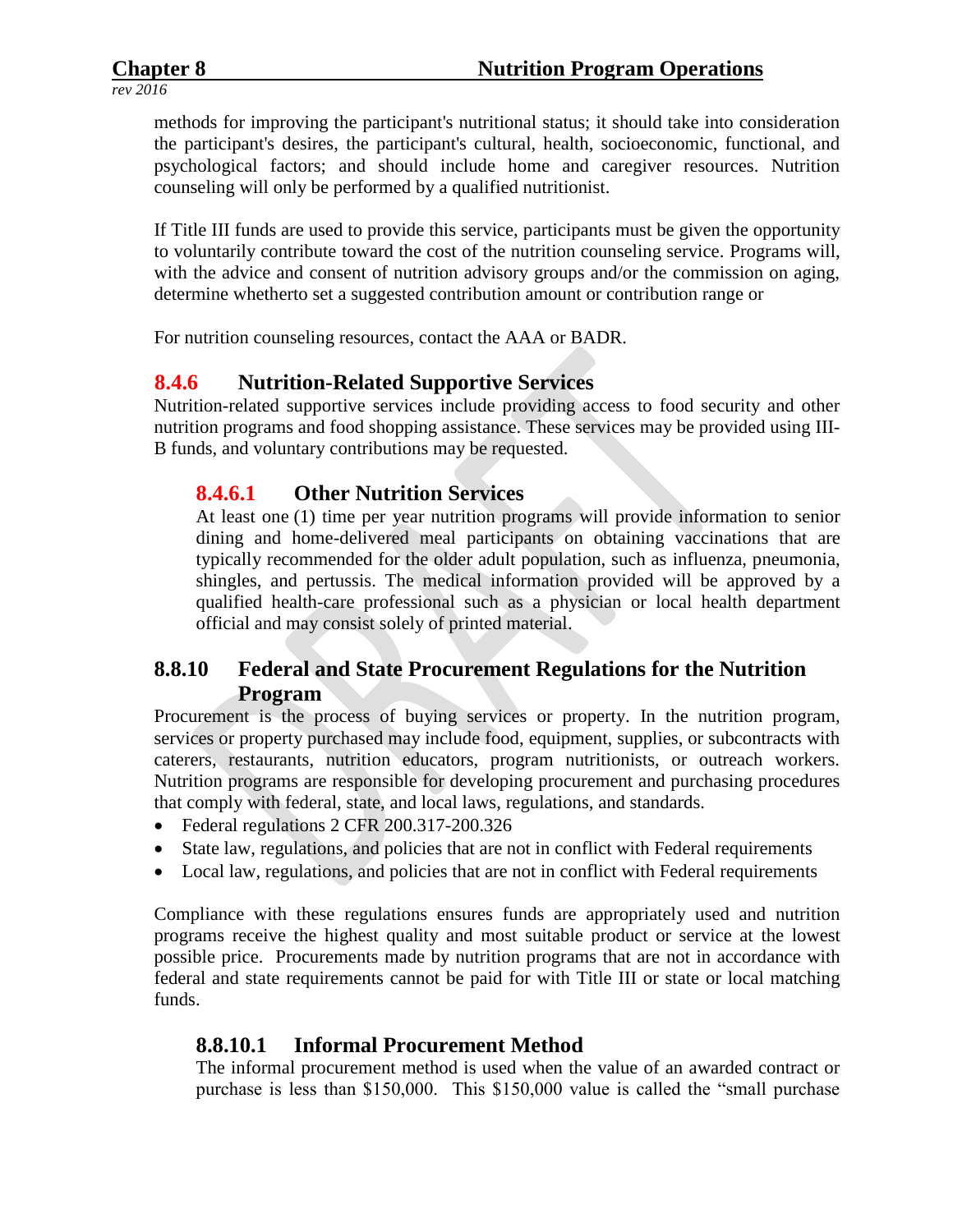threshold." If a local small purchase threshold is less than \$150,000, the nutrition program must use the more restrictive local threshold.

When determining if the value of a contract or purchase is less than the small purchase threshold, the value of the contract or purchase is based on the individual contract or purchase, not a combined value of all nutrition program contracts or purchases.

The informal procurement method must:

- Use a solicitation through a verbal or physical document.
- Be conducted in a manner that maximizes full and open competition (i.e. a minimum of three price quotes are required).
- Be awarded to the most responsive and responsible vendors with the lowest price.
- Be clearly documented.

Solicitations should include product specifications and any other requirements such as delivery requirements or payment and invoicing methods.

When this method is used, no public notice is required. Nutrition programs will contact potential vendors (in person or by phone, email, fax, or mail) and provide them with the solicitation. Each vendor must be provided with the same language to ensure accurate pricing and promote fair competition. Nutrition programs must obtain price quotes from at least three vendors.

A responsive vendor is able to meet the requirements of the solicitation. A responsible vendor is willing and capable of furnishing the goods or services solicited.

Required documentation includes:

- Copies of solicitation documents
- Copies of any letters, emails, or faxes related to the procurement
- Names and dates of vendors contacted by phone and reports on the results of meetings when contacts were made in person
- Copies of price or rate quotations received and responses from vendors
- Notification of the successful vendor
- Any other documents (invoices, cancelled checks, etc.) relating to the purchase

After contracts are awarded, the nutrition program is responsible for:

- Monitoring invoices, product quantity and quality consistently
- Signing off on purchases only after they have been fully inspected
- Returning or exchanging products that do not match specifications provided in the contract
- Auditing invoices and confirming that prices match what was quoted during the purchasing process
- Correcting issues that arise when evaluating vendors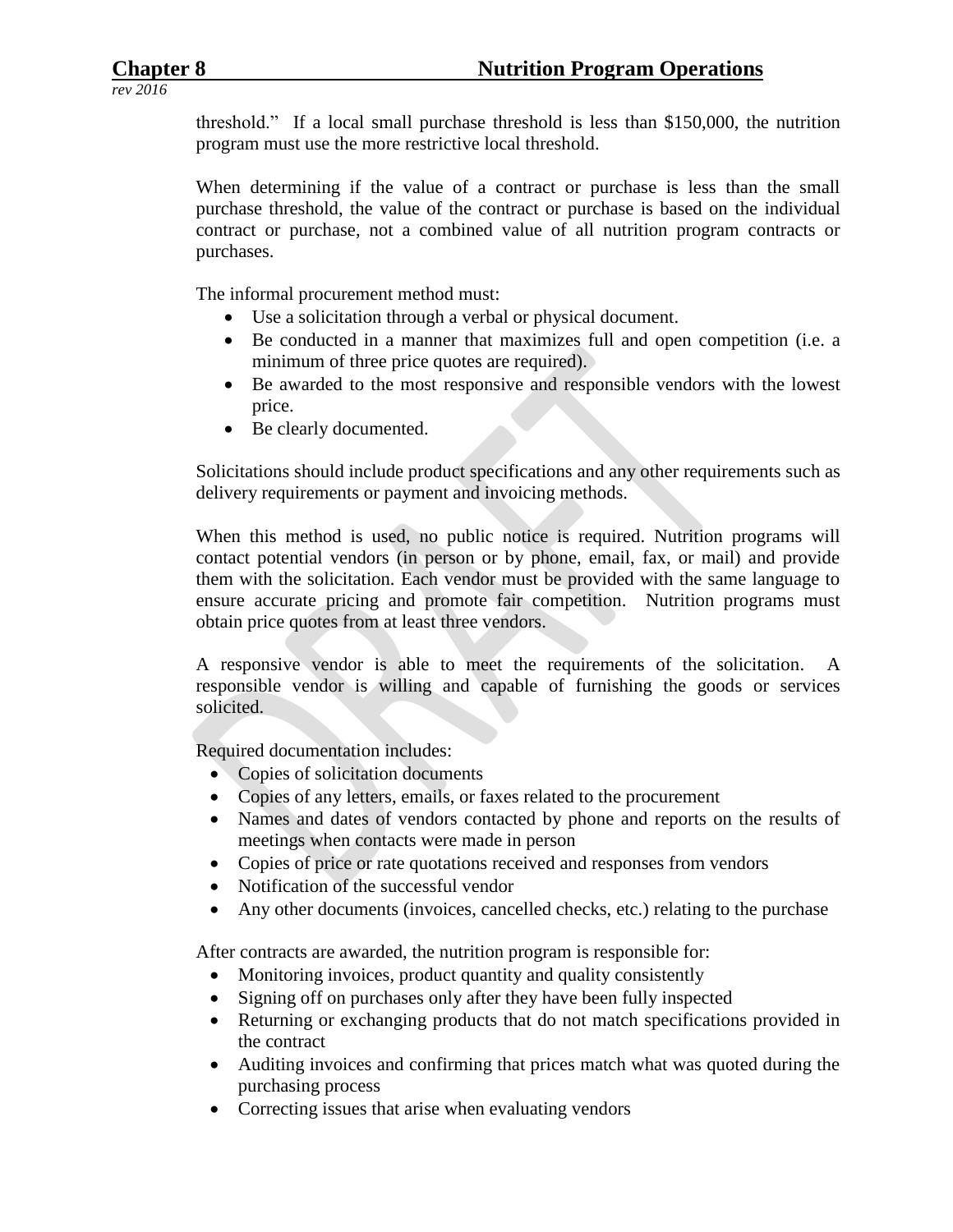# **8.8.10.2 Formal Procurement Method**

A formal procurement method must be used when the value of an awarded contract or purchase is equal to or greater than the federal and state small purchase threshold, which is currently \$150,000. If local small purchase thresholds are less than \$150,000, the nutrition program must use the more restrictive local threshold.

A nutrition program may choose to use the formal procurement method for contracts valued at less than the small purchase threshold if the program determines the formal procurement method will result in a better use of nutrition program funds. Formal procurement methods are beneficial because they typically result in purchases that are cost-effective, cost-justifiable, and defensible.

Formal procurement can be conducted through either a Request for Proposals (RFP) or Invitation for Bid (IFB). See below for comparison. Both RFPs and IFBs must be announced to the public via news sources that allow the nutrition program to reach as many potential respondents as possible. Both must also specify a due date for responses.

Solicitation documents must outline all of the requirements for the products and services that the nutrition program would like to procure. This can be achieved by describing the purpose, scope, description, minimum requirements for expectations, qualifications, or capability of the vendor, evaluation criteria, and other requirements.

The nutrition program must develop evaluation criteria, such as vendor past experience, delivery, communication, product or service specifications, and contract cost. Depending on the type of solicitation used (RFP vs. IFB), the nutrition program may use different criteria for awarding the contract.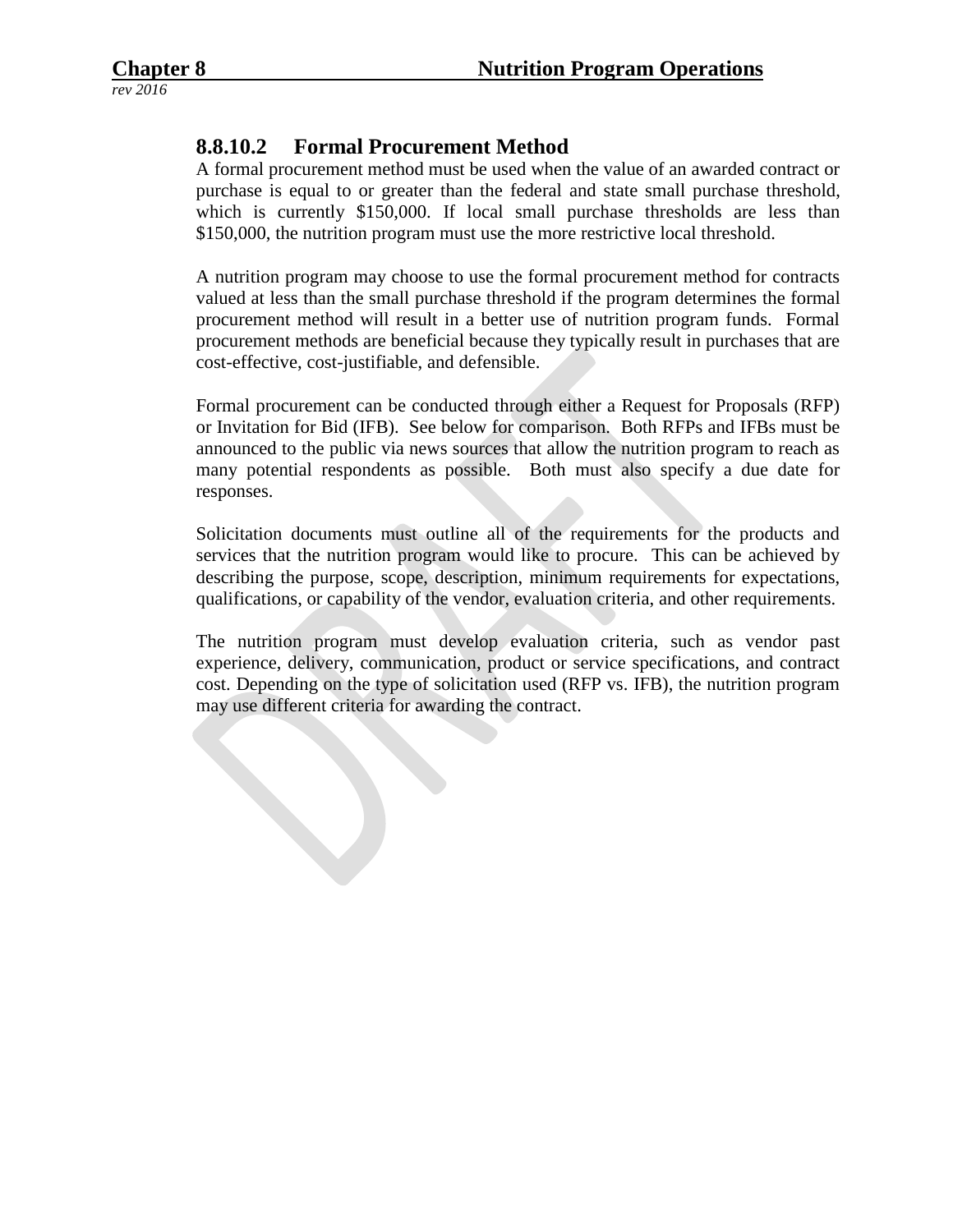|                                            | $\mathbf{v}$ . In the control for $\mathbf{p}$ $\mathbf{u}$ (if $\mathbf{v}$ ) |
|--------------------------------------------|--------------------------------------------------------------------------------|
| <b>RFP</b>                                 | <b>IFB</b>                                                                     |
| Competitive negotiation                    | Competitive sealed bidding                                                     |
| Generic specifications might not be        | No substantive difference among the                                            |
| available.                                 | products or services that meet                                                 |
|                                            | specifications (only difference is price).                                     |
| Price is only one of the criteria needed   | Evaluation based solely on price.                                              |
| for evaluating vendors.                    | Contract awarded solely on price.                                              |
| Evaluated according to pre-determined      |                                                                                |
| weighted standards (i.e. points) stated in |                                                                                |
| the RFP.                                   |                                                                                |
| Price must be highest weight criteria.     |                                                                                |
| Firm fixed-price contract                  | Firm fixed-price contract                                                      |
| Fixed-price contract with economic         | Fixed-price contract with economic                                             |
| price adjustment                           | price adjustment                                                               |
| Fixed-price contract with prospective      | Fixed-price contract with prospective                                          |
| price redetermination                      | price redetermination                                                          |
| Cost reimbursable contract                 |                                                                                |
| No public opening requirement              | Bids publicly opened                                                           |
| Discussions with qualified vendors may     | Negotiations not normally used                                                 |
| be allowed after evaluation to explain or  |                                                                                |
| clarify proposals.                         |                                                                                |
| Allows negotiation with respondents.       |                                                                                |

# **Figure 8.8.10.3 At a Glance: Request for Proposal (RFP) vs. Invitation for Bid (IFB)**

# **8.8.11 Contracts and Agreements**

When nutrition programs purchase meals, services, space, or equipment, there will be a written contract between the provider and the nutrition program which is signed by authorized representatives of both parties before the date the service is to start.

Nutrition program contracts will be no longer than one year in duration, with options for annual renewal of the contract not to exceed four additional years. All contracts will include a termination clause whereby either party may cancel for cause with at least 60-day notification.

All contracts will be in compliance with federal, state, and local procurement standards, including policies described in other chapters of this manual (See Section 13.3). Nutrition programs entering into new contracts will submit them to the AAA for review prior to initiating the contract.

# **8.4.17 Contracts with Meal Providers**

A written contract must be established when a nutrition program contracts with a private company to provide meals. In this case, the meal provider provides only meals and does not manage any aspect of the nutrition program.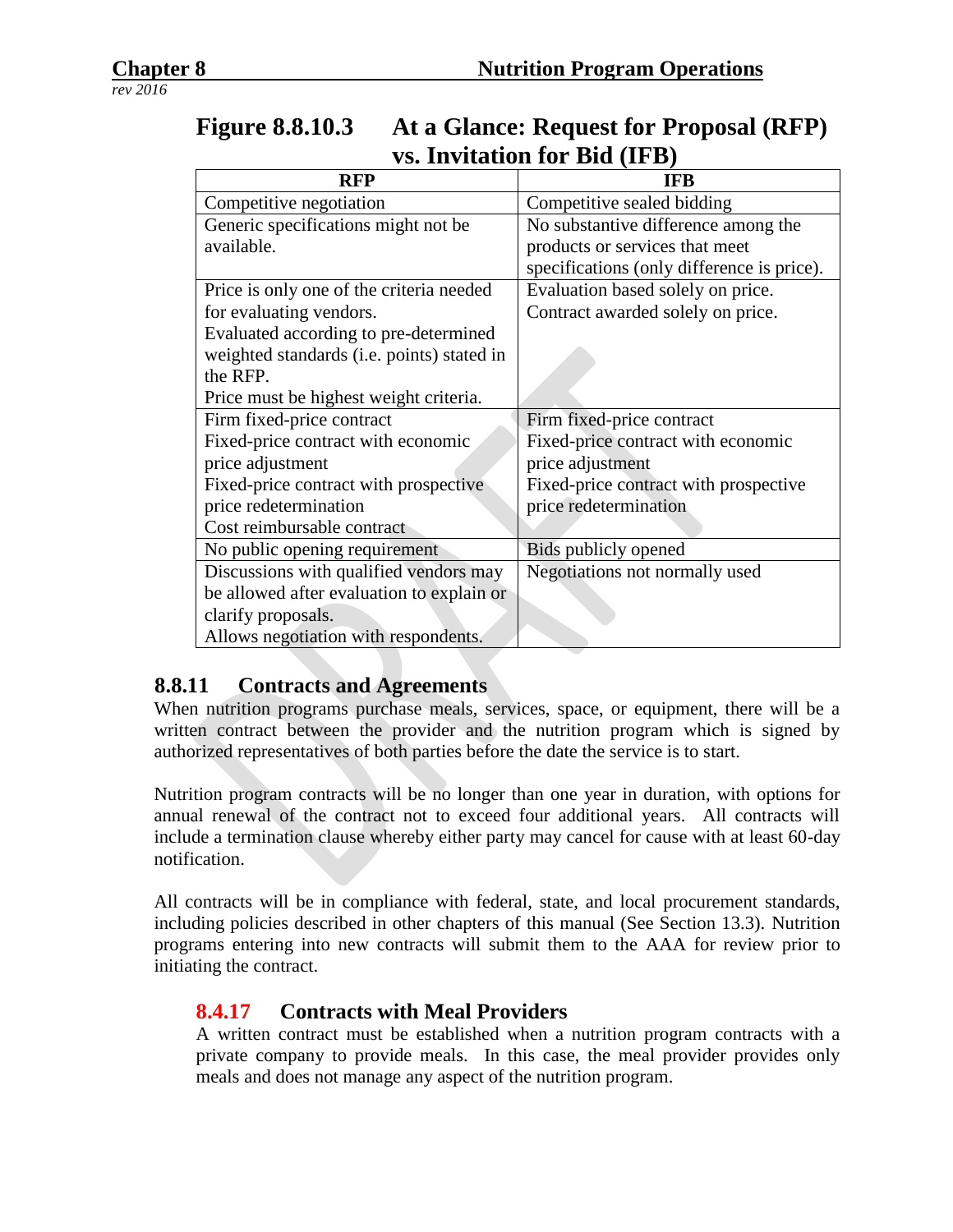Meal provider contracts may be obtained only with vendors who supply meals from premises which have a valid permit, license, or certificate issued by the regulatory authority. The service provider will comply with all state and local laws, ordinances, and codes for establishments which prepare, handle, and serve food to consumers, either on the premises or elsewhere.

Before entering into an agreement with a prospective meal provider, the nutrition director will conduct an on-site visit of the meal provider's facilities to determine that nutrition program requirements can be met and appropriate food safety and sanitation practices are in place.

The nutrition program and the meal provider must have a written contract in place that addresses the following, if applicable:

- Nutrition program contact information
	- o Addresses and locations of dining centers to be served
- Meal provider contact information
- Contract period
	- o Termination clause
- Whether meals will be picked up or delivered
- When meals will be provided
	- o Days per week
	- o Time
	- o Delivery schedules, with a description of the time span between food packaging and delivery
- Cost per meal
	- o What is included in cost per meal (i.e. food, labor, delivery, plates, flatware, straws, napkins, other supplies, etc?)
	- o Specifications of the disposable supplies to be provided.
	- o Meal components that will be provided in accordance with the required meal pattern
	- o Provisions for the adjustments of per meal cost (adjustments should only be made when the contract is renewed and should be supported by documentation)
	- o How nutrition program will be invoiced
	- o Payment schedule
- Number of meals to be provided
	- o How vendor will document meals provided
	- o Time schedule for addition or cancellation of meals
	- o How meals that are late, missing required components, spoiled, or unwholesome will be handled
- Provisions for evaluation of menu acceptability
	- o How many operating days in advance the menu should be established
	- o How many operating days in advance vendor should be notified of menu changes
	- o Procedures for menu item substitutions
	- o Whether special meals will be provided as necessary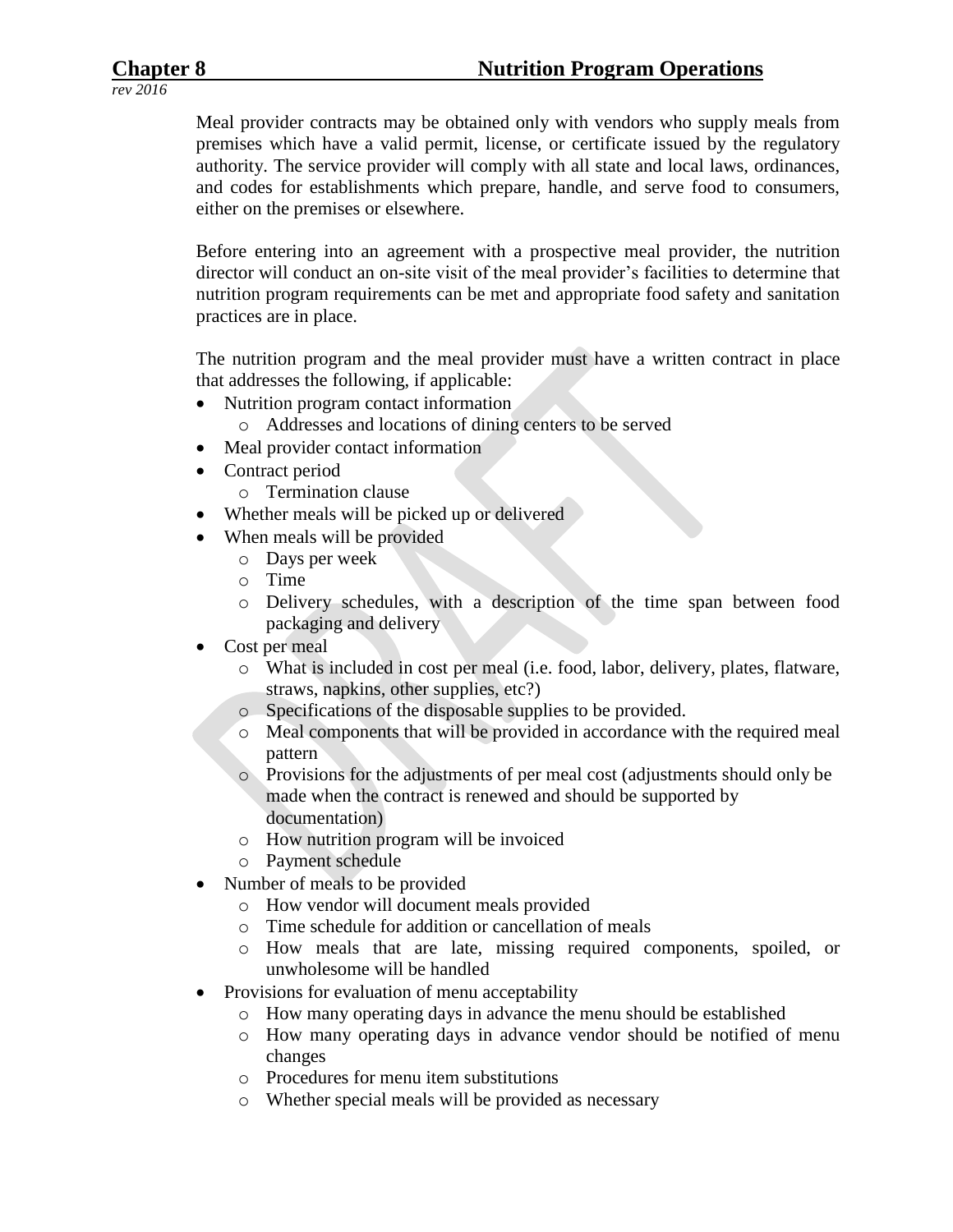- Whether meal provider will provide staff to prepare/serve meals at the dining center
- Statements of compliance with Wisconsin Food Code and nutrition program requirements
	- o Qualifications that staff who handle or prepare food should have (i.e. Food Manager Certification)
	- o Training requirements for staff
- Facilities are licensed by public health
- Responsibilities of both parties for purchase, care, maintenance, and security of the food preparation facility and equipment (including food transport equipment)
- Insurance coverage, such as workers compensation, comprehensive and general liability, for the meal provider and the nutrition program
- Rights of the nutrition program staff to inspect the food preparation and storage areas
- Emergency preparedness procedures
- Responsibility for provision of adaptive equipment (if necessary)

Nutrition programs are responsible for quality assurance monitoring of contracts. For example, part of contract monitoring quality assurance should include comparing the menus and the details of the nutrient analysis with what foods and serving sizes are actually provided by the meal provider.

# **8.8.11.2 Agreements Between Nutrition Programs**

Nutrition programs may contract with another nutrition program to provide meals without undergoing a formal procurement method.

When nutrition programs purchase meals or services from another nutrition program, there will be a written contract between the two programs which is signed by authorized representatives of both parties before the date the service is to start.

When entering into an agreement, the following should be considered, especially if a program is providing additional services beyond provision of food:

- Which program is providing the meal?
- What will the price per meal be?
- If home-delivered meals are being provided, which program is doing the homedelivered meal assessment and/or reassessment?
- Which program is delivering the meals?
- Which program is counting those meals for NSIP and NAPIS reporting?
- Which program is collecting the voluntary contribution from the participant?

# **8.5.11 Food Procurement**

All nutrition programs will procure food from sources which comply with all laws relating to food and food labeling. Food will be sound, safe for human consumption, and free of spoilage, filth or contamination.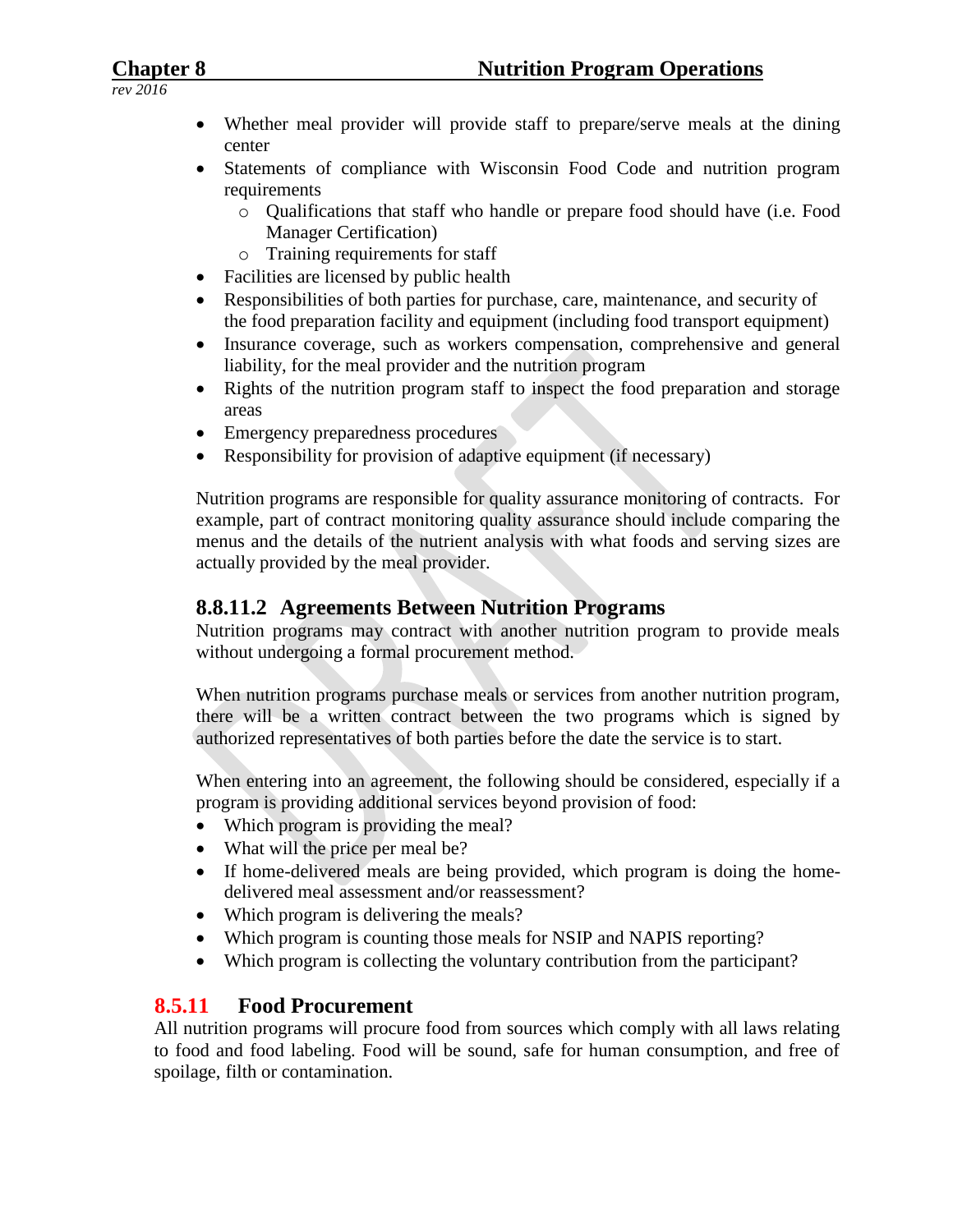- Food prepared in a private home cannot be used or offered for human consumption as part of a nutrition program meal.
- Food in hermetically-sealed containers will be processed in an establishment operating under regulatory authority.
- All milk products used and offered must be pasteurized. Fluid milk will meet Grade A quality standards as established by law.
- All purchased meats and poultry will be from sources under federal or state inspection. All animals used for meat must be slaughtered in a licensed slaughterhouse or under the antemortem and postmortem inspection of a licensed veterinarian.

# **8.5.12 Use of Donated or Discounted Food**

Using donated or discounted food from a food bank can significantly reduce food costs. Nutrition programs may use contributed and discounted foods only if they meet the same standards of quality, sanitation and safety as apply to foods purchased from commercial sources.

Acceptable items include the following:

- fresh fruits and vegetables received clean and in good condition, and not cut, skinned, peeled or otherwise processed
- eggs that are intact (i.e. shell with no cracks). Note that if eggs are not pasteurized, they can only be used if prepared and served in compliance with the Wisconsin Food Code's recommendations for high-risk populations.
- game from a licensed farm processed within two hours of killing by a licensed processor (unless the nutrition program operates in a facility that serves primarily Indians, see Section XX Donated Native Traditional Foods)
- food collected from a food bank which can be prepared and served before the expiration of the freshness date

In accordance with the Wisconsin Food Code (see Section **X** and 8.6.9.9 of this chapter), unacceptable items include the following:

- food which has passed its expiration date
- home-canned or preserved foods
- foods cooked or prepared in an individual's home
- road-killed deer or game
- wild game donated by hunters
- fresh or frozen fish donated by sportsmen
- alcoholic beverages

A local nutrition program may determine and specify with a local policy that it does not wish to incorporate "acceptable" donated or discounted foods into its menus.

If a participant wishes to bring in an "unacceptable" donated food to share with participants, such as a birthday cake prepared in a private home, it is permitted only if the food is kept completely separate from the nutrition program's food and if participants are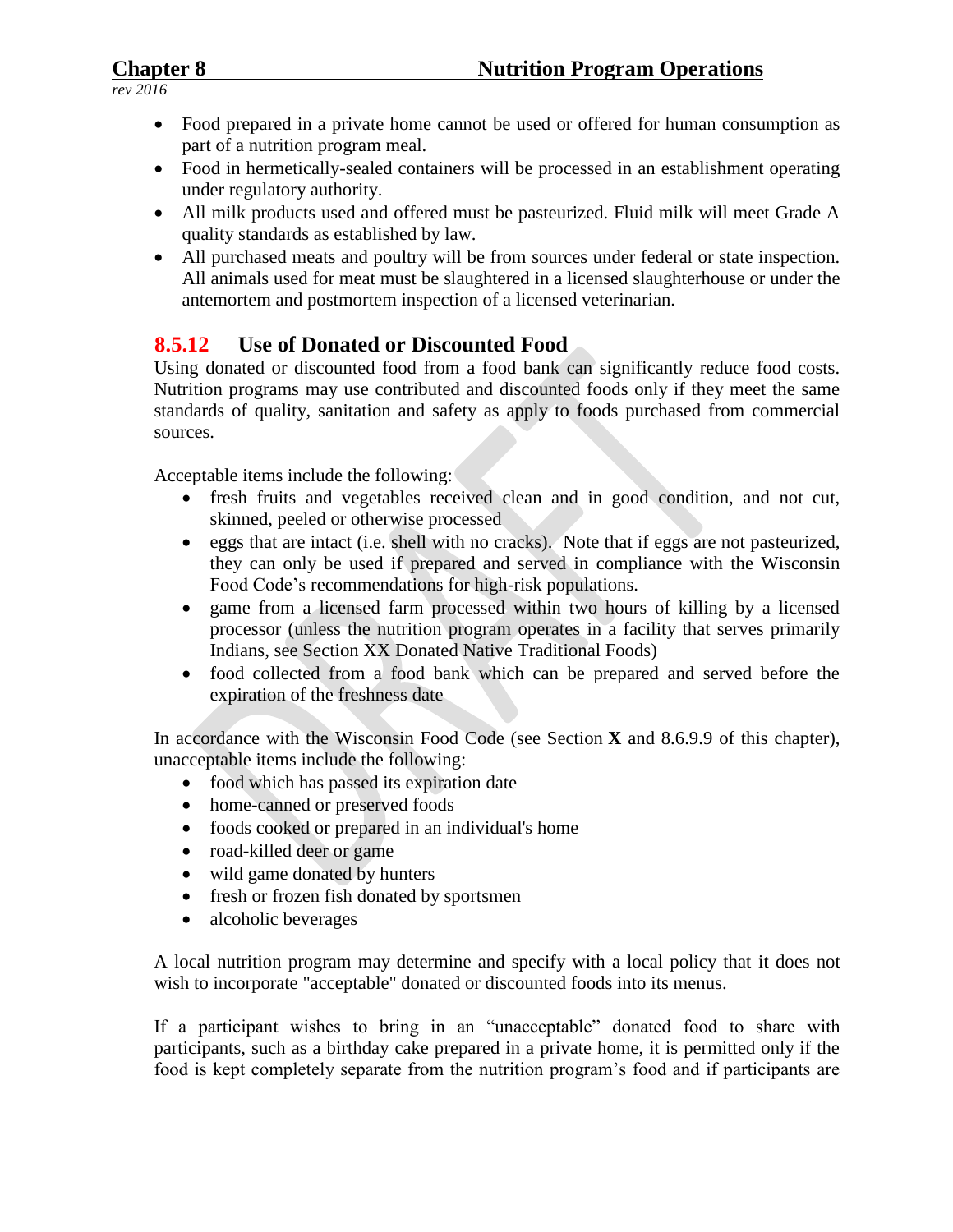informed that these items were prepared in a private home and may not have been prepared using Wisconsin Food Code-compliant standard practices.

# **8.8.13.1 Donated Native Traditional Foods**

Nutrition programs operated in public and non-profit facilities, including those operated by Indian tribes and facilities operated by tribal organizations that primarily serve Indians, that choose to accept the donation of traditional food must:

- Ensure that the food is received whole, gutted, gilled, as quarters, or as a roast, without further processing
- Make a reasonable determination that all of the following conditions are met:
	- o The animal was not diseased
	- o The food was appropriately butchered, dressed, transported, and stored to prevent contamination, undesirable microbial growth, or deterioration
	- o The food will not cause a significant health hazard or potential for human illness
- Carry out any further preparation of the food at a different time or in a different space from the preparation or processing of other food to prevent crosscontamination
- Clean and sanitize food contact surfaces, including equipment and utensils, after preparing the traditional food
- Label donated traditional food with the name of the food
- Store the traditional food separately from other food for the program, including through storage in a separate freezer or refrigerator or in a separate compartment or shelf in the freezer or refrigerator
- Follow Federal, State, local, county, Tribal, or other non-Federal law regarding the safe preparation and service of food in public or non-profit facilities

# **8.5 Nutrition Program Meals**

# **8.5.1 Nutrition Standards**

### OAA: Sec. 339. NUTRITION:

*"A State that establishes and operates a nutrition project under this chapter shall-- (2) ensure that the project – (A) provides meals that - (i) comply with the Dietary Guidelines for Americans, published by the Secretary and the Secretary of Agriculture, (ii) provide to each participating older individual-- (I) a minimum of 33-1/3 percent of the dietary reference intakes as established by the Food and Nutrition Board of the Institute of Medicine of the National Academy of Sciences, if the project provides one meal per day,(II) a minimum of 66-2/3 percent of the allowances if the project provides two meals per day, and (III) 100 percent of the allowances if the project provides three meals per day, and (iii) to the maximum extent practicable, are adjusted to meet any special dietary needs of program participants."*

As required by the Older Americans Act, the nutrition services provided by nutrition programs in Wisconsin, including meals, will follow the most current Dietary Guidelines for Americans (Section Error! Reference source not found.) and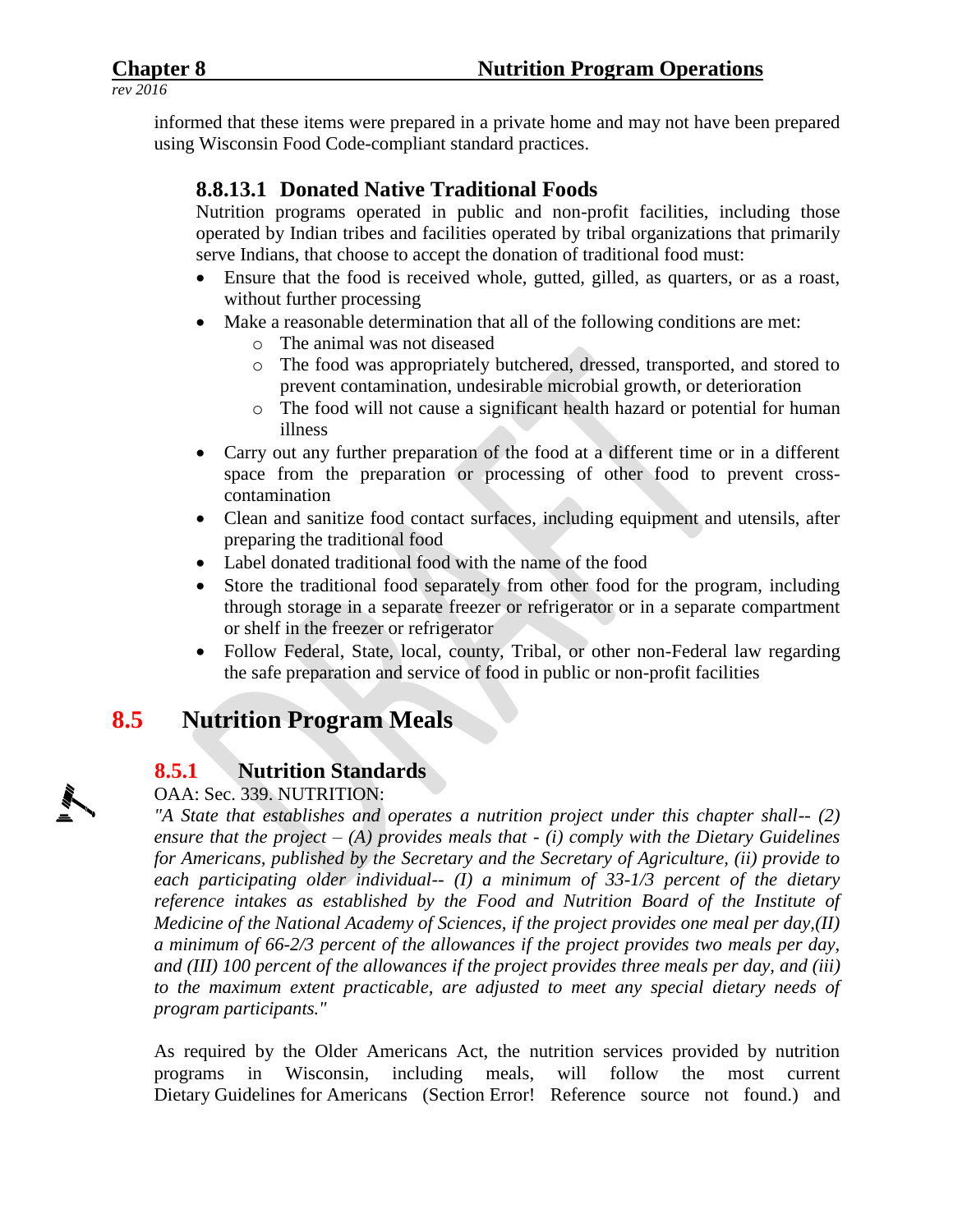recommended Dietary Reference Intakes (DRI, Section **X**) as established by the Food and Nutrition Board of the Institute of Medicine of the National Academy of Sciences.

# **8.5.2 Dietary Guidelines for Americans and MyPlate Food Guidance System**

The Dietary Guidelines for Americans are to be used as a guide for nutrition programs when planning, implementing and evaluating meals, nutrition services, and nutrition and health education. The guidelines are the cornerstone of federal nutrition policy and nutrition education activities and are jointly issued and updated every five years by the U.S. Department of Agriculture (USDA) and U.S. Department of Health and Human Services (HHS). The dietary guidelines translate the nutritionbased recommendations from the DRI into food and dietary recommendations. The U.S. Department of Agriculture (USDA) translates nutritional recommendations from the Dietary Guidelines for Americans into visual food-based guidelines in the MyPlate model.

### **8.5.4 Dietary Reference Intakes (DRI)**

Dietary Reference Intakes (DRI), established by the Food and Nutrition Board of the National Academy of Sciences' Institute of Medicine, provide nutrition guidance to the general public and health professionals.

The DRI reference values distinguish between gender and different life stages.

If one meal is offered, each meal will provide a minimum of 33 1/3 % of the current DRI. If two meals per day are offered, the two meals combined will provide a minimum of 66 2/3 % of the DRI. If three meals per day are offered, the three meals combined will provide 100 % of the DRI. Each meal itself does not need to provide 33 1/3 % if more than one meal per day is offered.

### **8.5.6.1 Menu Analysis**

Each nutrition program is responsible for ensuring that meals planned and offered meet nutritional requirements. Menus will be analyzed and proven to meet the minimum nutrient and meal pattern standards either by:

- (1) Documenting adherence to the meal pattern and conducting a nutrient analysis of one week of each menu offered twice per year, or
- (2) Conducting a nutrient analysis of all menus served in lieu of adhering to the meal pattern.

Documentation of these analyses will be filed with the nutrition program and retained for a minimum of three years. The menu approval documentation forms can be found in Appendix X of this manual. The program nutritionist will complete the analysis and the forms before the menu is offered.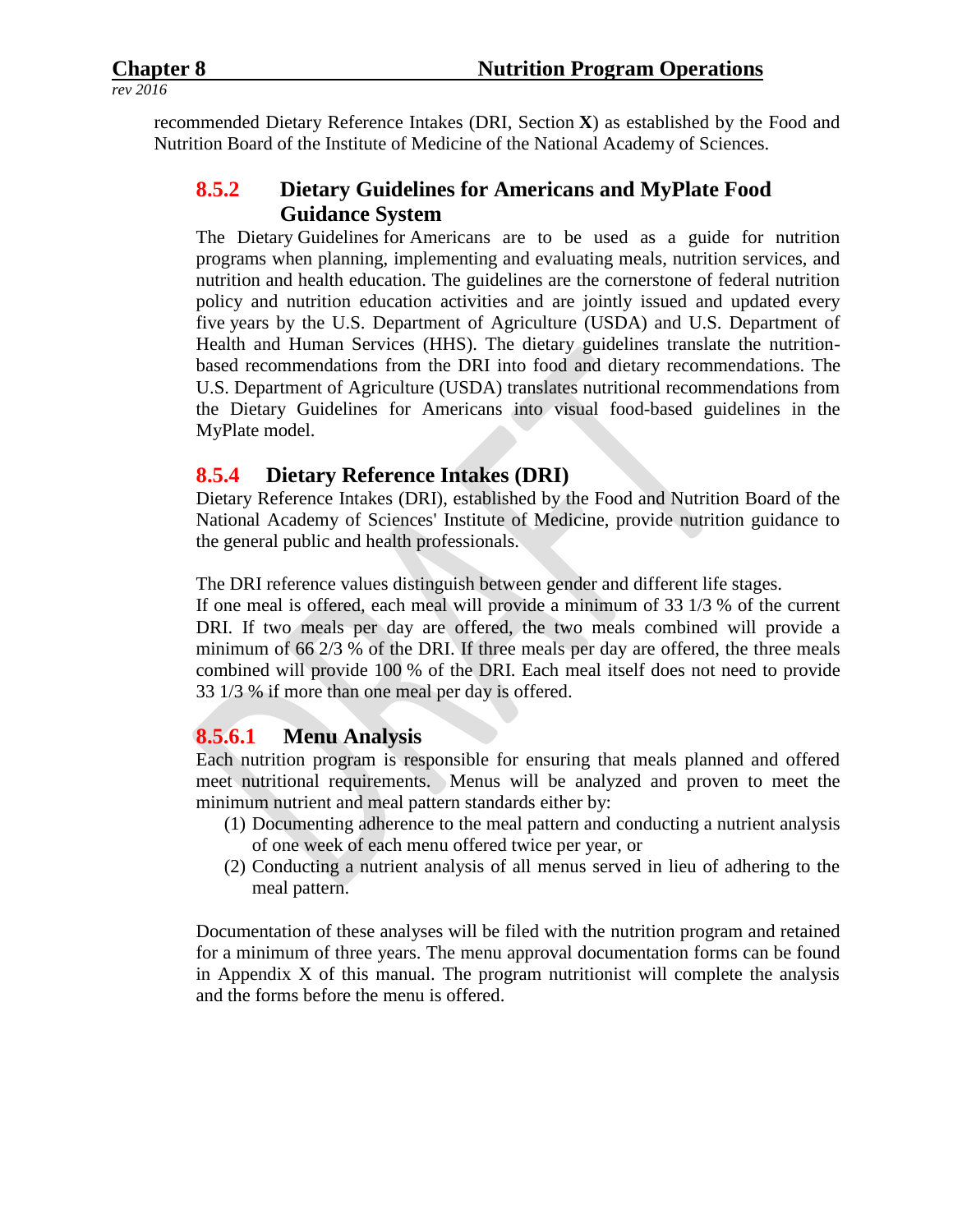### **8.5.5 Nutrient Standards**

The figure below illustrates the minimum nutrient standards required for nutrition program meals. A weekly average of nutrient content of meals may be used to evaluate compliance with nutrient standards.

# **Figure 8.5.5.1 Nutrient Standards for Nutrition Program Meals**

| <b>Nutrition Standards for Average of Weekly Menu</b> |                  |                                               |                   |  |
|-------------------------------------------------------|------------------|-----------------------------------------------|-------------------|--|
|                                                       |                  | Minimum Requirements (unless otherwise noted) |                   |  |
|                                                       | 1 meal per day   | 2 meals per day                               | 3 meals per day   |  |
| <b>Calories</b>                                       | 675 calories     | 1350 calories                                 | 2000 calories     |  |
| <b>Protein</b>                                        | 19 g             | 38 g                                          | 56 g              |  |
| <b>Dietary Fiber</b>                                  | $8\ \mathrm{g}$  | 16                                            | 24                |  |
| <b>Saturated Fat</b>                                  |                  | <10% of calories                              |                   |  |
| Calcium                                               | 400 mg           | 800 mg                                        | 1200 mg           |  |
| Potassium                                             | 1565 mg          | 3140 mg                                       | 4700 mg           |  |
| Sodium                                                | 1200 mg or less* | 2400 mg or less*                              | 3600 mg or less*  |  |
| <b>Magnesium</b>                                      | 110 mg           | $220$ mg                                      | 330 mg            |  |
|                                                       |                  |                                               |                   |  |
|                                                       |                  |                                               |                   |  |
| Zinc                                                  | 4 mg             | 8 <sub>mg</sub>                               | $11 \text{ mg}$   |  |
| Vitamin A                                             | 275 mg RAE       | 535 mg RAE                                    | 800 mg RAE        |  |
| Vitamin B6                                            | $0.6$ mg         | $1.1 \text{ mg}$                              | 1.6 <sub>mg</sub> |  |
| <b>Vitamin B12</b>                                    | $0.8$ mcg        | $1.6 \text{ mcg}$                             | $2.4 \text{ mcg}$ |  |
| Vitamin C                                             | 30 mg            | 60 mg                                         | 90 mg             |  |
| Vitamin D                                             | 120 IU           | 240 IU                                        | 360 IU            |  |
| <b>Folate/Folic Acid</b>                              | 135 mcg          | $270$ mcg                                     | $400$ mcg         |  |

**\***target value is 1200 mg. Up to 1400 mg is allowable.

# **8.5.6 Nutrient Analysis of Menus**

A nutrient analysis of the meal will be done to ensure compliance with nutrition standards and nutrient standards based on the most current Dietary Guidelines for Americans and Dietary Reference Intakes. The analysis must be prepared and signed by the program nutritionist. If the analysis is performed by the food vendor, the program nutritionist will evaluate the analysis documentation and approve the menus.

Analysis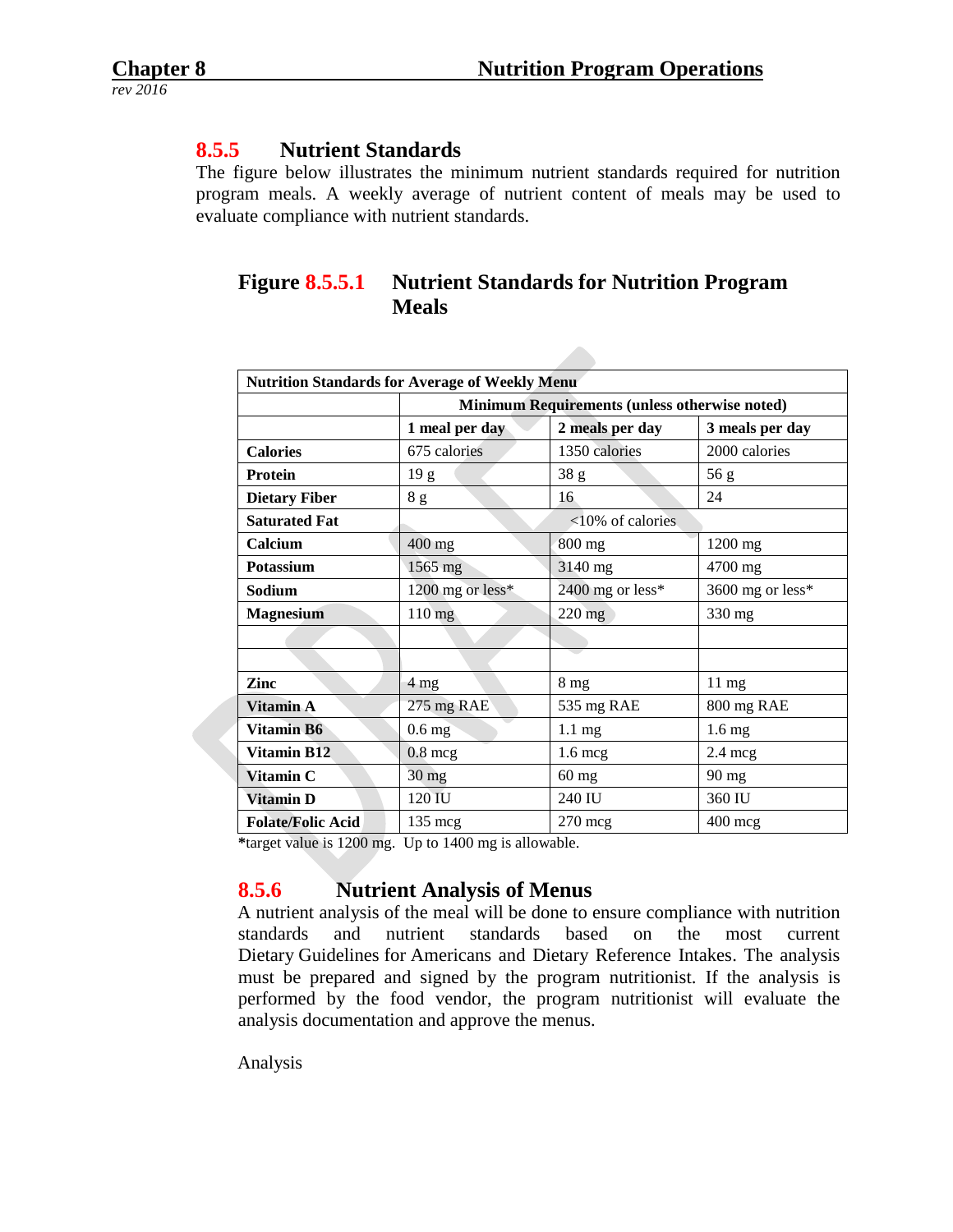Analysis will be done by looking up the nutrient content of foods using a book, website or computer program designed to analyze menus for nutrients. Several programs exist, which have extensive food databases, allow for input of new foods and recipes, and make averaging menus relatively easy. The values can be entered into a chart or into a spreadsheet computer program.

The nutrient analysis software is only a tool. Precise information must be entered in the program to ensure that the nutritional needs of participants are being met and also to obtain quality data for your records. This may require on-site contact with your food vendor or kitchen, obtaining recipes and determining which types and brands of food products are used.

# **8.5.7 Meal Pattern, Meal Components, Minimum Servings per Meal and Serving Sizes**

Nutrition programs have traditionally followed a meal pattern system of menu planning. The meal pattern is used as a planning tool to ensure food plate coverage and that the required types and amounts of foods are offered. The following meal patterns (**X** of this chapter) provide specific meal components and serving sizes based on the MyPlate food guidance system; however, it does not assure that when meal components are combined, the meal pattern will meet 1/3 the DRI and the current dietary guidelines. To assure that these requirements are met, the meal pattern may require inclusion of increased or additional servings of meal components.

Minimum requirements for Vitamin D are difficult to reach without using fortified foods or supplements. Nutrition education will be provided to participants about the selection of foods that are good sources of Vitamin D.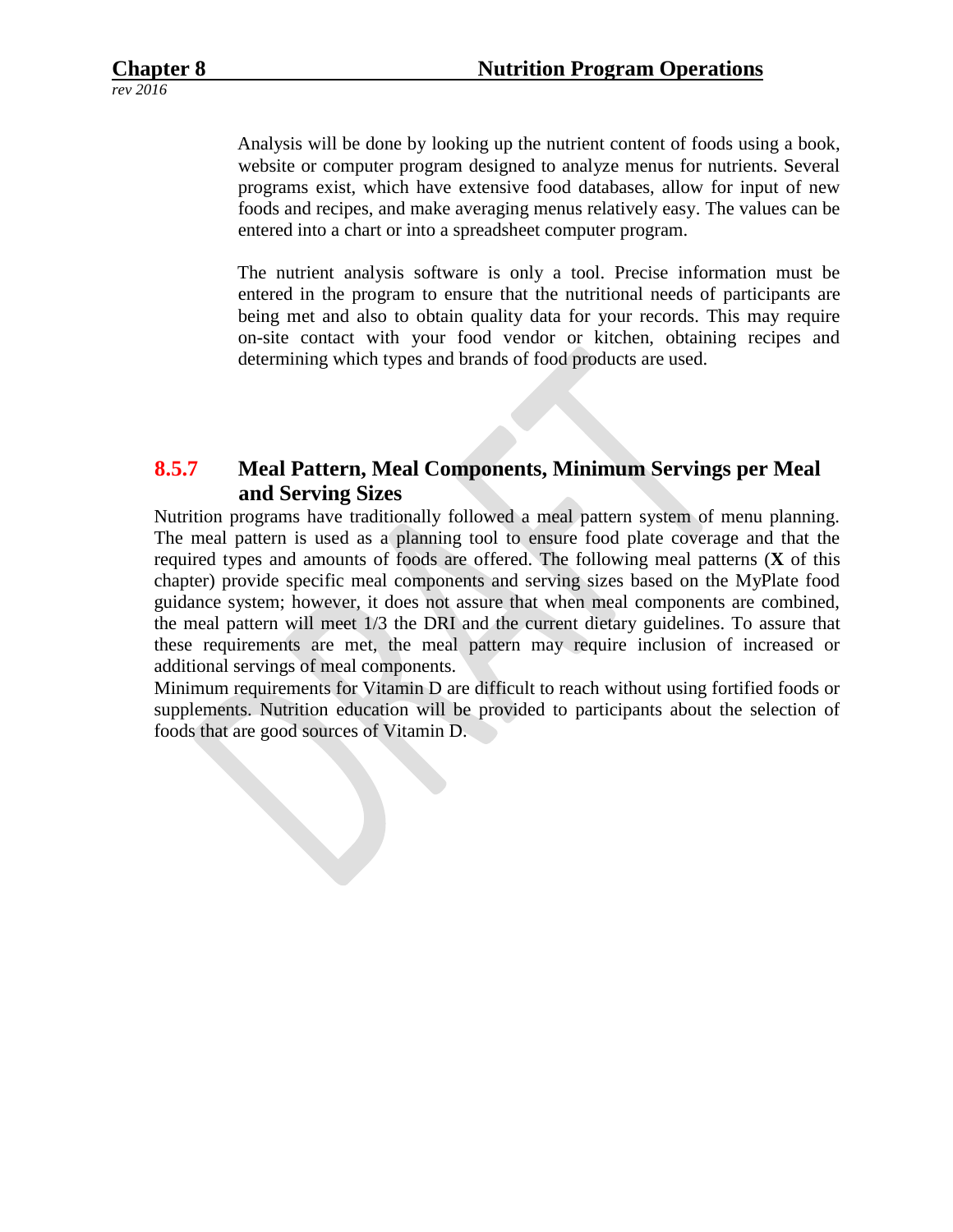| <b>Meal Component</b>                            | Minimum # of                 | <b>Serving Size Examples</b>                           |
|--------------------------------------------------|------------------------------|--------------------------------------------------------|
| <b>Servings per Meal</b>                         |                              |                                                        |
|                                                  |                              | 1 regular slice bread, $\frac{1}{2}$ cup cooked, 1 cup |
| <b>Grains</b>                                    |                              | ready-to-eat cereal, 1 6" tortilla, 1/2 regular        |
|                                                  |                              | size bun                                               |
| <b>Fruit and/or</b>                              | 3                            | $\frac{1}{2}$ cup fresh, frozen, or canned (cooked or  |
| <b>Vegetable</b>                                 |                              | raw), $\frac{1}{4}$ cup dried fruit, 1 cup raw leafy   |
|                                                  |                              | greens, $\frac{1}{2}$ cup 100% fruit or vegetable      |
|                                                  |                              | juice                                                  |
| Dark Green Vegetable                             | At least 1 serving per week* |                                                        |
| Red/Orange Vegetable                             |                              | At least 2 servings per week*                          |
| Beans/Peas                                       |                              | At least 1 serving per week*                           |
| <b>Starchy Vegetable</b>                         |                              | At least 2 servings per week*                          |
| <b>Fluid Milk</b>                                |                              | 8 fluid ounces or 1 cup                                |
| <b>Protein Foods</b>                             |                              | 3 oz. equivalent                                       |
| <b>Fats and Oils</b>                             |                              | 1 teaspoon served on side or used in                   |
|                                                  |                              | cooking                                                |
| <b>Dessert</b> (optional)                        |                              | $1/2$ cup                                              |
|                                                  |                              |                                                        |
|                                                  |                              | Fruit or vegetable contained in a dessert              |
|                                                  |                              | may count toward the fruit or vegetable                |
|                                                  |                              | component, respectively.                               |
| $*$ D $$ J $$ $\blacksquare$ J $$ $\blacksquare$ |                              |                                                        |

# **Figure 8.5.7.1 Meal Pattern (One Meal) – Lunch and Dinner**

*\* Based on 5-day week*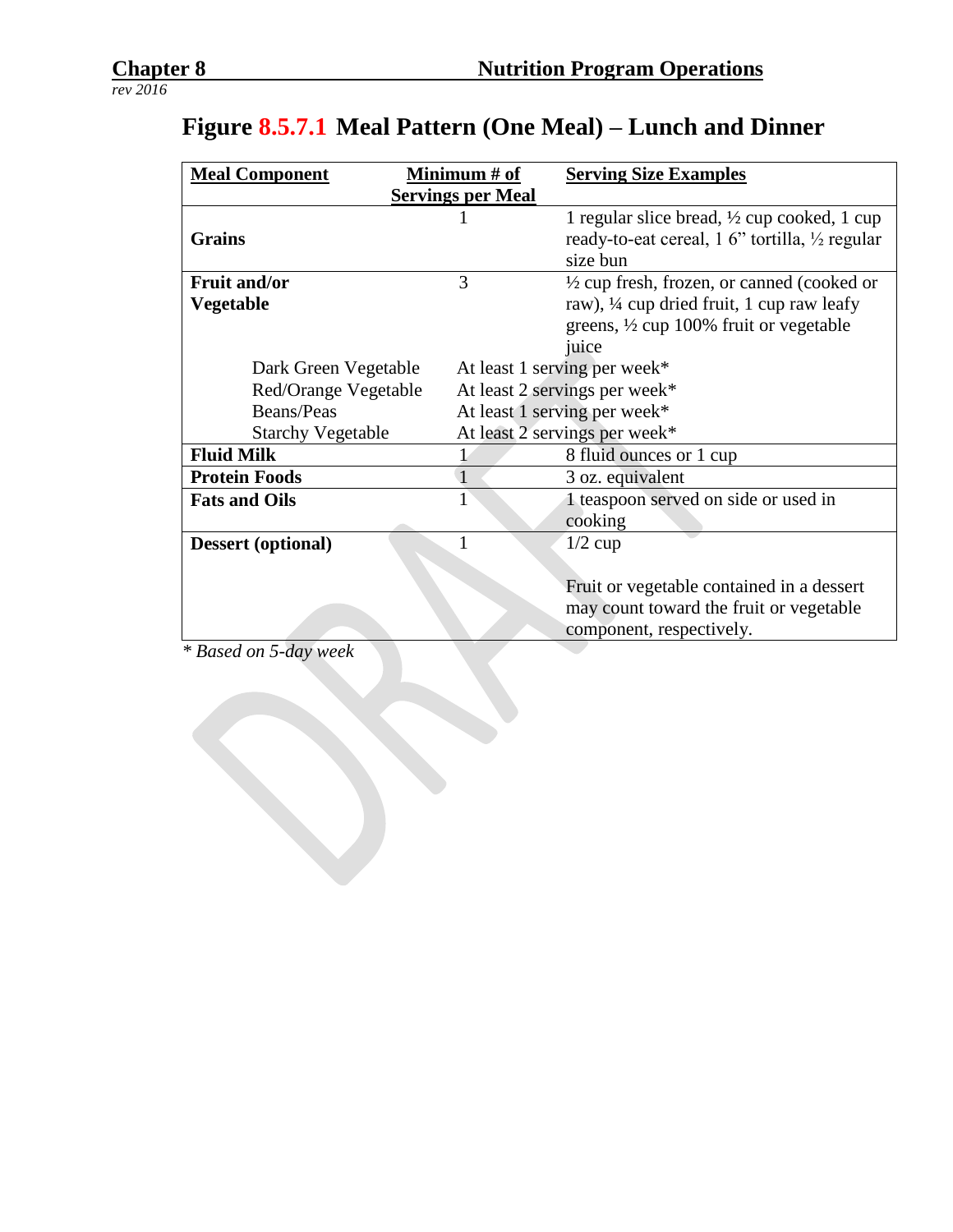| <b>Meal Component</b>      | Minimum # of             | <b>Serving Size Examples</b>                                                   |
|----------------------------|--------------------------|--------------------------------------------------------------------------------|
|                            | <b>Servings per Meal</b> |                                                                                |
|                            |                          | 1 regular slice bread, $\frac{1}{2}$ cup cooked, 1 cup                         |
| <b>Grains</b>              |                          | ready-to-eat cereal, 1 6" tortilla, 1/2 regular                                |
|                            |                          | size bun                                                                       |
| <b>Fruit and/or</b>        | $\overline{2}$           | $\frac{1}{2}$ cup fresh, frozen, or canned (cooked or                          |
| Vegetable*                 |                          | raw), ¼ cup dried fruit, 1 cup raw leafy                                       |
|                            |                          | greens, $\frac{1}{2}$ cup 100% fruit or vegetable                              |
|                            |                          | juice                                                                          |
|                            |                          |                                                                                |
|                            |                          | * Include a variety of colors of fruits and/or vegetables throughout the week. |
|                            |                          |                                                                                |
| <b>Fluid Milk</b>          |                          | 8 fluid ounces or 1 cup                                                        |
| <b>Protein Foods</b>       |                          | 3 oz. equivalent                                                               |
| <b>Fats and Oils</b>       |                          | 1 teaspoon served on side or used in                                           |
|                            |                          | cooking                                                                        |
| <b>Additional Required</b> |                          | Choose one of the following:                                                   |
| <b>Item</b>                |                          | $\frac{1}{2}$ cup serving of fruit/vegetable                                   |
|                            |                          | 1 serving of grains                                                            |
|                            |                          |                                                                                |

# **Figure 8.9.2.2 Meal Pattern (One Meal) – Breakfast**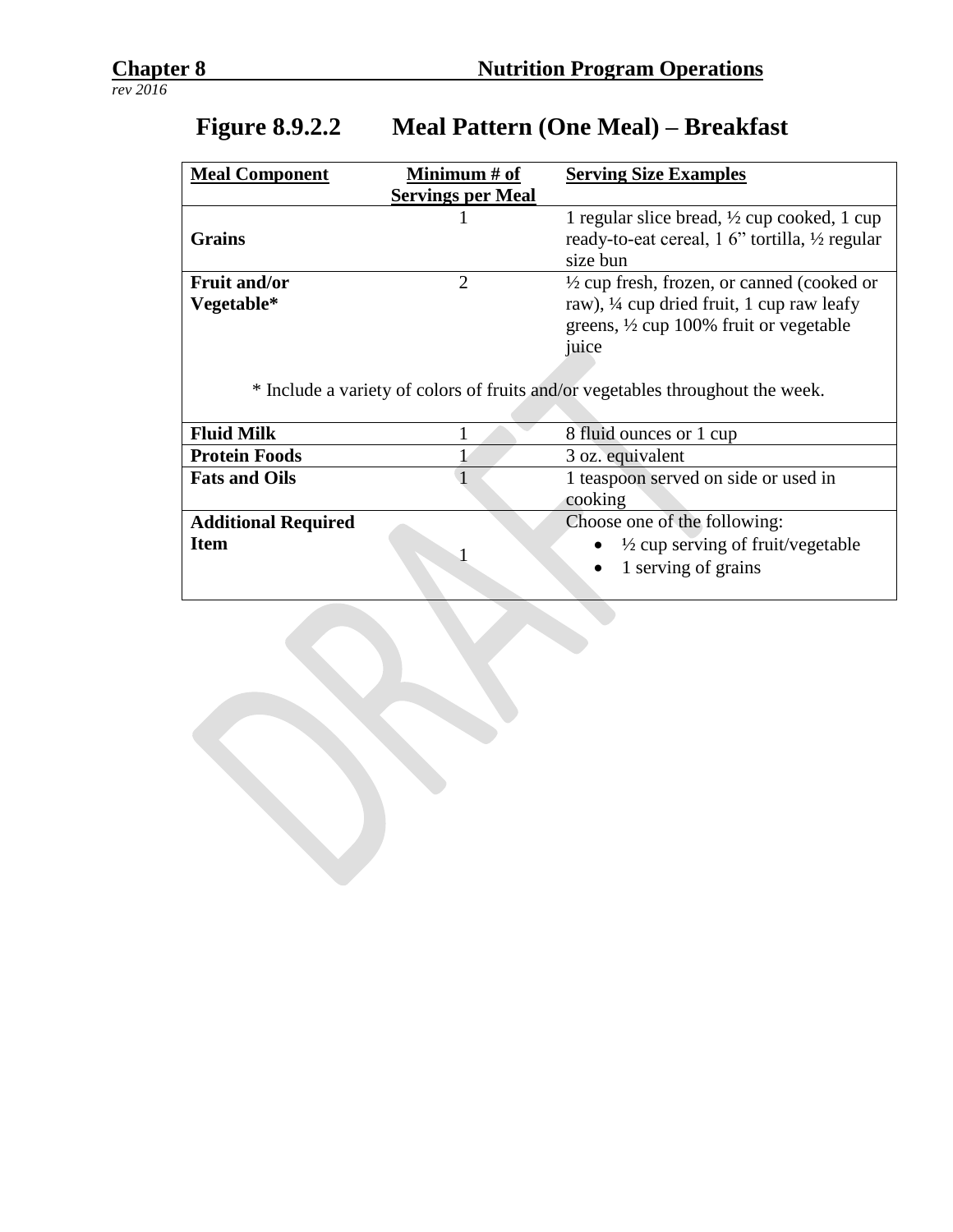## **8.5.8 Meal Components**

Information on each meal component is provided below. When questions arise for a food which is not mentioned in the policy, such as whether a food fits into a certain category, or what a serving size should be, the program nutritionist will contact the AAA or BADR for clarification.

## **8.5.8.1 Grains**

Examples of serving sizes for some foods in this group are as follows:

- $\bullet$   $\frac{1}{4}$  large bagel or 1 mini bagel
- 1 biscuit, 2 inches across
- 1 regular slice bread, 1 small slice French bread, 4 snack size slices
- $\bullet$   $\frac{1}{2}$  cup cooked grains (barley, bulgur, rice, pasta, noodles)
- 1 piece of cornbread,  $2\frac{1}{2}$ -in. x 1  $\frac{1}{4}$ " x 1  $\frac{1}{4}$ "
- 7 crackers (square or round), 5 whole wheat crackers
- $\bullet$   $\frac{1}{2}$  English muffin
- 1 muffin,  $2\frac{1}{2}$  in. across
- $\frac{1}{2}$  cup cooked oatmeal, 1 packet instant oatmeal
- 1 pancake  $(4\frac{1}{2})$  across), 2 pancakes  $(3)$  across)
- 1 cup ready-to-eat cereal (flakes, rounds), 1 ¼ cup puffed
- $\bullet$  1 flour or corn tortilla (6" across)
- $\bullet$   $\frac{1}{2}$  regular size bun
- $\cdot$   $\frac{1}{2}$  cup dressing/stuffing

In order to count a particular food toward the grain requirement, at least 1/4 serving must be offered.

Guidelines for offering grains:

- Half of all grains offered will be whole grain.
- When refined grains are offered, they should be enriched.
- Increase servings of whole grain bread and cereal products to provide adequate complex carbohydrates and fiber and to lower fat.
- Offer a variety of low-fat, whole-grain, wheat, bran, or rye bread, as well as cereal products.
- Limit high-fat bread and bread-alternate selections such as biscuits, quick bread, muffins, cornbread, dressings, croissants, fried hard tortillas and other high-fat crackers.
- Potatoes do not count as a grain meal component.
- Reduce sodium by:
	- o Choosing not to add salt to cooking water for pasta or rice.
	- o Choosing lower sodium sandwich breads, rolls, bagels, and buns.

Acceptable substitutes must be approved by the program nutritionist.

# **8.5.8.2 Fruit**

Serving sizes are generally as follows: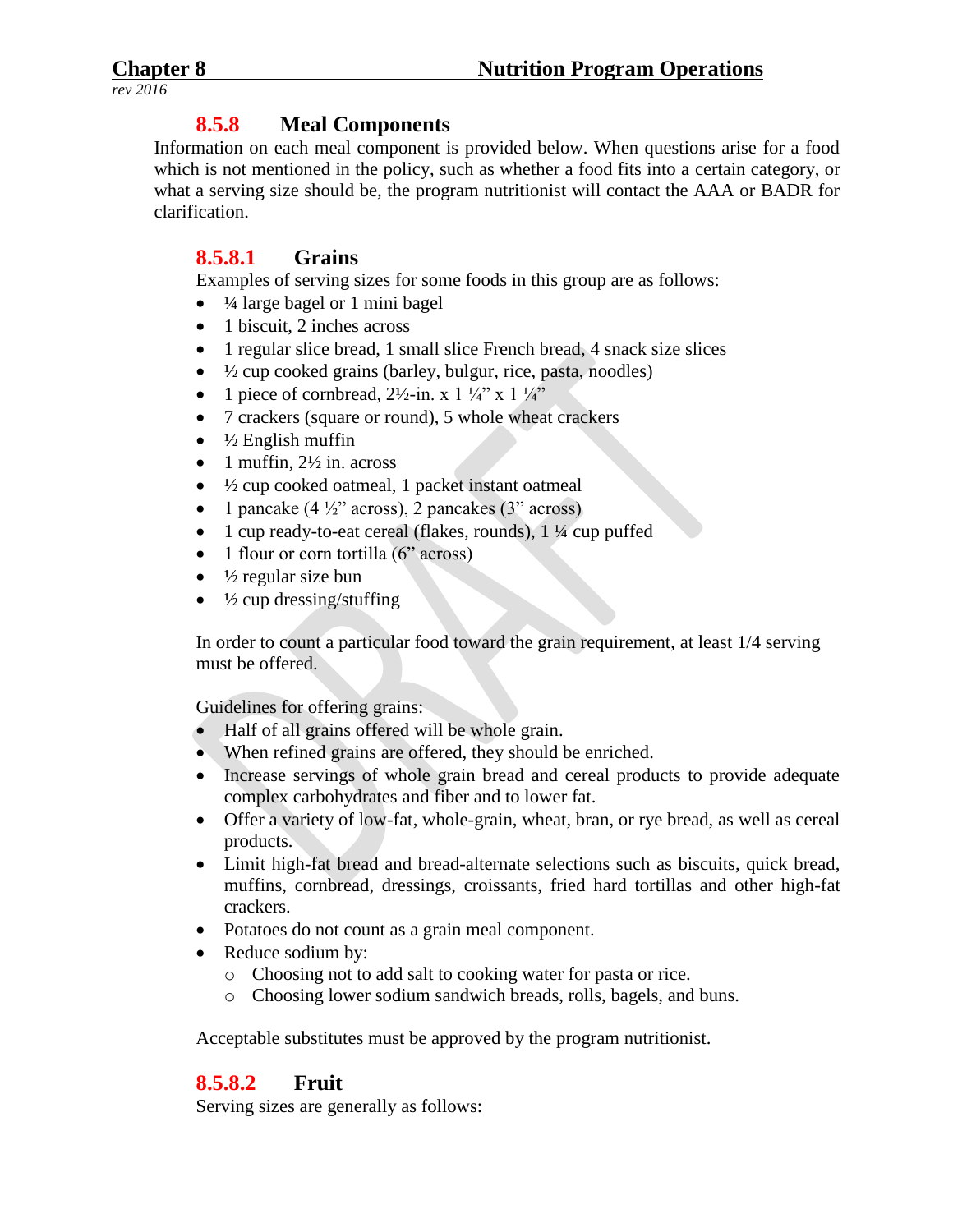- $\bullet$   $\frac{1}{2}$  cup of fresh, frozen, or canned fruit, cooked or raw
- $\bullet$   $\frac{1}{4}$  cup dried fruit
- $\bullet$  1/2 cup of 100% fruit juice
- $\frac{1}{2}$  small apple, orange, or peach (2-2  $\frac{1}{2}$ " across)
- $\bullet$  1 small banana (6" long)
- $\bullet$  1 medium wedge of melon (1/8 of melon), 6 melon balls
- $\bullet$  16 grapes
- $\bullet$   $\frac{1}{2}$  medium grapefruit (4" across)
- $\bullet$   $\frac{1}{2}$  medium pear (2.5 per lb.)
- 1 large plum
- Approximately 4 large strawberries

In order to count a particular food toward the fruit requirement, at least 1/8 cup must be offered.

Guidelines for offering fruit:

- Make menu items more nutrient-dense by incorporating fruit.
- No more than one serving per meal may come from fruit juice.
- Offer fiber-rich fruits when possible.
- Prepare fruit without added fat or sugar whenever possible.
	- o Use fresh, frozen, or canned fruits; packed either in their own juice or without added sugar.
	- o For people with diabetes, the most commonly recommended dessert is fruit.
- Molded salads can count as a fruit serving if the recipe is modified so that each serving contains a serving of fruit.
- Some fresh fruit may need to be cut, sliced, or peeled for easier chewing.

# **8.9.3.3 Vegetables**

Serving sizes are generally as follows:

- $\bullet$   $\frac{1}{2}$  cup of fresh, frozen, or canned vegetables, cooked or raw
- $\bullet$   $\frac{1}{2}$  cup mashed vegetables, cooked
- $\bullet$   $\frac{1}{2}$  cup cooked beans/peas
- 1 cup of raw leafy greens
- $\cdot$   $\frac{1}{2}$  cup of 100% vegetable juice
- 1 medium carrot, approximately 6 baby carrots
- 1 small bell pepper
- 1 small raw whole tomato ( $2\frac{1}{4}$ " across), 1 medium canned tomato
- $\frac{1}{2}$  large baked sweet potato (2 $\frac{1}{4}$ " across)
- Approximately  $\frac{1}{2}$  acorn squash
- $\bullet$  1 small ear of corn (about 6" long)
- $\frac{1}{2}$  medium white potato (2 $\frac{1}{2}$ " to 3" across)
- 1 large stalk of celery  $(11"$  to  $12"$  long)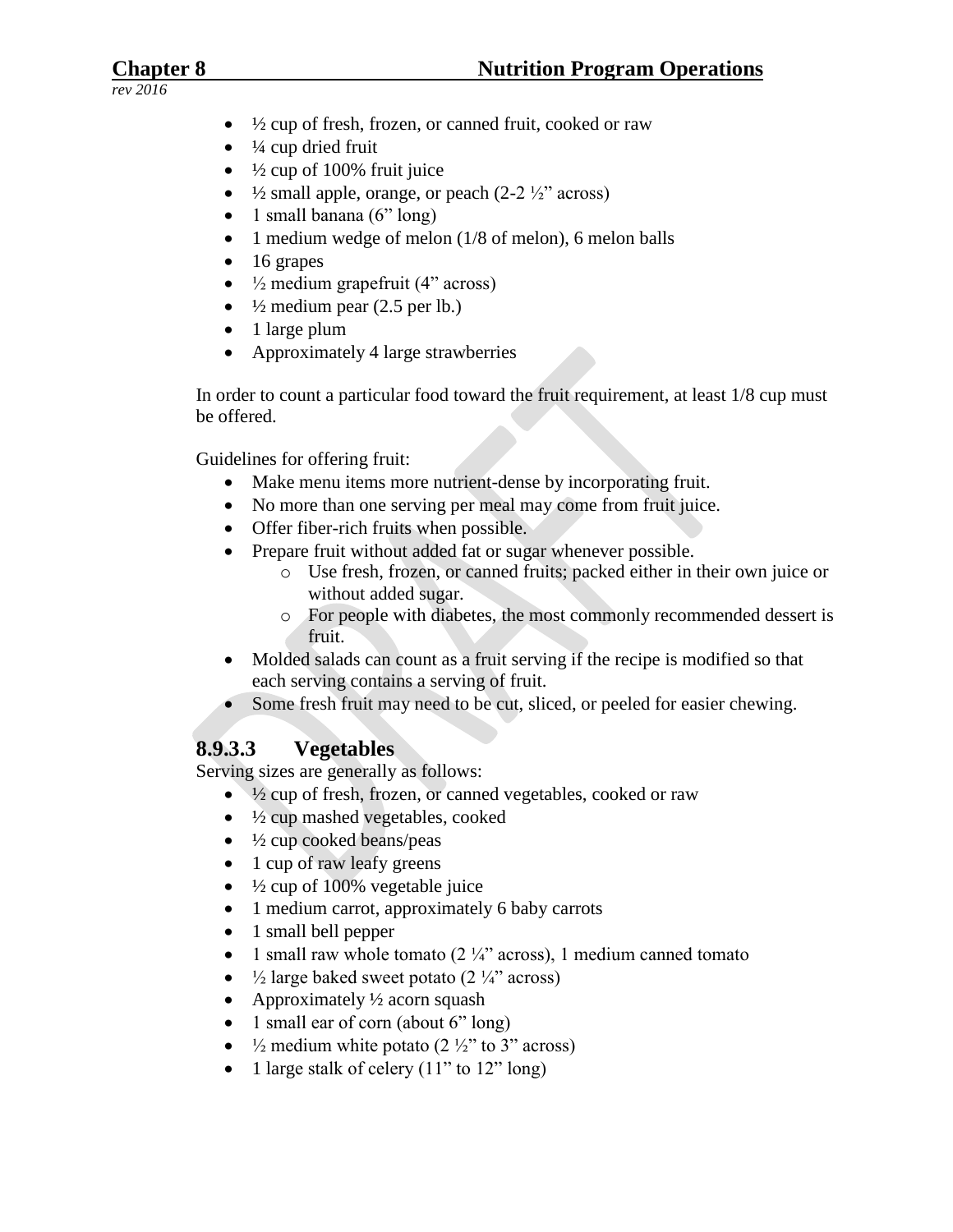Based on their nutrient content, vegetables are organized into five subgroups: dark green vegetables, red/orange vegetables, starchy vegetables, beans and peas, and other vegetables. Listed below are samples of commonly-eaten vegetables found in each of the required vegetable subgroups. The list is not all-inclusive.

| Dark Green Vegetables     | Beet greens                               |
|---------------------------|-------------------------------------------|
|                           | Bok choy                                  |
|                           | <b>Broccoli</b>                           |
|                           | Chicory                                   |
|                           | Collard greens                            |
|                           | Dark green leafy lettuce                  |
|                           | Endive or escarole                        |
|                           | Grape leaves                              |
|                           | Kale                                      |
|                           | Mesclun                                   |
|                           | Mustard greens                            |
|                           | Parsley                                   |
|                           | Romaine lettuce                           |
|                           | Spinach                                   |
|                           | Turnip greens                             |
|                           | Watercress                                |
| Red/Orange Vegetables     | Carrots                                   |
|                           | Pimentos (cherry pepper)                  |
|                           | Pumpkin                                   |
|                           | Red peppers                               |
|                           | Sweet potatoes                            |
|                           | Tomatoes                                  |
|                           | Tomato juice                              |
|                           | Winter squash (acorn, butternut, hubbard) |
| <b>Starchy Vegetables</b> | Cassava (yucca)                           |
|                           | Corn (yellow or white)                    |
|                           | Green bananas                             |
|                           | Green lima beans                          |
|                           | Green peas                                |
|                           | Jicama                                    |
|                           | Parsnips                                  |
|                           | Plantains                                 |
|                           | Potatoes                                  |
|                           | Water chestnuts                           |
| Beans/Peas*               | <b>Black beans</b>                        |
|                           | Black-eyed peas (mature, dry)             |
|                           | Garbanzo beans (chickpeas)                |
|                           | Great northern beans                      |
|                           | Kidney beans                              |
|                           | Lentils                                   |
|                           | Mung beans                                |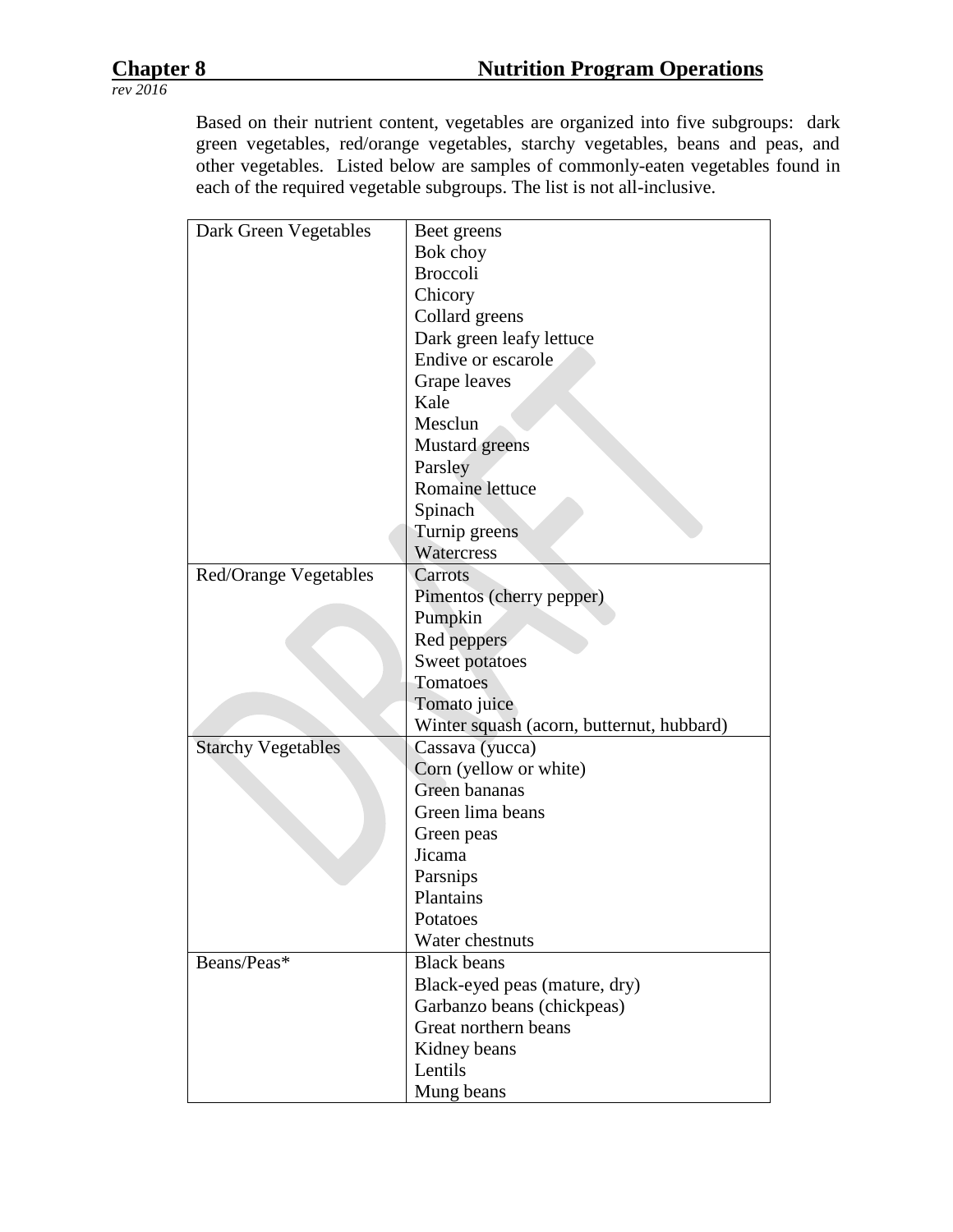| Navy beans  |
|-------------|
| Pink beans  |
| Pinto beans |
| Red beans   |
| Soybeans    |
| Split peas  |
| White beans |

\* Because of their high nutrient content, beans/peas can be counted as either a vegetable or protein food but not both in the same meal.

In order to count a particular food toward the vegetable requirement, at least 1/8 cup must be offered.

Guidelines for offering vegetables:

- Make entrees, baked goods, sauces, etc. more nutrient-dense by incorporating vegetables.
- No more than one serving per meal may come from vegetable juice.
- Reduce fat by:
	- o Preparing vegetables with little or no fat.
	- o Steaming, baking or boiling vegetables rather than frying
- Offer fiber-rich vegetables (including raw and cooked).
- Offer fresh or frozen vegetables whenever possible.
- Reduce sodium by:
	- o Choosing not to add salt to cooking water for vegetables.
	- o Using canned vegetables less often and fresh or frozen vegetables without added sauce or sodium more often.
	- o Preparing potatoes without added salt.
	- o Serving lower sodium vegetable juice.
	- o Choosing lower sodium canned tomato products
- Molded salads can count as a vegetable serving if the recipe is modified so that each serving contains a serving of vegetable.
- Potatoes count as a vegetable. Instant or dehydrated potatoes must be enriched with vitamin C.
- Green peas and green (string) beans are not considered to be beans/peas. Green peas are similar to other starchy vegetables and are grouped with them. Green beans are considered "other" vegetables because their nutrient content is similar to those foods.
- Noodles, pasta, spaghetti, rice or dressing are grains, not vegetables.
- Some vegetables may need to be cut, sliced, or peeled for easier chewing.

# **8.5.8.3 Fluid Milk**

Serving size is generally 8 fluid ounces (1 cup).

The following are all allowable foods for the milk component as long as they are fortified with vitamin D: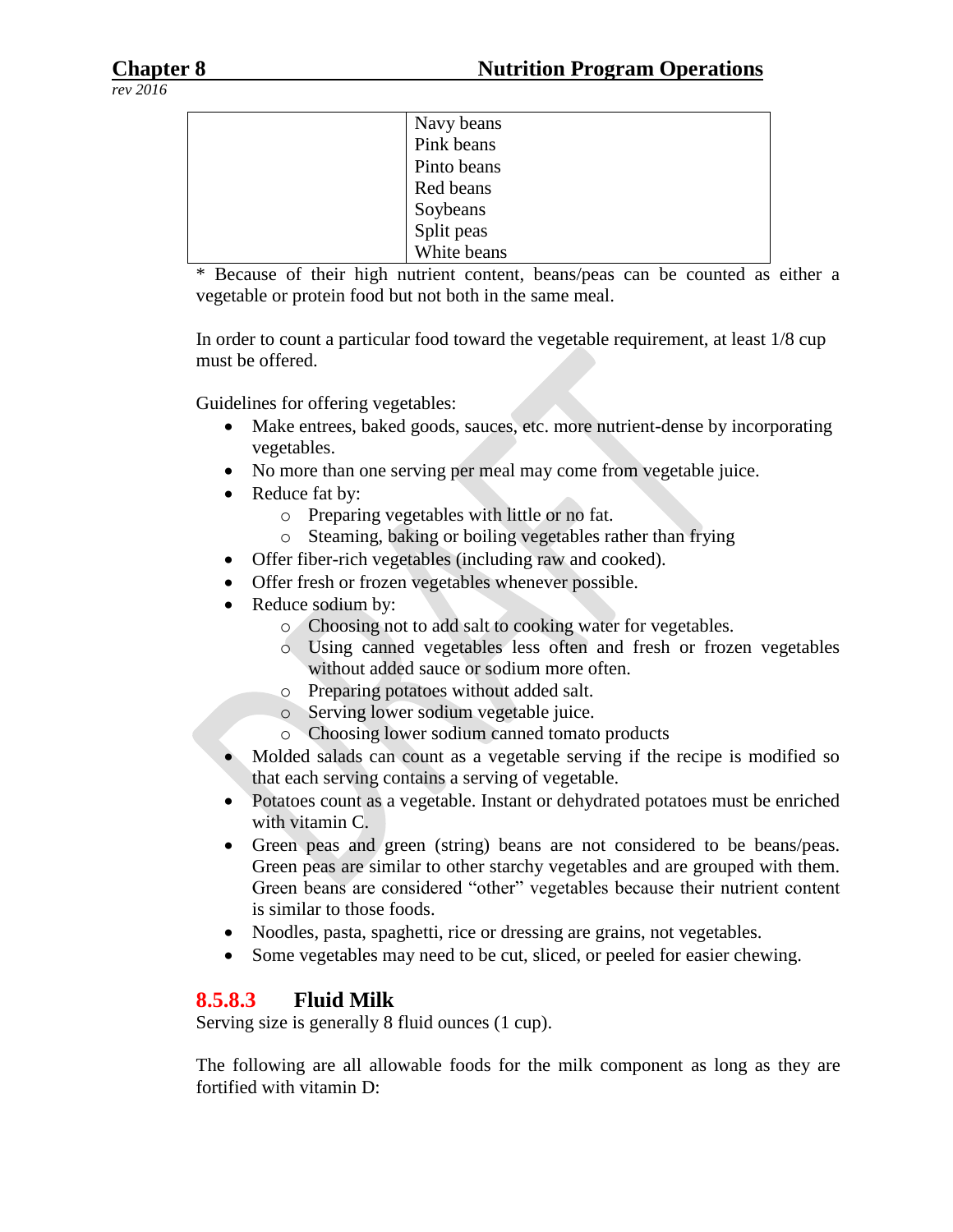- *rev 2016*
- skim or nonfat milk (unflavored or flavored)
- low-fat milk (one percent, unflavored or flavored)
- cocoa or hot chocolate that is made from fluid milk only
- lactose-reduced milk
- lactose-free milk
- soy milk/beverage fortified with calcium and Vitamins A and D
- low fat or fat-free buttermilk
- goat's milk (must be pasteurized)
- powdered and/or shelf-stable milk

Guidelines for offering milk:

- Fluid milk products offered will be low-fat or fat-free if possible.
- Cream, sour cream, and cream cheese are not included as allowable foods for the milk component because they are low in calcium.
- Butter is considered a fat/oil.
- Other products sold as "milk" but made from plants (i.e. almond, rice, coconut, and hemp "milk") may contain calcium and be consumed as a source of calcium, but they are not included in the fluid milk component because their overall nutritional content is not similar to dairy milk and fortified soy beverages.

To meet the high calcium and vitamin-D needs of the older adults served in the program, nutrition programs will need to incorporate dairy products into other menu items. For example, cheese and yogurt are considered protein foods and could be offered in addition to milk. Ice cream, frozen yogurt or pudding made with milk, which are considered desserts, could also be occasionally offered in addition to milk.

When a week's menu is too low for calcium, programs may also choose to offer two servings of milk on one or more days of that week. An example could be offering both one white milk and one flavored milk.

# **8.5.8.4 Protein Foods**

The following are 1-oz. equivalents of protein foods. At least 3-oz. equivalent of protein foods must be offered as part of each meal.

- 1 oz. cooked meat (3 oz.  $= 1$  small steak or hamburger)
- 1 oz. cooked poultry, 1 sandwich slice of deli meat (3 oz.  $= 1$  small chicken breast)
- 1 oz. cooked fish or seafood (3 oz.  $= 1$  small salmon steak or trout)
- 2 oz. frankfurter
- $\bullet$  1 large egg
- $\frac{1}{4}$  cup cooked dry beans or peas,  $\frac{1}{2}$  cup split pea soup,  $\frac{1}{2}$  cup lentil soup,  $\frac{1}{2}$ cup black bean soup, 1 falafel patty (2 ¼" across)\*
- $\bullet$   $\frac{1}{4}$  cup tofu, 2 oz. tofu
- 1 oz. cooked tempeh
- 2 Tablespoons hummus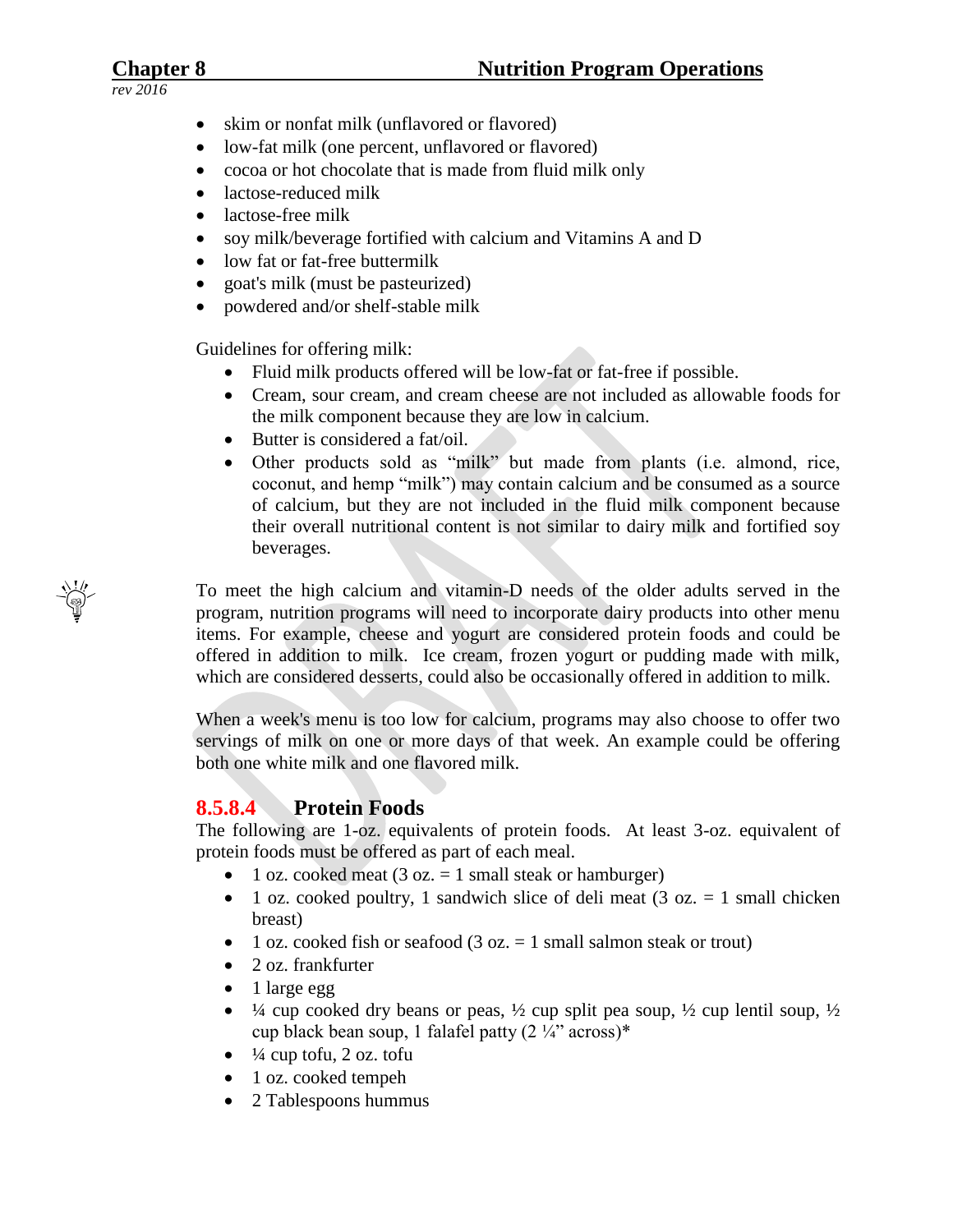- $\bullet$   $\frac{1}{2}$  oz. nuts, 12 almonds, 24 pistachios, 7 walnut halves
- $\bullet$   $\frac{1}{2}$  oz. seeds
- 1 Tablespoon nut/seed butter
- $\bullet$   $\frac{1}{4}$  cup cottage cheese
- $\bullet$   $\frac{1}{4}$  cup ricotta cheese
- 1 oz. cheese (hard or soft)
- 2 oz. processed cheese food or cheese spread
- $\bullet$   $\frac{1}{2}$  cup yogurt, Greek yogurt, or soy yogurt (plain, flavored, sweetened, unsweetened)

\* Because of their high nutrient content, beans/peas can be counted as either a vegetable or protein food but not both in the same meal.

In order to count a particular food toward the protein food requirement, at least  $\frac{1}{4}$ ounce must be offered.

Guidelines for offering protein foods:

- Fillers or breading used in preparation are not to be counted as part of the portion weight.
- Meat portions weigh less after cooking. Plan to allow for shrinkage.
- Take into account the inedible parts, such as bone, skin, and sometimes fat, which will not count as part of the portion.
- Select some fish and seafood that are rich in omega-3 fatty acids, such as salmon, trout, sardines, anchovies, herring, Pacific oysters, and Atlantic and Pacific mackerel.
- Casserole entrées (combination of meat and starch, vegetable, cooked dried beans or creamed sauce) are cost-effective. However, because it can be difficult to meet the protein food requirement, recipes can be adjusted accordingly by supplementing the meal with additional protein-rich products.
- Reduce saturated fat by increasing the amounts of vegetables, whole grains, lean meat, and low-fat or fat-free cheese, in place of some of the fatty meat and/or regular cheese in meals.
- When planning and serving vegetarian meals, combine foods which are considered "incomplete proteins" to create "complete protein" foods (e.g., legumes with grains  $=$  complete protein; beans with corn  $=$  complete protein; beans with rice = complete protein; peanuts with wheat = complete protein).
- Reduce fat by:
	- o Preparing protein foods with little or no fat
	- o Choosing low-fat prepared foods
		- Choose lean or low-fat meat and poultry.
		- Most cheese offered should be reduced fat or low fat.
		- Most yogurt offered should be fat free or low fat.
- Reduce sodium by:
	- o Lessening salt in recipes
	- o Make soups or stews from scratch without purchased soup base, use reduced sodium soup base for soups and stews, or dilute high sodium soup base.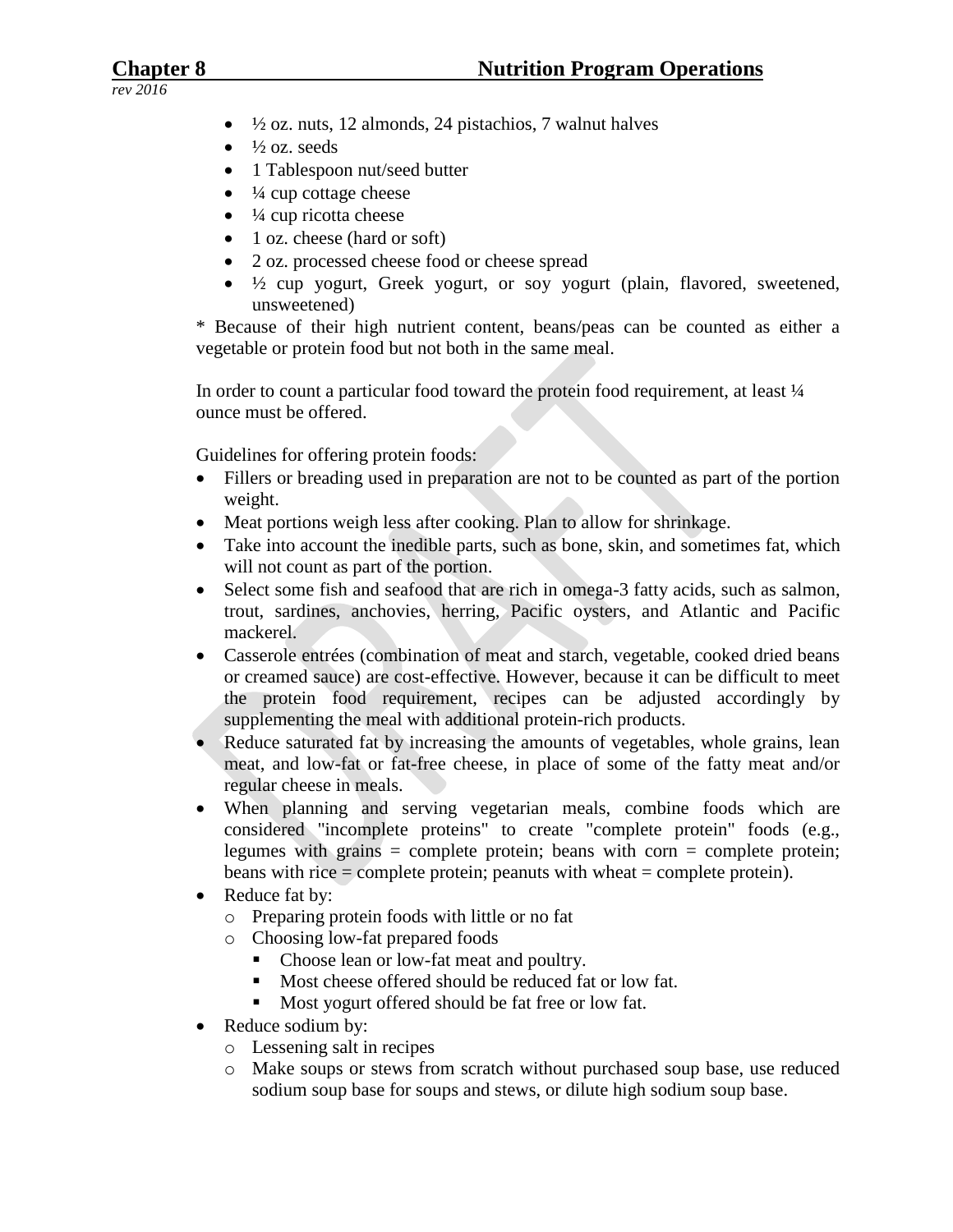- *rev 2016*
- o Choosing protein foods which are relatively low in sodium.
	- Limit processed meats such as ham, bacon, sausage, frankfurters, and luncheon or deli meats that typically have added sodium.
	- Fresh chicken, turkey, and pork that have been enhanced with a saltcontaining solution also have added sodium. Check the product label for statements such as "self-basting" or "contains up to  $\%$  of  $\%$ , which mean that a sodium-containing solution has been added to the product.
	- Choose unsalted nuts and seeds.
	- **Prepare meat, poultry, and fish without breading**
	- Choose lower sodium cheeses
- Reduce added sugar by offering unsweetened yogurt or limiting use of "fruit on the bottom" varieties of yogurt.
- Any item labeled with the wording "imitation" cheese or cheese "product" does not meet the nutrient requirements and cannot be counted as a protein food.
- Include low fat or fat-free yogurt and cheese.
- Cheese must be pasteurized and soft cheeses such as feta, brie, camembert, blueveined cheeses, and queso fresco should be used with extreme caution, as they are at increased risk for contamination with *Listeria monocytogenes*.

# **8.5.8.5 Fats and Oils**

Serving size is generally one teaspoon.

Most oils are high in monounsaturated or polyunsaturated fats, and low in saturated fats. Foods that are mainly oil include mayonnaise, certain salad dressings, and soft (tub or squeeze) margarine with no trans fats.

Solid fats are fats that are solid at room temperature, like butter and shortening. Solid fats come from many animal foods and can be made from vegetable oils through a process called hydrogenation. Some common fats are: butter, milk fat, beef fat (tallow, suet), chicken fat, pork fat (lard), stick margarine, shortening, and partially hydrogenated oil. A few plant oils, including coconut oil, palm oil, and palm kernel oil, are high in saturated fats and for nutritional purposes are considered to be solid fats.

Guidelines for offering fats and oils:

- When bread is not a part of the menu, fats and oils used in cooking can be counted for the one teaspoon in the meal pattern.
- Fats and oils may be offered as a spread, dip, or topping for a menu item.
- Wisconsin law requires that customers (i.e. participants) be told which spread is margarine and which one is butter.
- Reduce consumption of saturated fat by:
	- o Substituting polyunsaturated margarine for butter, lard and saturated fats whenever possible.
	- o Using food preparation methods which add as little fat as possible.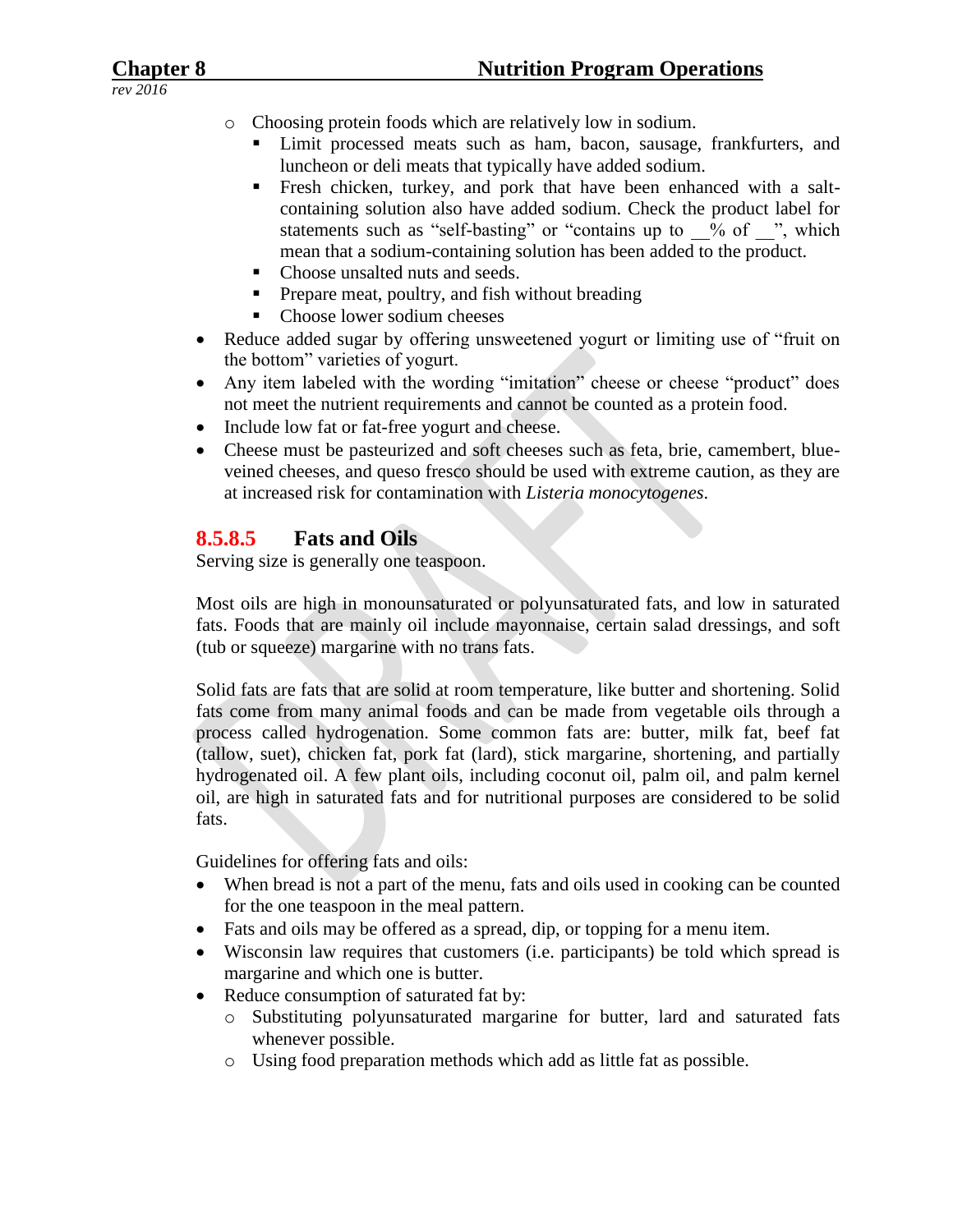- o Increasing food preparation use of monounsaturated and polyunsaturated vegetable oils, such as olive, peanut, corn, safflower, canola, cottonseed and soybean oils.
- o Eliminating palm oil in food preparation.
- o Use oil-based dressings and spreads on foods instead of those made from solid fats (i.e., butter, stick margarine, cream cheese)
- Reduce sodium by:
	- o Making salad dressings from scratch without added salt.
	- o Use "low sodium" or "reduced sodium" salad dressing
	- o Make sauces from scratch without purchased soup base or use reduced sodium soup base for sauces.
	- o Using olive oil, vegetable oil, and unsalted butter in cooking rather than salted butter.
	- o Serving salad dressing on the side.
- Gravies and sauces are a key component for temperature control in homedelivered meals; they are often a necessity. Numerous recipes and mixes for lowfat and low-sodium gravies and sauces are available for use in entrées.
- To successfully implement these suggestions with meal providers, review ingredients of ready-prepared products and make changes when possible.

# **8.5.8.6 Dessert**

Serving size is generally ½ cup.

Fruit or vegetable offered as a dessert or contained in a dessert may count toward the fruit or vegetable component, respectively.

Guidelines for offering dessert:

- Increase consumption of fruits and complex carbohydrates to provide adequate fiber and to lower fat.
- Low-sugar or sugar-free desserts or alternatives will be available to individuals who request them for health reasons.
- Reduce fat by preparing desserts with little or no fat.
- Limit frequency of desserts high in added sugar and fat. Reduce added sugar by limiting grain-based and dairy desserts to once or twice a week and offer fruit on remaining days.
- Increase the consumption of desserts high in calcium, including low-fat dairy products.
- Offer plain cookies, angel food cake, gingerbread, cakes without frostings, or pies made with recipes altered to provide less added sugar and less fat.
- Because ice cream is high in saturated fat, offer it only occasionally, or as a small amount of topping on a fruit dessert.
- Offer low-fat milk and calcium-containing desserts such as frozen yogurt, low-fat custards and low-fat puddings.
- To successfully implement these suggestions with meal providers, review ingredients of ready-prepared products and make changes when possible.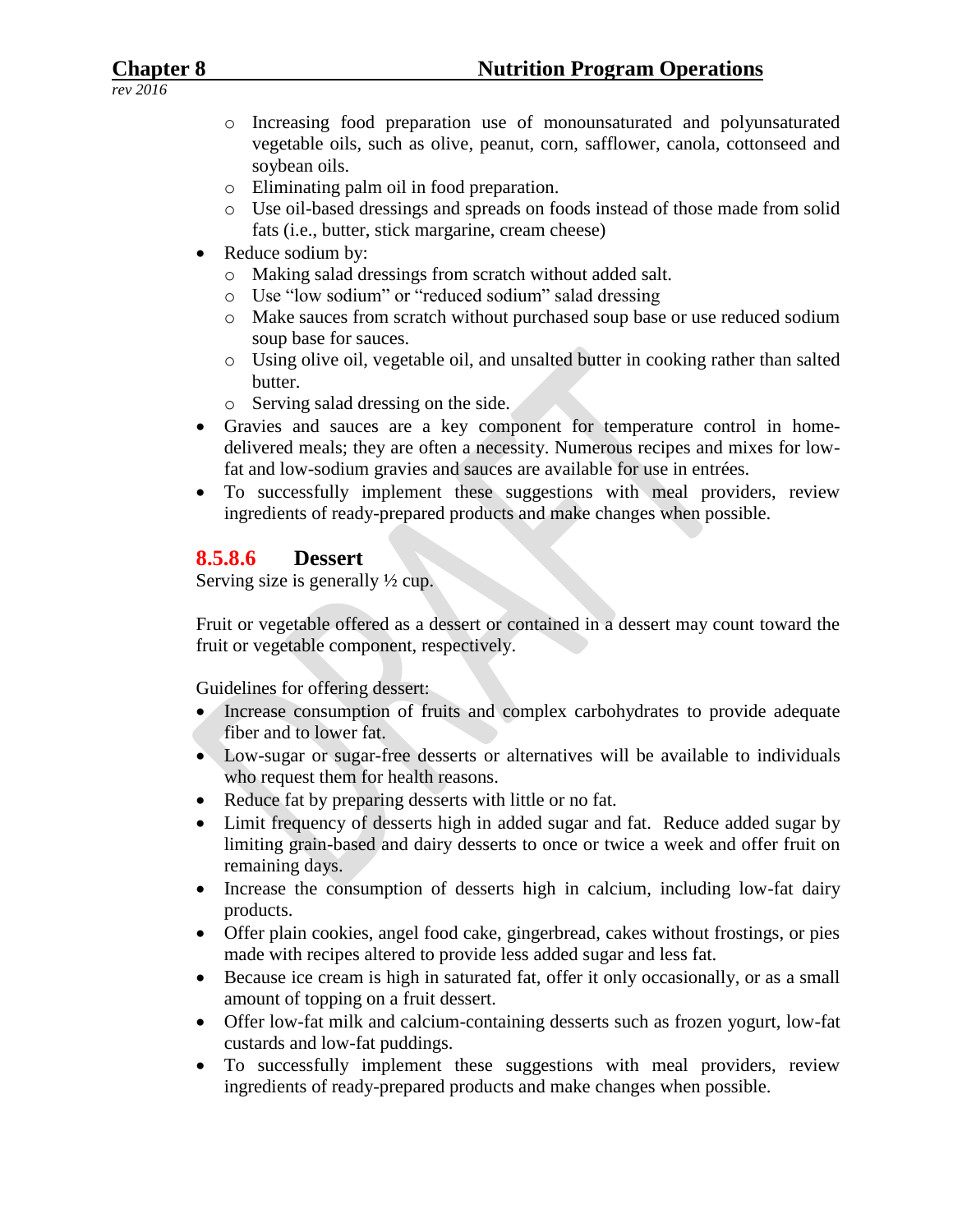# **8.5.9 Meal Service and Portion Sizes**

- Each program will use standardized portion control procedures to ensure that each offered meal is uniform and satisfies meal pattern requirements.
- Standard portions may be altered to be less than the standard serving of an item only at the request of a participant or if a participant declines an item. (NSIP meal eligibility is not affected when a participant declines menu items.)
- Do not offer less-than-standard portions as a means of "stretching" available food, i.e. to serve additional persons.

## **8.5.10 Menu Development**

A menu is essential to successful food service because it helps define nutritional content of the meals offered to the older person, as well as acceptance and enjoyment of the food, personnel staffing needs, equipment needs and utilization, and food-purchasing and costcontrol procedures.

# **8.5.10.1 Who Plans Your Menus?**

Nutrition programs must carefully consider who will plan the menus for the program. In some instances food service contracts give the responsibility of menu planning to the food vendor. Nutrition programs are ultimately responsible to ensure that meals meet the requirements.

The program nutritionist should plan or oversee the planning of menus. Dietetic professionals are trained and skilled at considering multiple factors when planning menus, such as those listed below. They will use the expertise of the nutrition director, caterer, cooks, and dining center staff when planning menus. In addition, participants' preferences will be taken into consideration.

# **8.5.10.2 Menu Planning for Acceptance and Enjoyment of the Food**

In addition to planning for taste, aroma, color, texture, participant acceptance, and a variety of shapes and sizes on the plate, consider the following factors when developing menus for the nutrition program:

- nutrient standards: dietary reference intakes (DRI)
- meal pattern (minimum components and serving sizes)
- social/emotional connotations with food
- preparation techniques
- regional and cultural preferences
- special menus to meet ethnic preferences, religious needs and health needs
- service of multiple meals per day
- food safety and sanitation considerations
- production techniques
- food availability, seasonal foods, commodities and vendor delivery schedules
- staffing of kitchen, delivery routes and dining centers
- delivery procedures on all levels
- $\bullet$  equipment, both cooking and delivery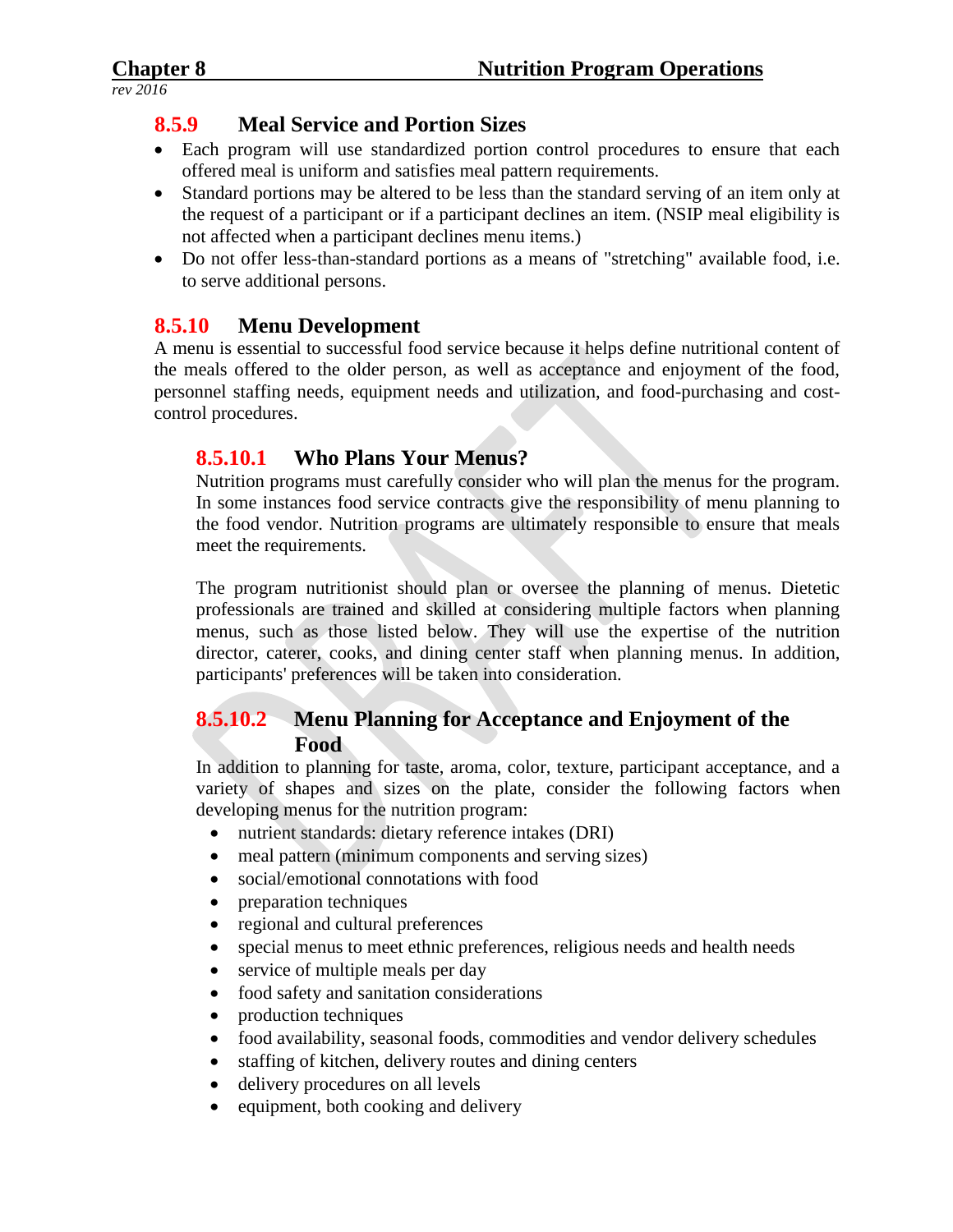- *rev 2016*
- the following, if applicable: vendor/catering contract and scope of work, ability to amend, penalties, etc.
- variations from "traditional" meals, including frozen meals, emergency meals, restaurant meals, weekend meals, choice of items, holiday meals
- $\bullet$  cost

# **8.5.10.3 Menu Planning Guidelines**

Menus will be:

- posted in a location easily seen by participants at each congregate dining center, and
- legible and easy to read in the language of the majority of the participants, if not in several languages, and
- kept on record for three years, to include the menu served each day for each location.
- in large print (fonts 14 point or larger). If this is not possible, have a large-print version available for those who are visually impaired.

Each program will have a menu development process which includes all of the following:

- use of written, standardized recipes.
- provision for review and approval of menus by the program nutritionist
- written procedures for revising menus after they have been approved

Special menus, where feasible, which take into consideration religious and/or ethnic diet preferences should be developed when at least 25 percent of participants request a certain special menu (See Section XX – Religious/Ethnic Meals). Texture-modified and/or therapeutic menus, where feasible, should be developed when at least 25 percent of participants at a dining center request a texture-modified and/or therapeutic diet. (See Section XX – Texture-modified & Therapeutic Diets)

# **8.9.6 Salad and Self-Service Bars**

The OAA allows salad and self-service bars to be counted as a full meal, as long as they meet the nutritional and other requirements in the OAA. If salad or self-service bars are being offered as a complete meal (with the addition of milk) rather than a complement to a nutrition program meal, nutrition programs must ensure that all required components are prepared and offered in sufficient quantities so that all participants have the ability to take a meal that meets nutrition standards. See Section XX.

Nutrition programs must identify, near or at the beginning of the serving line(s), the food components that constitute a complete OAA meal(s). Nutrition programs have the discretion to determine the best way to present this information, including how to clarify which foods must be selected from the salad or self-service bar in order to select a complete OAA meal.

Nutrition programs with self-service bars must have food safety procedures in place to ensure safe foods for participants. Factors such as layout and space available in the serving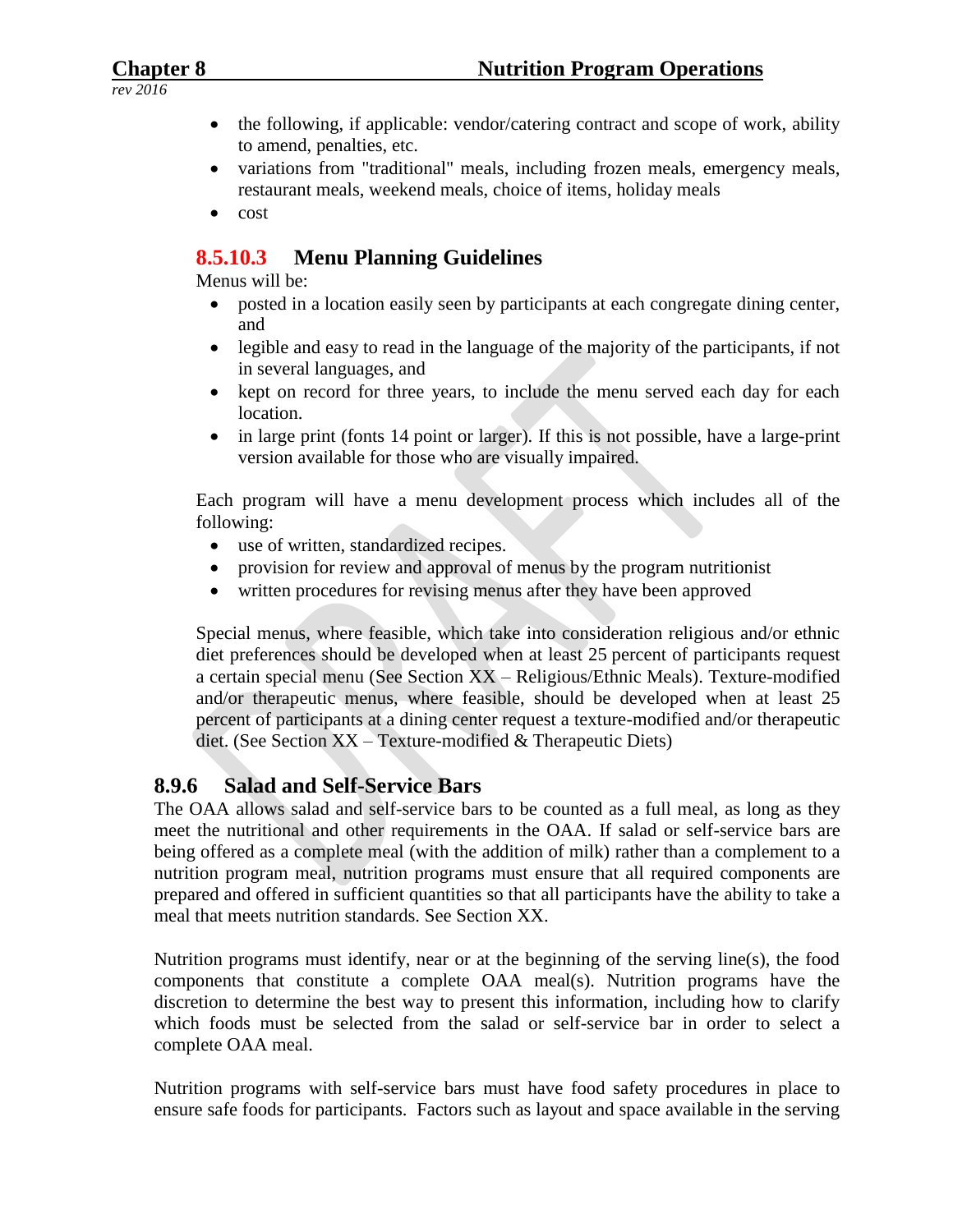area, equipment available to protect the food on the bar from contamination, staffing available to monitor the bar during meal service, and training for staff and participants must be considered in determining how to safely incorporate a bar into the nutrition program.

- Each cold food item on the salad bar must be maintained at 41°F or below and hot food items must be maintained at 140°F or higher. Daily temperature records will be maintained and will include the temperature of food items at the beginning of service and at the end of service.
- Any opened items remaining on the salad or self-service bar after meal service must be discarded.
- Salad and self-service bar equipment must comply with requirements for self-service equipment outlined in the Wisconsin Food Code and by local public health officials. Per the Wisconsin Food Code, food on display shall be protected from contamination by the use of packaging; counter, service line, or salad bar food guards; display cases; or other effective means.
- Supply clean and sanitized utensils and dispensers for food items.
- Trained staff and volunteers who are trained must monitor the bars to ensure utensils and dispensers are properly used all surface areas are kept clean, and that participants are handling food safely.

Guidelines for offering salad or self-service bars:

- Use production records to document the foods offered on the self-service bar and how they meet the meal component and quantity requirements for OAA meals.
- Limit the number of items offered each day, offer seasonal fruits and vegetables, and educate participants on portion control to promote cost-effectiveness.
- Put signage on the line to communicate minimum portion sizes to participants for the protein foods and other items. Use portion utensils or pre-portion to provide guidance on portion sizes.
	- o Consider pre-portioning each of the protein foods as one ounce equivalents and allow participants to take three. This practice will help educate participants about how to select nutritious meals from a self-service bar.
- Offer a different variety of items each day to promote interest in the salad bar. This also helps assure participants that the items provided are fresh.
- Balance high sodium and high fat meats and cheese with at least one low fat, low sodium alternate source such as tuna and legumes.
- Select salad mixes and various greens which are good sources of vitamins and other nutrients.
- Select vegetables from the each five subgroups and feature unique fruits or vegetables each day or week. These items will not have a negative impact on the food budget if small quantities are purchased. Cut up fruits and vegetables are generally more accepted than whole.
- Offer whole grain crackers and breads with the salad bar to meet the grain meal pattern requirements.
- Ensure that milk is available for all participants to select along with the salad bar.
- Limit higher sodium and higher fat items, such as bacon bits, croutons, olives, pickles, canned beets, canned beans, salted seeds and nuts. If offered, do so on a rotating basis.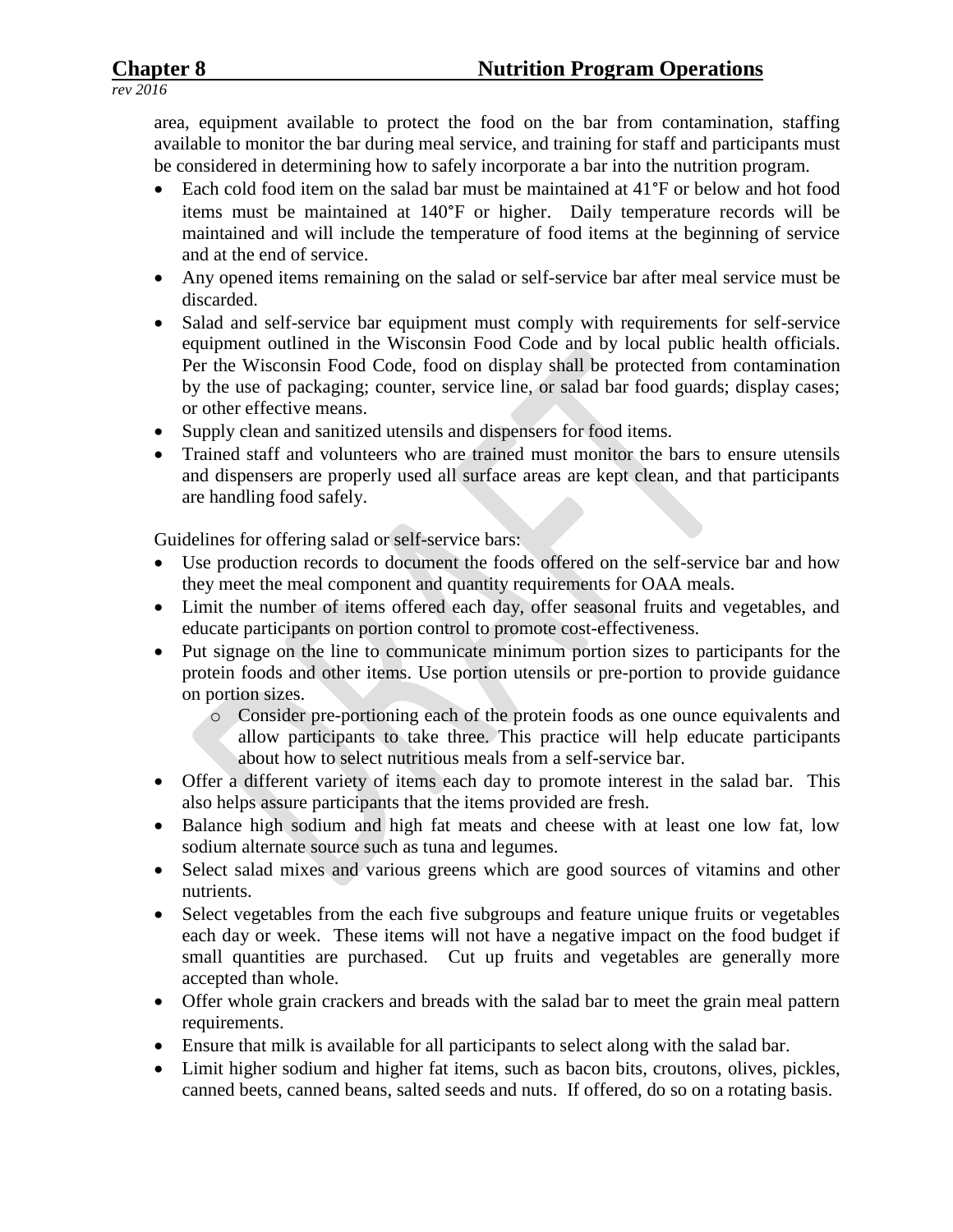• Consider "pour and store" or squeeze bottles for dispensing salad dressings to control portion sizes. Offer mostly reduced calorie or lower fat dressings.

# **8.4.26 Special Meals**

Using the knowledge and expertise of the program nutritionist, programs will determine the need, feasibility and cost-effectiveness of establishing a service for special meals using all of the following criteria:

- A sufficient numbers of persons who need special meals would make this service a practical and cost-effective use of funds.
- The food and skill necessary to prepare the special meals are available in the service area.
- The type of special diet being considered for service can be produced and delivered safely and cost-effectively.

Certain modifications in the approved menu may be offered to meet the medical requirements of a participant without authorization from a certified medical authority. Examples of these changes include the following:

- *Change in Entrée*: A lower sodium entrée may be offered.
- *Change in Dessert*: A fresh fruit may be offered in place of a sweet dessert.
- *Vegetarian Meals*: A vegetarian meal must meet the minimum nutrient standards required for nutrition program meals. Ensure meal components include a good source of protein, grains, fruits and vegetables, and milk. Ensure that the meal provides vegetarians with adequate and necessary amounts of protein.

# **8.4.26.7 Ethnic or Religious Meals**

Nutrition programs are strongly encouraged to explore the feasibility and costeffectiveness of ethnic and religious meals.

Where feasible and cost-effective, each nutrition program will establish policies which will allow for the provision of menus to meet the particular dietary need arising from religious requirements or ethnic backgrounds of eligible individuals.

Ethnic or religious menus will approximate as closely as possible (given religious requirements or ethnic background) to the regular meal pattern and nutrient content of meals. As with all menus, ethnic or religious menus must be reviewed and approved by the program nutritionist.

# **8.9.7.1.1 Native Traditional Foods**

Nutrition programs are permitted to allow the donation to and serving of locally grown and raised traditional foods at public facilities and non-profit facilities, including those operated by Indian tribes and facilities operated by tribal organizations that primarily serve Indians.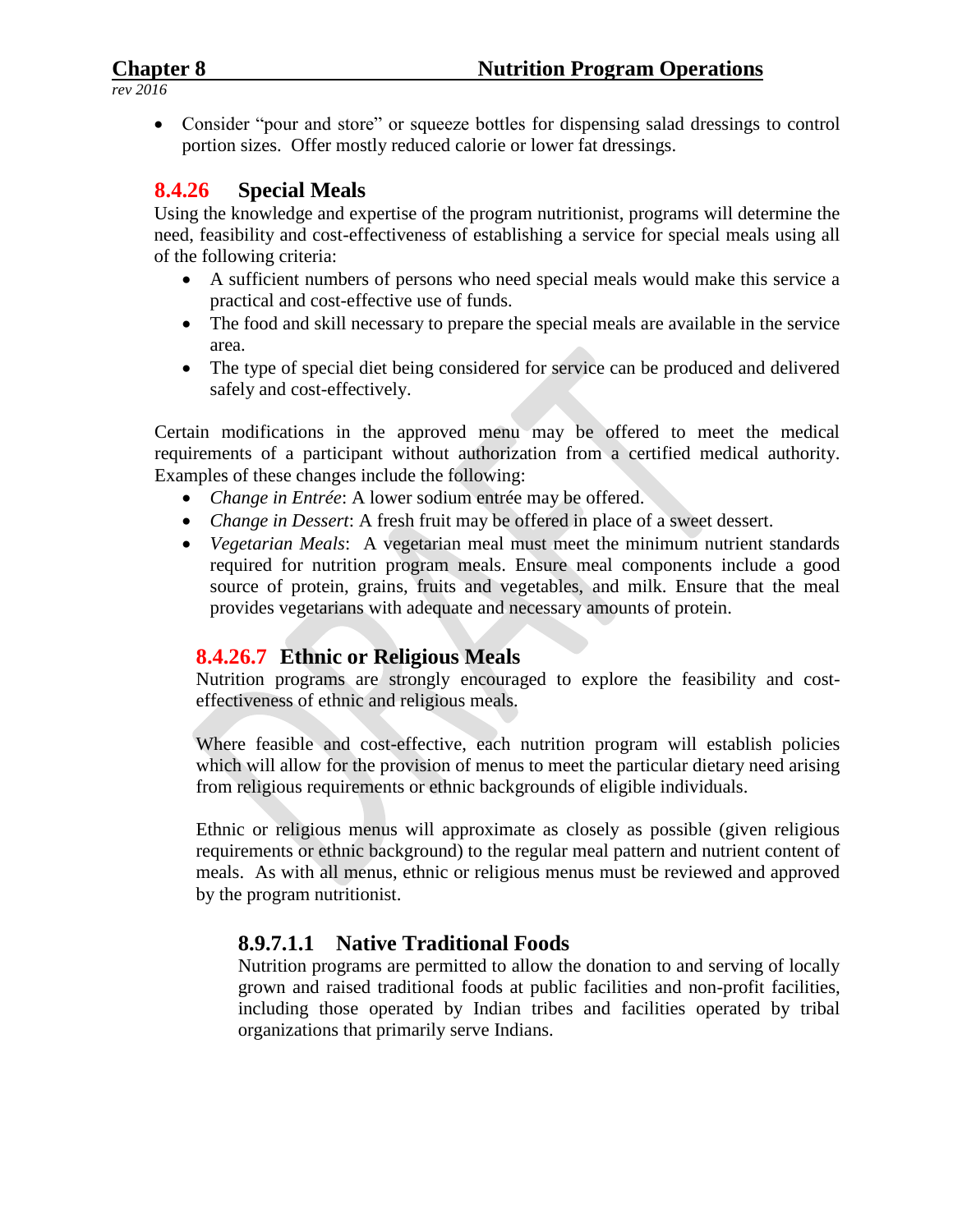Traditional foods are defined as food that has been traditionally prepared and consumed by an Indian tribe and specifically includes wild game meat, fish, seafood, marine mammals, plants, and berries.

As with all menus, menus containing traditional foods must be reviewed and approved by the program nutritionist to ensure nutritional adequacy and compliance.

Most traditional foods meet the nutrition standards.

- Protein foods might include bison, buffalo, venison, sheep, reindeer, sunfish, yellow perch, white suckers, pike, bass, and walleye.
	- o Note: Meat from cultivated game animals and wild game animals may be offered; however, animals must be slaughtered and inspected in a Federal inspected facility, State inspected program, or be from an approved source as established by the State and local regulatory authority that licenses and inspects food service operations. An exception would be donated traditional foods that are offered by a nutrition program which operates in a public or non-profit facility that serves primarily Indians (see Section XX Donated Native Traditional Foods).
- Grains might include wild rice (sprouted, puffed, flour), Native whole blue corn kernel (ground into a flour), or blue cornmeal (mush).
- Fruits might include blackberries, blackcaps, blueberries, wild highbush cranberries, and raspberries.
- Vegetables might include:
	- o Starchy vegetables: Native whole blue corn kernel (not ground into a flour) or native white corn.

Traditional foods that do not contribute to a specific meal pattern component (i.e. protein foods, grains, fruits, or vegetables) may be offered, but in addition to the required meal components, and must be accounted for when assessing compliance with weekly nutrient analysis. For example, acorns are not considered a protein food meal component because of their low protein content. The acorns may be offered with a meal and would be included in the nutrient analysis, but they cannot be counted as a protein food.

Traditional foods may also be used for nutrition education purposes in the nutrition program.

See Section XX for details regarding the nutrition program's responsibilities when accepting donated traditional foods.

### **8.9.7.2 Meals to Accommodate Food Allergies**

Nutrition programs are strongly encouraged to explore the feasibility and costeffectiveness of providing special meals for participants with food allergies.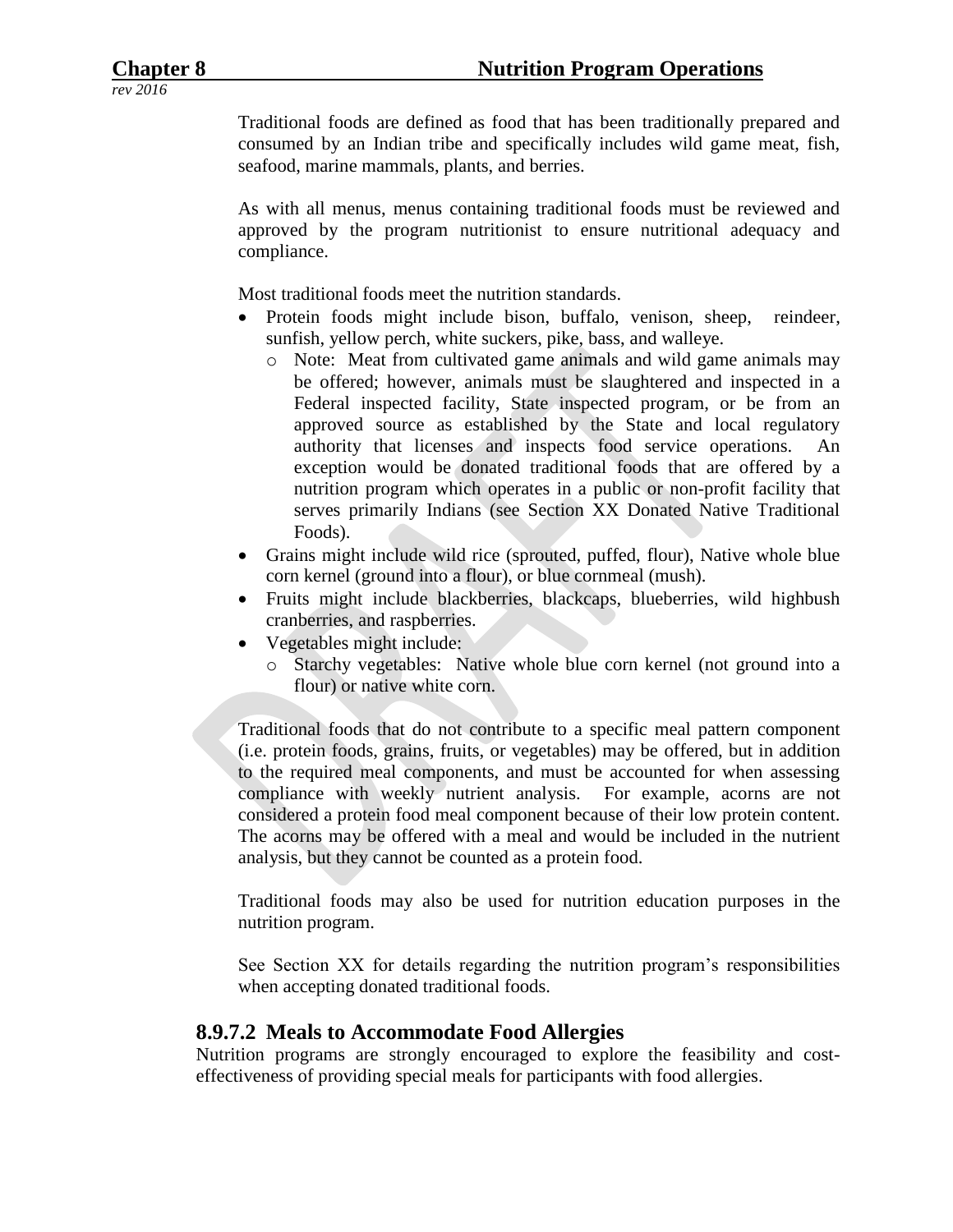Where feasible and cost-effective, each nutrition program will establish policies which will allow for the provision of menus to meet the particular dietary need arising from food allergies of eligible individuals.

Menus will approximate as closely as possible to the regular meal pattern and nutrient content of meals. As with all menus, menus must be reviewed and approved by the program nutritionist. See Section XX Therapeutic Meals if the severity of the food allergy requires a meal with significant alterations to the types of food required in the regular meal pattern.

### **8.4.26.2 Therapeutic Meals**

The nutrient standards for the elder nutrition program mean that the meals offered are low in sodium, low in fat and cholesterol, and are carbohydrate-controlled.

In cases in which the participant needs meals to treat a variety of diseases and disorders, therapeutic meals are acceptable. These meals could change the meal pattern significantly by either limiting or eliminating one or more of the menu items or by limiting the types of foods allowed. This may result in a meal that deviates from the meal pattern and nutrient standards of the program.

Therapeutic meals might include:

- Renal, kidney, or "dialysis diet"
- Low residue
- Gluten-free
- Diet that removes specific allergens for participants with disabling allergies, such as soy, nuts, or dairy

The nutrition program that offers therapeutic diets will follow all of the following procedures:

- A written diet order from a certified medical authority will be on file with the nutrition program.
- At least once per year, each written diet order will be reviewed with the certified medical authority, the program nutritionist, and the participant or a representative of the participant. The diet order will be updated according to the medical authority's instructions.
- Special meal types and component amounts will adhere as closely as possible to the meal pattern and the nutrient standards of the program.

### **8.4.26.1.1 Texture-Modified Meals**

Texture-modified meals may be acceptable for participants who have chewing and/or swallowing problems. A texture-modified meal might include ground meat, mechanical soft foods, thickened liquids, or pureed foods. NOTE: Clear-liquid meals and full-liquid meals are not allowed.

The nutrition program that offers texture-modified meals will follow all of the following procedures: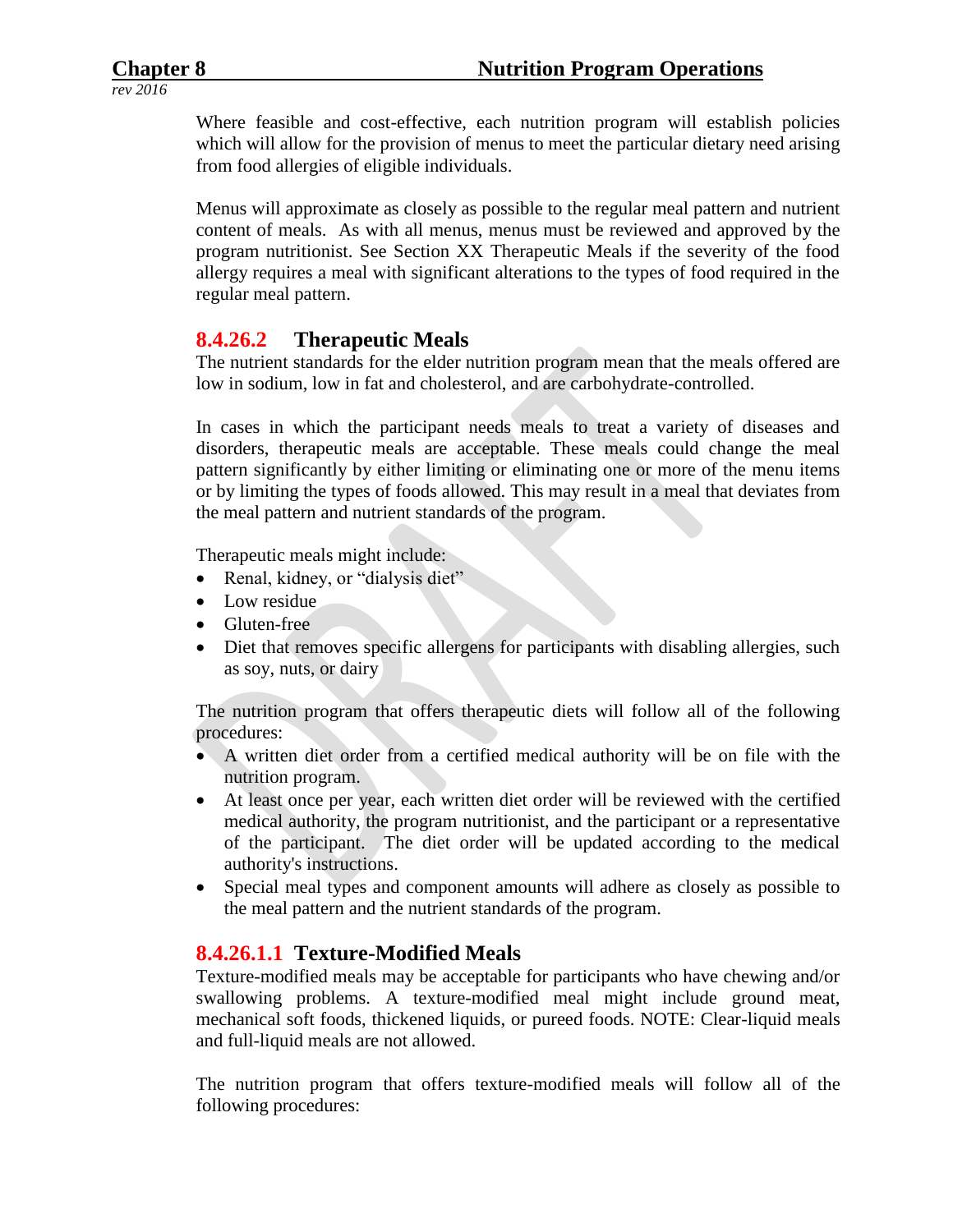- Meals are prepared by a foodservice operation that has sufficient training in preparing texture-modified meals.
- A written diet order from a certified medical authority will be on file with the nutrition program.
- At least once per year each written diet order will be reviewed with the certified medical authority, the program nutritionist, and the participant or a representative of the participant and updated according to the certified medical authority's instructions.
- The types and amounts of all meal components of a texture-modified meal will conform to the meal pattern and nutrient standards of the program, but may contain modifications to one or more menu items.

# **8.4.26.3 Liquid Nutritional Supplements**

Liquid nutritional supplements are high-calorie dietary supplement products designed to improve or maintain the nutrient intakes of those who, because of physical, mental or medical problems, are unable to consume adequate nutrients through traditional foods. Health professionals will be involved in the initiation and ongoing monitoring and adjustments of this service to verify the continued need and to ensure the appropriate use of these nutrient-dense supplements.

Supplements may be needed as an addition to a complete meal. If the nutrition program is supplying the meal which includes a supplement, (i.e. participant receives a high calorie, high protein supplement in addition to a home-delivered meal), Title III funds may be used to purchase the supplement and the meal, as a whole, is NSIP eligible.

**A liquid supplement, on its own or offered as a meal replacement, cannot be counted as an OAA meal and is not NSIP eligible.** Therefore, liquid supplements may not be offered on a voluntary contribution basis and the full cost of the liquid supplement must be recovered.

The nutrition program that offers liquid nutritional supplements as part of a complete meal will follow all of the following procedures:

- A written referral from a certified medical authority will be on file with the nutrition program.
- Information in the referral will include the name of participant, reason supplement is needed, type and amount of supplement needed and name and contact information of referring certified medical authority.
- At least once per year, each written referral will be reviewed with the certified medical authority, the program nutritionist, and the participant or a representative of the participant. The diet order will be updated according to the medical authority's instructions.
- All of the following product guidelines are to be followed:
	- o Only complete, high-calorie, liquid supplement products are allowed.
	- o Only single-serve drink cans or UHT (ultra-high-temperature) boxed drinks may be provided.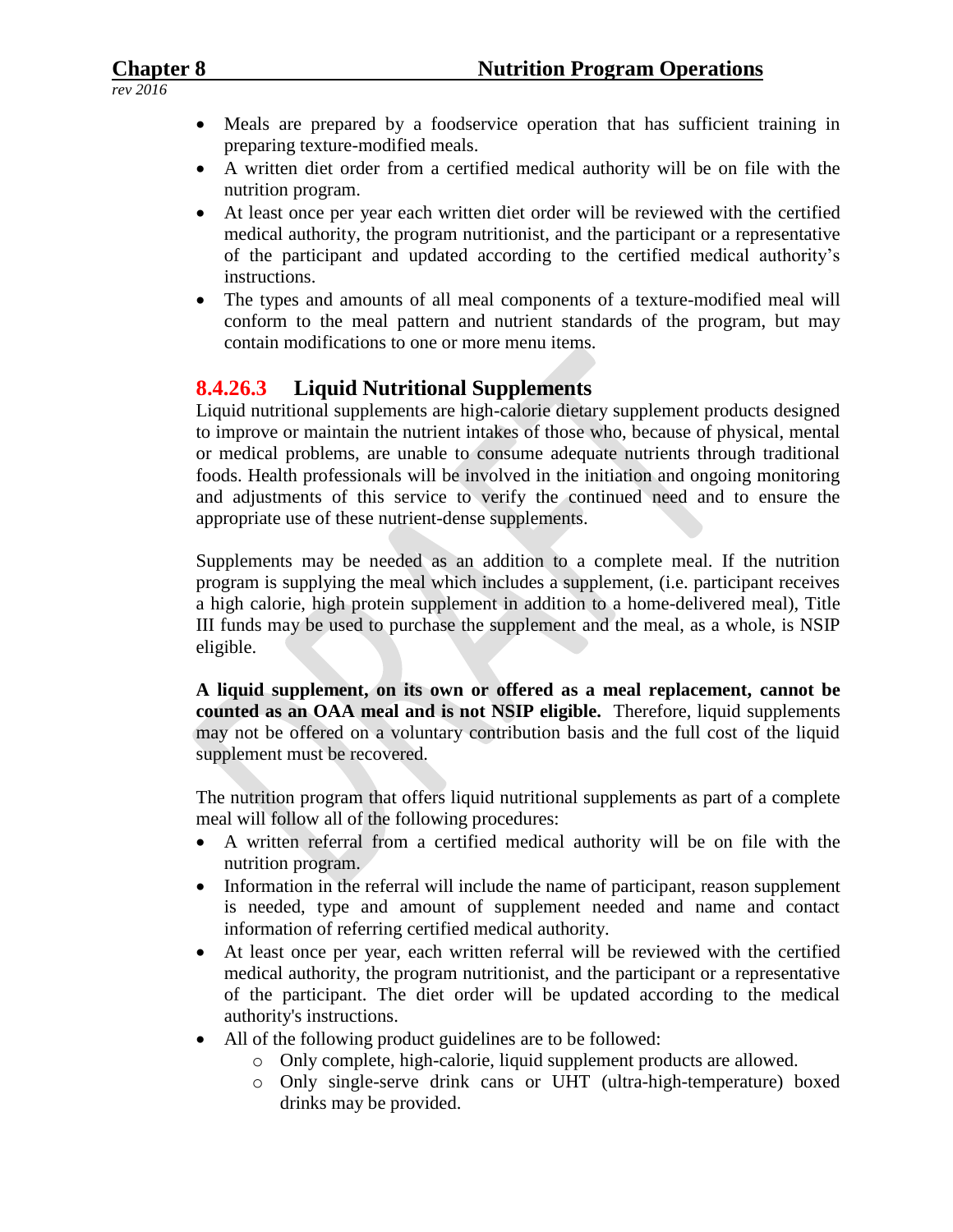- o Products will be manufactured, processed and distributed by reputable businesses.
- o Only intact, dent- and rust-free, clean, and clearly-labeled products may be used. Programs cannot provide outdated products.
- Programs can consider bulk purchasing and/or group buying with other agencies to achieve the most economical cost possible.
- None of the following products are allowed for use in the program:
	- o liquid supplement products which are used for weight loss, or are labeled "light" or "lite", or have reduced calories or fat
	- o single or multiple vitamin or mineral supplement tablets in capsules, liquids or other form, whether prescription or over-the-counter
	- o herbal remedies, laxatives, fiber supplements, etc.
	- o supplemental nutrition products which require preparation, such as powdered mixes or concentrated liquids

# **8.4.26.4 Frozen Meals**

Nutrition programs may offer meals to home-delivered meal participants in a frozen state when all of the following procedures are followed:

- Each frozen meal will meet all the requirements of a complete meal as defined in the elder nutrition program (ENP) policy and meet 1/3 the Dietary Reference Intakes (DRI).
- Participants will have suitable appliances for maintaining frozen food in a frozen state and for heating it to a proper serving temperature. The program will verify and maintain records which indicate that each client has and maintains the ability to handle frozen meals.
- Frozen meals will be maintained and delivered in a solid frozen state.
- Frozen meals must only be provided in situations where it is not logistically feasible to provide the client with fresh meals, with the following exceptions: holidays, weekends, second meals or emergency situations. In such cases, the program will have a procedure in place to check on the participant's well-being when an in-person delivery is not possible.
- Participants will be given written instructions on proper handling and reheating of the meals upon initiation of this service and at least annually thereafter.
- Programs will limit their use of commercially available frozen entrées or TV dinners. Such foods must be approved for use by the program nutritionist. Concerns about these products include high-fat and high-sodium content, small serving sizes (especially for vegetables), and frequent changes to entrée size and/or content. If a program decides to purchase and distribute commercially pre-packaged meals, these meals must meet OAA nutrition program guidelines.
- See Section of this chapter for policy on freezing leftovers.

# **8.4.21 Adaptive Equipment**

All nutrition programs will coordinate with the aging unit or other organizations to make available for use upon request, food containers, utensils, and other adaptive equipment for people with visual impairments, hearing impairments, and others with special needs who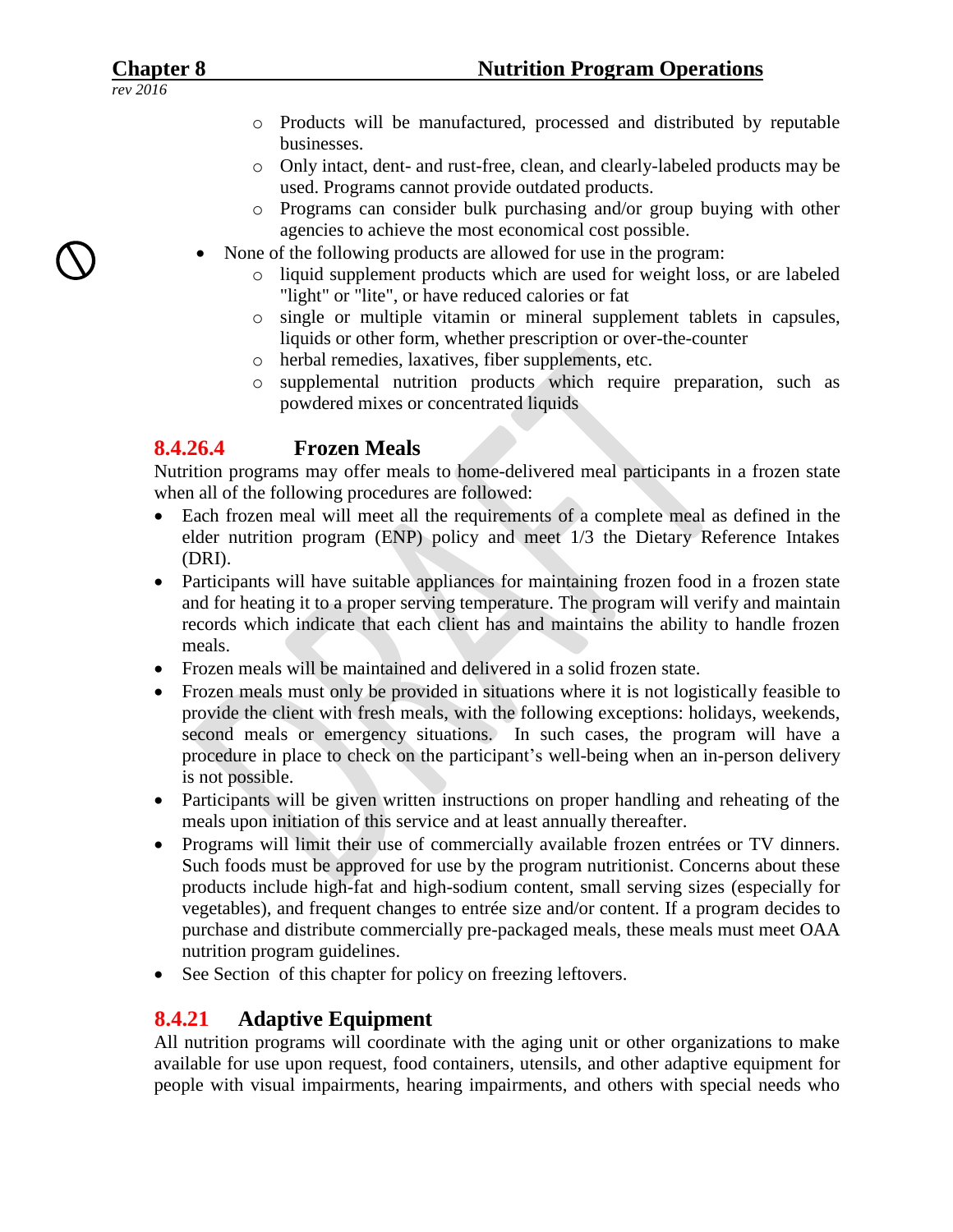require adaptive equipment. Examples include utensils with specialized handles, divided plates, cups with handles, nosey cups, etc.

# **8.6 Food Safety and Sanitation**

OAA Sect 339 (2)F:

*"Comply with applicable provisions of State or local laws regarding the safe and sanitary handling of food, equipment, and supplies used in the storage, preparation, service and delivery of meals to an older individual."*

Safe food practices by nutrition programs cannot be compromised. In all phases of the food service operation, nutrition programs will adhere to state and local fire, health, sanitation and safety regulations applicable to the particular types of food-preparation and meal-delivery systems used by the program.

# **8.6.1 Wisconsin Food Code and the Elder Nutrition Program**

The State of Wisconsin Department of Agriculture, Trade and Consumer Protection (DATCP) develops sets of laws for restaurants and other food service establishments. The Wisconsin Food Code, based on the U.S. Food and Drug Administration's (FDA's) recommended model food code, is the food code that federal law, as noted above, dictates that Wisconsin's elder nutrition programs must follow.

This section of the policy manual features several excerpts from the Wisconsin Food Code meant to highlight areas which are critical to food safety in the ENP. Note that these excerpts are not all-inclusive; care should be taken not to apply concepts out of context.

# **8.6.2 Obtain Copies of the Wisconsin Food Code**

Nutrition programs are responsible for maintaining an updated copy of the Wisconsin Food Code. Copies of the Wisconsin Food Code area available on the DHS Food Safety and Recreational Licensing website.

# **8.4.22 Holding Food**

Food quality and safety is best ensured when the time period between the end of preparation of either hot or cold food and service/delivery to the participant is kept to a minimum.

- Regardless of the type of food preparation, the time between the completion of cooking the food and either the beginning of serving at the senior dining center or the delivery to the home-delivered meal recipient will not exceed four (4) hours.
- All nutrition programs will have equipment that maintains the safe temperature of all menu items from the end of the cooking process through the end of the serving or delivery period.
- Vehicles used in the transportation of bulk food or home-delivered meals will be equipped with clean containers or cabinets to store the food while in transit. The container or cabinet will be constructed in a way which prevents food contamination by dust, insects, animals, vermin or infection. The containers or cabinets will be capable of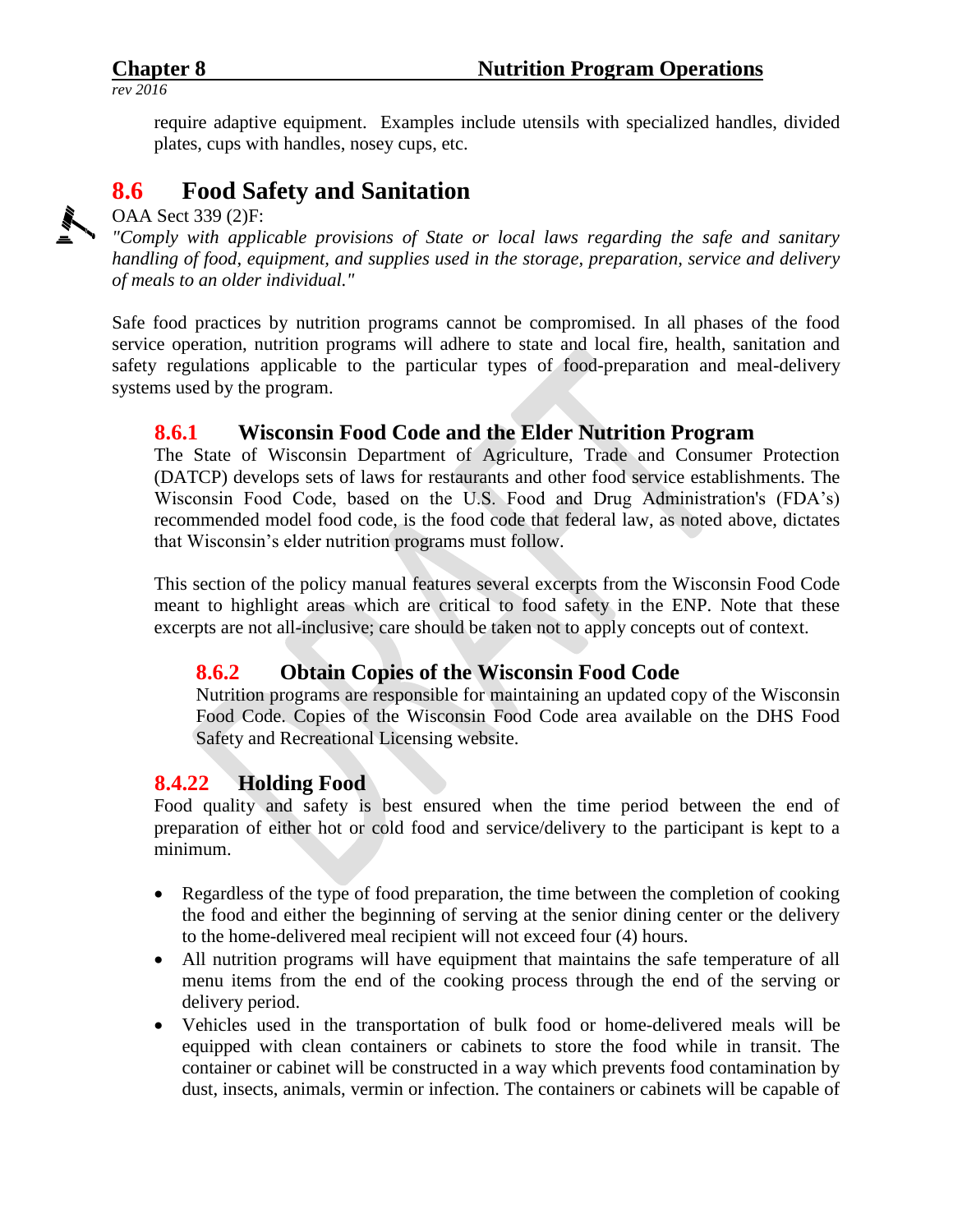maintaining a temperature at or above  $140^{\circ}$  F or a temperature at or below  $41^{\circ}$  F until the food is delivered to the dining center or to the home-delivered meal recipient.

# **8.10.3 Heating and Reheating Food**

Nutrition programs must use equipment that is capable of heating and reheating food to required temperatures within required timeframes. Reheating for hot holding will be done rapidly, and the time the food is between 41°F and 165°F may not exceed two hours. **Hot holding equipment, such as steam tables, and crock-pots or slow cookers may not be used to heat or reheat potentially hazardous/TCS food.**

# **8.6.9.5 Time as a Public Health Control**

Food establishments in Wisconsin which serve a highly susceptible population, including the elder nutrition program, cannot use time as a public health control. All potentially hazardous/TCS foods must be cooked to, held and stored at appropriate internal temperatures as outlined in the Wisconsin Food Code.

#### **8.4.22.1 Food Temperatures**

The federal and state standard for receiving and hot holding temperatures for potentially hazardous/ time and temperature controlled for safety (TCS) foods is 135<sup>°</sup> F according to the Wisconsin Food Code. However, *all* holding temperatures at the time of service and at the time of delivery for potentially hazardous/TCS foods for Wisconsin's elder nutrition program is no less than 140º F for hot foods.

- Nutrition programs will use regularly calibrated thermometers for checking food temperatures. In addition, refrigerators and freezers located at food preparation and dining centers will have thermometers. All thermometers must be calibrated at least weekly.
- $\bullet$  Hot food which arrives at a temperature below 140 $\degree$  F must not be served. Cold food which arrives at a temperature higher than  $41^{\circ}$  F must not be served.
	- o In catered operations, contract language should state that such rejected food will be returned to the caterer. Either the monetary value of the rejected food should be subtracted from the reimbursement to the caterer for that day or the caterer should immediately supply a substitute item that complies with nutrition program guidelines for meal service that day.
	- o In program-operated kitchens, the situation must be rectified and food must be handled in a manner consistent with principles of safe food handling as described in the Food Code. (See Section **X** of this chapter.)
- Food temperatures at the time of service and at the time of delivery will be no less than  $140^\circ$  F for hot foods and no more than  $41^\circ$  F for cold foods.
- Internal temperatures of potentially hazardous/TCS foods must follow the guidelines outlined in the Wisconsin Food Code.
	- o Cooling temperatures will have a maximum of six (6) hours using a two-step process. For the most part, potentially hazardous/TCS foods must be cooled from  $140^{\circ}$  F to  $70^{\circ}$  F within two (2) hours, and from  $70^{\circ}$  F to  $41^{\circ}$  F or below within an additional four  $(4)$  hours.
- Food temperatures should be monitored for compliance with the Wisconsin Food Code at the following times: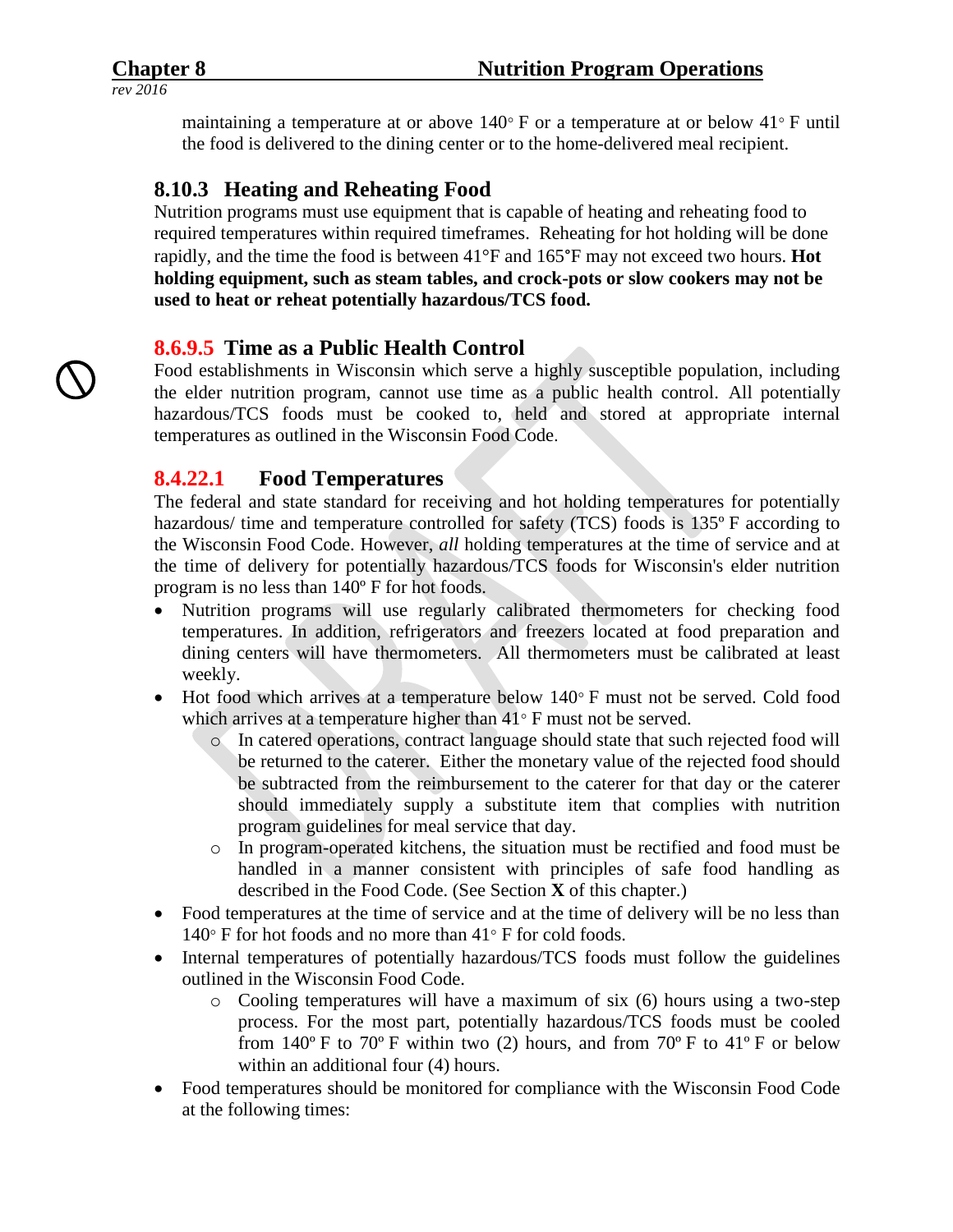- o At the time of service (for senior dining meals).
- o At the time of food arrival (for catered operations).
- o At the time of packaging (for off-site delivery, including home-delivered meals).
- o Every 2-4 hours while the food is being held until all of the meals are served to participants.
- Food temperature records are to be kept on file for a period of one year.
- Each nutrition program will have written procedures for handling potentially hazardous/TCS foods that do not meet or maintain correct temperatures.

# **8.4.28.2 Home-Delivered Meal Temperatures**

- Food will be delivered at safe temperatures to prevent foodborne illness.
- $\bullet$  Hot food will be maintained and delivered at  $140^{\circ}$  F or above or it will not be served.
- Cold food will be maintained and delivered at 41° F or below or it will not be served.
- Frozen food will be maintained and delivered in a solid frozen state or it cannot be left with the participant.

The program will test home-delivered meals for temperature compliance every one to three months, but no less than quarterly, to ensure the quality and safety of the meal. Routes longer than one hour in duration must test HDM temperatures monthly. This can be done by transporting an extra meal on a home-delivered meal route and taking the temperature of the meal after all other meals have been delivered or at the time the driver returns to the home-delivered meal dispatch site. All menu items which require temperature control must be tested each time.

# **8.6.9.4 Date Marking**

- Ready-to-eat (RTE) *potentially hazardous/TCS* food held for more than 24 hours in an establishment must be clearly marked at the time of preparation to indicate that the food will be consumed, sold or discarded within seven (7) calendar days or less from the day that the food is prepared. The day of preparation is considered day one (1).
- Refrigerated RTE *potentially hazardous/TCS* food items prepared in advance must be discarded in seven (7) days if held at 41º F or less.
- RTE potentially hazardous/TCS food items which are prepared, frozen and thawed must be controlled by date marking to ensure that the items are consumed in seven (7) days held at refrigeration temperatures.

# **8.10.7 Receiving Foods**

Refrigerated potentially hazardous/TCS cold food items must be received at 41°F or less or must be rejected. Potentially hazardous/TCS hot food items that have been cooked to proper minimum internal temperatures must be received at 140°F or higher or must be rejected.

Foods that are received past their expiration dates will be rejected.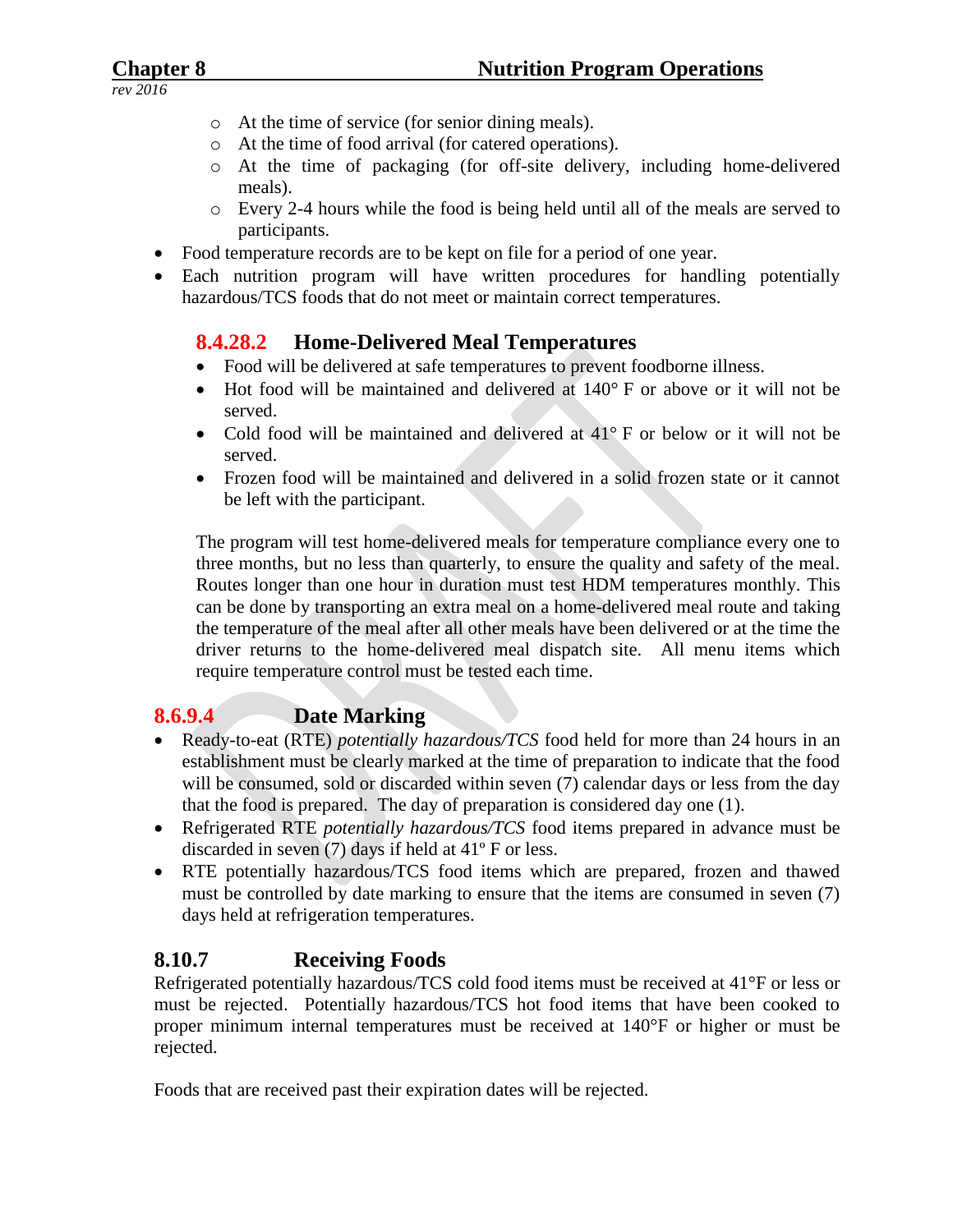# **8.10.8 Cleaning and Sanitizing Food Contact Surfaces**

Cleaning and Sanitizing of food contact surfaces must always be a minimum two-step process. Food-contact surfaces must be cleaned first and then sanitized. Cleaning and sanitizing, regardless of the solution used, cannot be done at the same time. Only those chemical solutions approved in the Wisconsin Food Code are approved for use in sanitizing – quaternary ammonia, chlorine bleach and iodine solution. **Proper concentration of sanitizing solutions MUST be ensured at all times by regularly using the appropriate chemical testing strips.**

When cleaning and sanitizing, the following procedure must be followed each and every time: surfaces must be cleaned with a detergent or other appropriate cleaning solution, rinsed when and if necessary, approved sanitizing solution of proper concentration applied, and then left to air dry.

#### **8.10.9 Handwashing**

Foodservice employees shall keep their hands and exposed body portions of their arms clean. Food employees shall clean their hands and exposed portions of their arms for at least 20 seconds. Water for hand washing shall be 100°F or hotter. Scrubbing of hands, arms and fingers shall be no less than 10-15 seconds. Drying shall occur with either disposable single-use towels or a blown air hand dryer only.

### **8.6.9.6 Bare-Hand Prohibition**

**Bare-hand contact with ready-to-eat foods is prohibited.** Gloves, deli paper, tongs or other suitable utensils can be used to handle ready-to-eat foods.

# **8.6.9.7 Hand Washing Before Using Gloves**

If gloves are used, employees must effectively wash their hands *before putting on gloves* when working with food.

# **8.10.9.3 Hand Sanitizers**

Hand sanitizing gels should never take the place of proper hand washing. The only acceptable use of hand sanitizing gels is **after** proper hand washing **prior to** applying single-use gloves; or during non-food activities. Standard hand sanitizing gels may not come in contact with any food item or food-contact surface as it will be considered a non-approved food additive.

#### **8.6.9.10 Hands-Free Faucets**

Non-hand-operated faucets at all hand sinks (including those in restrooms) are required for new construction or when a hand sink or sink faucet requires replacement.

#### **8.10.10 Effective Hair Restraints**

Food service employees shall wear hair restraints such as hats, hair coverings or nets, beard restraints, and clothing that covers body hair, which are designed and worn to effectively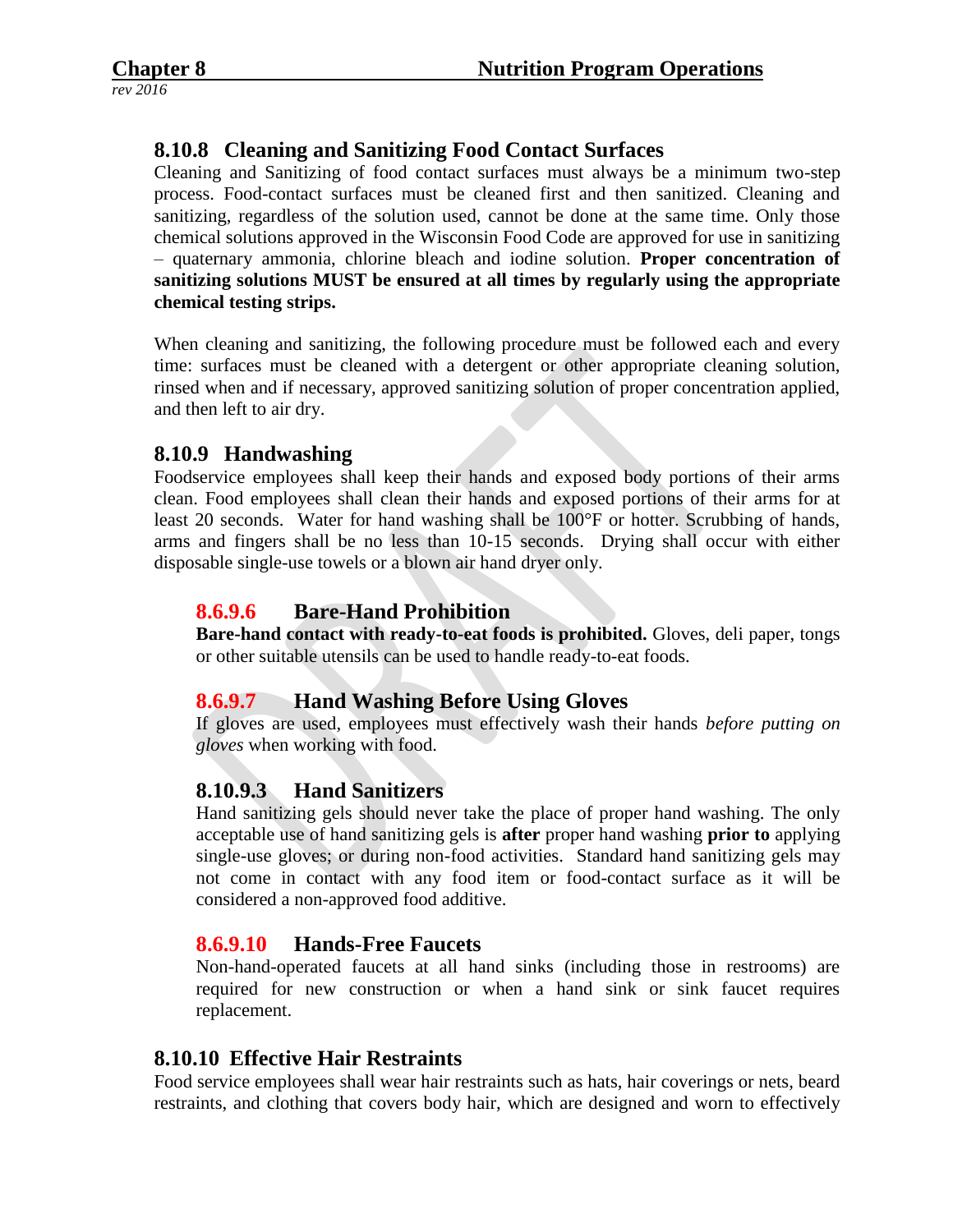keep their hair from contacting exposed food, clean equipment, utensils, and linens, and unwrapped single-service and single-use articles such as disposable cups and utensils. This does not apply to counter staff members who only serve as wait staff if they present a minimal risk of contaminating exposed food or food-contact surfaces.

# **8.6.9.2 Demonstration of Knowledge/Person in Charge**

A person in charge must be present in the food establishment during all hours of operation. Based on the risks of foodborne illness inherent to the food operation, during inspections and upon request the person in charge shall be able to demonstrate knowledge of foodborne disease prevention, application of HACCP principles, and the requirements of the Wisconsin Food Code. The person in charge shall demonstrate this knowledge by:

- Complying with the Wisconsin Food Code by having no violations during the latest inspection;
- Holding a current Food Manager Certificate; or
- Demonstrating food safety principles based on the establishment's specific operations.

# **8.6.9.3 Employee Health**

- Workers must be *excluded* from food preparation and service if exhibiting signs and symptoms of having a food-borne illness.
- A sudden onset of vomiting and/or diarrhea requires removal and prohibited reentry of the employee to the establishment until symptom free for 24 hours.
- The person in charge may remove an exclusion for an employee if the person excluded is asymptomatic for 24 hours after having a non-infectious condition. Documentation from a certified medical authority is required for any employee or volunteer who has been diagnosed with *e. coli, Shigella, Salmonella, Norovirus, or Hepatitis A.*

# **8.6.8 Hazard Analysis Critical Control Point (HACCP)**

Nutrition programs are encouraged to incorporate HACCP plans and their principles into their operations to improve food safety at all levels of food service. Formal HAACP plans are required by the Wisconsin Food Code for specific food safety practices, such as sous vide cooking.

A HACCP Plan involves the following seven principles:

- **Analyze hazards.** Identify potential hazards associated with a specific food and measures to control those hazards. A hazard could be biological (e.g., a microbe), chemical (e.g., a toxin), or physical (e.g., ground glass or metal fragments). Nutrition programs must critically evaluate their flow of food to determine where in the system hazards can make food unsafe.
- **Identify critical control points.** These are points in a food's production at which a potential hazard can be controlled or eliminated, starting with the food's raw state, continuing through processing and shipping, and ending in consumption by the consumer. Examples include cooking, cooling, and packaging.
- **Establish preventive measures with critical limits for each control point.** For, e.g., a cooked food, this might include setting the minimum cooking temperature and time required to ensure the elimination of any harmful microbes.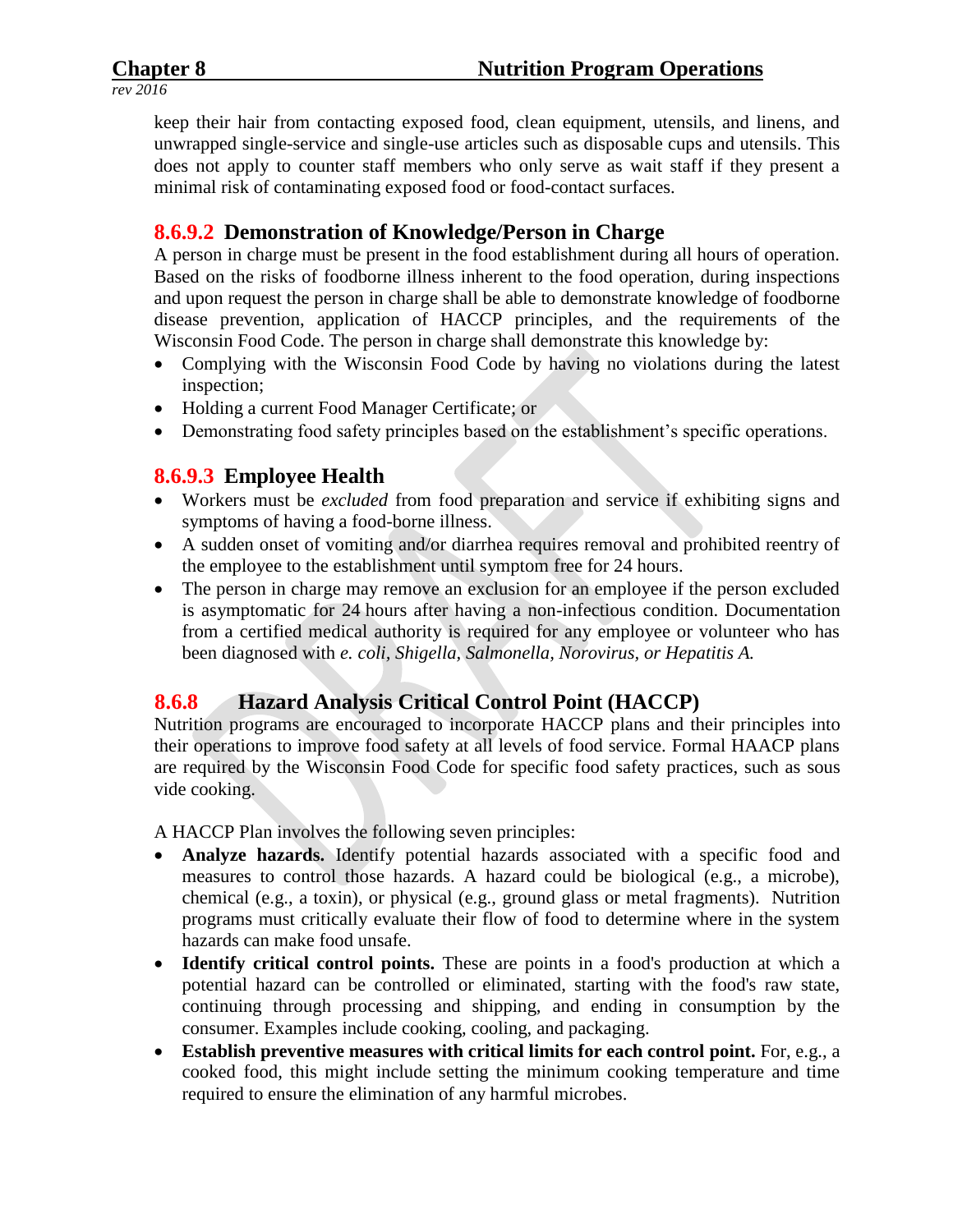- **Establish procedures to monitor the critical control points.** Such procedures might include determining how and by whom cooking time and temperature should be monitored, and measuring the internal temperature with a calibrated thermometer.
- **Establish corrective actions to be taken when monitoring shows that a critical limit has not been met.** Examples include reprocessing or disposing of food if the minimum cooking temperature is not met or rejecting a food item if it is not received at the correct internal temperature.
- **Establish procedures to verify that the system is working properly.** For example, use time-testing and temperature-recording devices to verify that a cooking unit is working properly, regularly calibrating thermometers, and using temperature logs for food and equipment.
- **Establish effective record-keeping to document the HACCP system.** This includes a record of hazards and their control methods, the monitoring of these records and safety requirements, and action taken to correct potential problems.

# **8.10.14 Food Allergies**

All staff and volunteers of the nutrition program must be adequately trained in food allergies. All foodservice staff must receive training so they can **describe foods identified as major food allergens, and the symptoms that a major food allergen could cause in a sensitive individual who has an allergic reaction**. It is the duty of the person in charge to ensure that employees are properly trained in food safety, including food allergy awareness, as it relates to their assigned duties.

All staff must be aware of the signs of allergic reaction, which can include wheezing or shortness of breath, hives or itchy rashes, swelling of the face, eyes, hands or feet, or in some severe cases, anaphylaxis, which can lead to death. If a customer appears to be experiencing a severe allergic reaction, call 911 immediately.

#### **The major food allergens are:**

- $\bullet$  Milk
- $\bullet$  Eggs
- Wheat
- $\bullet$  Soy
- Peanuts and tree nuts, such as almonds, walnuts and pecans
- Fish and shellfish, including lobster, shrimp and crab

Food allergies can come on at any age, so any and all reports of food allergies must be taken seriously. All staff must be aware of the most common food allergens and the menu items that contain them.

# **8.10.15 Outside Foods / Foods Prepared in Private Homes**

Food will be obtained only from approved, reputable suppliers. Food prepared in a private home may not be used or offered for human consumption in a foodservice establishment.

# **8.10.16 Condiments**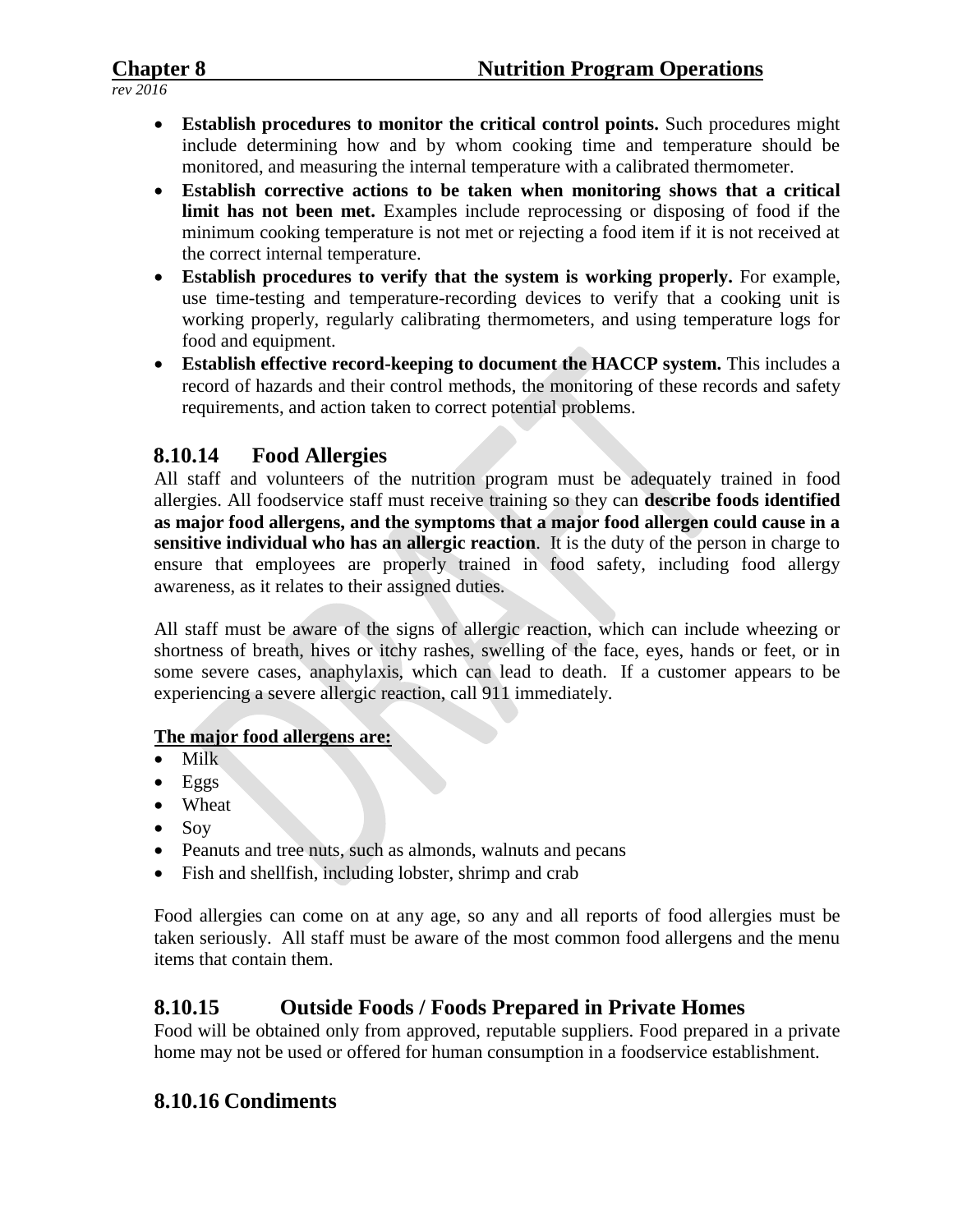Condiments served in the nutrition program must be protected from contamination. Serve them in their original containers or in containers designed to prevent contamination. Offering condiments in individual packets or portions can also help keep them safe. Never re-serve uncovered condiments. Do not combine leftover condiments with fresh ones. Throw away opened portions or dishes of condiments after serving them to customers. Salsa, butter, mayonnaise, and ketchup are examples.

# **8.10.17 Foodborne Illness Outbreaks**

If a nutrition program suspects a foodborne illness outbreak, the following should be done at the local level:

- Gather information (contact information for persons affected, food eaten that caused outbreak, onset and description of symptoms from persons affected, etc.)
- Notify the local public health department. Provide appropriate documentation, such as temperature logs, HACCP documents, staff files, etc.
- Set the suspected product aside if any remains. Include a label with "Do Not Use" and "Do Not Discard" on the product.
- Log information about the suspected product. This might include a product description, production date, and lot number. The sell-by date and pack size should also be recorded.
- Maintain a list of food handlers scheduled at the time of the suspected contamination. Interview them immediately about their health status.

Nutrition programs suspecting a foodborne illness outbreak must also report the foodborne illness to the AAA and BADR.

# **8.10.18 Food Recalls**

Food items a nutrition program has received may sometimes be recalled by the manufacturer when food contamination is confirmed or suspected or when items have been mislabeled or misbranded. Most vendors will notify food distributors or food providers of the recall. If nutrition programs are notified of a recall of a food product used by the program:

- Identify the recalled food items by matching information from the recall notice to the item. This may include the manufacturer's ID, the time the item was manufactured, and the item's use-by date.
- Remove the item from inventory, and place it in a secure and appropriate location. That may be a cooler or dry-storage area.
- The recalled item must be stored separately from food, utensils, equipment, linens, and single-use items.
- Label the item in a way that will prevent it from being placed back in inventory. Some operations do this by including a Do Not Use and Do Not Discard label on recalled food items. Inform staff not to use the product.
- Refer to the vendor's notification or recall notice for what to do with the item. For example, whether to discard or return it to the vendor.

# **8.6.7 Animals**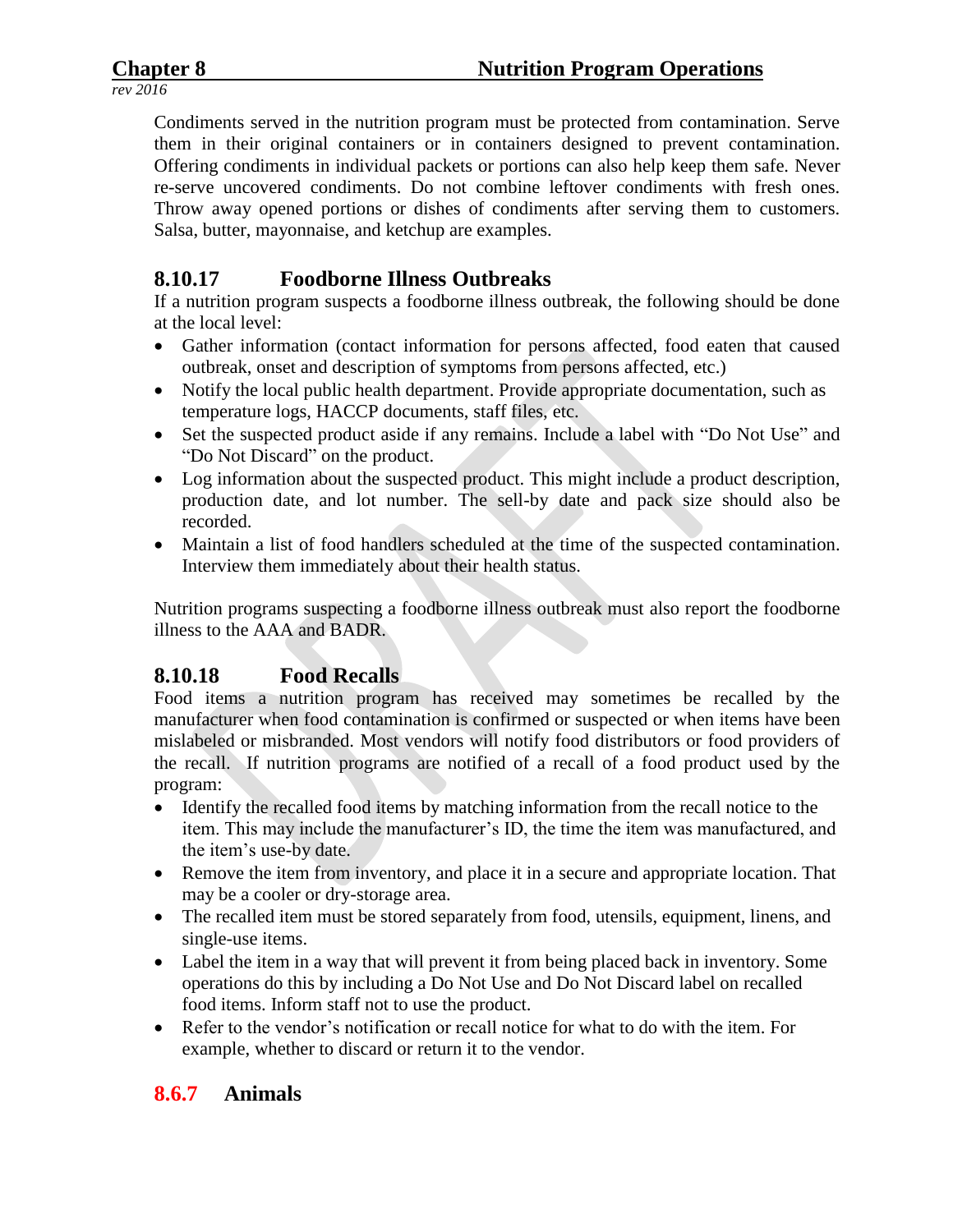Animals are not allowed where food is prepared, served, stored, or where utensils are washed or stored. Service animals are permitted only in areas where food is not being prepared or stored, such as dining areas, if a health or safety hazard will not result from the presence of the service animal.

# **8.4.16 Meal Cost Analysis**

Calculating total meal cost is essential to good food service management. This information is important for determining a suggested per-meal contribution and for informing participants of the total cost of a meal.

If the nutrition program provides meals to non-eligible participants such as COP recipients, visitors, day-care programs, Head Start or jails, the nutrition program must document a totalmeal-cost analysis of the grant resources used for preparing the meals; this way the grant may be reimbursed for meals purchased.

### **8.4.16.1 Total Meal Cost Calculation**

Each program must calculate the total meal cost using the required meal cost tool developed by BADR at least annually, although it is recommended that this tool is used every six months to analyze costs to produce a meal. It is recommended that this calculation be completed in spring of each year when financial information from the previous calendar year is available.

### **8.4.15 Cost Containment Measures**

This section addresses several areas for programs to examine when trying to manage costs and improve program quality. When a food contractor is used, these methods can be applied to the evaluation of contract proposals and used to monitor contracts.

# **8.4.15.1 Food**

- Develop a routine system of purchase that is time-effective and cost-effective.
- Develop specifications for menu and operational needs.
- Require credits when warranted.
- Monitor deliveries and prices charged at delivery.
- Take regular inventories and keep excess inventory on hand as low as possible.
- Maintain proper storage temperatures in all areas.
- Monitor freezer and refrigerator thermometers; calibrate these at least weekly.
- Keep opened packages properly sealed in order to prevent infestation and spoilage.
- Carefully monitor all waste.
- Provide standardized recipes and teach cooks to follow them.
- Use production sheets that include the serving size and the proper utensil to use.
- Check and recheck portion control. Use the proper size of scoops, ladles and pans.
- Use leftovers promptly and effectively.

# **8.4.15.3 Equipment**

• Monitor energy usage as it pertains to equipment and preparation areas.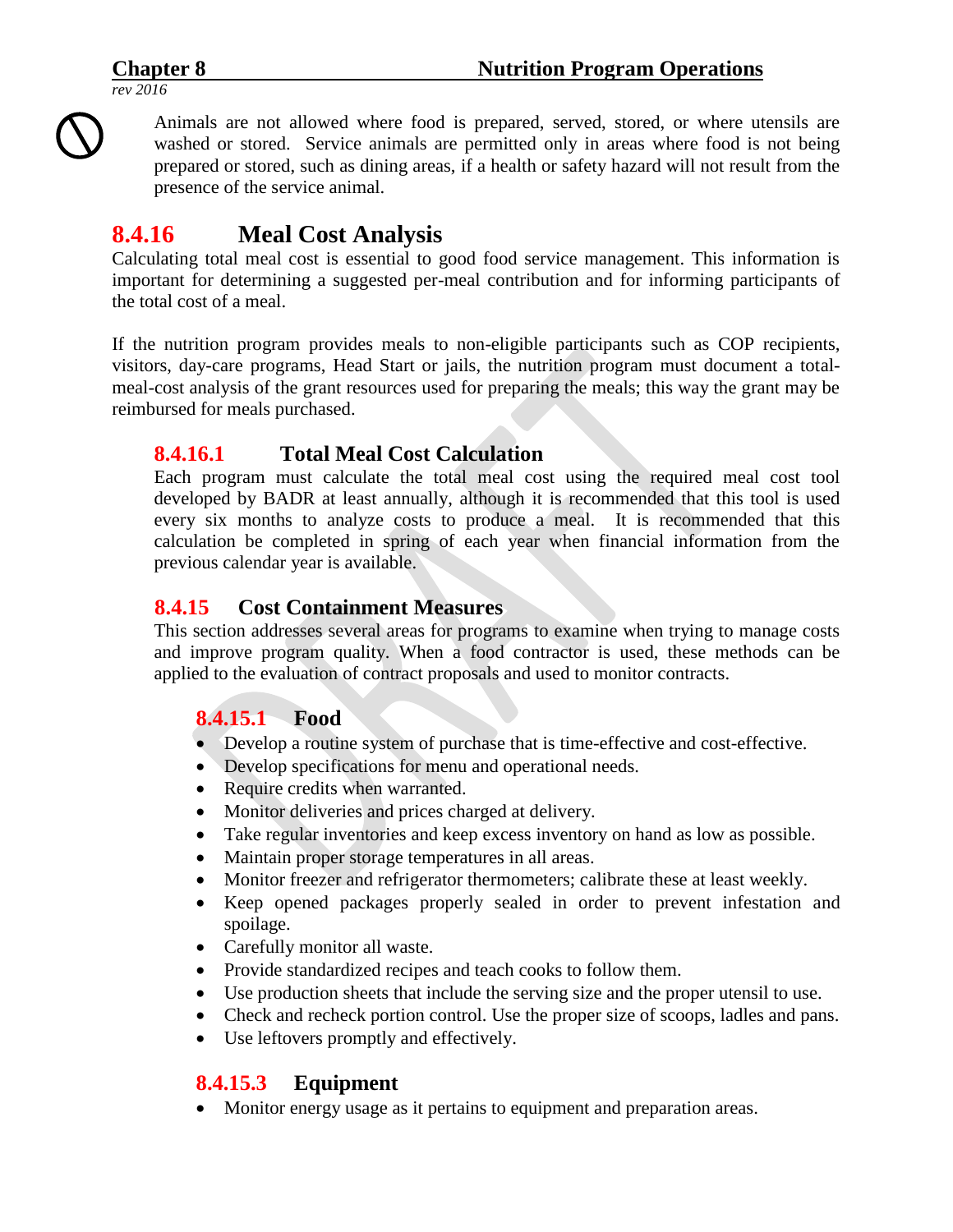- Purchase equipment of the proper size and capacity.
- Establish an effective equipment maintenance program.
- Maintain schedules for equipment cleaning and service.

# **8.4.15.3 Supplies**

- Regularly monitor usage of china, glassware and all disposables.
- When feasible, opt for use of china, glassware, and other reusable supplies in place of disposables.
- Use chemical dispensers to control use of cleaning products. (Too little is a sanitation risk; too much is wasteful and a safety hazard).
- Monitor usage of office supplies.

# **8.4.15.4 Building Costs/Utilities**

- Monitor cleanliness of food production area and service area.
- Ensure that adequate security measures are implemented in all areas of the operation to prevent loss, theft, tampering of food, etc.
- Limit the number of keys available to all areas and monitor use of extra keys.
- Set up an inventory control system which allows you to quickly spot shortages.

# **8.4.15.5 Personnel/Labor**

- Train staff on policies and procedures, including food safety and sanitation practices.
- Determine and continually monitor the number of labor-minutes per meal required for all operations and determine where improvements can be made.
- Calculate and continually monitor the rate of employee turnover and determine where improvements can be made.
- Review job descriptions and duty schedules regularly.
- Monitor staff compliance with work routines. Review work distribution loads and change these as needed to maintain efficiency.
- Schedule periodic conferences with the administrator for reviewing the operation's service and cost factors.

# **8.4.19 Emergency Preparedness**

Each program will ensure that preparation has taken place at each dining center for procedures to be followed in case of an emergency. In addition, staff and volunteers delivering meals will be trained in methods of handling emergencies.

Examples of measures include the following:

- an annual test of evacuation procedures at dining centers or an in-service regarding evacuation procedures in the event of a fire or other disaster
- posting and training of staff and regular volunteers on procedures to be followed in the event of severe weather or natural disasters
- posting and training of staff and regular volunteers on procedures to be followed in the event of a medical emergency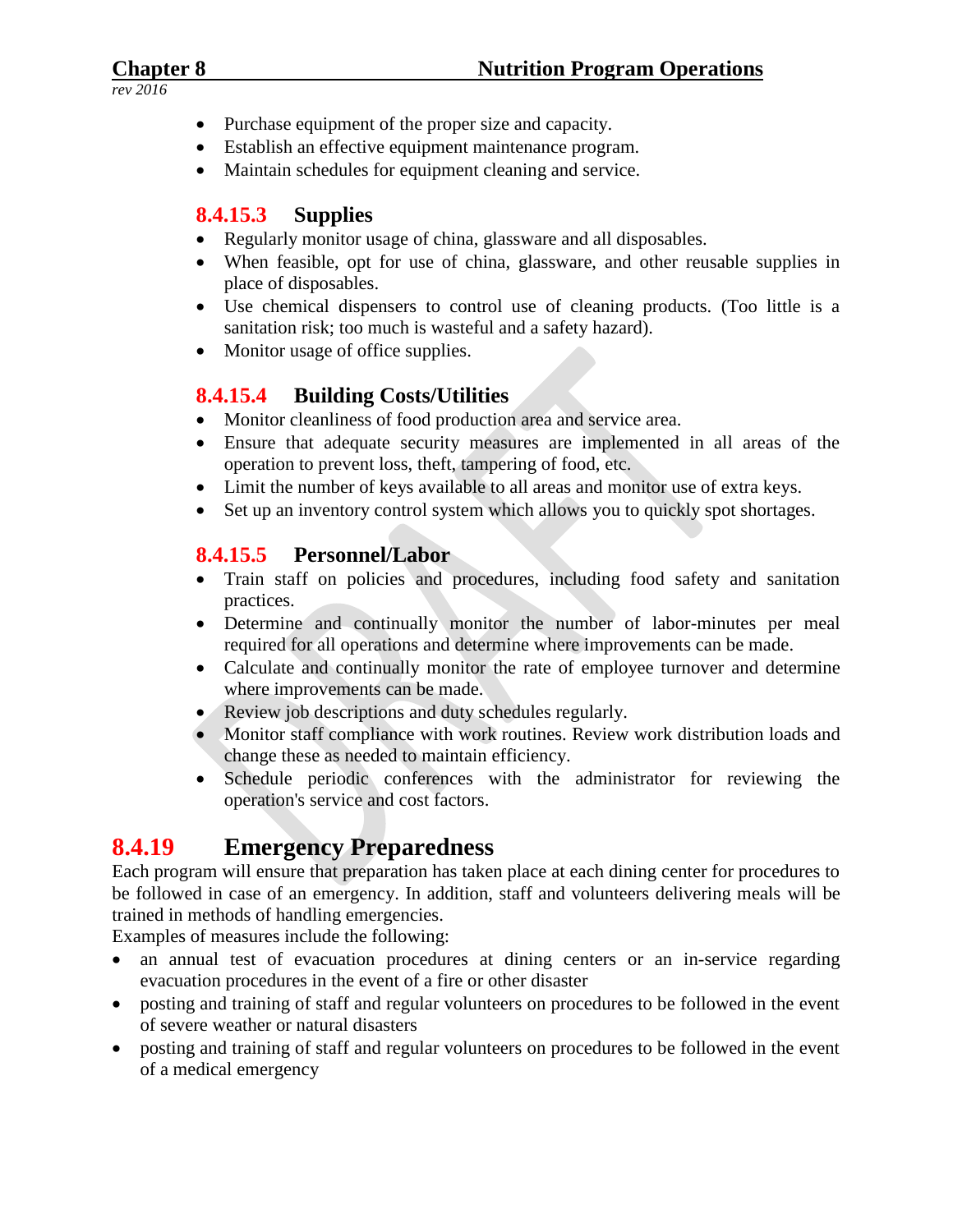

Laminate a one-page emergency procedure sheet for each dining center and for all drivers to keep in their vehicles.

# **8.4.20 Emergency and Disaster Plans**

Each program will develop and have available written plans for emergency situations such as short-term natural disasters (e.g., snow or ice storms), loss of power, physical plant malfunctions, etc. For more information about pre-planning for emergency self-stable meals, see Section Error! Reference source not found. of this chapter.

- Nutrition programs will participate in the service area response to disasters as requested and appropriate.
- Eligibility for the program may be expanded to meet the circumstances of a disaster.
- Costs of these emergency efforts may be reimbursed if the service area is declared a federal disaster area.
- Plans will include the distribution of information to participants on how to stock an emergency food shelf.
- Plans will specify whether central/on-site kitchens could be made available for food preparation.
- Dining programs will have a plan in place to access neighboring sites to support continuation of service in the event of emergency; within the county or tribal reservation as well as neighboring county and tribal dining centers. For example, in the event of minor emergencies such as power outages or flooding, there will be a plan to re-route meal service to a nearby dining center. Also identify other community spaces that could be used as temporary, alternate dining centers if available.
- For programs that have on-site cooking or central kitchens and home-delivered meal distribution centers, if able, offer to be a potential resource for the county/tribal emergency management team by making the program available to provide meals, cooking and holding equipment, storage space if able, disposable serving materials (paper plates, to-go containers, napkins, etc.), and cleaning facilities.
- For programs that have catered dining centers and vendor-catered home-delivered meal distribution centers, include in vendor contracts a provision for the caterer to provide emergency provisions in the event of disaster, if able. Additionally, develop relationships with other possible local vendors such as hospitals, nursing homes, and local restaurants and caterers to provide meals in the event that the primary caterer is unable to.
- For programs that contract with outside agencies to provide home-delivered meals, include in the vendor contract a provision for said agency to have a plan in place in the event of disaster or emergency. This plan should be planned and agreed upon by both parties. Additionally, develop relationships with other possible local providers such as faith-based organizations, hospitals, nursing homes, and local restaurants and caterers to provide meals in the event that the primary caterer is unable to.
- Nutrition programs will contact the owners of the dining centers to determine the feasibility of utilizing their available space if needed in the event of an emergency. If dining center owners are willing to provide space, this should be communicated to the emergency management team in the county/tribe so that a plan can be developed.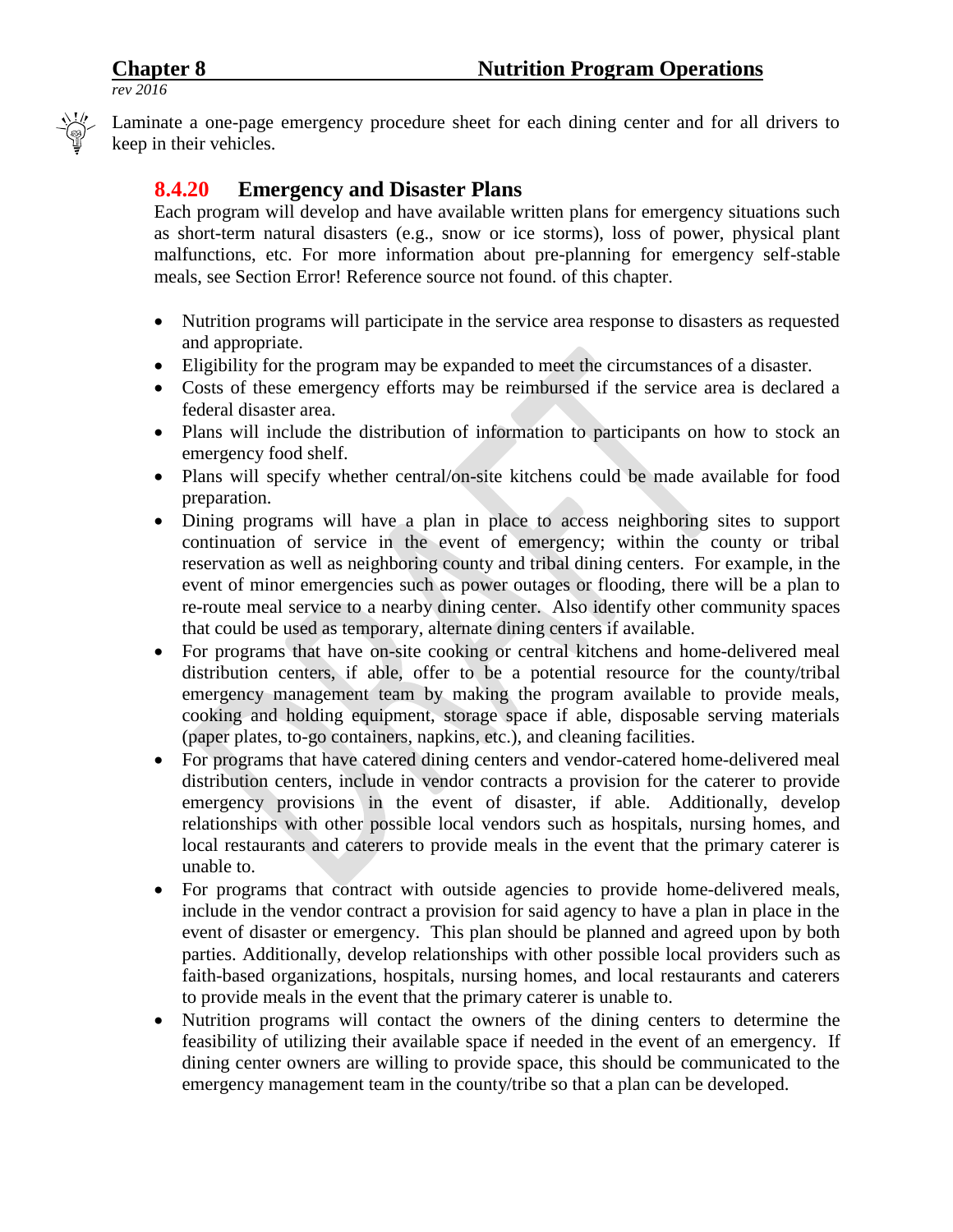# **8.4.26.8 Emergency Meals**

Nutrition programs are required to develop and have available written plans for weatherrelated or other emergencies.

- Programs may offer fresh or frozen meals to participants, if they can be handled safely by both the nutrition program and participants with resources available.
- Programs may offer shelf-stable meals to participants for later use.
- Below are guidelines for meal content:
	- o Nutrient content of the meal must meet all requirements of the program and be approved by the nutritionist.
	- o Only top-grade, non-perishable foods in intact packages will be included.
	- o Cans are to be "easy-open", with pull tabs whenever possible.
	- o All foods are to be labeled with the expiration date whenever possible.
	- o Fruit and vegetable juices are to be 100% juice and pasteurized.
	- o Dried fruit must be vacuum-packed.
	- o Meals will be labeled.
	- o When applicable, easy-to-read preparation instructions will be included.

# **8.4.14 Liability Insurance**

Each nutrition program will carry product liability insurance sufficient to cover its operation. Programs should seek guidance from their agency's legal staff or corporation council.

# **8.7 Coordination with Wisconsin State Department of Public Instruction Elder Nutrition Improvement Program**

Since 1973, two nutrition programs for elder adults have existed in Wisconsin. Both programs are open to older persons and provide opportunities for older people to maintain and improve their diets.

# **8.7.1 Department of Public Instruction Joint Agreement**

# **8.7.1.1 Chapter 115 Laws of Wisconsin (1973): Elderly Nutrition Improvement Program**

Section 115.345 of the Wisconsin State Statute authorizes the establishment of the elder nutrition improvement program in the public schools. It places the administrative responsibility for the program with the Department of Public Instruction (DPI). The law provides the participating school districts with sumsufficient funding for supplemental payments, not to exceed 15 percent of the cost of the meal or 50 cents per meal, whichever is less. School participation in the program is voluntary.

# **8.7.1.2 Title III Older Americans Act/State: Elder Nutrition Program**

Title III-C/State Elder Nutrition Program under the reauthorized Older Americans Act, P.L. 95-478, is a federal/state program authorized to provide meals and